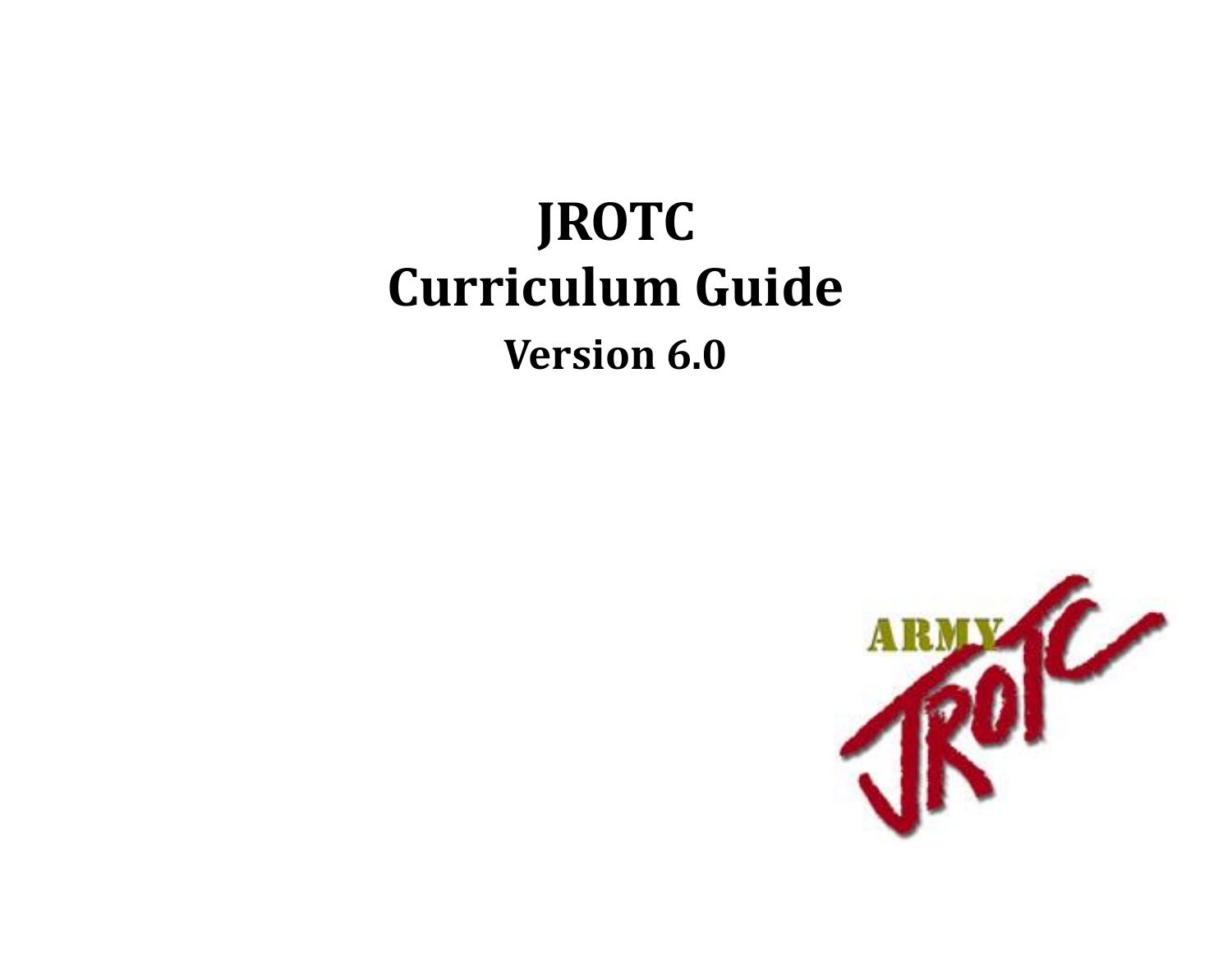## **Table of Contents**

<span id="page-1-0"></span>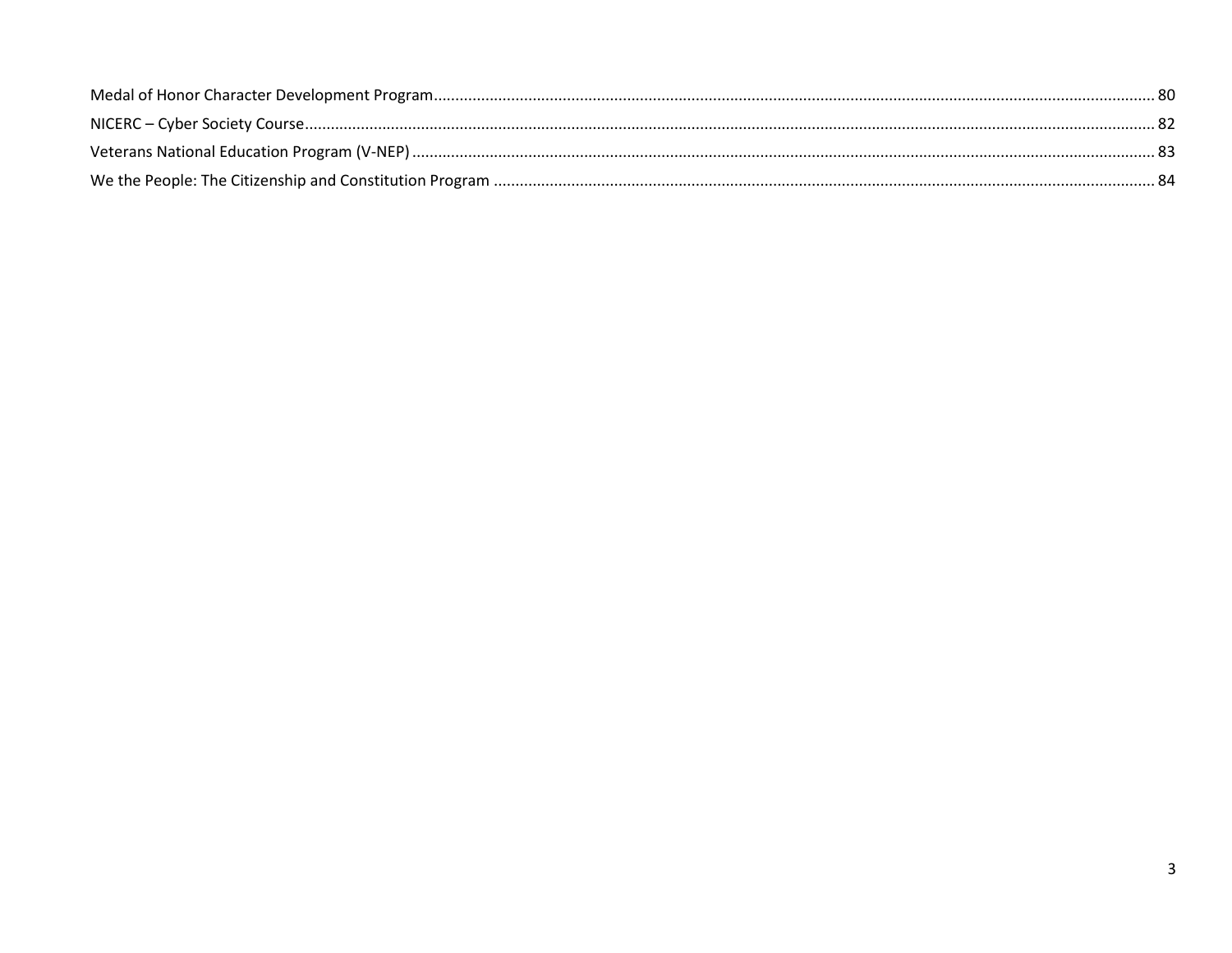## **Academic Overview**

#### <span id="page-3-0"></span>**Introduction**

This curriculum guide lists and describes the four Leadership Education and Training (LET) core courses and elective course options approved by Army JROTC. Each course framework provides a scope and sequence outline that includes targeted competencies and time allocations deemed appropriate for student learning and assessment.

#### **Description**

Junior Reserve Officers' Training Corps (JROTC) is the largest youth program, with an accredited curriculum, in high school. It serves as a character and leadership development program for our nation's high school students. High school students enrolled in JROTC are "Cadets." There are approximately 314,000 Cadets enrolled in JROTC in 1,731 high schools, led by 4,000 retired Army Instructors.

#### **Mission**

The program's focus is reflected in its mission statement "To Motivate Young People to be Better Citizens." It prepares high school students for responsible leadership roles while making them aware of their rights, responsibilities, and privileges as American citizens. The program is a stimulus for promoting graduation from high school, and it provides instruction and rewarding opportunities that will benefit the student, community, and nation.

#### **Vision**

This program's design focuses on the development of better citizens by building skills in leadership, personal growth and behaviors, citizenship, decision making, health and fitness, first aid, team building, service learning, and, geography; all within a student-centered learning environment. The JROTC program is a cooperative effort between the Army and the host school.

#### **Accreditation Information**

The Army JROTC program is accredited by AdvancED, which was created through a merger of the Pre-K-12 divisions of the North Central Association Commission on Accreditation and School Improvement (NCA CASI); the Southern Association of Colleges and Schools Council on Accreditation and School Improvement (SACS CASI); and the Northwest Accreditation Commission (NWAC). Having a program accredited by AdvancED means JROTC has demonstrated a commitment to student performance and continuous improvement in education. JROTC earned its accredited status by adhering to five quality standards:

Standard 1- Purpose and Direction Standard 2- Governance and Leadership Standard 3- Teaching and Assessing for Learning Standard 4- Resources and Support Systems Standard 5- Using Results for Continuous Improvement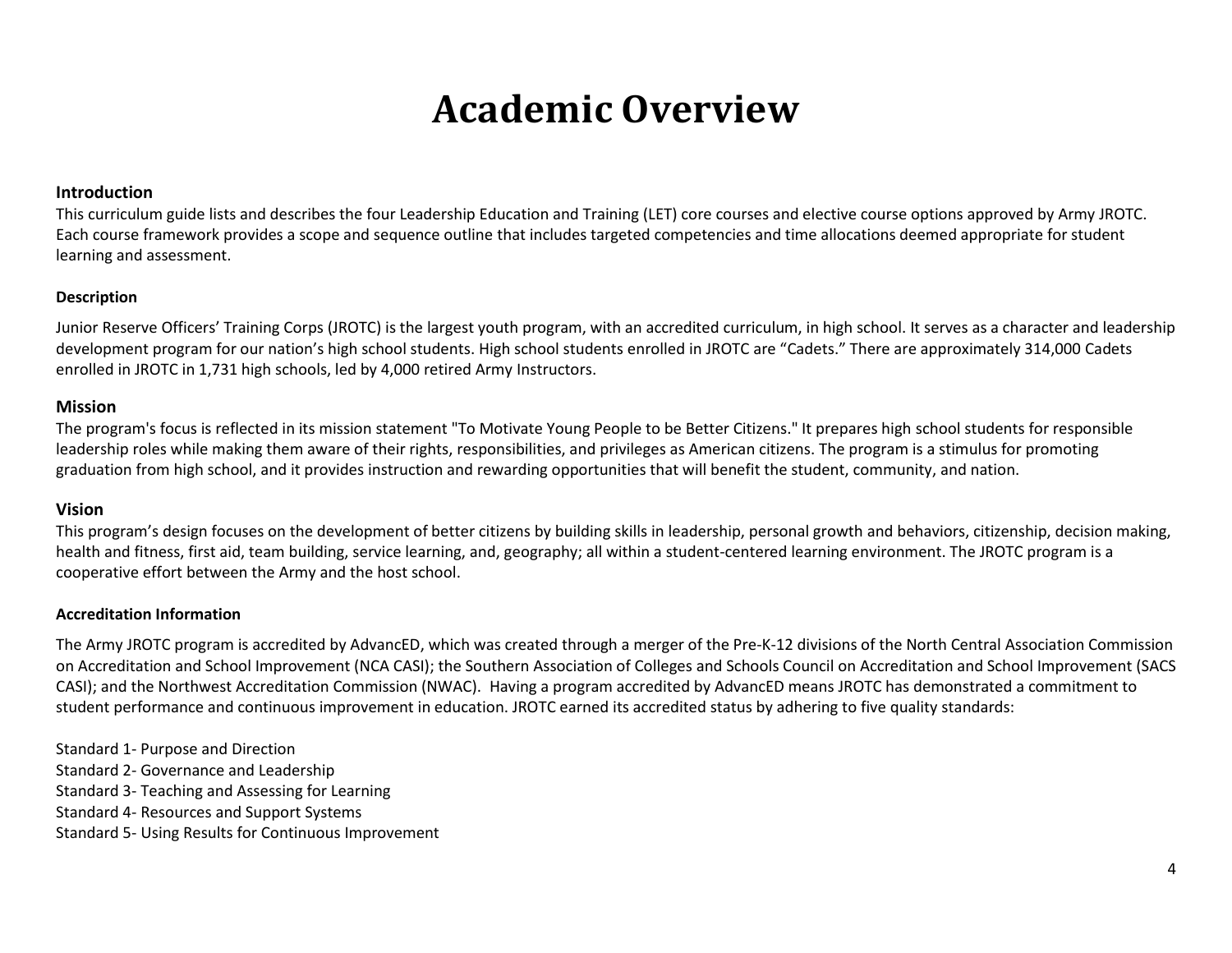#### **Aligned External Standards**

#### **Common Core English Language Arts (ELA) Grades 9-10 and 11-12**

**Sponsoring Organizations** National Governors Association Center for Best Practices and Council of Chief State School Officers. <http://www.corestandards.org/>

The Common Core ELA standards establish guidelines for English language arts (ELA) in six areas:

- Reading: Literature
- Reading: Informational Text
- Writing
- Speaking and Listening
- Language
- Range, Quality, and Complexity of Language Skills

The standards for high school students are grouped at two levels: grades 9-10 and grades 11-12. The anchor for the standards is based on a set of college- and career-readiness standards, which address what students are expected to know and understand by the time they graduate from high school.

The standards also include guidelines for literacy in history/social studies, science, and technical subjects. Because students must learn to read, write, speak, listen, and use language effectively in a variety of content areas, the standards promote the literacy skills and concepts required for college and career readiness in multiple disciplines.

Access the LET 1-4 Crosswalks to Outcomes and ELA from the Course Credits folder in the Curriculum Manager (CM) Global Resources.

| <b>National Geography Standards K-12</b> |                                                                                                                                                                                                             |  |  |  |
|------------------------------------------|-------------------------------------------------------------------------------------------------------------------------------------------------------------------------------------------------------------|--|--|--|
| <b>Sponsoring Organization</b>           | Geography Education National Implementation Project (GENIP).<br>© 1996-2018 National Geographic Society. All rights reserved.<br>https://www.nationalgeographic.org/standards/national-geography-standards/ |  |  |  |

The National Geography Standards (Geography for Life) focus on increasing students' geographic knowledge and mastery by exploring factual knowledge, mental maps and tools, and ways of thinking. The eighteen standards include target outcomes for grades 4, 8 and 12, in six thematic areas:

- The World in Spatial Terms
- Places and Regions
- Physical Systems
- Human Systems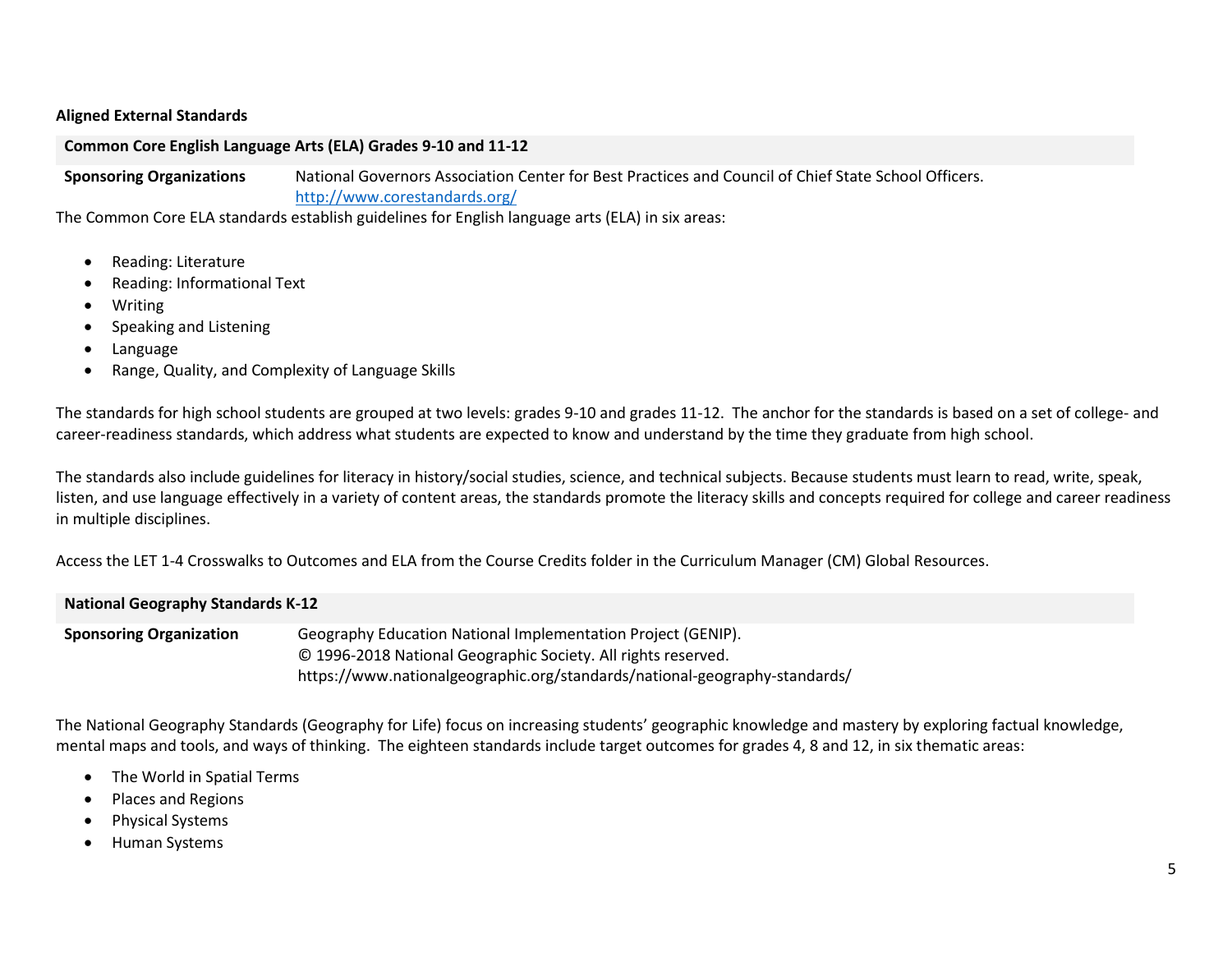- Environment and Society
- The Uses of Geography

The Geography for Life standards were first published in 1994 and are being voluntarily adopted around the country. These geography standards are benchmarks against which the content of geography courses can be measured. Standards will affect the education of all children in the United States, and they should be part of the program of instruction of schools in your community. Copies of *Geography for Life* are available for purchase from the NCGE store.

#### **National Standards for Civics and Government 9-12**

**Sponsoring Organization** Center for Civic Education 2014 <http://www.civiced.org/standards?page=912toc>

National Standards for Civics and Government were developed by the Center for Civic Education with support from the U.S. Department of Education and The Pew Charitable Trusts. These standards are intended to help schools develop competent and responsible citizens who possess a reasoned commitment to the fundamental values and principles that are essential to the preservation and improvement of American constitutional democracy.

The standards for high school students encompass five thematic areas:

- [What are Civic Life, Politics, and Government?](http://www.civiced.org/standards?page=912erica)
- [What are the Foundations of the American Political System?](http://www.civiced.org/standards?page=912erica#12)
- [How Does the Government Established by the Constitution Embody the Purposes, Values, and Principles of American Democracy?](http://www.civiced.org/standards?page=912erica#13)
- [What is the Relationship of the United States to Other Nations and to World Affairs?](http://www.civiced.org/standards?page=912erica#14)
- [What are the Roles of the Citizen in American Democracy?](http://www.civiced.org/standards?page=912erica#15)

National Standards for Civics and Government has been used as a model for state curricular frameworks throughout the country. Copies of the standards are available for purchase from the civiced.org store.

#### **SHAPE Physical Education Grades 9-12**

**Sponsoring Organization** National Standards for K-12 Physical Education ©2013, SHAPE America – Society of Health and Physical Educators. [www.shapeamerica.org](http://www.shapeamerica.org/)  All rights reserved.

The SHAPE America Physical Education National Standards outline criteria for student performance in an effective physical education program. Schools may use these five broad standards for physical literacy to develop or modify their existing standards and frameworks:

• Demonstrate competency in a variety of motor skills and movement patterns.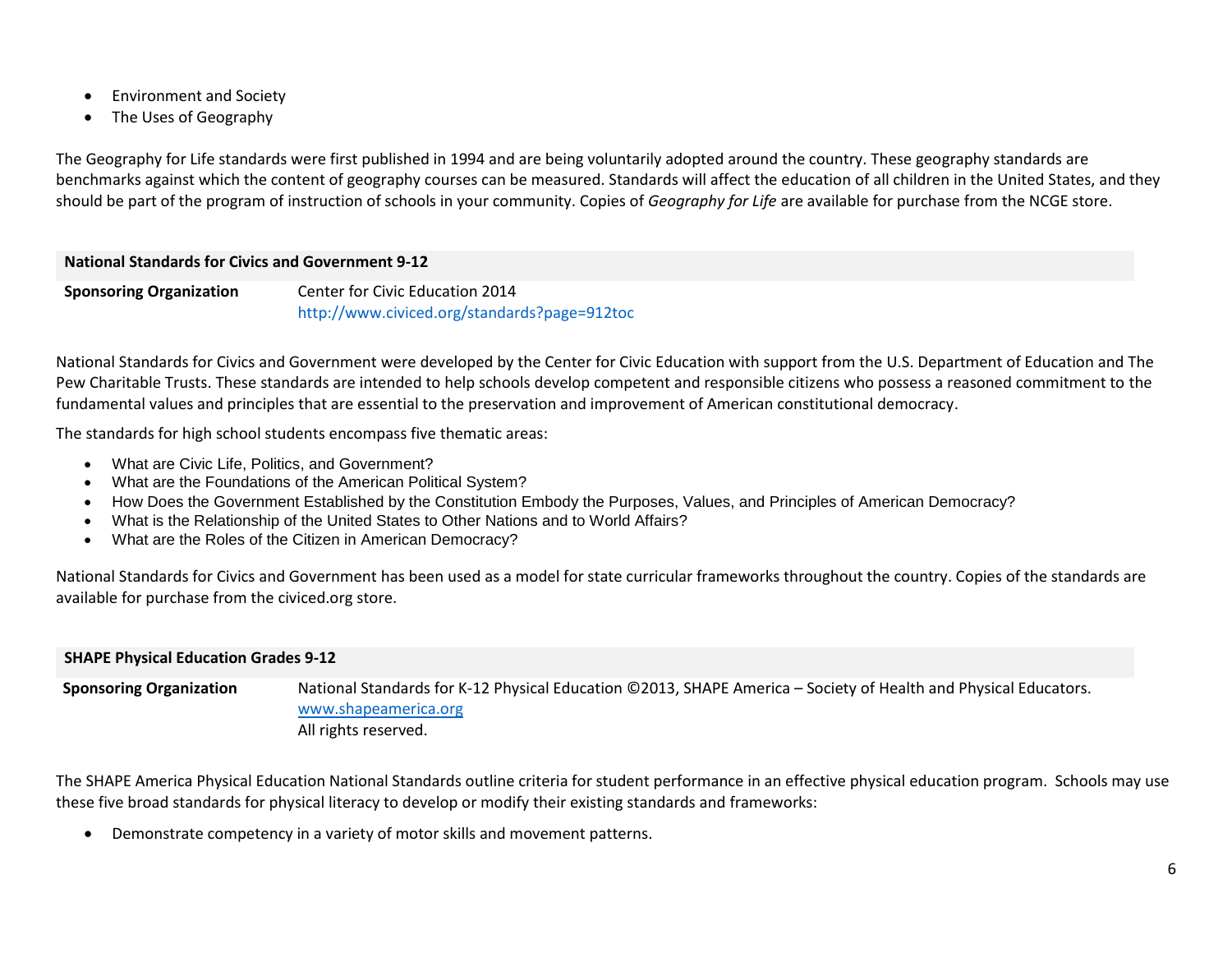- Apply knowledge of concepts, principles, strategies and tactics related to movement and performance.
- Demonstrate the knowledge and skills to achieve and maintain a health-enhancing level of physical activity and fitness.
- Exhibits responsible personal and social behavior that respects self and others.
- Recognize the value of physical activity for health, enjoyment, challenge, self-expression and/or social interaction.

Copies of the standards are available for purchase from the shapeamerica.org store.

#### **National Health Education Standards K-12**

**Sponsoring Organization** Joint Committee on National Health Education Standards. Centers for Disease Control. <https://www.cdc.gov/healthyschools/sher/standards/index.htm>

The National Health Education Standards (NHES) are written expectations for what students should know and be able to do by grades 2, 5, 8, and 12 to promote personal, family, and community health. The standards provide a framework for curriculum development and selection, instruction, and student assessment in health education. The standards focus on eight areas:

- Exploring concepts related to health promotion and disease prevention to enhance health
- Analyzing the influence of family, peers, culture, media, technology, and other factors on health behaviors
- Accessing valid information, products, and services to enhance health
- Using interpersonal communication skills to enhance health and avoid or reduce health risks
- Using decision-making skills to enhance health
- Using goal-setting skills to enhance health
- Practicing health-enhancing behaviors and avoid or reduce health risks
- Advocating for personal, family, and community health

Over the last decade, the NHES has become an accepted reference on health education, providing a framework for the adoption of standards by most states.

#### **Performance-based Model of Instructional Design**

The JROTC curriculum is based on the principles and best practices of performance-based, learner-centered education, which specifies desired results (knowledge, skills, and attitudes) in advance of instruction. It explicitly states criteria used to measure performance, requires learners to perform the competency as evidence of achievement, and provides learners with opportunities to develop each competency through a myriad of thoughtful and engaging learning activities. As a result, Cadets:

- Learn skills they can use; not outlines of information or isolated facts
- Know the performance expectations up front
- Engage as active partners in the learning process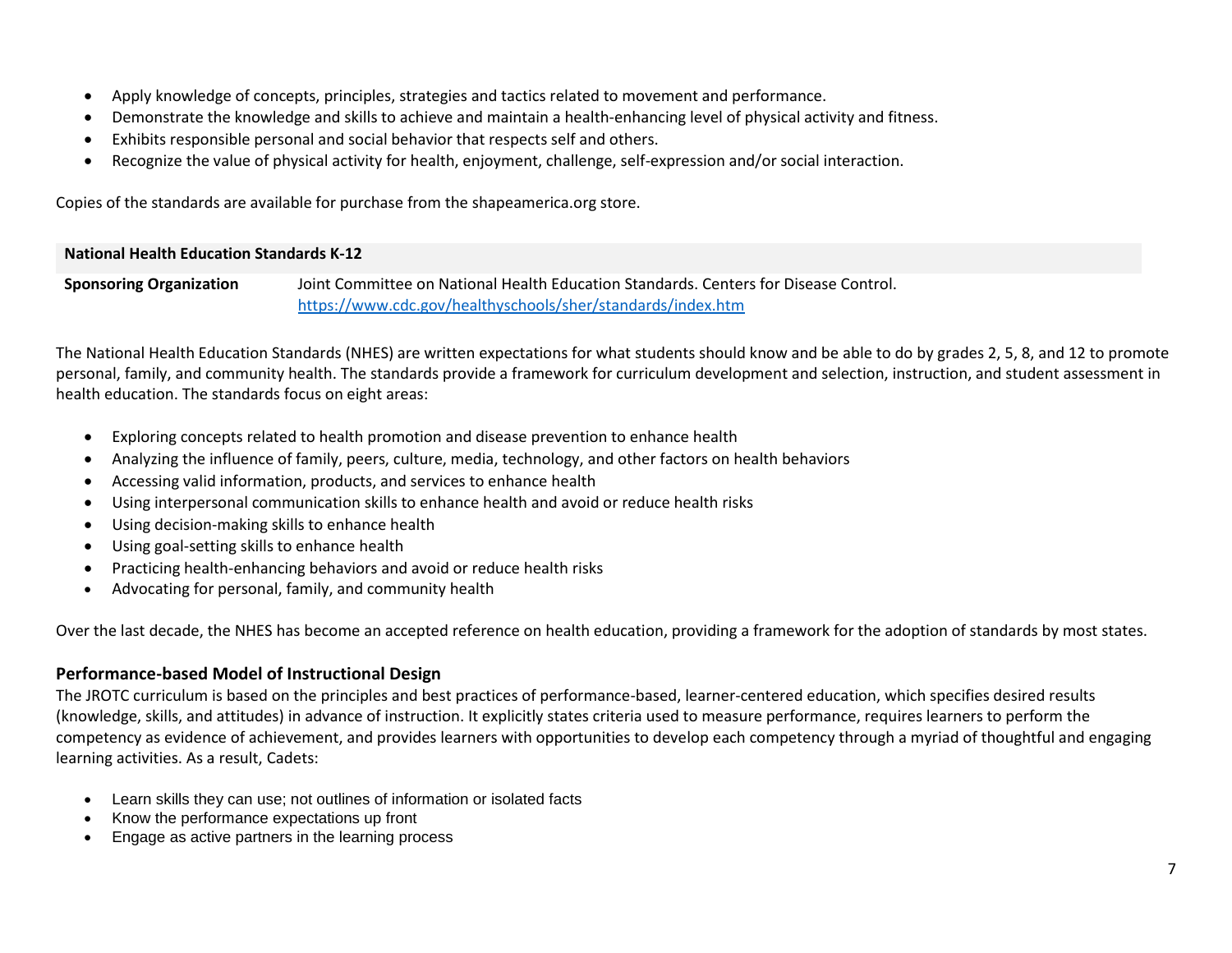- Document accomplishments and competence
- Learn how to learn

The program's design approach aligns three different sets of outcomes. They are Core Abilities, Program Outcomes, and Course Competencies. Every learning experience in the curriculum will address all outcome categories, building on their developing skills and abilities, critical to Cadet success in high school and into their post-secondary career.

#### **Core Abilities**

Core Abilities describe the broad, life-long skills that every Cadet needs for success in future life and career endeavors. The core abilities are a result of the goals and values that drive the JROTC program and are built upon the program's four years through integrating various lesson competencies and skills throughout the JROTC curriculum.

With each lesson the instructors explicitly introduce, teach, reinforce, and assess the core abilities that relate to the core competency being introduced. The core abilities will be displayed prominently in JROTC classrooms so that Cadets will know, recite, and view them as essential components of their lessons.

The JROTC Core Abilities and defining criteria are:

#### **1. Apply critical thinking techniques**

#### **Criteria**

- 1.1. you use problem solving skills in academic and/or work place environments
- 1.2. you differentiate between fact and opinion
- 1.3. you make decisions considering alternatives and consequences
- 1.4. you support viewpoints/arguments with reason and evidence
- 1.5. you assess feedback from others
- 1.6. you refine action plans based on evaluation of feedback
- 1.7. you view issues from multiple perspectives (local and global)
- 1.8. you evaluate sources of information you present logical arguments

#### **2. Build your capacity for life-long learning**

#### **Criteria**

- 2.1. you assume personal responsibility for learning
- 2.2. you assess personal learning styles and preferences and apply this knowledge to the learning process
- 2.3. you initiate formal and informal learning processes to acquire new abilities and insights
- 2.4. you risk making responsible mistakes as part of the learning process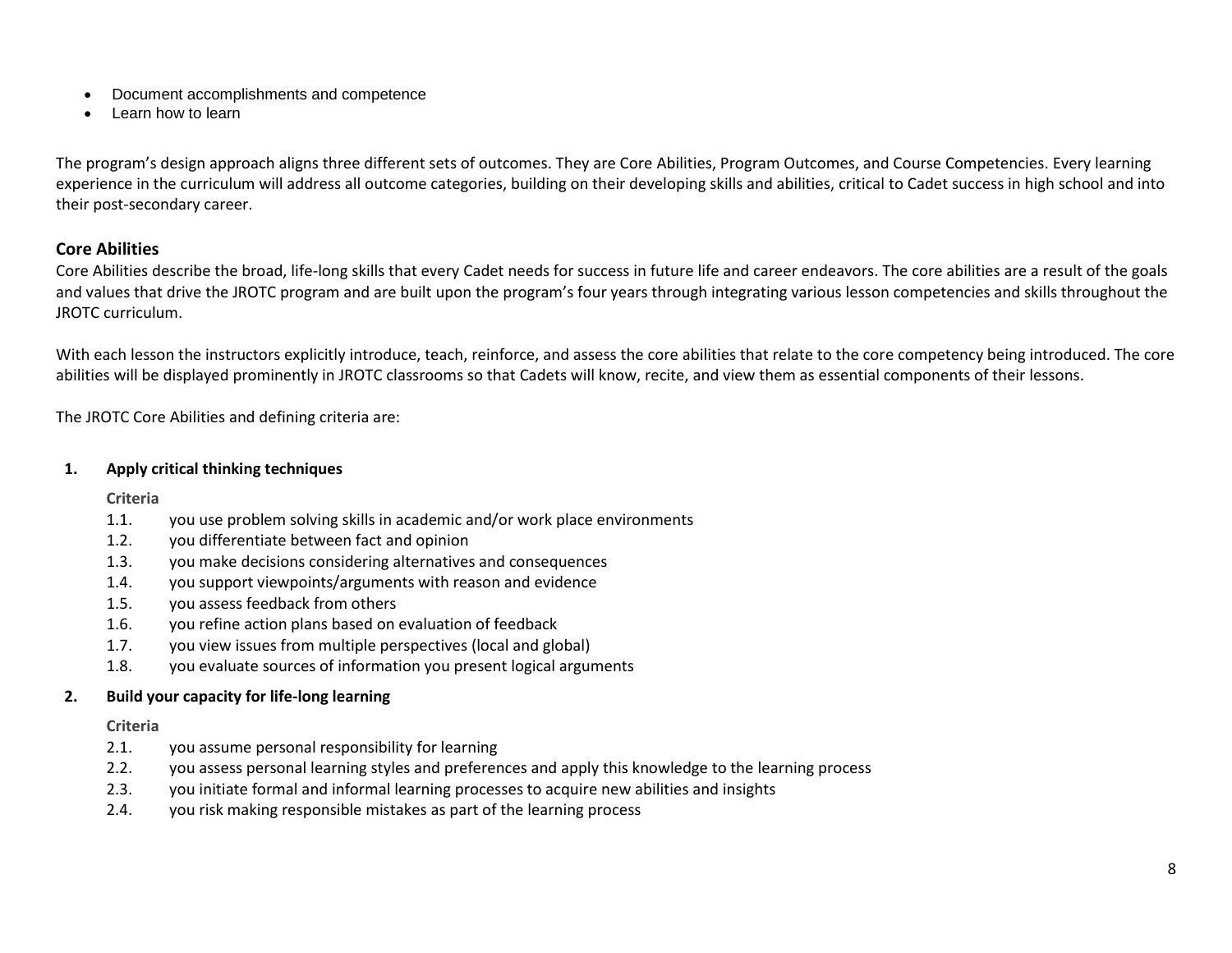2.5. you recognize and examine the underlying assumptions of your own beliefs you access available resources for personal and professional growth

#### **3. Communicate using verbal, non-verbal, visual, and written techniques**

#### **Criteria**

- 3.1. you select appropriate means to convey a message
- 3.2. you communicate accurately and clearly
- 3.3. you communicate appropriately and professionally
- 3.4. you apply appropriate reading strategies
- 3.5. you check for accuracy
- 3.6. you speak and write clearly so others can understand
- 3.7. you ask questions for clarification
- 3.8. you interpret nonverbal communications
- 3.9. you use active listening skills you apply standards of spelling, English grammar, and punctuation

#### **4. Do your share as a good citizen in your school, community, country, and the world**

#### **Criteria**

- 4.1. you recognize your responsibility to personal, social, professional, and educational environments and make informed decisions based on that responsibility
- 4.2. you recognize your role as a consumer and citizen in a democracy
- 4.3. you demonstrate respect for the rights, views, and work of others
- 4.4. you adapt to and work effectively with a variety of situations, individuals or groups you work to resolve conflicts

#### **5. Take responsibility for your actions and choices**

#### **Criteria**

- 5.1. you apply professional/ethical values to guide actions and decisions
- 5.2. you follow established policies and procedures
- 5.3. you complete assignments on time
- 5.4. you exhibit academic honesty
- 5.5. you assess the impact of your values on actions and decisions
- 5.6. you demonstrate dependability you exert a high level of effort and perseverance toward goal attainment

#### **6. Treat self and others with respect**

#### **Criteria**

- 6.1. you act with a sense of equity
- 6.2. you work well with individuals and groups from diverse backgrounds
- 6.3. you display an appreciation of diverse perspectives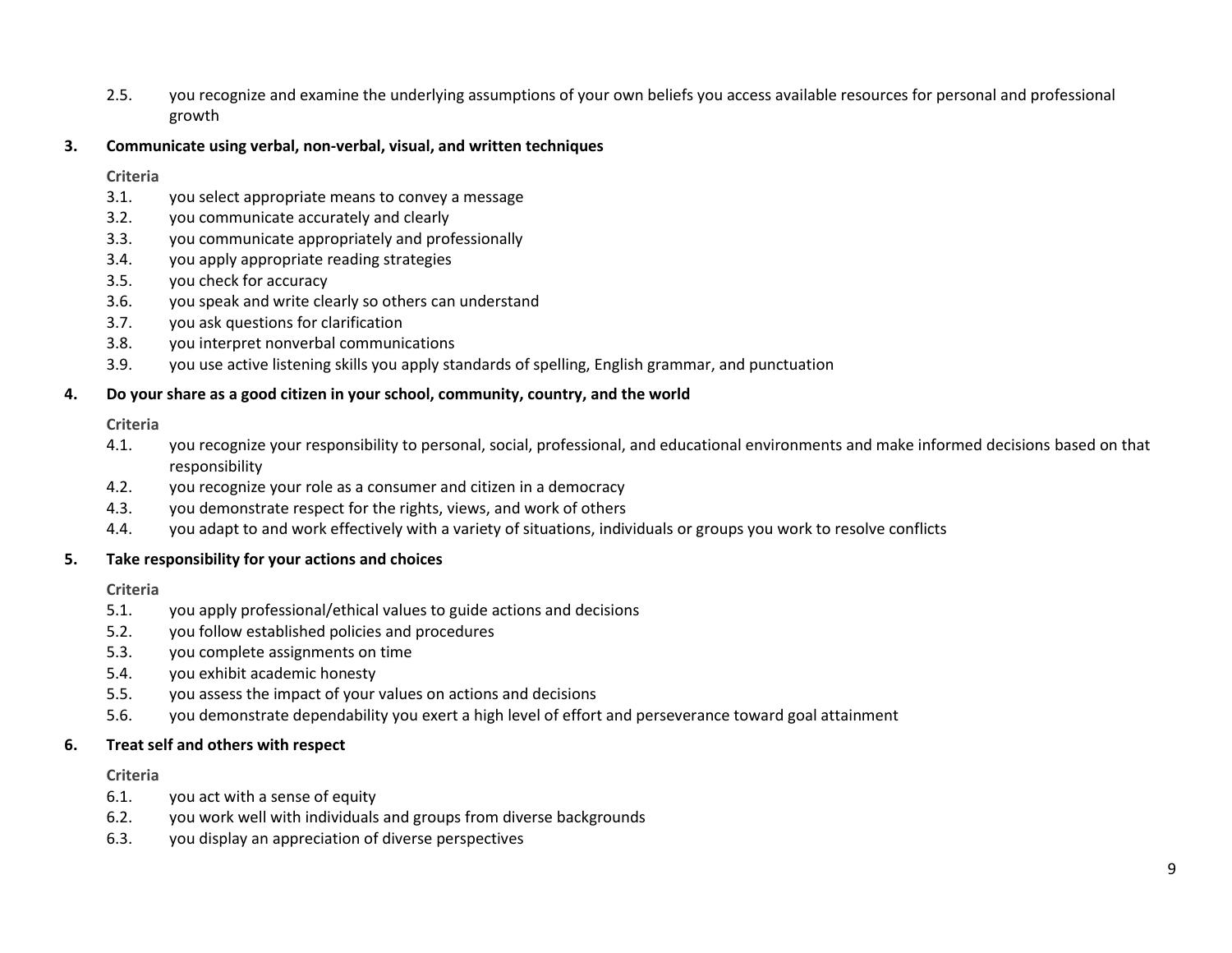- 6.4. you value individual and cultural differences
- 6.5. you recognize your own prejudices and stereotypes you communicate in a culturally sensitive manner that is free from bias and stereotypes

#### **Program Outcomes**

Program outcomes describe what JROTC Cadets will know and be able to do upon successful completion of the JROTC program. These outcomes also provide documentation for growth and development of the student and program for re-accreditation purposes, school visitors, parents, and the community. As Cadets complete each LET, their journey toward program outcomes will occur; each program outcome is linked to every LET lesson in the curriculum. Evidence of learning can be witnessed through a Cadet's Portfolio, which will showcase continued development of program outcomes. The JROTC Program Outcomes are:

- 1. Act with integrity and personal accountability as you lead others to succeed in a diverse and global workforce
- 2. Engage in civic and social concerns in the community, government, and society
- 3. Graduate prepared to succeed in post-secondary options and career pathways
- 4. Make decisions that promote positive social, emotional, and physical health
- 5. Value the role of the military and other service organizations

#### **Course Competencies**

Competencies describe discipline-specific measurable and observable skills, knowledge, and attitudes. They are targeted in each lesson of the curriculum. Performance standards (criteria and conditions) provide the specifications for assessing mastery of a competency. Cadets show they have learned competencies by applying them in the completion of assessment tasks that require them to do one or more of the following:

- Make a decision
- Perform a skill
- Perform a service
- Solve a problem
- Create a product

Instructors explicitly introduce, teach, reinforce, and assess the competency as the learning target for every lesson. They help Cadets take responsibility for their own learning by directing them to review the competency and its performance standards (criteria and conditions) at the beginning of the lesson and by pointing out that informing themselves about the performance expectations is the Cadets' first step toward learning success.

#### **JROTC Program Entry Requirements**

LET 1 Cadets: Completion of the eighth grade. LET 2 Cadets: Completion of LET 1

- LET 3 Cadets: Completion of LET 1 and 2
- LET 4 Cadets: Completion of LET 1, 2, and 3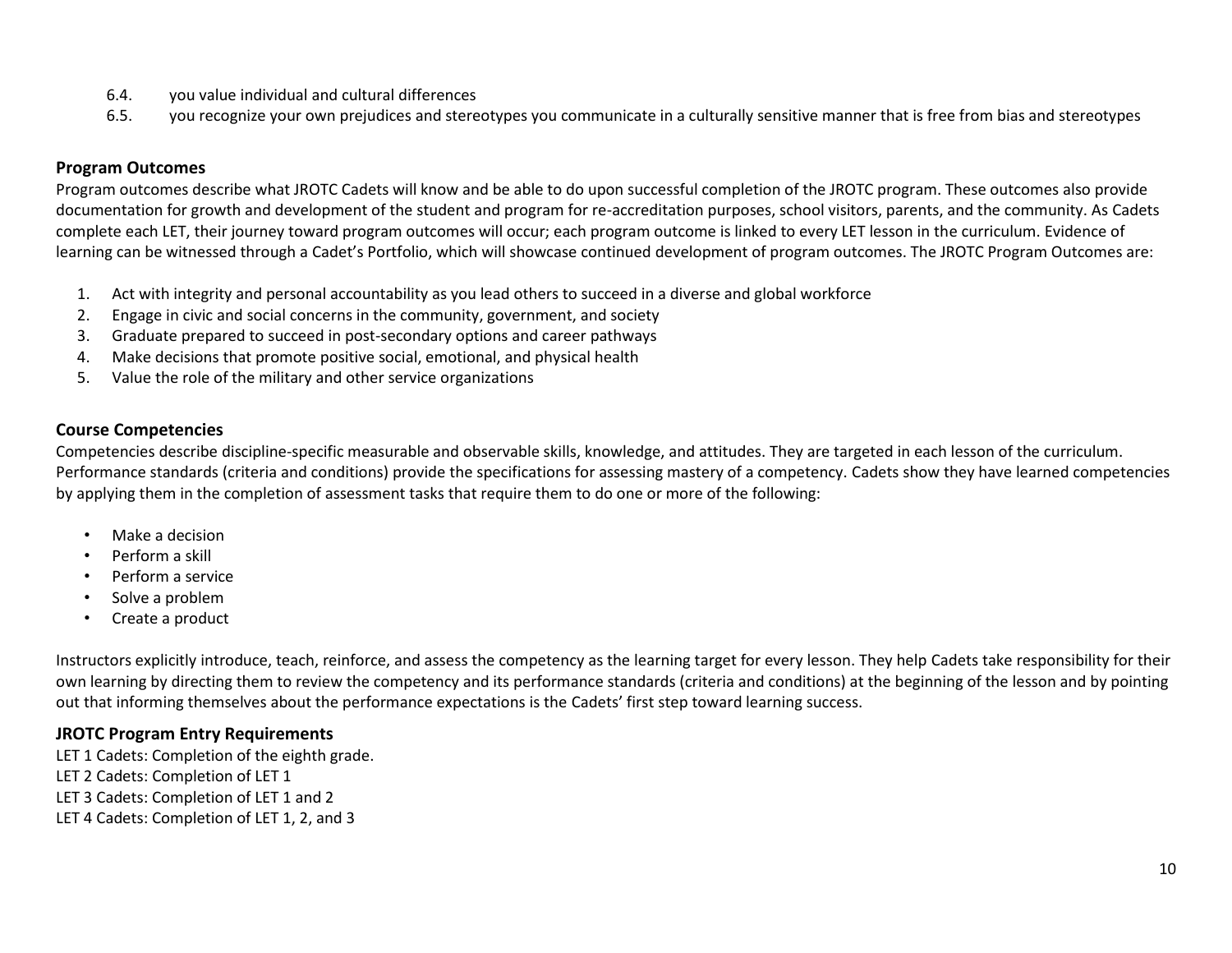#### **Course Scope and Sequence**

The curriculum includes four core Leadership Education and Training (LET) units, one for each high school grade level. Courses are designed as a typical 1-credit high school course requiring 120-180 contact hours. A contact hour is based on a 60-minute class period. LET 1-4 include core lessons as indicated below in the Course Outlines. Lessons have correlating times for learning and assessment, but may not add up to the contact hours required for a 1-credit course in your school or district; instructors are free to add additional hours toward core lessons by adding additional time in any of following ways:

- Adjust the time for learning and assessment of core lessons as necessary for the target population
- Add additional approved lessons or content from JROTC Category 1-4 Electives
- Adjust to include time necessary for administration, exams, inspections, and in-school functions

| <b>Core Course</b>                                                       | <b>In Class (Contact Hours)</b> | <b>Recommended Lab (Contact Hours)</b> |
|--------------------------------------------------------------------------|---------------------------------|----------------------------------------|
| Unit 1: Leadership Education and Training (LET) – The Emerging Leader    | 68                              | דכ                                     |
| Unit 2: Leadership Education and Training (LET) - The Developing Leader  | 73                              | 42                                     |
| Unit 3: Leadership Education and Training (LET) - The Supervising Leader | 59                              | 54                                     |
| Unit 4: Leadership Education and Training (LET) - The Managing Leader    | 30                              | 38                                     |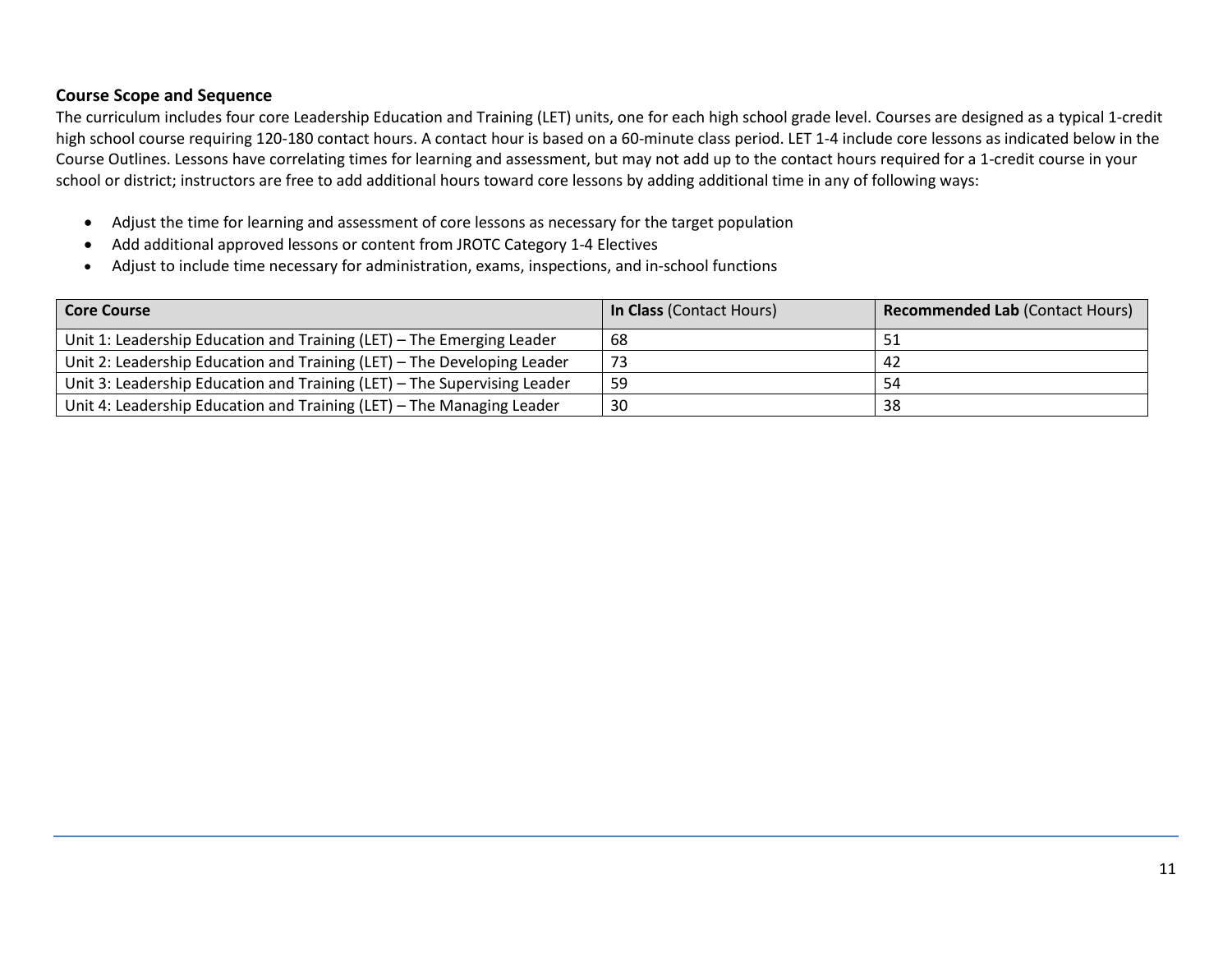## **Core Course Outlines**

## <span id="page-11-0"></span>**Unit 1: Leadership Education and Training (LET) – The Emerging Leader**

<span id="page-11-1"></span>This is the first of four core courses in the Army Junior Reserve Officers' Training Corps (JROTC) high school program. This course supports 22 lessons designed for first-year Cadets. Because the central focus of the JROTC program is to help develop strong leaders and model citizens. First year Cadets are introduced to content that will help the inner leader begin to emerge. Knowledge, skills, and abilities acquired in this unit are covered in five chapters. They are:

Chapter 1: JROTC Foundations introduces Cadets to the mission of the program and how it helps prepare personal success and citizenship. They are exposed to the traditions, organizational structure, and disciplines of JROTC and begin putting into practice customs and courtesies important in the program. Chapter 2: Personal Growth and Behaviors focuses on the Cadet. In this chapter they take a close look at personal behavioral preferences, interpersonal skills and abilities, and strategies to help build personal success -- in the high school classroom, the JROTC program, and the Cadet's community. Chapter 3: Team Building introduces Cadets to the discipline and structure of military drill. The individual role responding to commands and moving with precision is essential when participating in drill exercises at future competitions or community events.

Chapter 4: Decision Making introduces Cadets to a process and system for addressing goals and handling conflict, both internal and with others. Chapter 5: Health and Fitness looks at stress and its effect on health. In this chapter, Cadets will examine ways to address and manage stress in life. Physical fitness is one effective strategy for maintaining health and is an essential component of this JROTC program through Cadet Challenge.

Chapter 6: Service Learning is a required element of the JROTC program. In LET 1, Cadets learn the features and benefits of service learning for the community, one's self, and the JROTC program.

|                                                                           | <b>Chapter 1: JROTC Foundations</b>                                                                                                                                                                                       |                                                                                                                                                                                                                                                                                                                              |              |              |  |
|---------------------------------------------------------------------------|---------------------------------------------------------------------------------------------------------------------------------------------------------------------------------------------------------------------------|------------------------------------------------------------------------------------------------------------------------------------------------------------------------------------------------------------------------------------------------------------------------------------------------------------------------------|--------------|--------------|--|
| Lesson                                                                    | Competency                                                                                                                                                                                                                | <b>Objectives</b>                                                                                                                                                                                                                                                                                                            | <b>Class</b> | Rec. Lab     |  |
|                                                                           |                                                                                                                                                                                                                           |                                                                                                                                                                                                                                                                                                                              | <b>Hours</b> | <b>Hours</b> |  |
| U1C1L1: Introducing JROTC                                                 | Describe how the Army JROTC program<br>promotes personal success and citizenship<br>Repurposed:<br>U1C1L1: Identify how Army JROTC can impact<br>your future.<br>U1C1L2: Analyze the purpose of the Army<br>JROTC program | Describe the origin of the Army JROTC program<br>Describe activities you'll participate in as a Cadet<br>Identify the program outcomes of the Army JROTC program<br>Explain the mission and benefits of the Army JROTC program<br>State the Army JROTC Cadet Creed<br>Describe the core curriculum of the Army JROTC program |              |              |  |
| U1C1L2: JROTC - The<br>Organization and Traditions of<br>Service Programs | Analyze the organization and traditions of<br>JROTC programs<br>Repurposed:<br>U1C1L3: Illustrate the rank and structure of<br>the US Army JROTC                                                                          | Explain the organization of JROTC programs<br>Explain the lines of responsibility and authority in JROTC<br>programs<br>Correlate duties and responsibilities with positions in the JROTC<br>battalion<br>Explain uniform wear and history                                                                                   | 6            |              |  |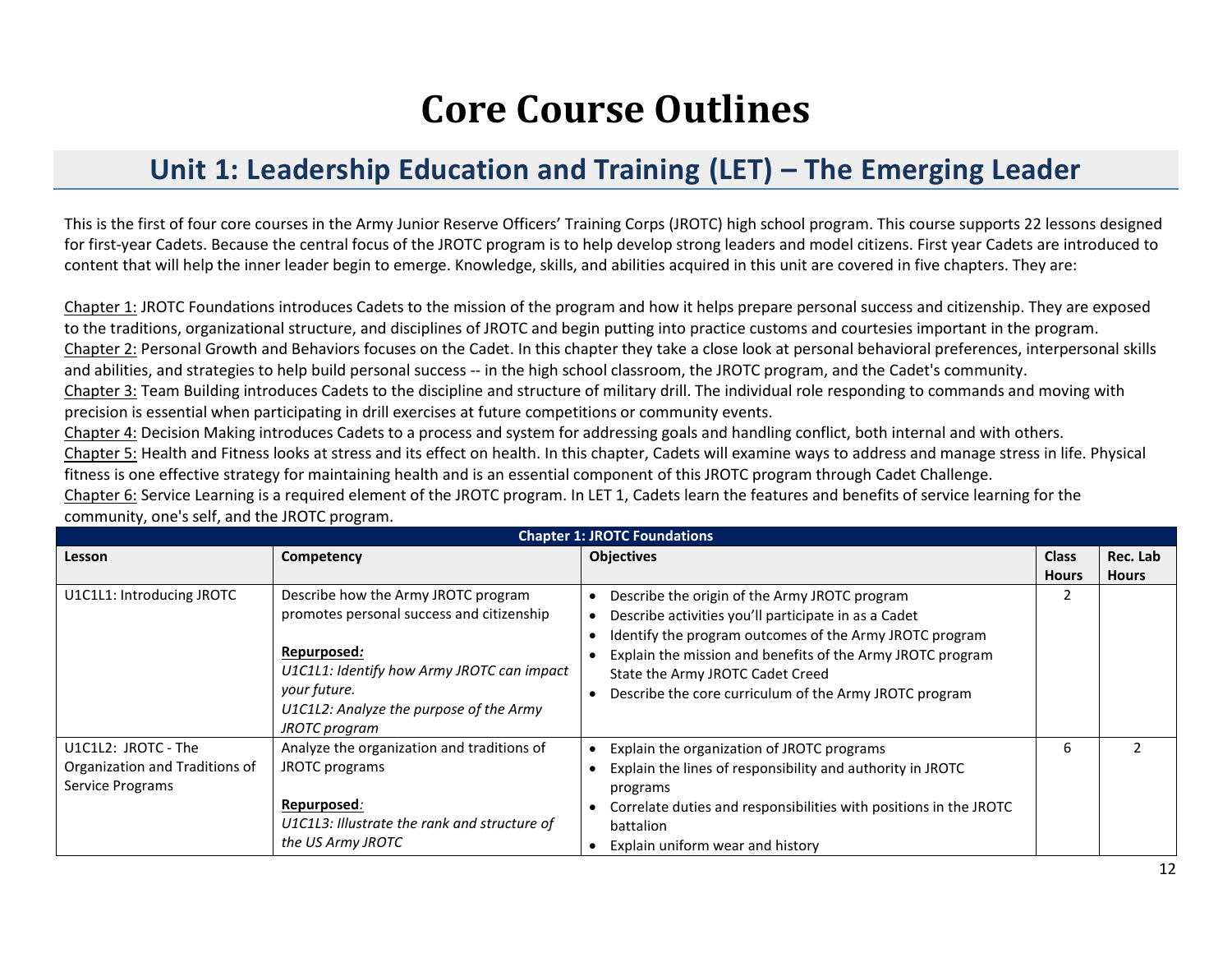|                                                | U1C1L4: Determine which signs of success you<br>plan to accomplish within JROTC<br>U1C1L5: Demonstrate proper Cadet<br>appearance                                                                                                                                                                                             | Explain the purpose of uniform wear, restrictions, and standards<br>Describe the proper care and maintenance of each piece of the<br>uniform<br>Describe Cadet appearance and grooming standards<br>Match Army ranks to their proper titles Identify military rank and<br>grade insignia<br>Demonstrate placement of uniform awards, insignias, and<br>decorations<br>Classify the components of individual award categories<br>Define award criteria                                                                                                                                                                                                                                                                                                                                 |                |                |
|------------------------------------------------|-------------------------------------------------------------------------------------------------------------------------------------------------------------------------------------------------------------------------------------------------------------------------------------------------------------------------------|---------------------------------------------------------------------------------------------------------------------------------------------------------------------------------------------------------------------------------------------------------------------------------------------------------------------------------------------------------------------------------------------------------------------------------------------------------------------------------------------------------------------------------------------------------------------------------------------------------------------------------------------------------------------------------------------------------------------------------------------------------------------------------------|----------------|----------------|
| U1C1L3: Customs and<br>Courtesies of JROTC     | Demonstrate customs and courtesies in the<br>JROTC environment<br>Repurposed<br>U1C1L6: Demonstrate protocol to show<br>respect for and handle the US Flag;<br>U1C1L7: Demonstrate courtesies during the<br>playing of the National Anthem.<br>U1C1L8: Explore the purpose of military<br>traditions, customs, and courtesies | • Explain how our nation arrived at the current design of the United<br><b>States flag</b><br>Explain the symbolism of the parts and colors on the United<br>States flag<br>Explain the origin of the lyrics in our national anthem<br>Demonstrate a salute<br>Demonstrate the correct way to fold the United States flag<br>Demonstrate how to show respect for the United States flag<br>• Compare the rules for displaying the United States flag in<br>different situations<br>Describe customs when the national anthem is played<br>Explain why there are rules for saluting and addressing officers<br>Distinguish among the types of personal salutes and when they<br>are executed<br>Identify situations requiring a salute or other forms of respect to<br>senior officers | $\overline{3}$ | $\overline{2}$ |
| U1C1L4: Social Etiquette and<br><b>Manners</b> | Demonstrate proper etiquette in social<br>settings<br>Repurposed<br>U3C10L4: Apply the rules of etiquette to your<br>role as a Cadet                                                                                                                                                                                          | Analyze etiquette and manners in formal and informal settings<br>Explain the handling of social invitations<br>Demonstrate proper dining etiquette<br>• Correlate the historical significance of Dining-In, Dining-Out to the<br>Cadet Ball                                                                                                                                                                                                                                                                                                                                                                                                                                                                                                                                           | 4              |                |
|                                                |                                                                                                                                                                                                                                                                                                                               | <b>Chapter 2: Personal Growth and Behaviors</b>                                                                                                                                                                                                                                                                                                                                                                                                                                                                                                                                                                                                                                                                                                                                       |                |                |
| U1C2L1: Thinking Maps ®                        | Use Thinking Maps® to enhance learning<br>Repurposed<br>U3C3L1: Use Thinking Maps to enhance<br>learning                                                                                                                                                                                                                      | Identify the types of thinking processes<br>$\bullet$<br>Relate thinking to learning<br>Correlate thinking processes to the eight Thinking Maps®<br>• Use Thinking Maps® to visually represent a learning objective                                                                                                                                                                                                                                                                                                                                                                                                                                                                                                                                                                   | 3              | $\mathbf{1}$   |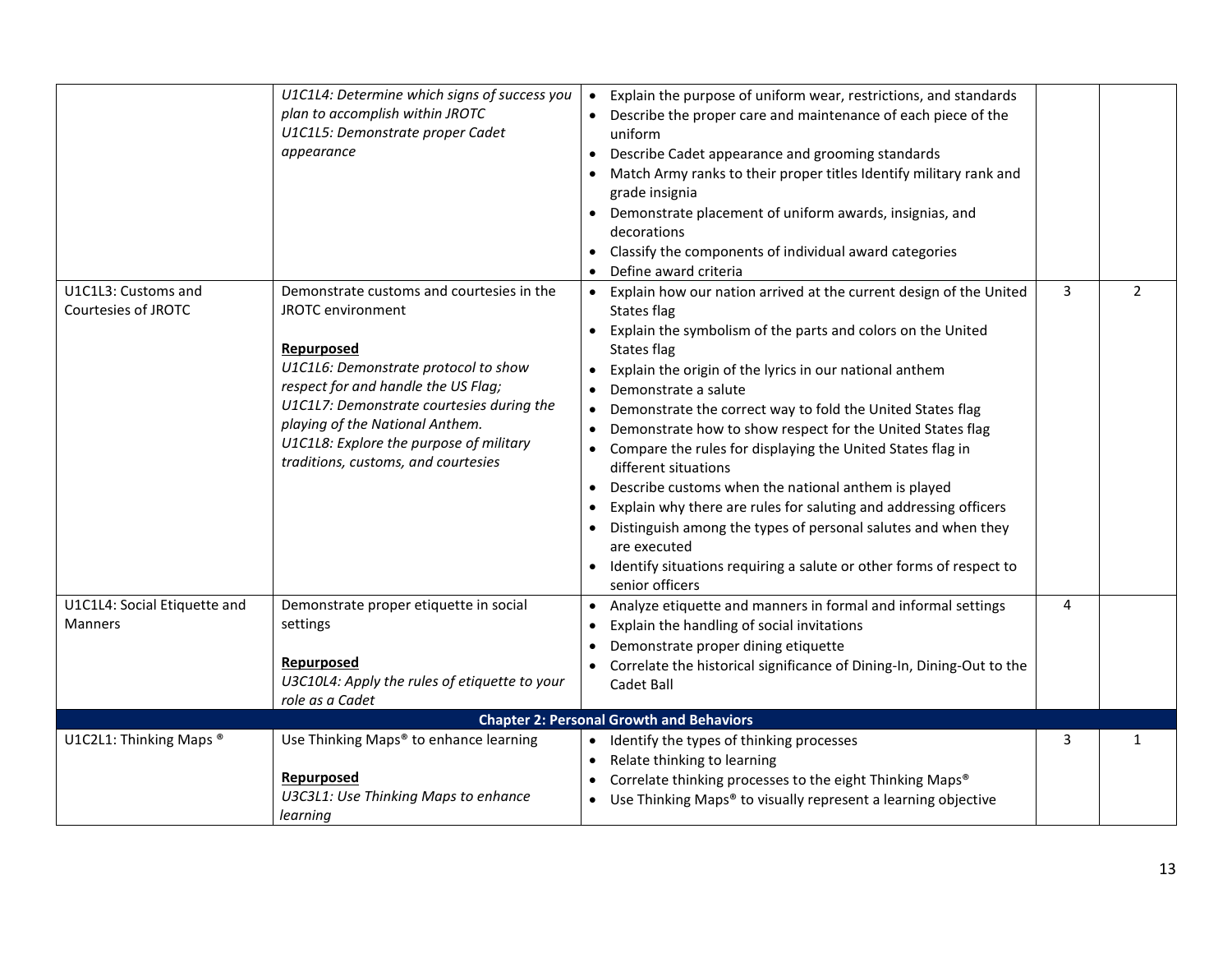| U1C2L2: Self-Awareness                      | Determine your behavioral preferences                                                                                                                                                                                                                                                                                                         | • Explain the four clusters of behavior in the Winning Colors®                                                                                                                                                                                                                                                                                                                                                                            | 3              |  |
|---------------------------------------------|-----------------------------------------------------------------------------------------------------------------------------------------------------------------------------------------------------------------------------------------------------------------------------------------------------------------------------------------------|-------------------------------------------------------------------------------------------------------------------------------------------------------------------------------------------------------------------------------------------------------------------------------------------------------------------------------------------------------------------------------------------------------------------------------------------|----------------|--|
| U1C2L3: Appreciating Diversity              | Repurposed<br>U3C1L1: Determine your behavioral<br>preferences<br>Apply an appreciation of diversity to                                                                                                                                                                                                                                       | framework<br>Illustrate your behavioral preferences using the four Winning<br>Colors <sup>®</sup><br>Identify strengths for each behavior cluster<br>Express appreciation for your own uniqueness<br>Explain how awareness-enhancing behaviors affect better                                                                                                                                                                              | $\overline{3}$ |  |
| through Winning Colors <sup>®</sup>         | interpersonal situations<br>Repurposed<br>U3C1L2: Apply an appreciation of diversity to<br>interpersonal situations                                                                                                                                                                                                                           | communication with others<br>• Identify key characteristics for each Winning Colors <sup>®</sup> behavior<br>cluster: Builders, Planners, Adventurers, and Relaters<br>Determine factors that impact the behavior of others<br>• Evaluate factors that impact how others perceive individual<br>behavior<br>Select behaviors that promote success in a variety of situations                                                              |                |  |
| U1C2L4: Thinking and Learning               | Analyze how thinking and learning affects<br>your academic performance<br>Repurposed<br>U3C2L3: Explain how learning styles and<br>preferences can impact learning<br>U3C2L4: Use your intellectual strengths to<br>improve academic performance<br>U3C1L4: Determine the thinking/learning<br>skills necessary for improving active learning | Distinguish between active learner and passive learner traits<br>Explain how creative and critical thinking work together<br>Describe the difference between objective and subjective<br>thinking<br>Explain the essential elements of the learning process<br>Examine different models of learning preferences<br>Describe the eight types of intelligences<br>Explore how to expand your learning preferences and your<br>intelligences | 4              |  |
| U1C2L5: Reading for Meaning                 | Apply strategies for reading comprehension<br>Repurposed<br>U3C3L2: Select reading comprehension<br>strategies to enhance learning                                                                                                                                                                                                            | Identify the purposes of reading<br>$\bullet$<br>Distinguish among reading comprehension strategies<br>Distinguish among the types of context clues readers use to<br>determine word meaning<br>Recognize how to apply strategies that build your vocabulary<br>Relate how vocabulary contributes to reading comprehension                                                                                                                | 4              |  |
| U1C2L6: Studying and Test-<br><b>Taking</b> | Develop study skills and test-taking strategies<br>Repurposed<br>U3C3L3: Develop personal study and test-<br>taking strategies                                                                                                                                                                                                                | Describe effective study habits<br>Demonstrate effective textbook reading strategies<br>Analyze effective note-taking strategies<br>• Explain effective strategies for test preparation and test-taking                                                                                                                                                                                                                                   | 3              |  |
| U1C2L7: Personal Code of<br>Conduct         | Develop a personal code of conduct<br>Repurposed                                                                                                                                                                                                                                                                                              | Describe how values affect behavior<br>$\bullet$<br>Identify the seven values of the U.S. Army                                                                                                                                                                                                                                                                                                                                            | 3              |  |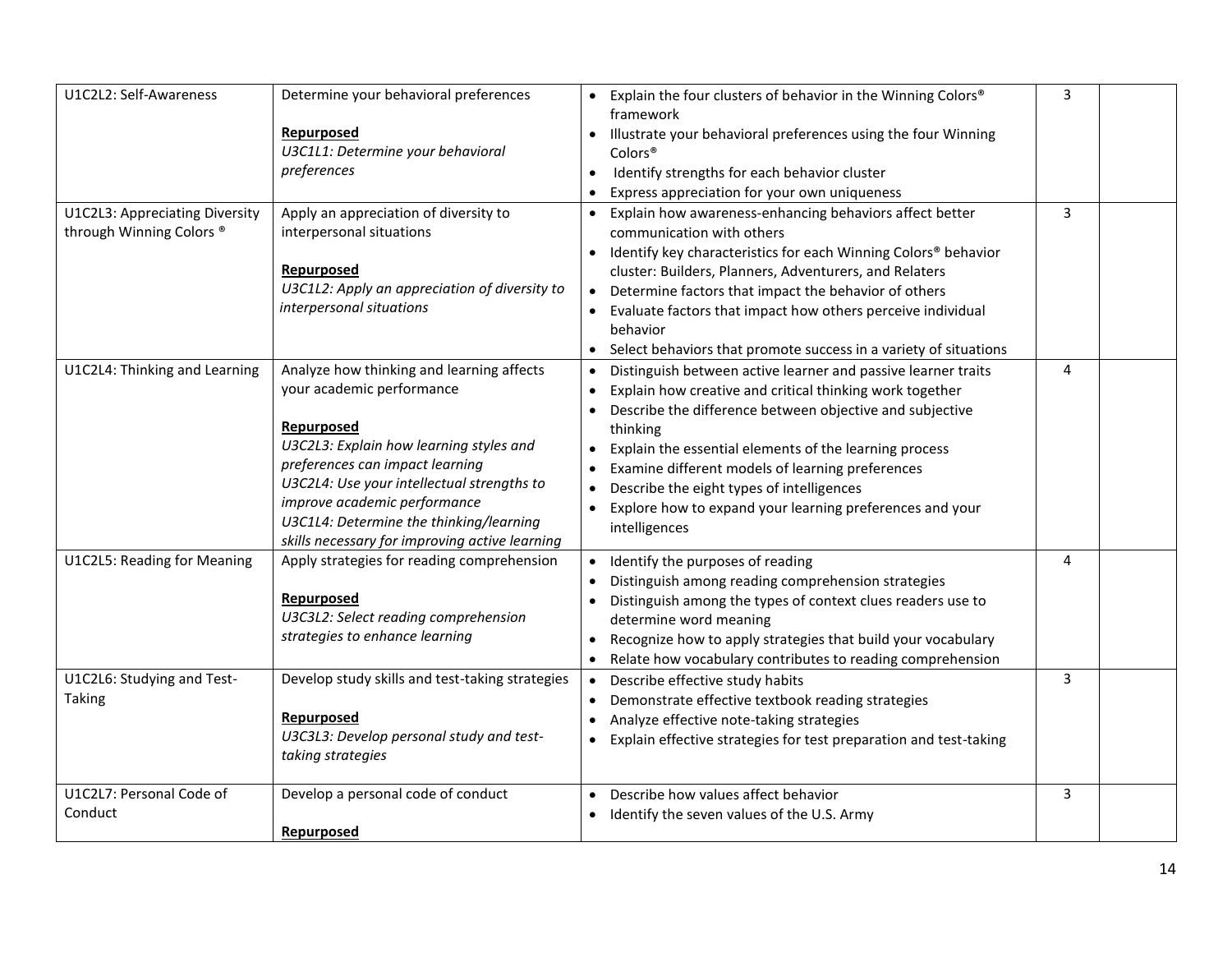| U1C2L8: Personal Growth Plan                                      | U2C1L3: Develop a personal code of ethics<br>Develop a plan for personal growth<br>Repurposed<br>U3C1L3: Develop a plan for personal growth                                                                        | Describe basic rules of ethics Compare cultural, universal, and<br>non-universal norms<br>Explain the process for making ethical decisions<br>Describe the benefits of a personal code of conduct<br>Distinguish between the 14 critical emotional skills<br>Relate the critical emotional skills to the five emotional skill<br>dimensions<br>• Develop strategies for growth in emotional skill areas | 3              | $\overline{2}$ |
|-------------------------------------------------------------------|--------------------------------------------------------------------------------------------------------------------------------------------------------------------------------------------------------------------|---------------------------------------------------------------------------------------------------------------------------------------------------------------------------------------------------------------------------------------------------------------------------------------------------------------------------------------------------------------------------------------------------------|----------------|----------------|
|                                                                   |                                                                                                                                                                                                                    | <b>Chapter 3: Team Building</b>                                                                                                                                                                                                                                                                                                                                                                         |                |                |
| U1C3L1: Team Building and<br>Drill                                | Relate drill competence to life skills<br>Repurposed<br>U2C2L1: Explain the importance of drill in<br>military discipline                                                                                          | • Summarize the origin of drill dating back to the Continental Army<br>of the United States<br>Identify skills learned by drilling<br>Compare the qualities of teamwork instilled in the Continental<br>Army to the teamwork qualities that military drill develops today                                                                                                                               | $\overline{2}$ |                |
| U1C3L2: Stationary<br><b>Movements and Marching</b><br>Techniques | Perform stationary movements and marching<br>techniques on command<br>Repurposed<br>U2C2L4: Demonstrate correct stationary<br>movements on command<br>U2C2L5: Demonstrate correct marching<br>technique on command | Describe the position of attention<br>Describe how to respond to positions of rest commands<br>$\bullet$<br>Describe how to respond to facing commands<br>Describe the correct way to salute in a variety of situations<br>Describe how to execute marching movements from various<br>commands<br>Describe how to respond to halt commands                                                              | 4              | 18             |
| U1C3L3: Squad Drill                                               | Demonstrate correct response to squad drill<br>commands<br>Repurposed<br>U2C2L6: Demonstrate correct response to<br>squad drill commands                                                                           | • Describe how to respond to commands when forming and<br>marching the squad<br>Identify the different types of squad formations and their related<br>drill commands<br>• Identify the locations of key squad personnel in squad formation                                                                                                                                                              | 3              | 6              |
|                                                                   |                                                                                                                                                                                                                    | <b>Chapter 4: Decision Making</b>                                                                                                                                                                                                                                                                                                                                                                       |                |                |
| U1C4L1: Making Decisions and<br><b>Setting Goals</b>              | Apply the processes for making personal<br>decisions and setting goals<br><b>NEW</b>                                                                                                                               | • Describe the steps used to make decisions<br>Identify guidelines used to evaluate choices<br>Evaluate decisions for positive outcomes<br>Describe the SMART goal-setting system<br>Analyze goals for potential success                                                                                                                                                                                | 3              |                |
| U1C4L2: Anger Management                                          | Develop personal anger management<br>strategies<br>Repurposed<br>U3C7L1: Apply anger management strategies                                                                                                         | Describe common causes of anger<br>$\bullet$<br>Identify physical effects of anger<br>Examine possible reactions to anger<br>Distinguish healthy from unhealthy reactions to anger<br>Describe healthy anger management strategies<br>$\bullet$                                                                                                                                                         | 3              |                |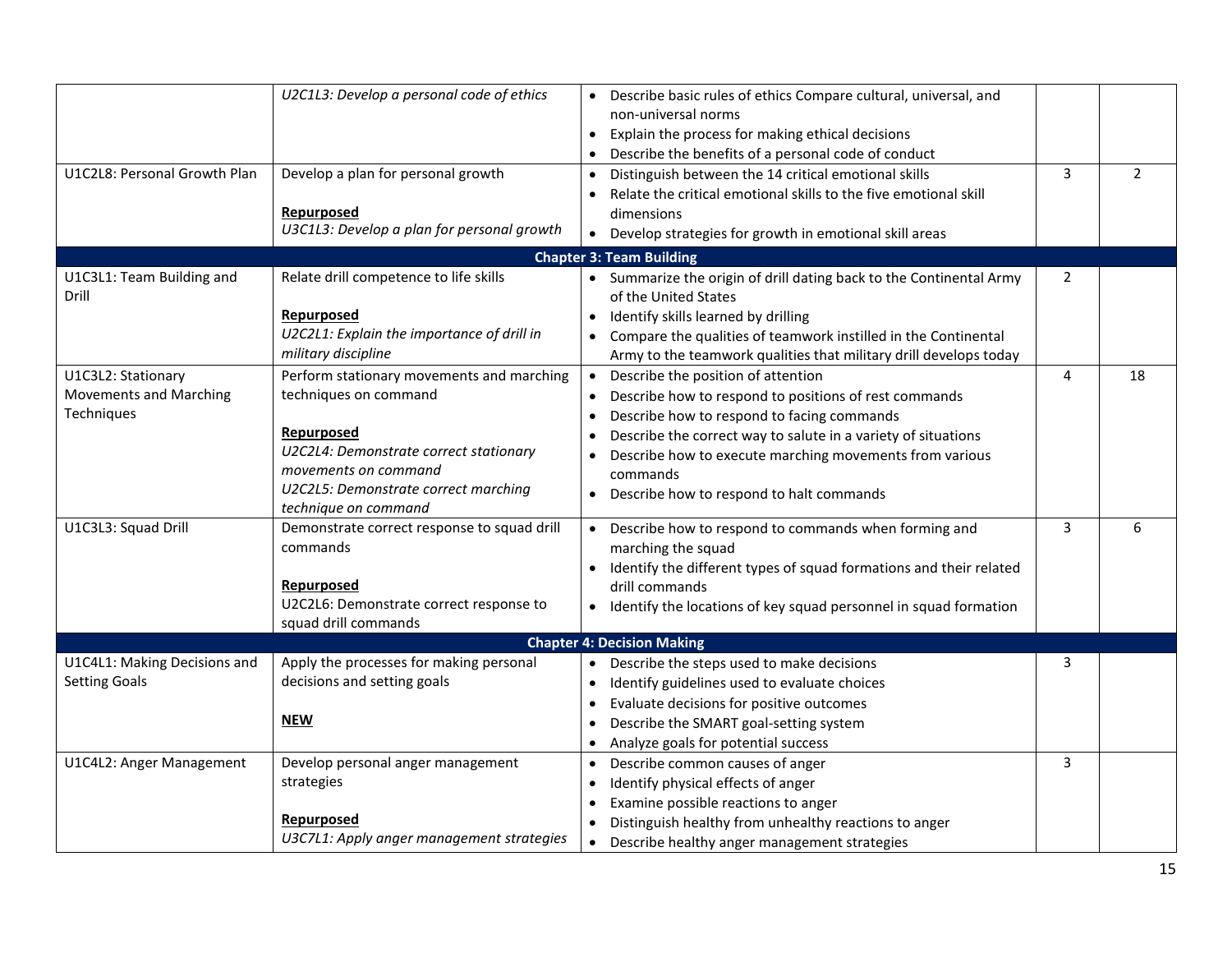| U1C4L3: Resolving Conflicts                            | Apply conflict resolution techniques<br>Repurposed<br>U3C5L1: Determine the causes of conflict<br>U3C5L2: Apply conflict resolution techniques         | • Explain how conflict affects relationships<br>Describe the causes and types of conflicts<br>Evaluate options and consequences for dealing with conflict<br>Use communication skills to respond positively to a conflict<br>Apply the six steps for conflict resolution<br>Apply knowledge of Winning Colors® to resolve conflict | 4              |    |
|--------------------------------------------------------|--------------------------------------------------------------------------------------------------------------------------------------------------------|------------------------------------------------------------------------------------------------------------------------------------------------------------------------------------------------------------------------------------------------------------------------------------------------------------------------------------|----------------|----|
|                                                        |                                                                                                                                                        | <b>Chapter 5: Health and Fitness</b>                                                                                                                                                                                                                                                                                               |                |    |
| U1C5L1: Understanding and<br><b>Controlling Stress</b> | Determine the causes, effects, and coping<br>strategies for stress in your life<br>Repurposed<br>U4C1L8: Assess how stress impacts your life           | • Differentiate between positive and negative stress<br>Identify sources of stress<br>Identify the stages of the body's stress response<br>Describe physical and behavioral effects of prolonged stress<br>Describe ways to manage stress                                                                                          | 2              |    |
| U1C5L2: Cadet Challenge                                | Meet the physical fitness standards for the<br>Cadet Challenge<br>Repurposed<br>U4C1L2: Meet the physical fitness standards<br>for the Cadet Challenge | Identify the five Cadet Challenge exercises<br>Describe the proper techniques for the Cadet<br>Challenge exercises<br>Distinguish between the various fitness award categories<br>• Determine your personal Cadet Challenge goal                                                                                                   | $\overline{2}$ | 10 |
|                                                        |                                                                                                                                                        | <b>Chapter 6: Service Learning</b>                                                                                                                                                                                                                                                                                                 |                |    |
| U1C6L1: Orientation to Service<br>Learning             | Identify the components of service learning<br>Repurposed<br>U3C8L1: Identify the components of Service<br>Learning                                    | Distinguish between service learning and community service<br>Explain how service learning projects relate to Cadet learning in<br>the classroom<br>• Compare the types of service opportunities within your<br>community<br>Identify the benefits of serving others within a community                                            | 2              |    |
| U1C6L2: Preparing for Service<br>Learning              | Prepare for a service learning project<br>Repurposed<br>U3C8L2: Preparing for Service Learning                                                         | Identify the steps needed to conduct a service learning project<br>Identify the essential components of a service learning project<br>$\bullet$<br>Develop a service learning project plan<br>Identify the roles of team members in completing a service<br>learning project                                                       | 2              | 10 |
| <b>Total Lessons: 22</b>                               |                                                                                                                                                        | <b>Total Contact Hours</b>                                                                                                                                                                                                                                                                                                         | 68             | 51 |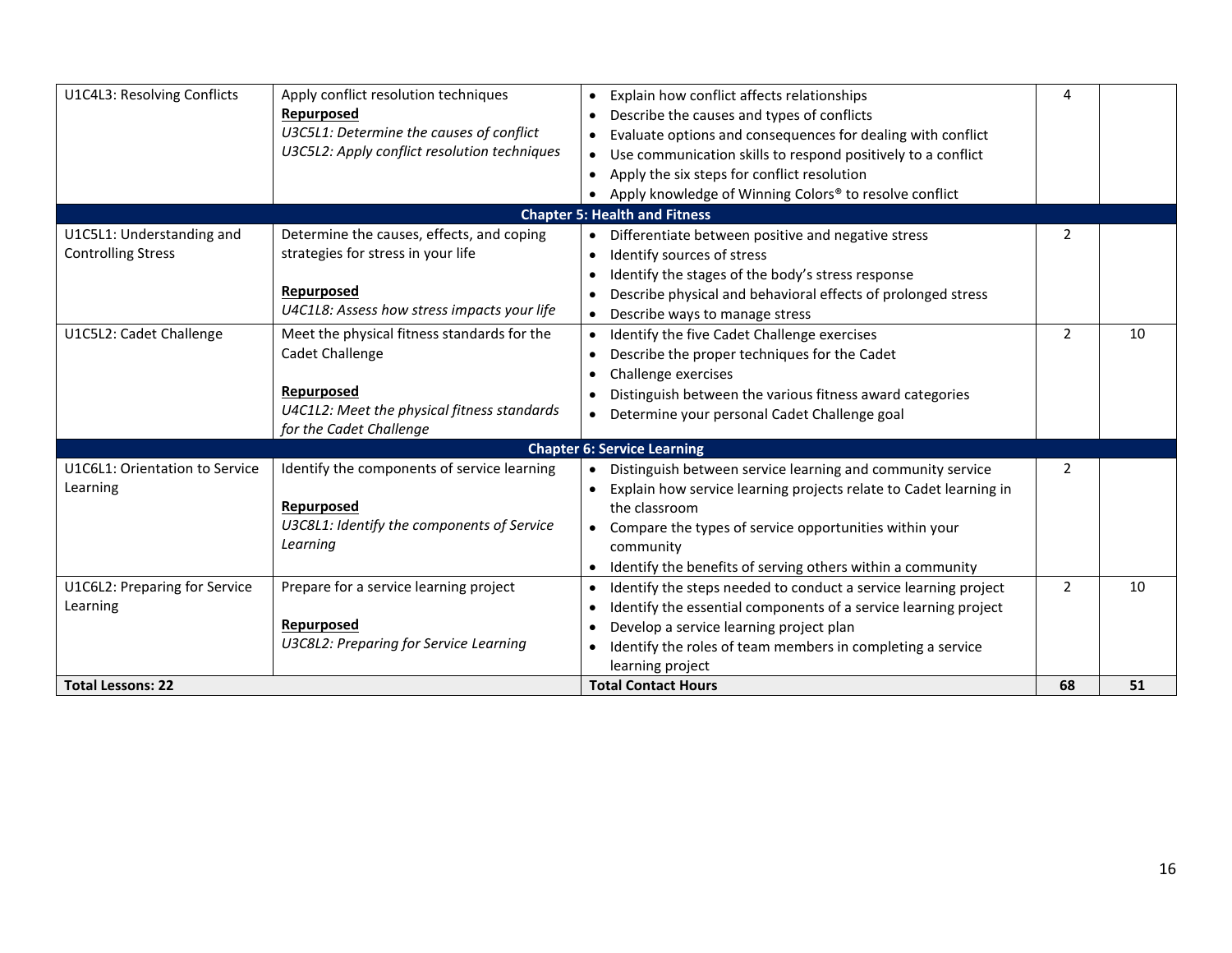## **Unit 2: Leadership Education and Training (LET) 2 – Developing Leader**

<span id="page-16-0"></span>Unit 2: Leadership Education and Training (LET) 2 – Developing Leader builds upon the mastery of LET 1 skills and abilities, providing Cadets with new and more challenging opportunities in leadership development. There are 24 active-learning lessons within eight chapters. The chapters are:

Chapter 1: Leadership introduces Cadets to the elements of leadership, encouraging the analysis of personal leadership attributes and their relationship to program goals. As well, Cadets examine their own leadership competencies and style and the role they play in teams.

Chapter 2: Personal Growth and Behaviors focuses on the communication. Good leaders are effective communicators. Writing, listening, and speaking are essential outcomes in this learning module. Communication also supports personal confidence and Cadets will begin to see how their strengths relate to their vocational interests and begin to explore post-secondary options. Finally, Cadets examine the role ethics plays in leadership and how core values effect their personal code of conduct.

Chapter 3: Team Building introduces new challenges and opportunities for team and squad drill leaders. As leadership develops, so does discipline and team building, demonstrated regularly in drill and ceremony activities.

Chapter 4: First Aid exposes Cadets to the citizen's role in helping others during an emergency. This learning module helps Cadets identify emergency situations and the universal precautions to address them. Additionally, Cadets will explain first aid response to common and severe emergencies. Chapter 5: Decision Making uses the model for making good choices and decisions to situations that involve bullying and violence. Cadet leaders take a stance against bullying and encourage others to make those same good choices.

Chapter 6: Health and Fitness focuses on nutrition, body image, and the elements of good health. In this learning module, Cadets use decision-making and goal setting in their plans for life-long health. Cadets strive for physical fitness goals through Cadet Challenge and regular program exercise, as possible. Chapter 7: Service Learning provides LET 2 Cadets an opportunity to participate, but also evaluate the effectiveness of a service learning project. Participating in after action reviews with teams and making decisions toward continuous improvement of service to others are hallmarks of this unit.

Chapter 8: Citizenship and Government introduces Cadets to the purpose of government and the role of the U.S. Constitution on democracy and the rights of its citizens.

| <b>Chapter 1: Leadership</b>   |                                     |                                                          |              |              |
|--------------------------------|-------------------------------------|----------------------------------------------------------|--------------|--------------|
| Lesson                         | Competency                          | <b>Objectives</b>                                        | <b>Class</b> | Rec. Lab     |
|                                |                                     |                                                          | <b>Hours</b> | <b>Hours</b> |
| U2C1L1: Elements of Leadership | Identify the elements of leadership | Identify leadership opportunities in JROTC               |              |              |
|                                |                                     | Explain how perspectives on leadership have changed over |              |              |
|                                | <b>NEW</b>                          | time                                                     |              |              |
|                                |                                     | Define leadership                                        |              |              |
|                                |                                     | Describe the Army Leadership Model                       |              |              |
| U2C1L2: Leadership Attributes  | Analyze your leadership attributes  | Describe the leadership attribute of character           | 4            |              |
|                                |                                     | Describe the leadership attribute of presence            |              |              |
|                                | <b>NEW</b>                          | Describe the leadership attribute of intellect           |              |              |
|                                |                                     | Analyze how character, presence, and intellect affect    |              |              |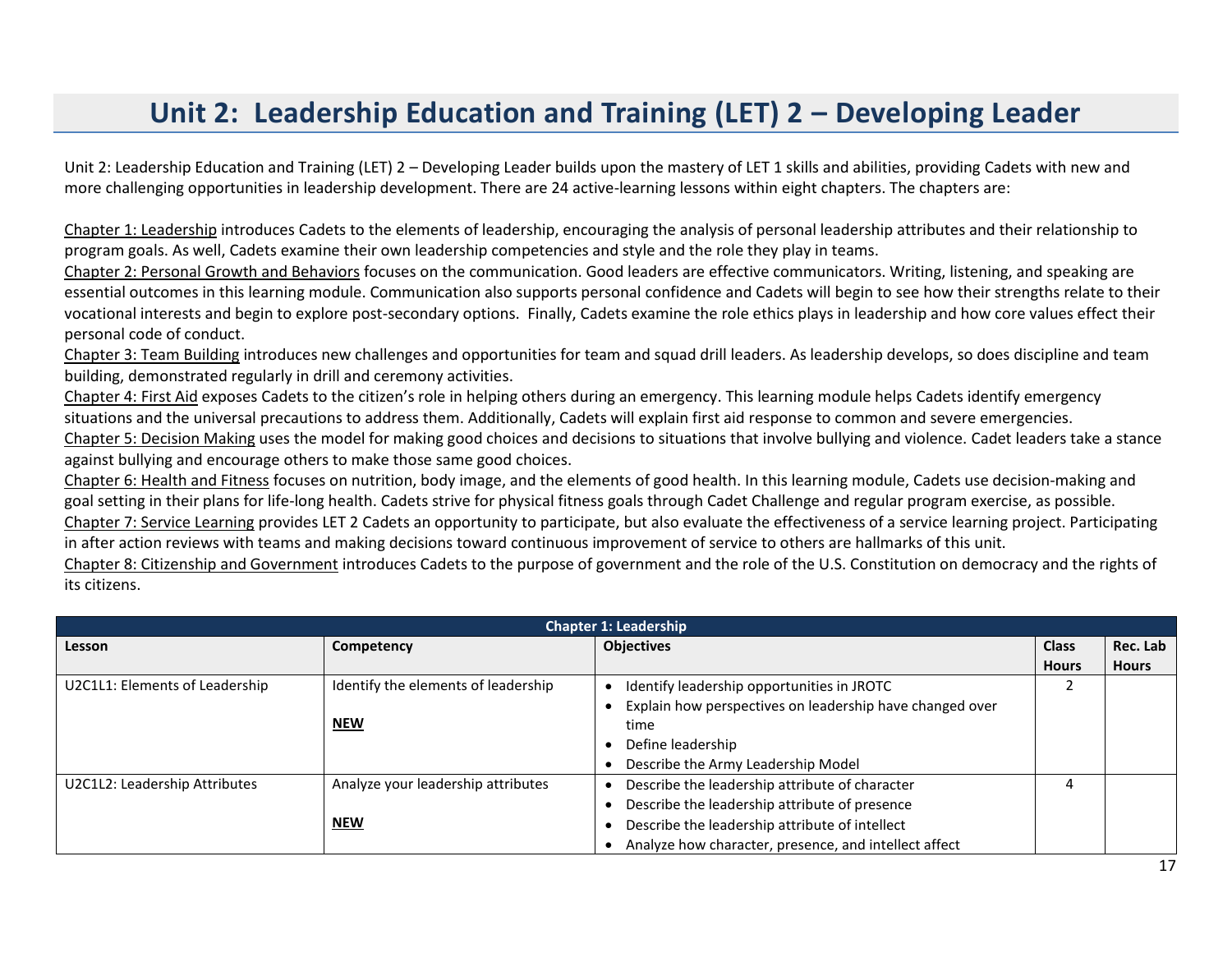|                                      |                                       | leadership                                                                |                |                |
|--------------------------------------|---------------------------------------|---------------------------------------------------------------------------|----------------|----------------|
| U2C1L3: Leadership Competencies      | Analyze your leadership competencies  | Describe the competencies involved in leading your team                   | 4              |                |
|                                      |                                       | Describe the competencies involved in developing your team                |                |                |
|                                      | <b>NEW</b>                            | members                                                                   |                |                |
|                                      |                                       | Describe the competencies involved in achieving results for<br>$\bullet$  |                |                |
|                                      |                                       | your team                                                                 |                |                |
|                                      |                                       | • Analyze how leadership competencies impact goals                        |                |                |
| U2C1L4: Leadership Styles            | Apply appropriate leadership styles   | • Describe how to identify the willingness and readiness of team          | $\overline{2}$ |                |
|                                      |                                       | members                                                                   |                |                |
|                                      | <b>NEW</b>                            | Identify three different styles of leadership<br>$\bullet$                |                |                |
|                                      |                                       | • Choose the most effective leadership style for various                  |                |                |
|                                      |                                       | situations                                                                |                |                |
|                                      |                                       | <b>Chapter 2: Personal Growth and Behaviors</b>                           |                |                |
| U2C2L1: Becoming a Better            | Develop your communication skills     | • Compare verbal and nonverbal means of communication                     | 5              | $\overline{2}$ |
| Communicator                         |                                       | Identify the steps of effective communication                             |                |                |
|                                      | Repurposed                            | Relate how the process of listening is essential to good                  |                |                |
|                                      | U3C4L2: Use active listening skills   | communication                                                             |                |                |
|                                      | U3C4L1: Demonstrate how the           | Distinguish among the types of listening<br>$\bullet$                     |                |                |
|                                      | communication process affects         | Identify barriers that prevent effective listening                        |                |                |
|                                      | interaction between individuals       | Explain the types of roles individuals play in a group                    |                |                |
|                                      | U3C4L3: Analyze how you communicate   | • Identify how roles in a group affect communication                      |                |                |
|                                      | in group situations                   |                                                                           |                |                |
| U2C2L2: Becoming a Better Writer     | Improve your writing skills           | Identify various reasons for writing<br>$\bullet$                         | 4              |                |
|                                      |                                       | Distinguish among the principles of good writing                          |                |                |
|                                      | Repurposed                            | Confirm the basics of writing<br>$\bullet$                                |                |                |
|                                      | U3C6L1: Develop a plan to improve     | Explore the common pitfalls and mistakes in writing<br>$\bullet$          |                |                |
|                                      | writing skills                        |                                                                           |                |                |
| U2C2L3: Delivering Your Speech       | Deliver a speech that you wrote       | • Compare the various types of speeches                                   | 6              | 5              |
|                                      |                                       | Analyze the purpose and audience for a speech<br>$\bullet$                |                |                |
|                                      | Repurposed                            | Relate the elements of effective writing to speech writing                |                |                |
|                                      | U3C6L2: Develop a speech              | Develop coping strategies for stressful speaking situations<br>$\bullet$  |                |                |
|                                      | U3C6L3: Present a Speech              | Identify ways to improve speaking skills                                  |                |                |
| <b>U2C2L4: Career Considerations</b> | Analyze career possibilities and      | Distinguish between a job and a career<br>$\bullet$                       | 5              |                |
|                                      | requirements                          | Examine the various types of jobs that interest you<br>$\bullet$          |                |                |
|                                      |                                       | <b>Explore various Career Pathways</b><br>$\bullet$                       |                |                |
|                                      | Repurposed                            | Associate your interests and aptitudes to a career path<br>$\bullet$      |                |                |
|                                      | U1C2L2: Relate the role of the Active | Examine career opportunities provided by the U.S. Military                |                |                |
|                                      | Army to the United States Army        | Distinguish between various post-secondary education options<br>$\bullet$ |                |                |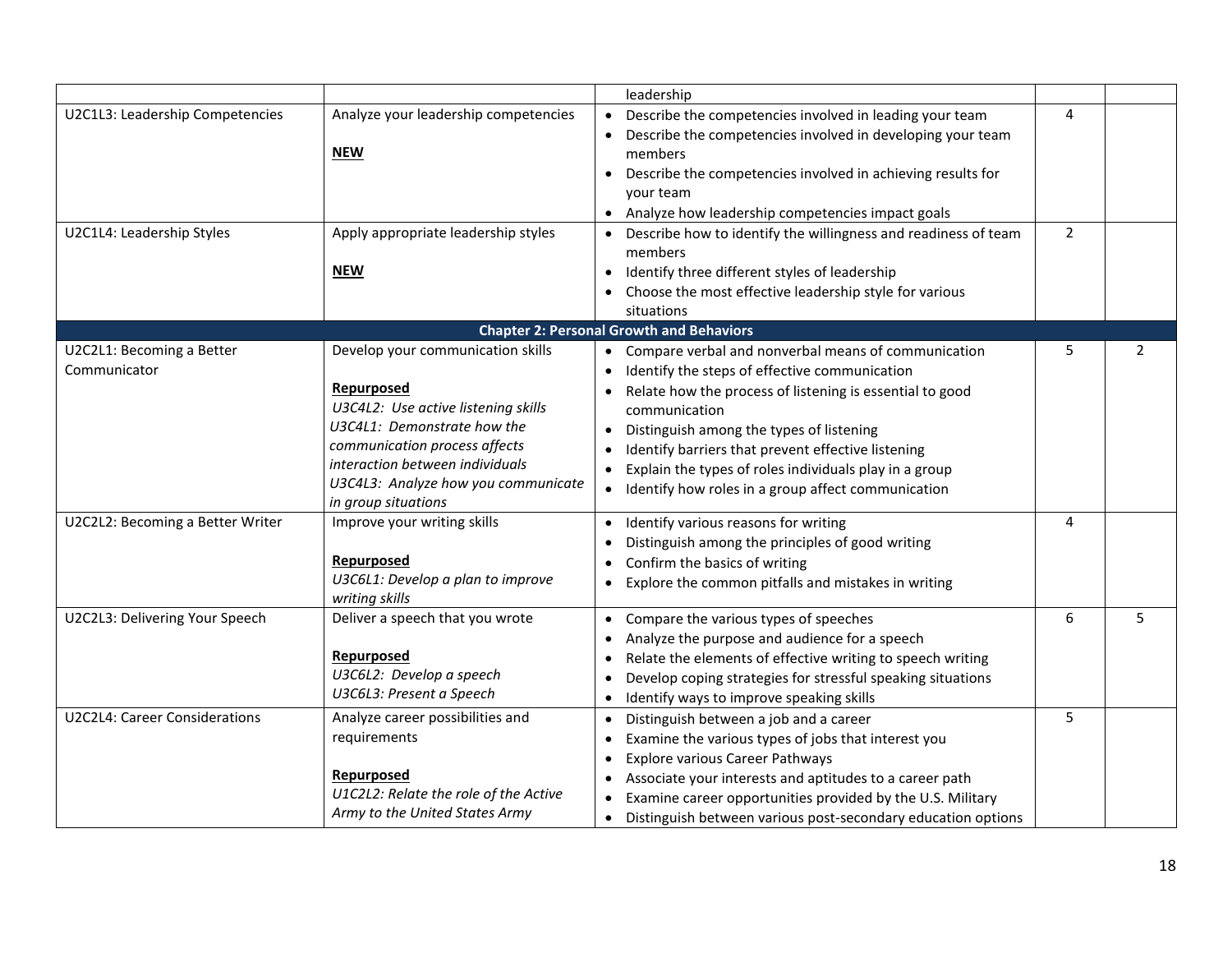| U2C2L5: Ethical Concepts and You                    | U1C2L3: Distinguish among the reserve<br>components of the United States Army<br>U1C2L4: Explore the purpose and<br>structure of the United States Navy<br>U1C2L5: Explore the purpose and<br>structure of the United States Air Force<br>U1C2L6: Explore the purpose and<br>structure of the United States Marine<br>Corps<br>U1C2L7: Explore the purpose and<br>structure of the Coast Guard and<br><b>Merchant Marine</b><br>U1C2L8: Explore the purpose and<br>structure of the Peace Corps<br>U1C2L9: Explore the purpose and<br>structure of the AmeriCorps<br>U3C9L3: Relate the military to your<br>career goals<br>Relate ethical concepts to your personal<br>code of conduct<br>Repurposed<br>U3C10L4: Apply the rules of etiquette to | • Relate ethics to personal standards<br>Examine how ethical qualities affect leadership<br>Explore the types of values<br>$\bullet$<br>• Compare the core values of the U.S. Military Services                                                   | 3              |   |
|-----------------------------------------------------|---------------------------------------------------------------------------------------------------------------------------------------------------------------------------------------------------------------------------------------------------------------------------------------------------------------------------------------------------------------------------------------------------------------------------------------------------------------------------------------------------------------------------------------------------------------------------------------------------------------------------------------------------------------------------------------------------------------------------------------------------|---------------------------------------------------------------------------------------------------------------------------------------------------------------------------------------------------------------------------------------------------|----------------|---|
|                                                     | your role as a Cadet                                                                                                                                                                                                                                                                                                                                                                                                                                                                                                                                                                                                                                                                                                                              |                                                                                                                                                                                                                                                   |                |   |
|                                                     |                                                                                                                                                                                                                                                                                                                                                                                                                                                                                                                                                                                                                                                                                                                                                   | <b>Chapter 3: Team Building</b>                                                                                                                                                                                                                   |                |   |
| U2C3L1: Team Member Qualities                       | Assess your personal qualities as a<br>team member<br>Repurposed<br>U2C4L7: Assess personal qualities as a<br>team member                                                                                                                                                                                                                                                                                                                                                                                                                                                                                                                                                                                                                         | • Describe the characteristics of individual responsibility,<br>followership, and teamwork<br>• Describe the responsibilities of a team leader and the<br>leadership factors that affect teamwork<br>• Describe the three stages of team building | 3              | 5 |
| U2C3L2: Drill Leader Skills and<br>Responsibilities | Demonstrate the skills and<br>responsibilities of a good drill leader<br>Repurposed<br>U2C2L3: Demonstrate the skills and<br>responsibilities of a good drill leader<br>U2C2L2: Demonstrate effectual<br>command voice in drill                                                                                                                                                                                                                                                                                                                                                                                                                                                                                                                   | • Describe the preparation a drill leader takes before a drill<br>Identify five attributes of a capable drill leader<br>$\bullet$<br>• Identify the types of drill commands                                                                       | $\overline{2}$ | 5 |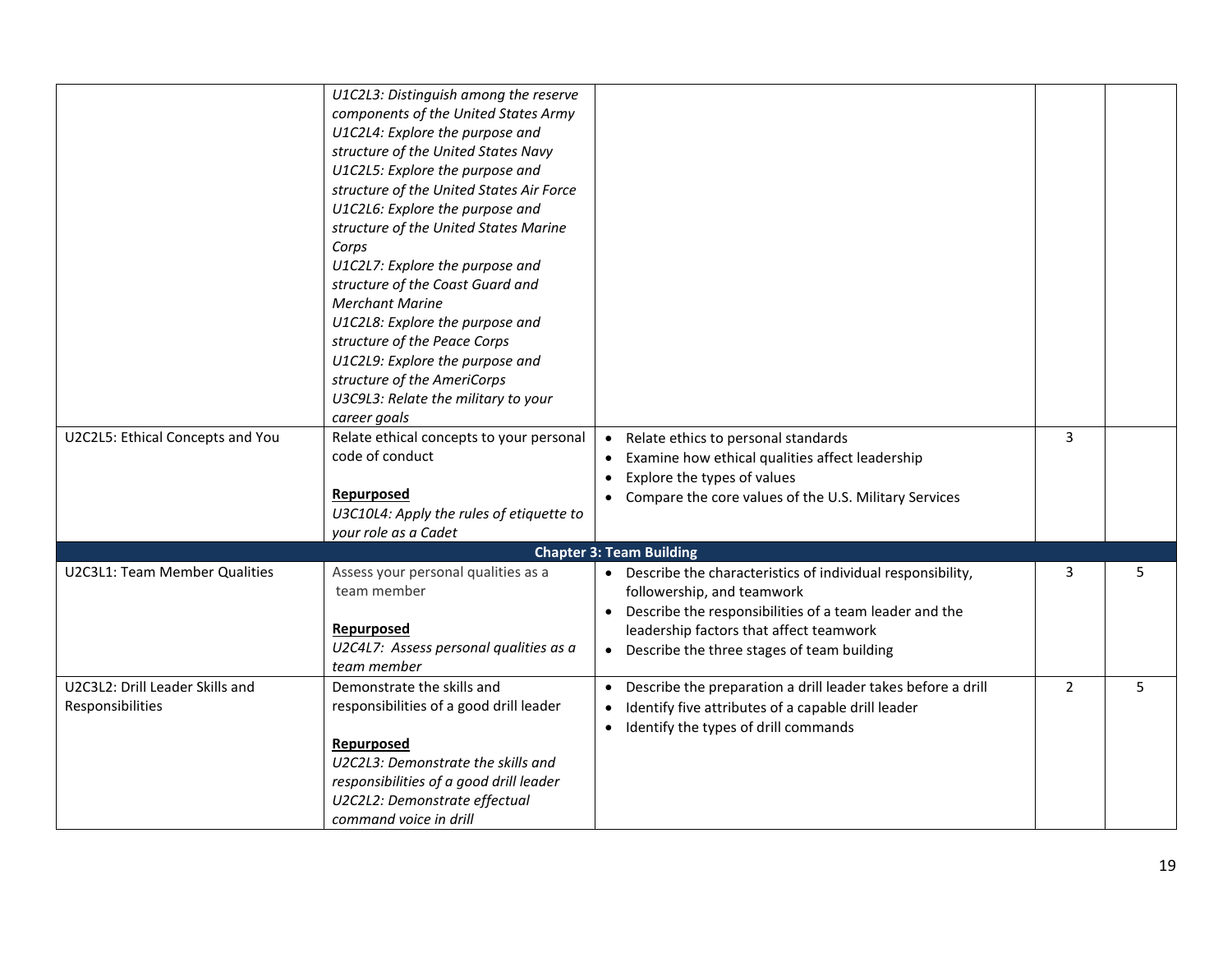| U2C3L3: Taking Charge: Leadership     | Illustrate the duties of a team leader   | • Describe the duties and responsibilities of the team and squad   | $\overline{2}$ | 5 |
|---------------------------------------|------------------------------------------|--------------------------------------------------------------------|----------------|---|
| Responsibilities                      | or squad leader                          | leader positions within a platoon                                  |                |   |
|                                       |                                          | Explain the four steps leaders should use when assuming a          |                |   |
|                                       | Repurposed                               | new leadership position                                            |                |   |
|                                       | U2C5L2: Perform the duties of a team     | • Demonstrate the responsibilities of a team leader and squad      |                |   |
|                                       | leaders, squad leader, platoon sergeant, | leader                                                             |                |   |
|                                       | or platoon leader                        |                                                                    |                |   |
|                                       |                                          | Chapter 4: First Aid                                               |                |   |
| U2C4L1: First Aid Emergencies         | Assess first aid emergencies             | Identify ways to prepare for an emergency                          | $\overline{2}$ |   |
|                                       |                                          | Describe universal precautions                                     |                |   |
|                                       | Repurposed                               | Explain the four emergency guidelines                              |                |   |
|                                       | U4C2L1: Assess first aid situations      | Explain the sequence for evaluating an injured person<br>$\bullet$ |                |   |
| U2C4L2: First Aid for Common Injuries | Explain how to respond to common         | Describe how to treat minor cuts                                   | $\overline{2}$ |   |
|                                       | <b>Injuries</b>                          | Describe how to treat and prevent insect bites                     |                |   |
|                                       |                                          | Describe how to treat animal bites<br>$\bullet$                    |                |   |
|                                       | NEW                                      | Describe how to treat minor burns<br>$\bullet$                     |                |   |
|                                       |                                          | Describe how to remove a foreign object in the eye<br>$\bullet$    |                |   |
|                                       |                                          | Describe how to stop a nosebleed                                   |                |   |
|                                       |                                          | Describe how to help someone who has fainted                       |                |   |
|                                       |                                          | Identify injuries that may require medical attention<br>$\bullet$  |                |   |
| U2C4L3: Severe Emergencies            | Describe first aid for severe            | Identify the symptoms of choking, severe bleeding, heart           | $\overline{2}$ |   |
|                                       | emergencies                              | attack, stroke, and shock                                          |                |   |
|                                       |                                          | Describe first aid for choking                                     |                |   |
|                                       | Repurposed                               | Describe first aid for severe bleeding                             |                |   |
|                                       | U4C2L3: Demonstrate first aid            | Explain when CPR and/or an AED should be used                      |                |   |
|                                       | procedures for bleeding victims          | Describe how to perform chest-only CPR                             |                |   |
|                                       |                                          | Describe first aid for a heart attack                              |                |   |
|                                       |                                          | Describe first aid for a stroke<br>$\bullet$                       |                |   |
|                                       |                                          | • Describe first aid for shock                                     |                |   |
|                                       |                                          | <b>Chapter 5: Decision Making</b>                                  |                |   |
| U2C5L1: Bullying                      | Evaluate methods to protect yourself     | Describe three types of bullying                                   | 3              |   |
|                                       | and others from bullying                 | Explain how cyberbullying is different from other types of         |                |   |
|                                       |                                          | bullying                                                           |                |   |
|                                       | <b>NEW</b>                               | Identify risk factors for bullying<br>$\bullet$                    |                |   |
|                                       |                                          | Explain strategies for dealing with bullying                       |                |   |
|                                       |                                          | Describe the effects of bullying<br>$\bullet$                      |                |   |
| U2C5L2: Preventing Violence           | Apply strategies to prevent violence     | Examine the problem of violence in our society                     | $\overline{2}$ |   |
|                                       |                                          | Identify ways to prevent violence in schools                       |                |   |
|                                       | Repurposed                               |                                                                    |                |   |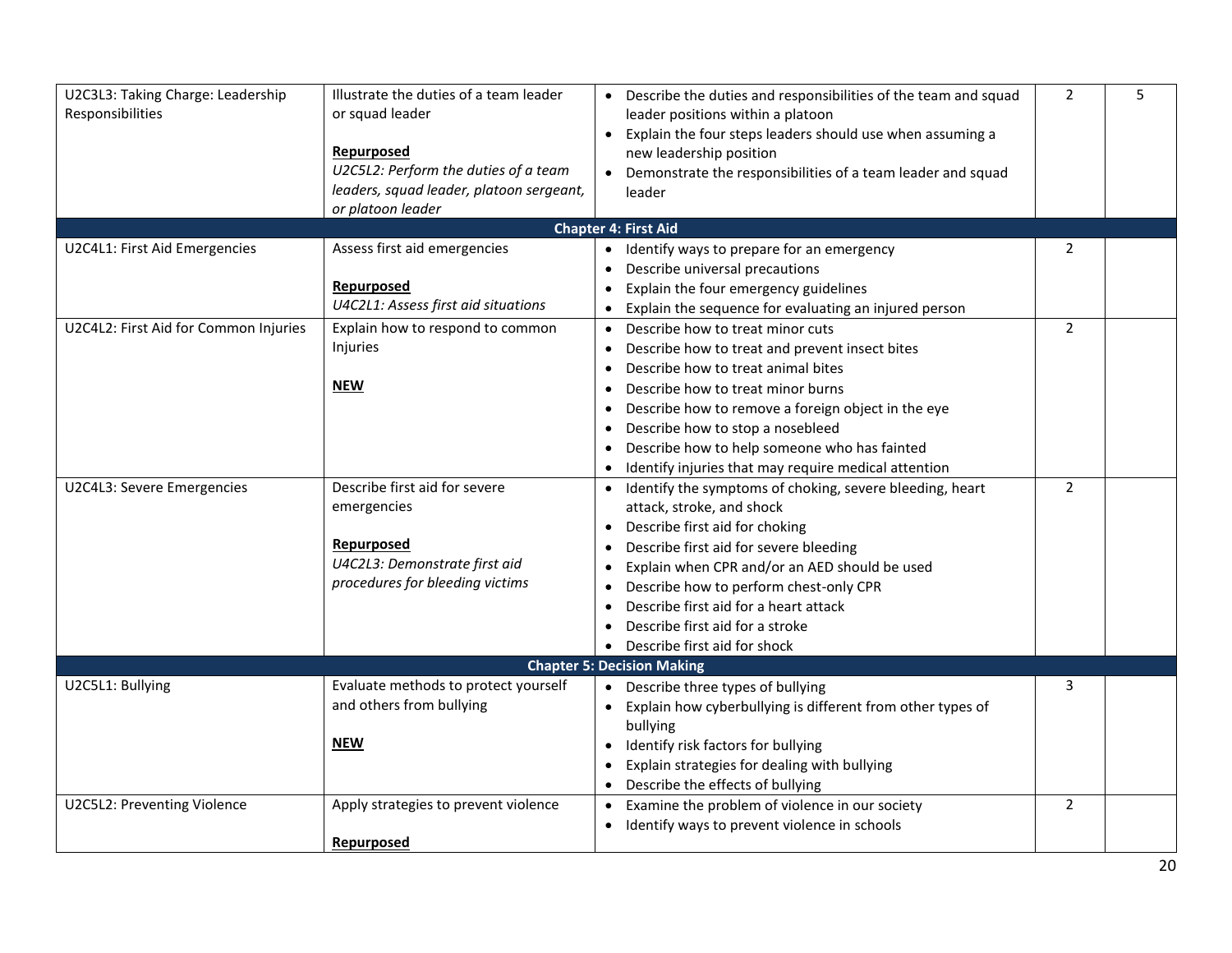|                                       | U3C7L4: Apply strategies to prevent     | Identify risk factors for teen violence                                     |                |    |
|---------------------------------------|-----------------------------------------|-----------------------------------------------------------------------------|----------------|----|
|                                       | violence                                | Describe strategies for preventing violence                                 |                |    |
|                                       |                                         | <b>Chapter 6: Health and Fitness</b>                                        |                |    |
| U2C6L1: Elements of Health            | Examine the elements of health          | Identify the elements of health                                             | 2              |    |
|                                       |                                         | Describe how what you eat impacts health                                    |                |    |
|                                       | Repurposed                              | Describe how exercise impacts health                                        |                |    |
|                                       | U4C1L3: Develop a plan to improve your  | Identify how stress impacts overall health                                  |                |    |
|                                       | whole health                            | Identify causes for lack of sleep                                           |                |    |
|                                       |                                         | Explain how lack of sleep affects the brain                                 |                |    |
|                                       |                                         | Identify unsafe behaviors                                                   |                |    |
| U2C6L2: Benefits of Physical Activity | Develop ways to increase your fitness   | Identify the benefits of exercise                                           | 3              |    |
|                                       | level                                   | Describe ways to increase your fitness level                                |                |    |
|                                       |                                         | Examine methods for increasing aerobic capacity, strength and               |                |    |
|                                       | Repurposed                              | endurance, and flexibility                                                  |                |    |
|                                       | U4C1L1: Develop a personal exercise     | • Create a plan to set and achieve personal fitness goals                   |                |    |
|                                       | program                                 | Explore methods to monitor your fitness progress<br>$\bullet$               |                |    |
| U2C6L3: Nutrition                     | Develop a personal nutritional plan to  | Identify common influences on food choices                                  | 4              |    |
|                                       | promote health                          | Describe how the body uses the six types of nutrients                       |                |    |
|                                       |                                         | Explain how substances added to foods, such as fats, sugars,                |                |    |
|                                       | Repurposed                              | and sodium, can impact your health                                          |                |    |
|                                       | U4C1L4: Discover the nutritional needs  | Explain how to read food labels                                             |                |    |
|                                       | necessary for your optimum health       | Identify key factors in making healthy food choices                         |                |    |
|                                       |                                         | Explain how eating right and exercising can impact your health              |                |    |
| U2C6L4: Body Image                    | Examine how body image, eating, and     | Define body image                                                           | 3              |    |
|                                       | physical activity affect whole health   | Describe how to measure body composition                                    |                |    |
|                                       |                                         | Compare the factors that influence overweight and                           |                |    |
|                                       | <b>NEW</b>                              | underweight people                                                          |                |    |
|                                       |                                         | Explain how to balance exercise and calories for an appropriate             |                |    |
|                                       |                                         | weight                                                                      |                |    |
|                                       |                                         | • Describe the symptoms of eating disorders                                 |                |    |
|                                       |                                         | <b>Chapter 7: Service Learning</b>                                          |                |    |
| U2C7L1: Evaluating a Service Learning | Evaluate the effectiveness of a service | Describe a service learning experience using the four-quadrant<br>$\bullet$ | $\overline{2}$ | 10 |
| Project                               | learning project                        | model                                                                       |                |    |
|                                       | Repurposed                              | Identify the three stages of the after action review                        |                |    |
|                                       | U3C8L3: Evaluate the effectiveness of a | • Identify three types of service                                           |                |    |
|                                       | service learning project                | <b>Chapter 8: Citizenship and Government</b>                                |                |    |
| U2C8L1: Our American Government       | Evaluate the important elements of      | • Explain the need for government                                           | 3              |    |
|                                       | our democratic government               |                                                                             |                |    |
|                                       |                                         |                                                                             |                |    |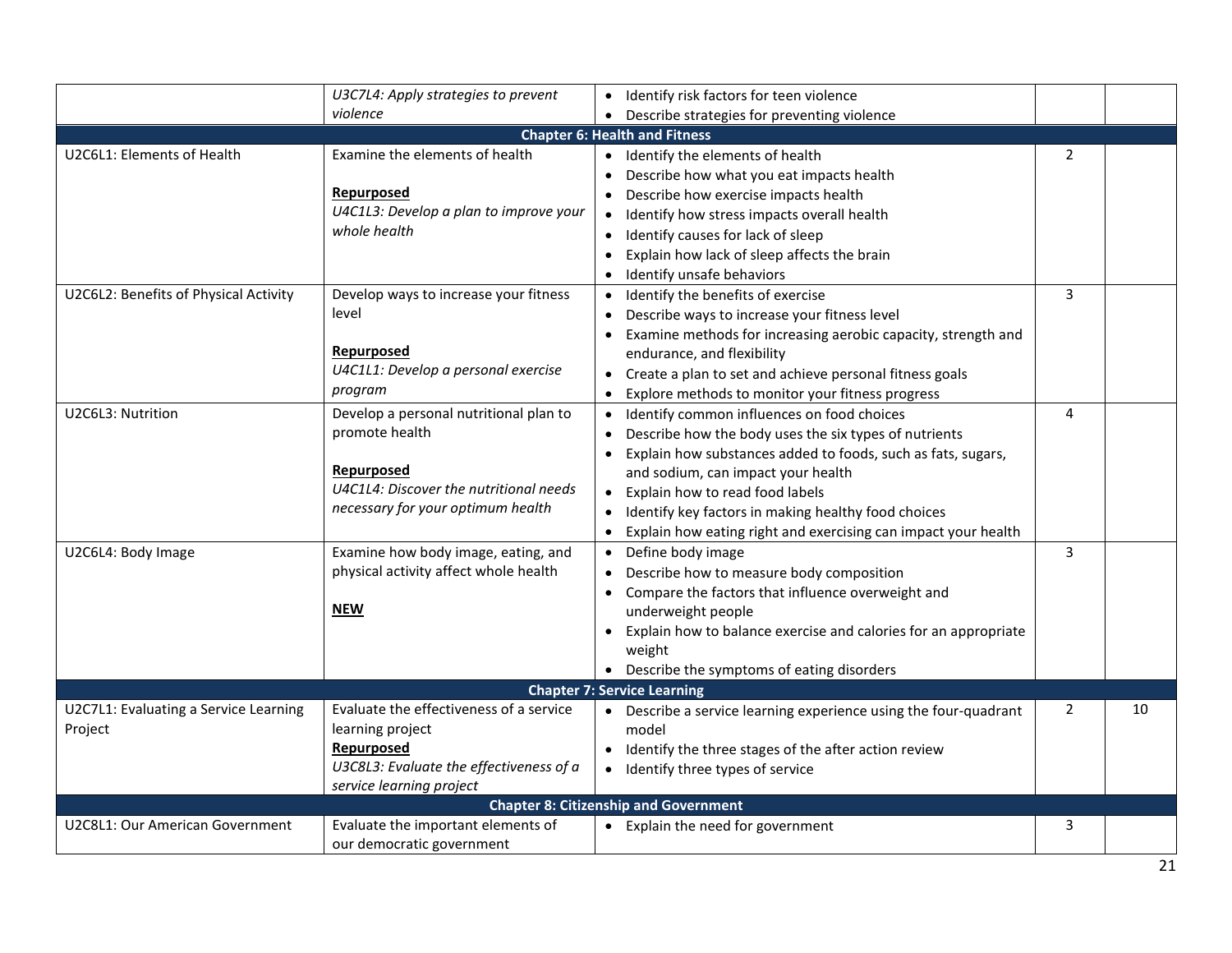| U2C8L2: Rights of Citizens    | <b>NEW</b><br>Analyze the rights of U.S. citizens<br>Repurposed<br>U6C4L2: Examine the reasons behind<br>the development of the Bill of Rights | Identify the principles of American democracy<br>Explain how the U.S. Constitution provides the basis for our<br>government<br>Compare the roles of the executive, legislative, and judicial<br>branches of government<br>Explain how the Constitution can change over time<br>Describe the different ways the Constitution is interpreted<br>Explain how a person becomes a U.S. citizen<br>Compare the rights of U.S. citizens to the rights of legal and<br>illegal immigrants<br>Identify the amendments in the Bill of Rights<br>Explain how the Bill of Rights contributes to a free society<br>Identify changes made to the Constitution to protect the<br>voting rights of all American citizens | 3  |    |
|-------------------------------|------------------------------------------------------------------------------------------------------------------------------------------------|----------------------------------------------------------------------------------------------------------------------------------------------------------------------------------------------------------------------------------------------------------------------------------------------------------------------------------------------------------------------------------------------------------------------------------------------------------------------------------------------------------------------------------------------------------------------------------------------------------------------------------------------------------------------------------------------------------|----|----|
|                               |                                                                                                                                                | <b>LET 2 Cadet Challenge</b>                                                                                                                                                                                                                                                                                                                                                                                                                                                                                                                                                                                                                                                                             |    |    |
| U2C0L0: LET 2 Cadet Challenge |                                                                                                                                                |                                                                                                                                                                                                                                                                                                                                                                                                                                                                                                                                                                                                                                                                                                          |    | 10 |
| <b>Total Lessons: 24</b>      |                                                                                                                                                | <b>Total Contact Hours</b>                                                                                                                                                                                                                                                                                                                                                                                                                                                                                                                                                                                                                                                                               | 73 | 42 |

**[Back to TOC](#page-1-0)**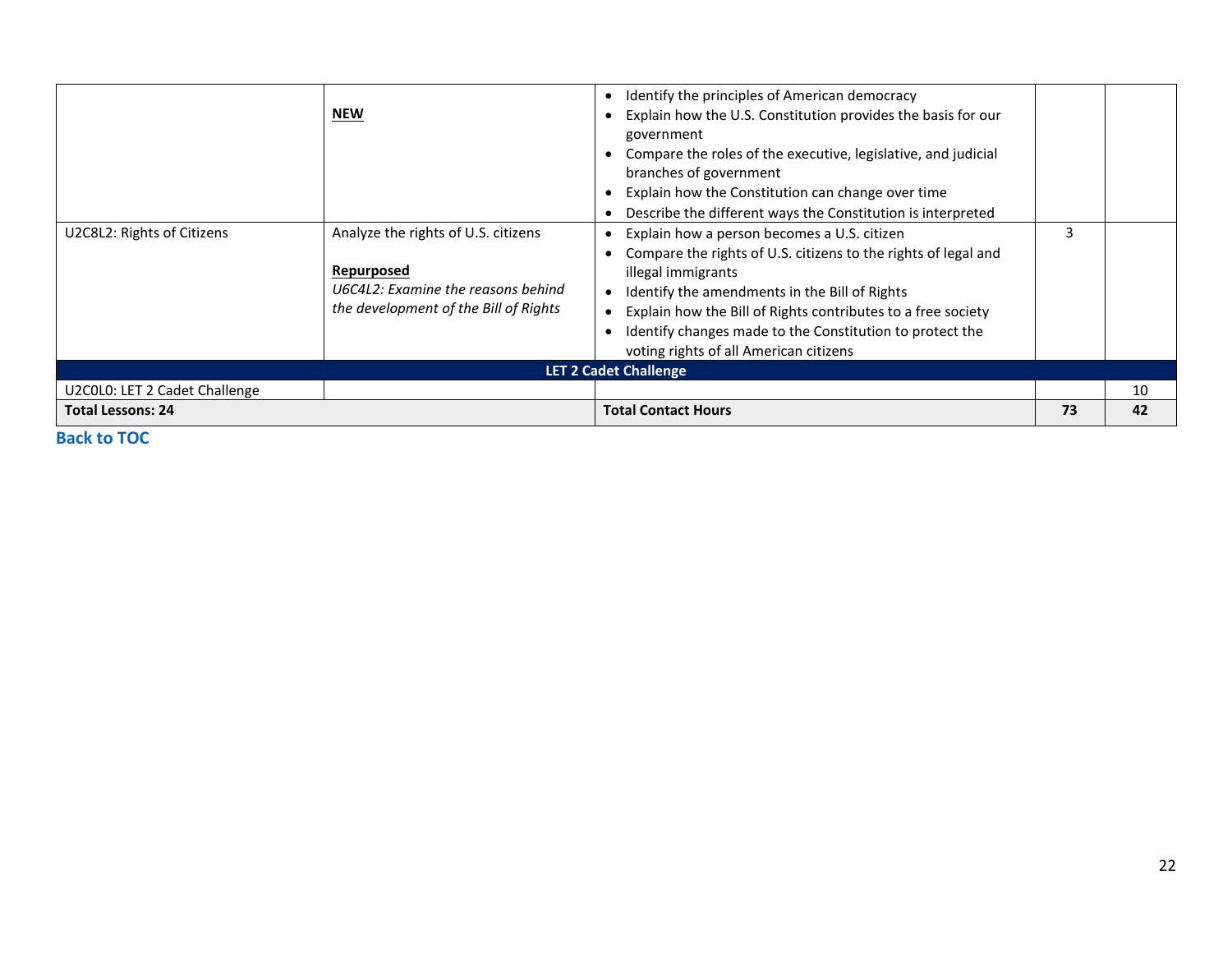## **Unit 3: Leadership Education and Training (LET) 3 – The Supervising Leader**

<span id="page-22-0"></span>Unit 3: Leadership Education and Training (LET) 3 - Supervising Leader builds upon the mastery of LET 1 and 2 skills and abilities, providing Cadets with new and more challenging opportunities as a leader by overseeing planning, project implementation, and team personnel. Cadets at this level can acquire battalion staff positions and responsibilities and help integrate improvements in the local JROTC program and community. There are 20 active-learning lessons within seven chapters. The chapters are:

Chapter 1: Leadership looks at the command and staff roles and their relationship to leadership in the battalion and with battalion projects. Cadets evaluate their personal management skills and help prepare and lead meetings and continuous improvement plans as supervisors.

Chapter 2: Personal Growth and Behaviors focuses on personal planning and management, looking at opportunities after high school and making plans for college, military, or work place. Career action planning occurs in this learning module and Cadets develop a career portfolio to showcase their JROTC program and academic achievements.

Chapter 3: Team Building provides Cadets an opportunity to earn duties and responsibilities of a platoon leader or sergeant and execute platoon drill. Chapter 4: Decision Making provides Cadets leadership development opportunity to use strategies for neutralizing prejudice in relationships and negotiate an agreement.

Chapter 5: Health and Fitness takes a hard look at the effectives of substance use and abuse on health. While examining the influences that impact teen culture today, Cadets take a leadership stance on their response to substances such as tobacco, alcohol and drug use. In this course, Cadets explore response strategies for substance abuse situations.

Chapter 6: Service Learning projects often lie in the hands of upper class men and women to lead service learning initiatives for the JROTC program. In this learning module, Cadet will create a service learning plan, helping to organize teams and their roles in the project schedule.

Chapter 7: Citizenship and Government will look deeper at the citizen's role in society as contribution to a strong community.

| <b>Chapter 1: Leadership</b>    |                                                                                                                                                                                                                                                          |                                                                                                                                   |              |                |  |
|---------------------------------|----------------------------------------------------------------------------------------------------------------------------------------------------------------------------------------------------------------------------------------------------------|-----------------------------------------------------------------------------------------------------------------------------------|--------------|----------------|--|
| Lesson                          | Competency                                                                                                                                                                                                                                               | <b>Objectives</b>                                                                                                                 | <b>Class</b> | <b>Rec Lab</b> |  |
|                                 |                                                                                                                                                                                                                                                          |                                                                                                                                   | <b>Hours</b> | <b>Hours</b>   |  |
| U3C1L1: Command and Staff Roles | Explain how command and staff roles relate<br>to leadership duties in your battalion<br>Repurposed<br>U1C1L9: Demonstrate command and staff<br>principles while performing the duties of an<br>earned leadership position within your Cadet<br>battalion | Examine common JROTC battalion command and staff<br>structure<br>Describe typical functions of a battalion commander and<br>staff | 2            |                |  |
| U3C1L2: Leading Meetings        | Prepare to lead meetings<br>Repurposed<br>U2C4L5: Prepare to lead a meeting                                                                                                                                                                              | Describe how to plan for a meeting<br>Explain the general rules for leading and participating in                                  |              |                |  |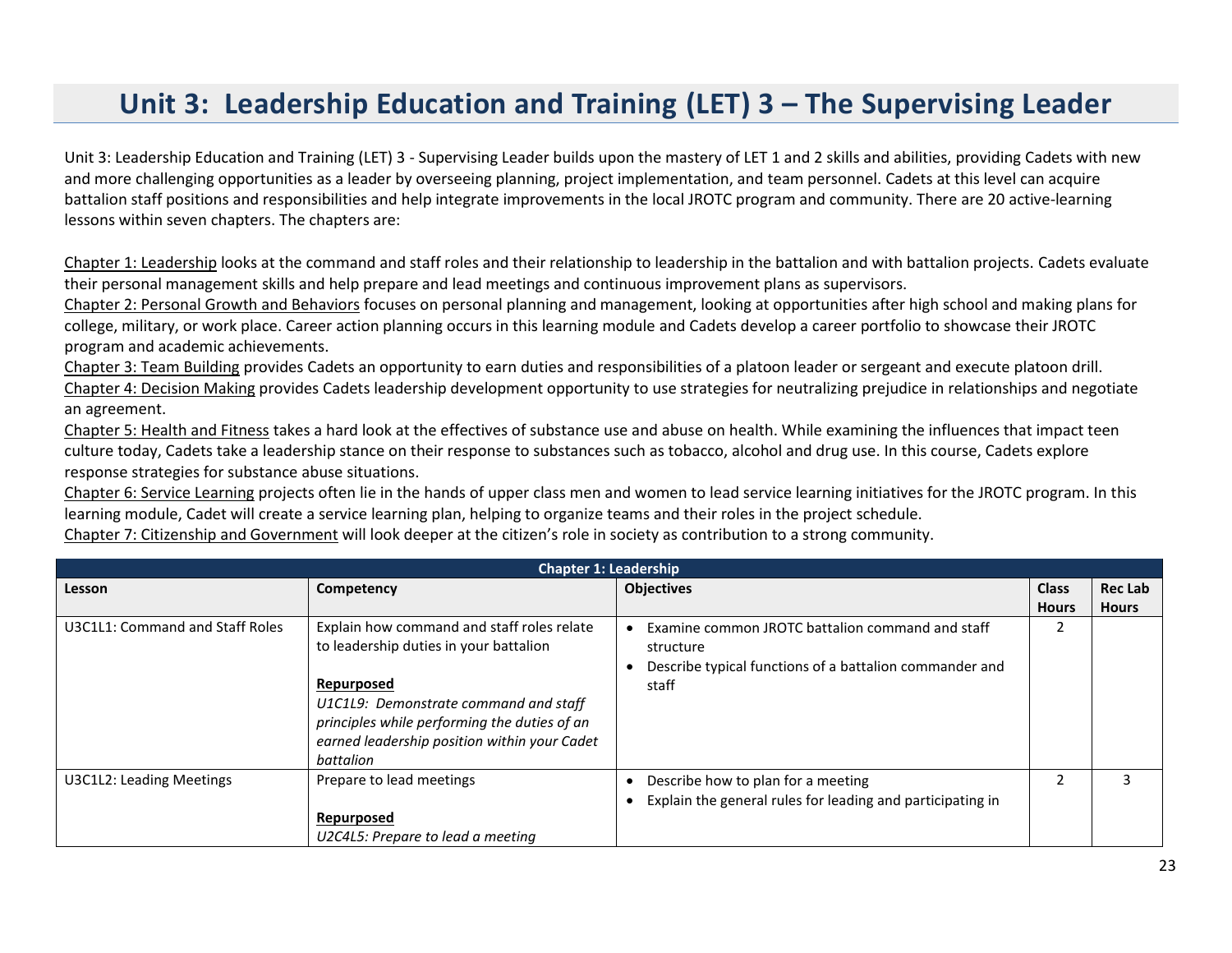| U3C1L3: Planning Projects          | Develop a plan for a battalion or school<br>project<br><b>NEW</b>                                                                                                                                     | • Describe the seven-step decision-making process for<br>projects/missions<br>• Identify command and staff roles in the planning/decision-<br>making process                                                                                                                                                                     | $\overline{2}$ | 4 |
|------------------------------------|-------------------------------------------------------------------------------------------------------------------------------------------------------------------------------------------------------|----------------------------------------------------------------------------------------------------------------------------------------------------------------------------------------------------------------------------------------------------------------------------------------------------------------------------------|----------------|---|
| U3C1L4: Continuous Improvement     | Develop a Continuous Improvement Plan for<br>your JROTC battalion<br><b>NEW</b>                                                                                                                       | • Identify battalion problem areas or areas in need of<br>improvement<br>• Establish goals that facilitate continuous improvement<br>Outline milestones for progress toward your battalion goal<br>Document progress toward the goal<br>Revise your plan based on the results of an evaluation                                   | 3              | 6 |
| U3C1L5: Management Skills          | Assess personal management skills<br>Repurposed<br>U2C6L3: Assess personal management skills                                                                                                          | • Explain how the five management skills contribute to<br>preparation and execution of projects<br>• Compare management skills to leadership skills<br>• Explain how time management strategies can improve<br>effectiveness                                                                                                     | 3              |   |
| U3C1L6: Ethics in Leadership       | Apply a process for making ethical choices<br>and resolving ethical dilemmas<br>Repurposed<br>U6C8L2: Illustrate how ethical choices and<br>decisions can lead to good and/or bad<br>consequences     | • Identify questions that can help you make ethical choices<br>Explain the process for resolving ethical dilemmas<br>Identify pressures to be unethical<br>Explain how leaders can promote ethical behavior                                                                                                                      | 3              |   |
| U3C1L7: Supervising                | Analyze personal supervisory skills<br>Repurposed<br>U2C4L6: Analyze personal supervisory skills<br>U2C6L1: Outline a personal plan to build<br>strong relationships with team members                | • Identify the roles of a supervisor<br>• Explain how supervisors can improve team and individual<br>performance<br>• Describe examples of effective supervisory skills                                                                                                                                                          | 3              |   |
|                                    | <b>Chapter 2: Personal Growth and Behaviors</b>                                                                                                                                                       |                                                                                                                                                                                                                                                                                                                                  |                |   |
| U3C2L1: Post-Secondary Action Plan | Create a post-secondary action plan<br>Repurposed<br>U1C2L2: Relate the role of the Active Army to<br>the United State Army<br>U1C2L4: Explore the purpose and structure of<br>the United States Navy | • Explore various post-secondary options that support your<br>career goals<br>• Determine the admissions process for post-secondary<br>institutions<br>• Explore ways to finance post-secondary education<br>• Relate how the military can help you meet your career<br>goals<br>• Assess the personal and community benefits of | 6              | 4 |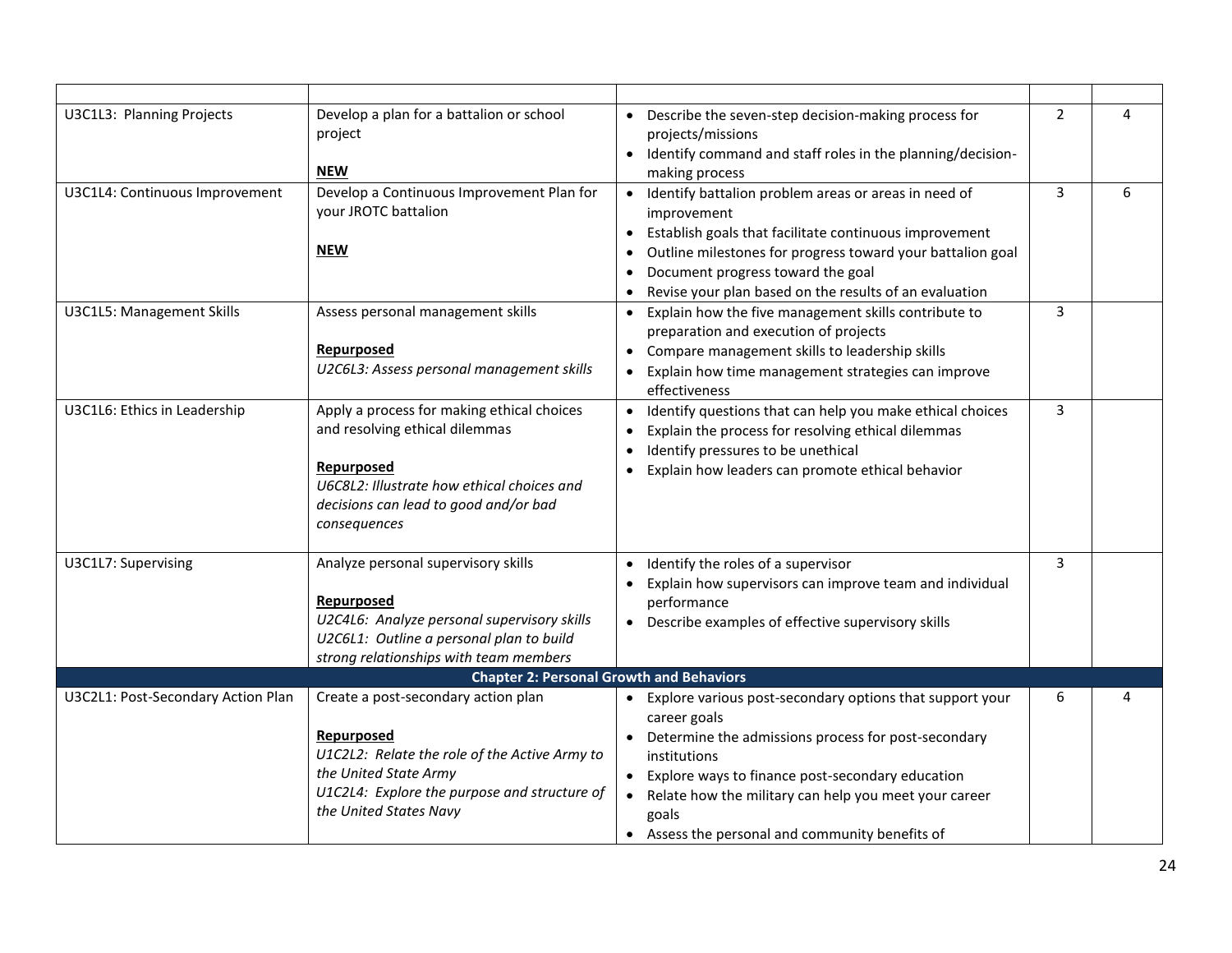|                                                 | U1C2L5: Explore the purpose and structure of<br>the United States Air Force<br>U1C2L6: Explore the purpose and structure<br>of the United States Marine Corps<br>U1C2L7: Explore the purpose and structure<br>of the Coast Guard and Merchant Marine | AmeriCorps                                                                                                                                                                                                                                                                           |                |              |
|-------------------------------------------------|------------------------------------------------------------------------------------------------------------------------------------------------------------------------------------------------------------------------------------------------------|--------------------------------------------------------------------------------------------------------------------------------------------------------------------------------------------------------------------------------------------------------------------------------------|----------------|--------------|
|                                                 | U1C2L8: Explore the purpose and structure<br>of the Peace Corps<br>U1C2L9: Explore the purpose and structure<br>of the AmeriCorps<br>U3C9L4: Create a College Preparation Action<br>Plan                                                             |                                                                                                                                                                                                                                                                                      |                |              |
| U3C2L2: Personal Planning and<br>Management     | Develop personal planning and management<br>strategies<br>Repurposed<br>U3C10L3: Develop a personal time<br>management plan                                                                                                                          | • Analyze the importance of time management<br>Identify strategies for overcoming procrastination<br>Explore time management strategies<br>$\bullet$<br>Explore methods for managing your current and future<br>schedule                                                             | 4              | $\mathbf{1}$ |
| U3C2L3: Portfolios and Interviews               | Create a career portfolio<br>Repurposed<br>U3C9L2: Assemble a personalized career<br>portfolio                                                                                                                                                       | • Explain the importance of developing and maintaining a<br>career portfolio<br>• Determine what types of documents and artifacts<br>represent your personal achievements and goals<br>• Develop a résumé to showcase your skills and abilities<br>• Analyze aspects of interviewing | 6              | 5            |
|                                                 | <b>Chapter 3: Team Building</b>                                                                                                                                                                                                                      |                                                                                                                                                                                                                                                                                      |                |              |
| U3C3L1: Responsibilities of a Platoon<br>Leader | Illustrate the duties of a platoon leader<br>or sergeant<br>Repurposed<br>U2C5L5: Carry out responsibilities in a drill<br>ceremony                                                                                                                  | • Describe the duties and responsibilities of the different<br>leadership positions within a platoon<br>• Identify the responsibilities of a platoon sergeant and<br>platoon leader                                                                                                  | 2              | 5            |
| U3C3L2: Executing Platoon Drills                | Execute platoon drills<br>Repurposed<br>U2C5L1: Execute platoon drills                                                                                                                                                                               | • Describe the correct response to the commands for<br>forming and marching the platoon<br>• Compare platoon drills and squad drills<br>• Match drill commands to platoon formations                                                                                                 | $\overline{2}$ | 5            |
|                                                 | <b>Chapter 4: Decision Making</b>                                                                                                                                                                                                                    |                                                                                                                                                                                                                                                                                      |                |              |
| U3C4L1: Prejudice                               | Develop strategies for neutralizing<br>prejudice in your relationships                                                                                                                                                                               | • Identify common stereotypes in our culture<br>Explain how stereotypes relate to prejudice<br>• Describe ways prejudice affects behavior                                                                                                                                            | 3              |              |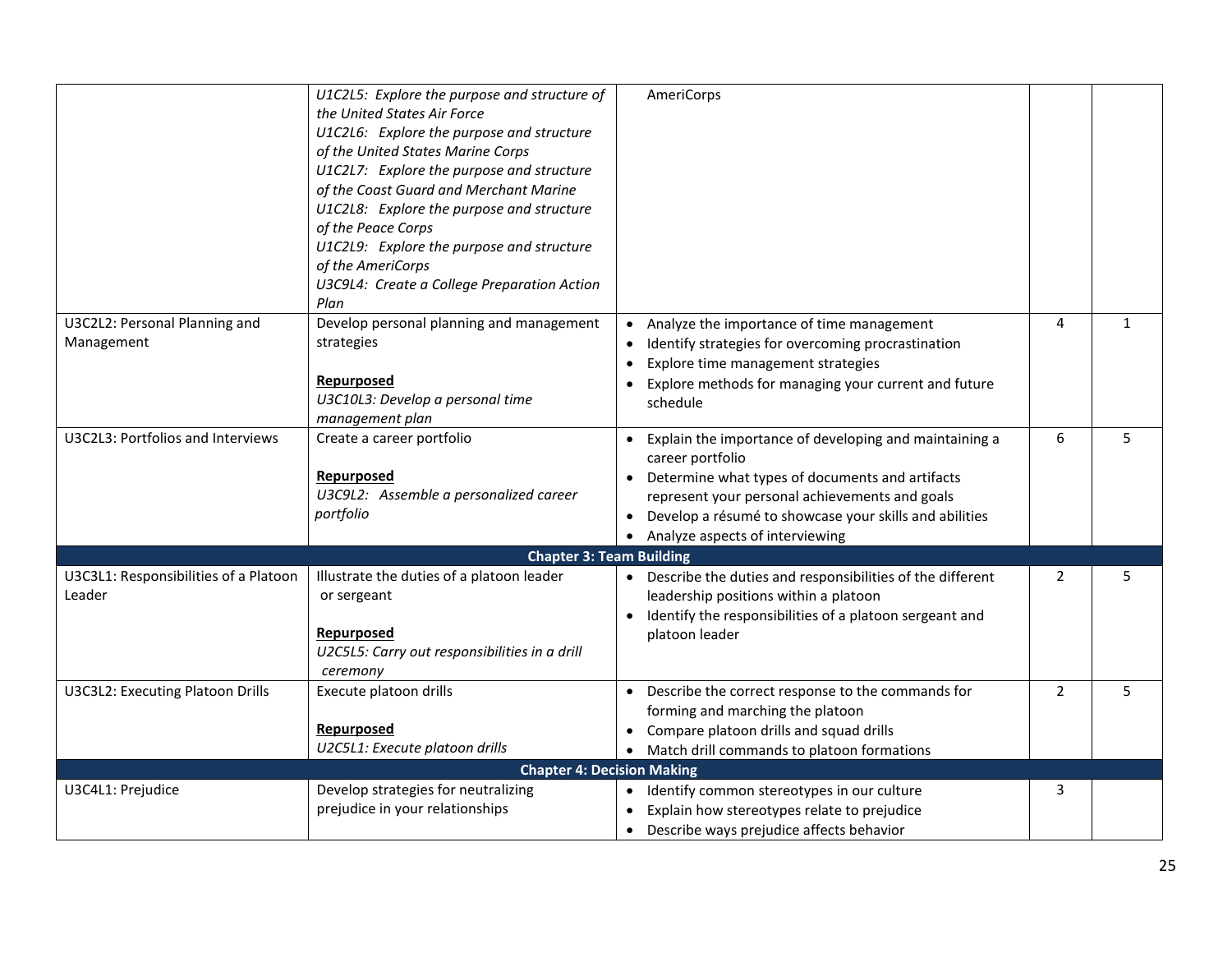|                                                   | Repurposed<br>U2C4L1: Employ strategies for neutralizing<br>the impact of personal prejudices and                                                                                 | • Analyze the causes of prejudice and discrimination<br>• Determine strategies to lessen prejudice                                                                                                                                                                                                           |                |              |
|---------------------------------------------------|-----------------------------------------------------------------------------------------------------------------------------------------------------------------------------------|--------------------------------------------------------------------------------------------------------------------------------------------------------------------------------------------------------------------------------------------------------------------------------------------------------------|----------------|--------------|
| U3C4L2: Negotiating                               | stereotypes on your relationships with others.<br>Use negotiation strategies to make<br>Agreements<br>Repurposed<br>U2C4L3: Negotiate a win/win solution for a<br>given situation | Explain the relationship between conflict and negotiation<br>Identify common reasons negotiations fail<br>Describe the components of negotiations<br>Explain the benefits and disadvantages of the five different<br>approaches to negotiating<br>• Explain how principled negotiations increase the outcome | 3              |              |
|                                                   | <b>Chapter 5: Health and Fitness</b>                                                                                                                                              | for win-win agreements                                                                                                                                                                                                                                                                                       |                |              |
| U3C5L1: The Effects of Substance<br>Abuse         | Describe the effects of substance<br>Abuse<br>Repurposed<br>U4C3L1: Assess the impact of drug and<br>substance abuse on life today<br>U4C3L2: Respond to substance use and abuse  | • Recognize the difference between drug use, misuse, and<br>abuse<br>Explain how substance abuse develops<br>Describe the effects of substance abuse<br>Identify strategies for preventing substance abuse                                                                                                   | 2              |              |
| U3C5L2: Drugs                                     | situations<br>Assess the impact of drug abuse on<br>whole health<br>Repurposed<br>U4C3L1: Assess the impact of drug and<br>substance abuse on life today                          | • Examine how psychoactive drugs affect your brain<br>Describe the health dangers of commonly abused drugs<br>Explain why drug addiction is associated with criminal<br>activity<br>• Describe the hazards of performance-enhancing drugs<br>Identify benefits of living drug-free                           | 3              |              |
| U3C5L3: Alcohol and Tobacco                       | Assess the impact of alcohol and<br>tobacco on whole health<br>Repurposed<br>U4C3L1: Assess the impact of drug and<br>substance abuse on life today                               | • Explain how media influences the use of alcohol and<br>tobacco<br>Describe the health hazards of alcohol abuse<br>Describe the health hazards of tobacco use<br>• Identify reasons to refuse alcohol and tobacco                                                                                           | $\overline{3}$ |              |
| <b>U3C5L4: Decisions About Substance</b><br>Abuse | Respond to substance abuse situations<br>Repurposed<br>U4C3L2: Respond to substance use and abuse<br>situations                                                                   | • Explain how substance abuse is related to what people<br>consider normal behavior<br>• Describe strategies for handling pressure to use alcohol,<br>drugs, or tobacco<br>• Explain how you can help someone who is a substance                                                                             | $\overline{2}$ | $\mathbf{1}$ |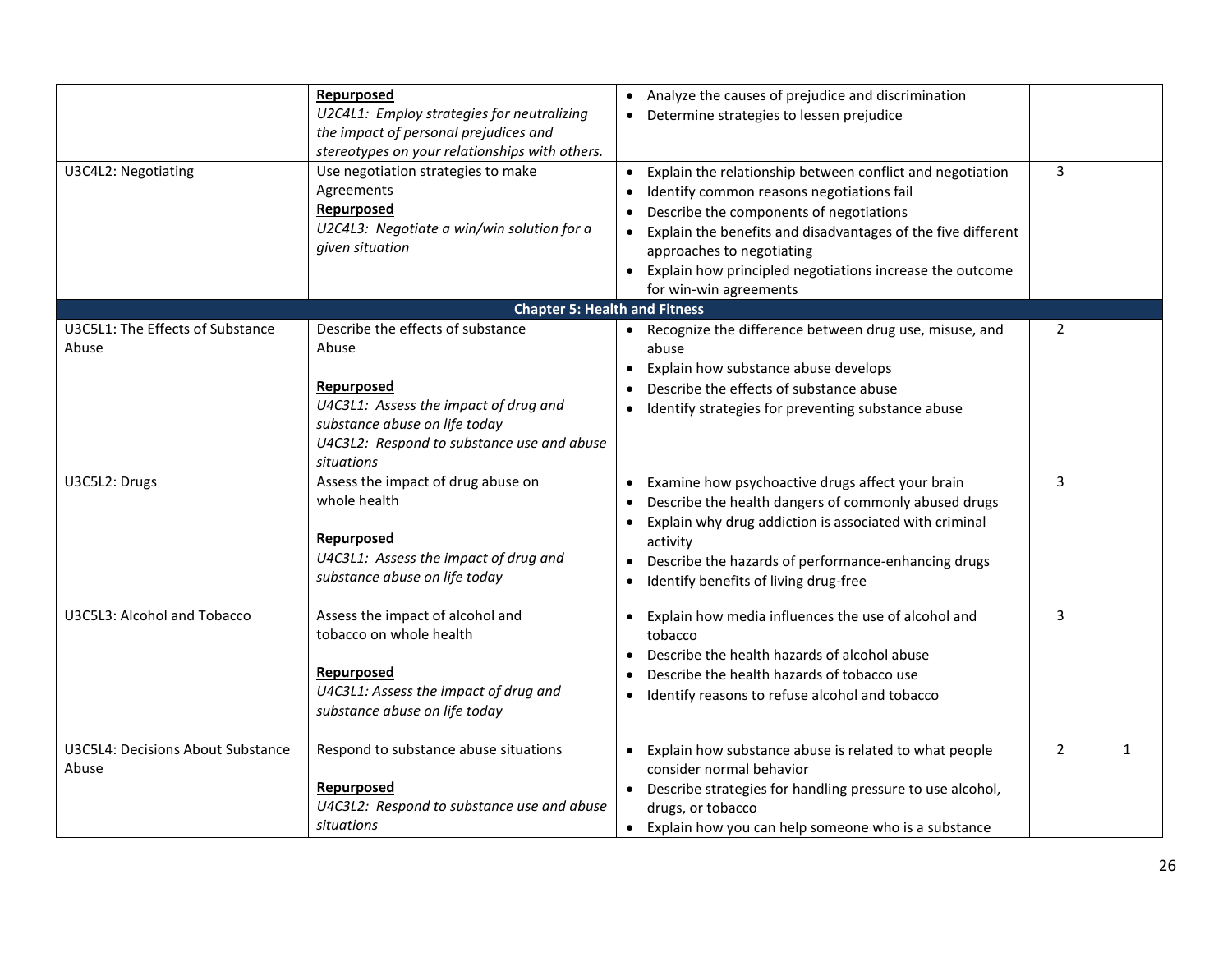|                                                     |                                                                                                                                                                 | abuser                                                                                                                                                                                                                                                                           |    |    |  |
|-----------------------------------------------------|-----------------------------------------------------------------------------------------------------------------------------------------------------------------|----------------------------------------------------------------------------------------------------------------------------------------------------------------------------------------------------------------------------------------------------------------------------------|----|----|--|
|                                                     | <b>Chapter 6: Service Learning</b>                                                                                                                              |                                                                                                                                                                                                                                                                                  |    |    |  |
| U3C6L1: Planning for Service<br>Learning            | Create the plan and schedule for a<br>service learning project<br>Repurposed<br>U3C8L3: Conduct and evaluate the<br>effectiveness of a service learning project | • Assess the role of teamwork in completing a service<br>learning project<br>Develop a service learning project schedule<br>Associate the roles and responsibilities of service learning<br>teams, recorder, timekeeper, facilitator, reporter, and<br>debriefer                 |    | 10 |  |
|                                                     | <b>Chapter 7: Citizenship and Government</b>                                                                                                                    |                                                                                                                                                                                                                                                                                  |    |    |  |
| U3C7L1: Civic Duties and<br><b>Responsibilities</b> | Explain how the mandatory and<br>voluntary responsibilities of citizens<br>contribute to a strong community<br><b>NEW</b>                                       | • Describe the legal duties of U.S. citizens<br>Describe the voluntary responsibilities of citizens<br>Explain the value of community involvement in building a<br>strong nation<br>Identify opportunities for civic involvement<br>• Describe the benefits of civic involvement |    |    |  |
|                                                     | <b>LET 3: Cadet Challenge</b>                                                                                                                                   |                                                                                                                                                                                                                                                                                  |    |    |  |
| U3C0L0: LET 3 Cadet Challenge                       |                                                                                                                                                                 |                                                                                                                                                                                                                                                                                  |    | 10 |  |
| <b>Total Lessons: 20</b>                            |                                                                                                                                                                 | <b>Total Contact Hours</b>                                                                                                                                                                                                                                                       | 59 | 54 |  |

**[Back to TOC](#page-1-0)**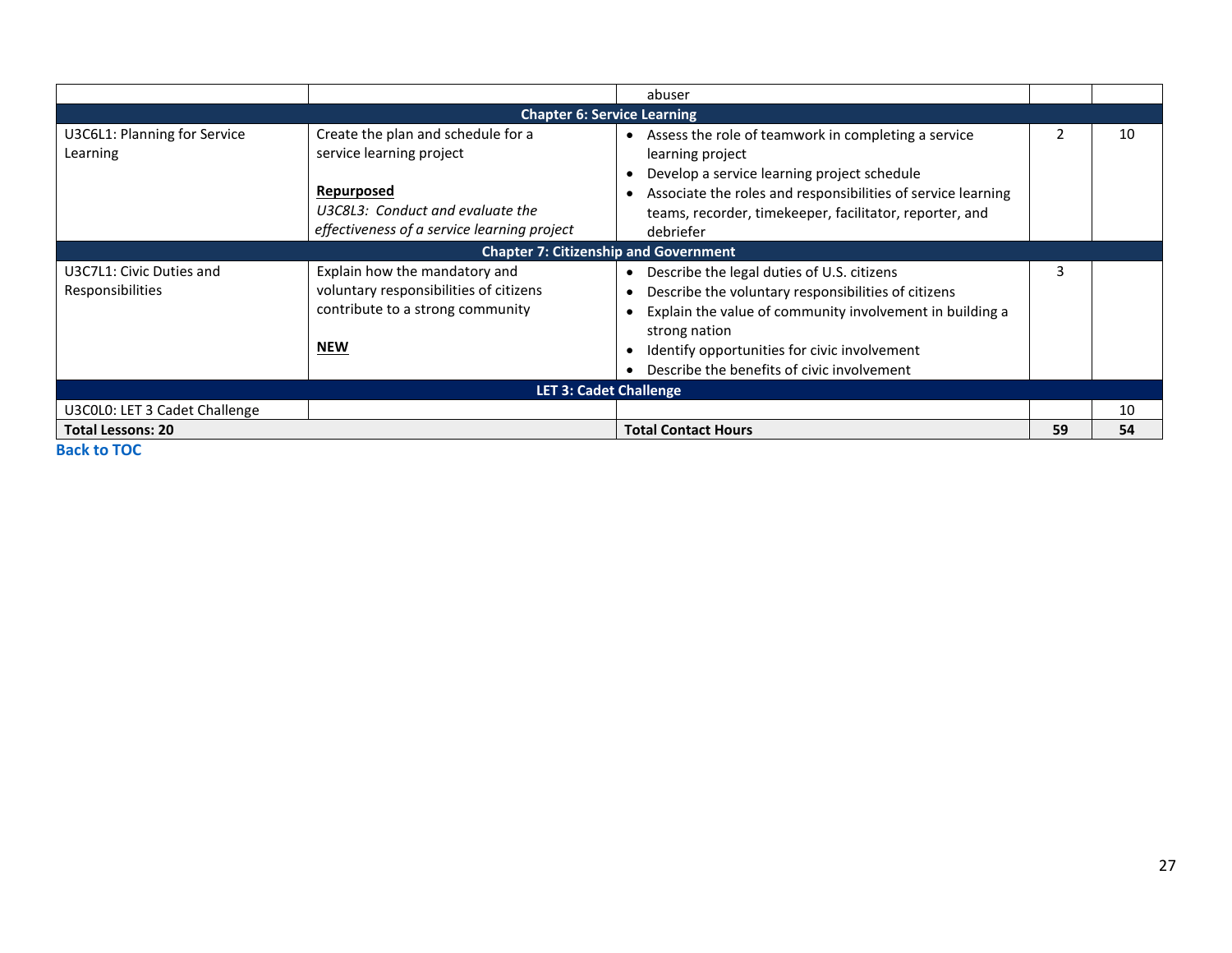## **Unit 4: Leadership Education and Training (LET) 4 – The Managing Leader**

<span id="page-27-0"></span>Unit 4: Leadership Education and Training (LET) 4 - Managing Leader provides Cadets multiple opportunities to manage and lead in the battalion, in the school, and their respective communities The LET 4 Cadet is ready to assume responsibilities and manage him or herself and others whom they work with or oversee as a Cadet manager. There are 12 active-learning lessons within five chapters. The chapters are:

Chapter 1: Leadership looks closely the leadership role in continuous improvement, recognizing team attitudes that contribute achieving personal and battalion goals. LET 4 Cadets are mentors and leaders to younger Cadets and work with instructors and other Cadets on lesson development and delivery. Leaders encourage feedback from their subordinates and teammates.

Chapter 2: Personal Growth and Behaviors encourages the LET 4 Cadet to look beyond high school into adulthood. Cadets are challenged to identify personal management and accountability strategies and develop a 10-year plan for professional and personal success.

Chapter 3: Team Building provides LET 4 Cadets an opportunity to apply motivation strategies to teams and use effective communication models to provide feedback to others for encouragement and improvement. Drill leadership opportunities include executing company and battalion drills.

Chapter 4: Service Learning provides LET 4 Cadets an opportunity to manage a service learning project, using several project management tools.

Chapter 5: Citizenship and Government will examine how competing principles and values challenge the fundamental principles of society. Cadets develop solutions for future challenges to citizen rights.

| <b>Chapter 1: Leadership</b>      |                                           |                                                                            |              |                |  |
|-----------------------------------|-------------------------------------------|----------------------------------------------------------------------------|--------------|----------------|--|
| Lesson                            | Competency                                | <b>Objectives</b>                                                          | <b>Class</b> | <b>Rec Lab</b> |  |
|                                   |                                           |                                                                            | <b>Hours</b> | <b>Hours</b>   |  |
| U4C1L1: Leadership Accomplishment | Apply leadership skills to continuous     | Examine the role of leadership in continuous improvement                   | 2            |                |  |
|                                   | improvement and program outcomes          | Identify team attitudes that foster continuous improvement                 |              |                |  |
|                                   |                                           | Relate Army JROTC program outcomes to leadership                           |              |                |  |
|                                   | <b>NEW</b>                                | Plan personal and battalion goals                                          |              |                |  |
| U4C1L2: Strategies for Teaching   | Apply teaching strategies to a lesson     | Explain the purpose of a lesson plan<br>$\bullet$                          | 2            |                |  |
|                                   | plan or mentoring project                 | Describe the four phases of a lesson plan                                  |              |                |  |
|                                   |                                           | Relate teaching and learning to the four-phase lesson plan                 |              |                |  |
|                                   | Repurposed                                | model                                                                      |              |                |  |
|                                   | U3C12L2: Develop a lesson plan            | Explore cooperative learning strategies                                    |              |                |  |
|                                   | U3C12L6: Use feedback to enhance learning |                                                                            |              |                |  |
|                                   | in the classroom                          |                                                                            |              |                |  |
| U4C1L3: Using Feedback with       | Use feedback to enhance your              | Explain why feedback is important in the learning process                  | 2            |                |  |
| Learners                          | effectiveness as a leader                 | Describe the characteristics of effective feedback                         |              |                |  |
|                                   |                                           | Identify the basic ground rules and tips for giving effective              |              |                |  |
|                                   | Repurposed                                | feedback                                                                   |              |                |  |
|                                   | U3C12L6: Using feedback in the Classroom  |                                                                            |              |                |  |
|                                   |                                           | <b>Chapter 2: Personal Growth and Behaviors</b>                            |              |                |  |
| U4C2L1: Life After High School    | Determine how to successfully manage      | Identify how core abilities relate to life beyond high school<br>$\bullet$ | 3            |                |  |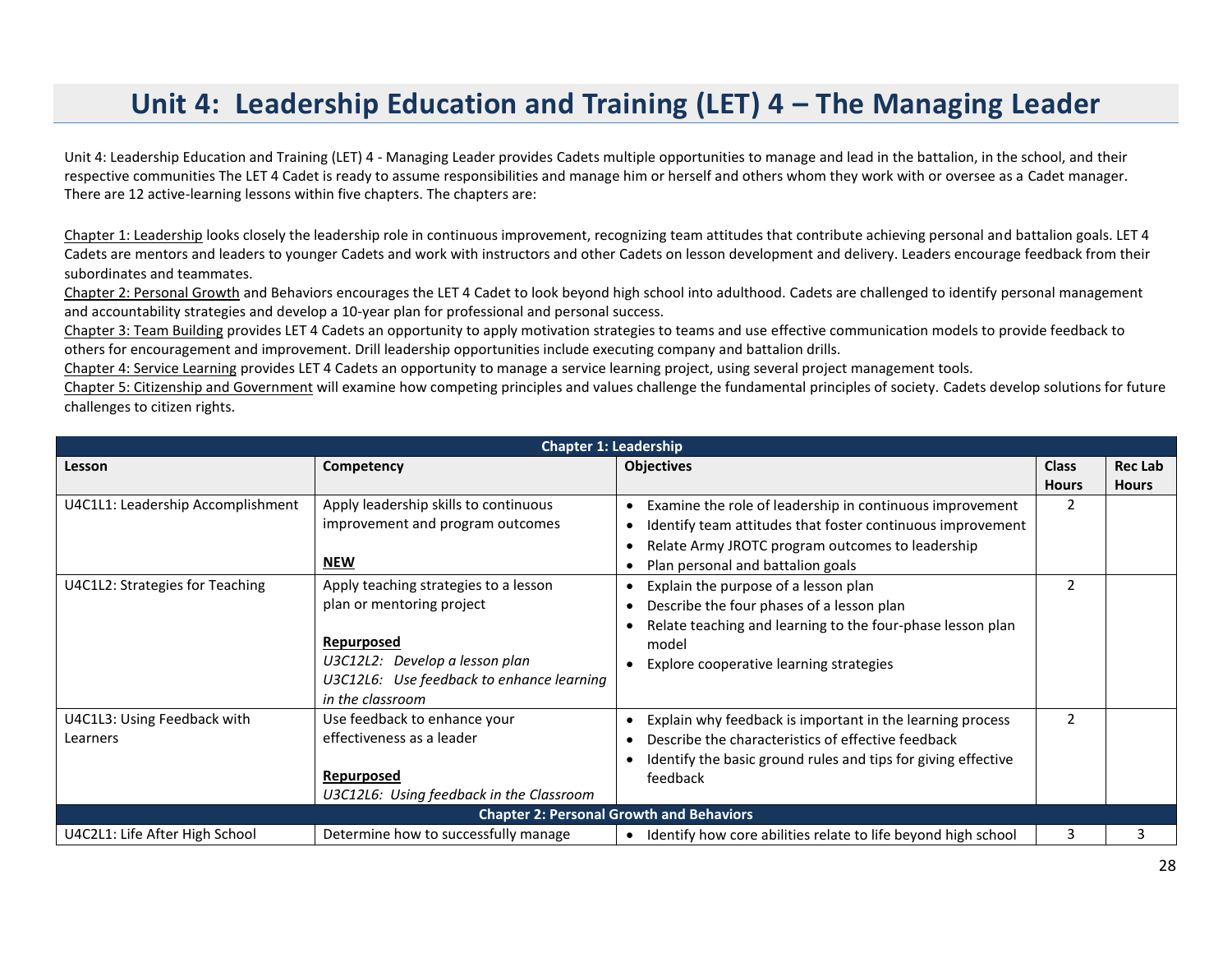|                                     | yourself after high school                  | • Analyze the pros and cons of personal independence                                        |                |    |
|-------------------------------------|---------------------------------------------|---------------------------------------------------------------------------------------------|----------------|----|
|                                     |                                             | Explore aspects of a post-high school life                                                  |                |    |
|                                     | <b>NEW</b>                                  | Evaluate the importance of personal accountability                                          |                |    |
| U4C2L2: Professional Development    | Appraise your plans for the future          | Distinguish between professional and personal goals                                         | 4              | 5  |
|                                     |                                             | Determine how personal goals and values affect                                              |                |    |
|                                     |                                             | professional success                                                                        |                |    |
|                                     | <b>NEW</b>                                  | Explore aspects of professional development                                                 |                |    |
|                                     |                                             | Identify your professional and personal goals for the next                                  |                |    |
|                                     |                                             | 10 years                                                                                    |                |    |
|                                     |                                             | <b>Chapter 3: Team Building</b>                                                             |                |    |
| U4C3L1: Motivating Others           | Apply motivation strategies to teams        | Identify how individual performance within a team is                                        | $\overline{2}$ |    |
|                                     |                                             | influenced by the leader                                                                    |                |    |
|                                     | Repurposed                                  | Explain the six tactics to motivate others                                                  |                |    |
|                                     | U2C6L5: Employ motivation strategies that   |                                                                                             |                |    |
|                                     | inspire others to achieve goals             |                                                                                             |                |    |
| U4C3L2: Communicating to Lead       | Give feedback and direction to team         | Determine how communication is important for effective                                      | 4              |    |
|                                     | members                                     | leadership                                                                                  |                |    |
|                                     |                                             | Explain the basic flow and purpose of informal                                              |                |    |
|                                     | Repurposed                                  | communication                                                                               |                |    |
|                                     | U2C6L4: Adapt communication to give         | Review the major elements of a communication model                                          |                |    |
|                                     | direction and provide feedback to others    | Determine how to overcome barriers of effective                                             |                |    |
|                                     |                                             | communication                                                                               |                |    |
| U4C3L3: Company Drill               | Execute company drills                      | • Describe the correct responses to commands when forming                                   | $\overline{2}$ | 5  |
|                                     |                                             | and marching the company                                                                    |                |    |
|                                     | Repurposed                                  | Identify the different types of company formations and                                      |                |    |
|                                     | U2C5L3: Execute company drills              | related specific drill commands                                                             |                |    |
|                                     |                                             | Identify the locations of the key platoon and company                                       |                |    |
|                                     |                                             | personnel in company formations                                                             |                |    |
| U4C3L4: Battalion Drill             | <b>Execute battalion drills</b>             | Identify the different types of battalion formations and<br>related specific drill commands | $\overline{2}$ | 5  |
|                                     | Repurposed                                  | Describe the correct responses to battalion drill commands                                  |                |    |
|                                     | U2C5L4: Execute battalion drills            | Describe the correct responses to inspection commands                                       |                |    |
|                                     |                                             | Identify the locations of the key platoon, company, and                                     |                |    |
|                                     |                                             | battalion personnel in battalion formations                                                 |                |    |
|                                     |                                             | <b>Chapter 4: Service Learning</b>                                                          |                |    |
| U4C4L1: Managing a Service Learning | Manage a service learning project           | • Describe the four project management phases                                               | 2              | 10 |
| Project                             |                                             | Identify the critical components needed for successful                                      |                |    |
|                                     | Repurposed                                  | project management                                                                          |                |    |
|                                     | U2C4L8: Use a Gantt chart to plan a project | Identify the key features of Gantt and PERT Charts<br>$\bullet$                             |                |    |
|                                     |                                             |                                                                                             |                |    |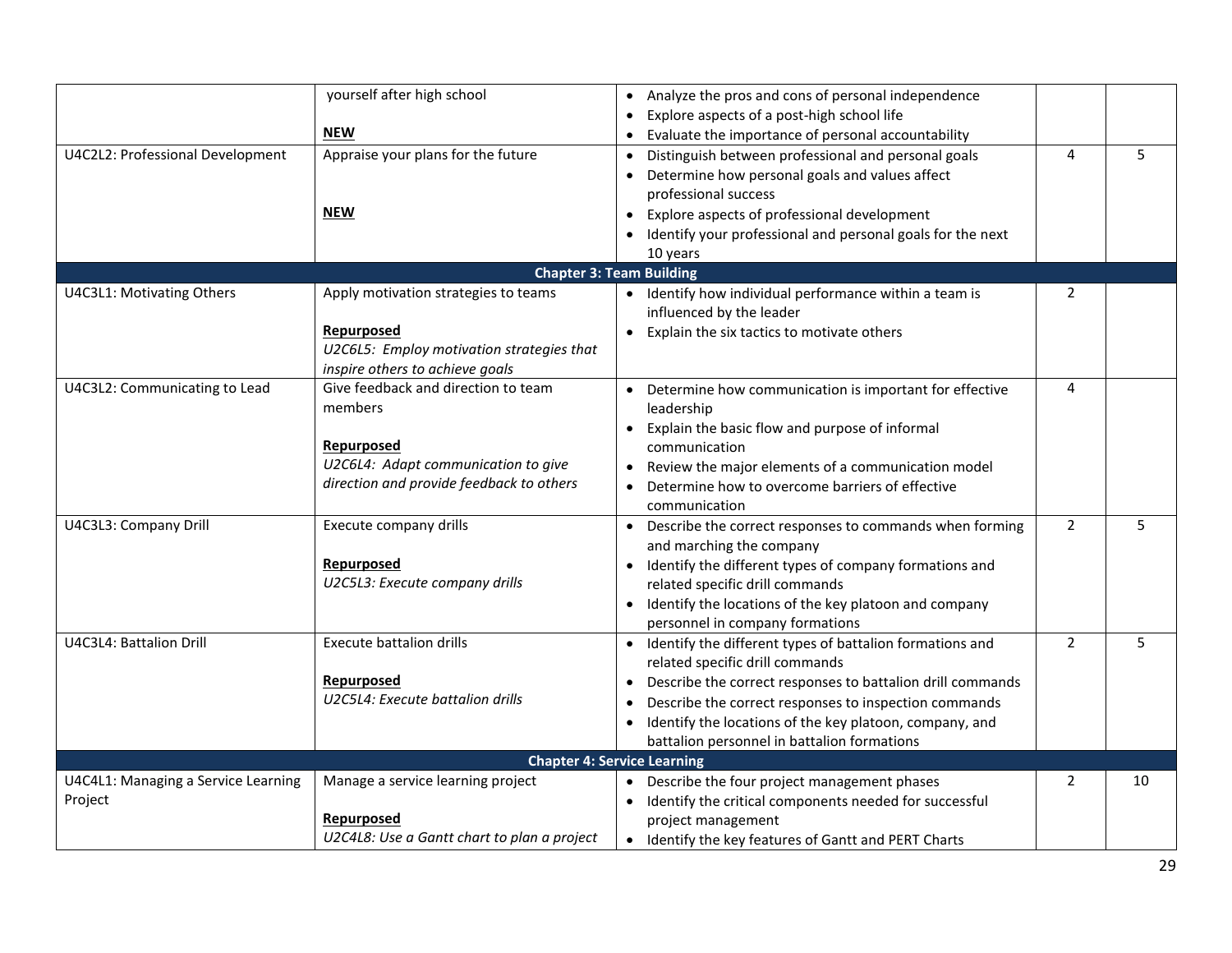|                                                 | <b>Chapter 5: Citizenship and Government</b>                                                                                                                                                                                                                                                                  |                                     |                                                                                                                                                                                                                                                                                                                                          |    |    |
|-------------------------------------------------|---------------------------------------------------------------------------------------------------------------------------------------------------------------------------------------------------------------------------------------------------------------------------------------------------------------|-------------------------------------|------------------------------------------------------------------------------------------------------------------------------------------------------------------------------------------------------------------------------------------------------------------------------------------------------------------------------------------|----|----|
| U4C5L1: Challenges to Fundamental<br>Principles | Examine how competing principles and<br>values challenge the fundamental<br>principles of our society<br>Repurposed<br>U6C7L4: Justify your opinion about a<br>contemporary issue that presents a conflict<br>among competing fundamental<br>constitutional principles                                        | $\bullet$                           | Explain the importance of fundamental principles<br>Compare positions on issues related to the fundamental<br>principles and values of government and individual rights in<br>American society                                                                                                                                           | 3  |    |
| U4C5L2: The Future of Citizen Rights            | Develop solutions for future<br>challenges to citizen rights<br>Repurposed<br>U6C7L2: Predict how increased diversity,<br>technological changes, closer international<br>relationships, and current constitutional<br>issues are likely to affect your life and an<br>American citizen over the next 10 years | $\bullet$<br>$\bullet$<br>$\bullet$ | Describe the potential impacts of increased diversity<br>Explain some of the ways developments in technology<br>might impact direct democracy, privacy, and free speech<br>Explain how terrorism and cyberattacks can limit citizen<br>freedoms<br>Explain why economic instability can pose a threat to<br>democracy and citizen rights | 2  |    |
| <b>LET 4 Cadet Challenge</b>                    |                                                                                                                                                                                                                                                                                                               |                                     |                                                                                                                                                                                                                                                                                                                                          |    |    |
| U4C0L0: LET 4 Cadet Challenge                   |                                                                                                                                                                                                                                                                                                               |                                     |                                                                                                                                                                                                                                                                                                                                          |    | 10 |
| <b>Total Lessons: 12</b>                        |                                                                                                                                                                                                                                                                                                               |                                     | <b>Total Contact Hours</b>                                                                                                                                                                                                                                                                                                               | 30 | 38 |

**[Back to TOC](#page-1-0)**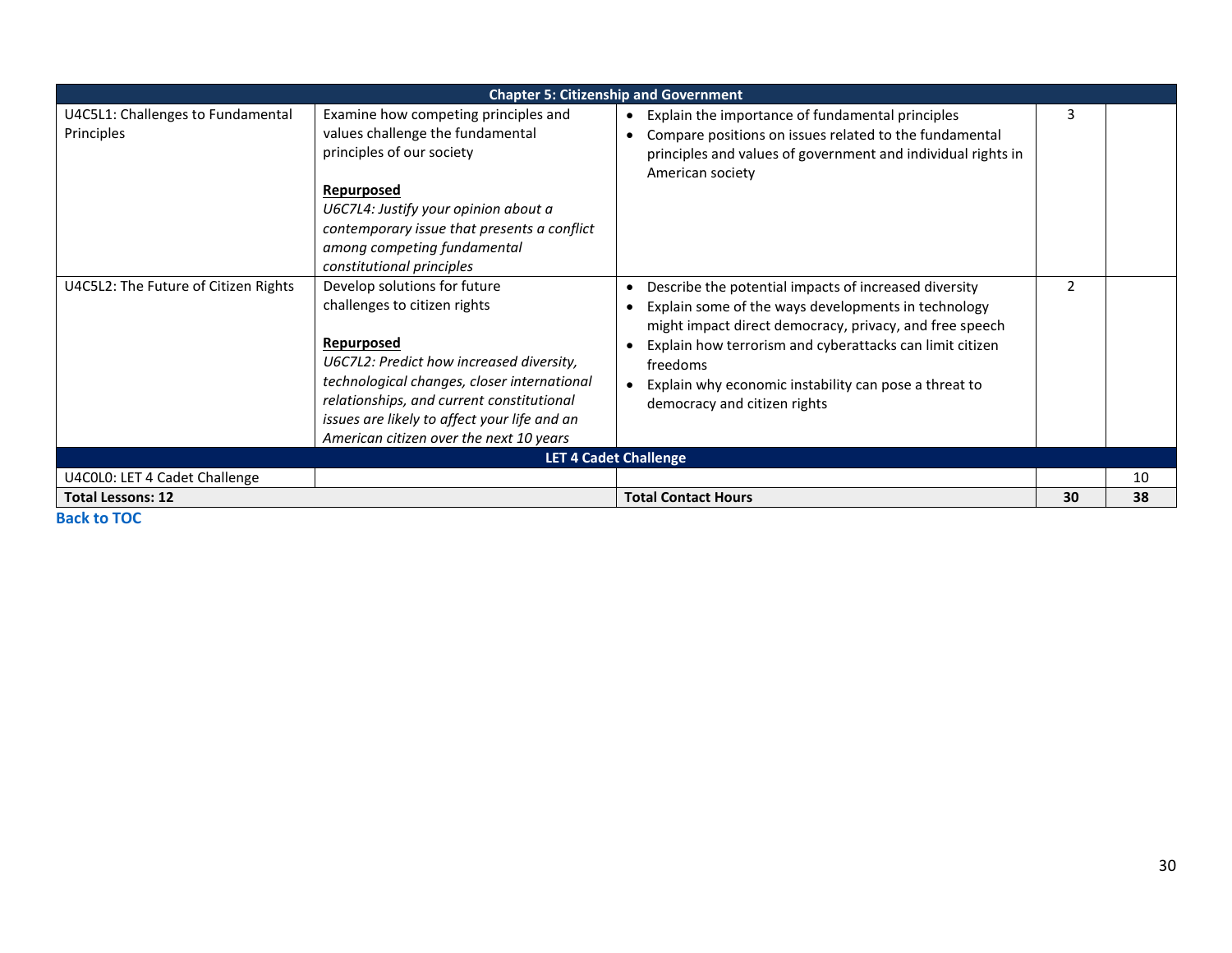## **Optional Courses for Credit**

### **Geography Course for JROTC**

<span id="page-30-1"></span><span id="page-30-0"></span>The lessons identified below include a combination of Army and Air Force (AF) JROTC Geography lessons. These can be offered in a variety of ways including:

- 1. Any lesson or combination of lessons can be offered as content enhancement to core curriculum or as elective contact hours for JROTC elective credit
- 2. As a 2-part Geography course for credit with chapters on map reading and use (Army) and world affairs, regional studies, and cultural awareness (Air Force)

The Army and AF JROTC lesson outcomes have been linked to th[e National Geography Standards K-12](http://www.nationalgeographic.org/standards/national-geography-standards/) in support of a 'case for credit' in Geography. Access the *AF JROTC and Army JROTC to National Geography Standards Crosswalks* from the Course Credits folder in Curriculum Manager Global Resources.

There are 163 contact hours of lesson plan material presented in the outline below; this includes class time for didactic learning and assessment, and lab time for additional skill practice, group work, and project-based learning. Air Force lab time includes:

\*optional engagement activities provided with each lesson and

\*\*project-based learning assignments at the end of each chapter. Lab times are approximate and can be adjusted to meet the requirements and demands of your state/classroom rigor.

| <b>Part 1: Army JROTC Geography</b> |                                      |                                                                                                                                                                                                                                                                                                                                                                                                            |                              |                                |  |
|-------------------------------------|--------------------------------------|------------------------------------------------------------------------------------------------------------------------------------------------------------------------------------------------------------------------------------------------------------------------------------------------------------------------------------------------------------------------------------------------------------|------------------------------|--------------------------------|--|
| Lesson                              | Competency                           | <b>Objectives</b>                                                                                                                                                                                                                                                                                                                                                                                          | <b>Class</b><br><b>Hours</b> | <b>Rec Lab</b><br><b>Hours</b> |  |
| U5C4L1: Introduction to Maps        | Demonstrate basic map reading skills | Compare the features of a globe to those of a map<br>$\bullet$<br>Compare properties and purposes of road, topographic, and<br>thematic maps<br>Describe applications of the Global Positioning System<br>Determine locations based on map features<br>Communicate directions to a location<br>Identify general direction traveled on Interstate Highway<br>System<br>Orient a map without using a compass |                              |                                |  |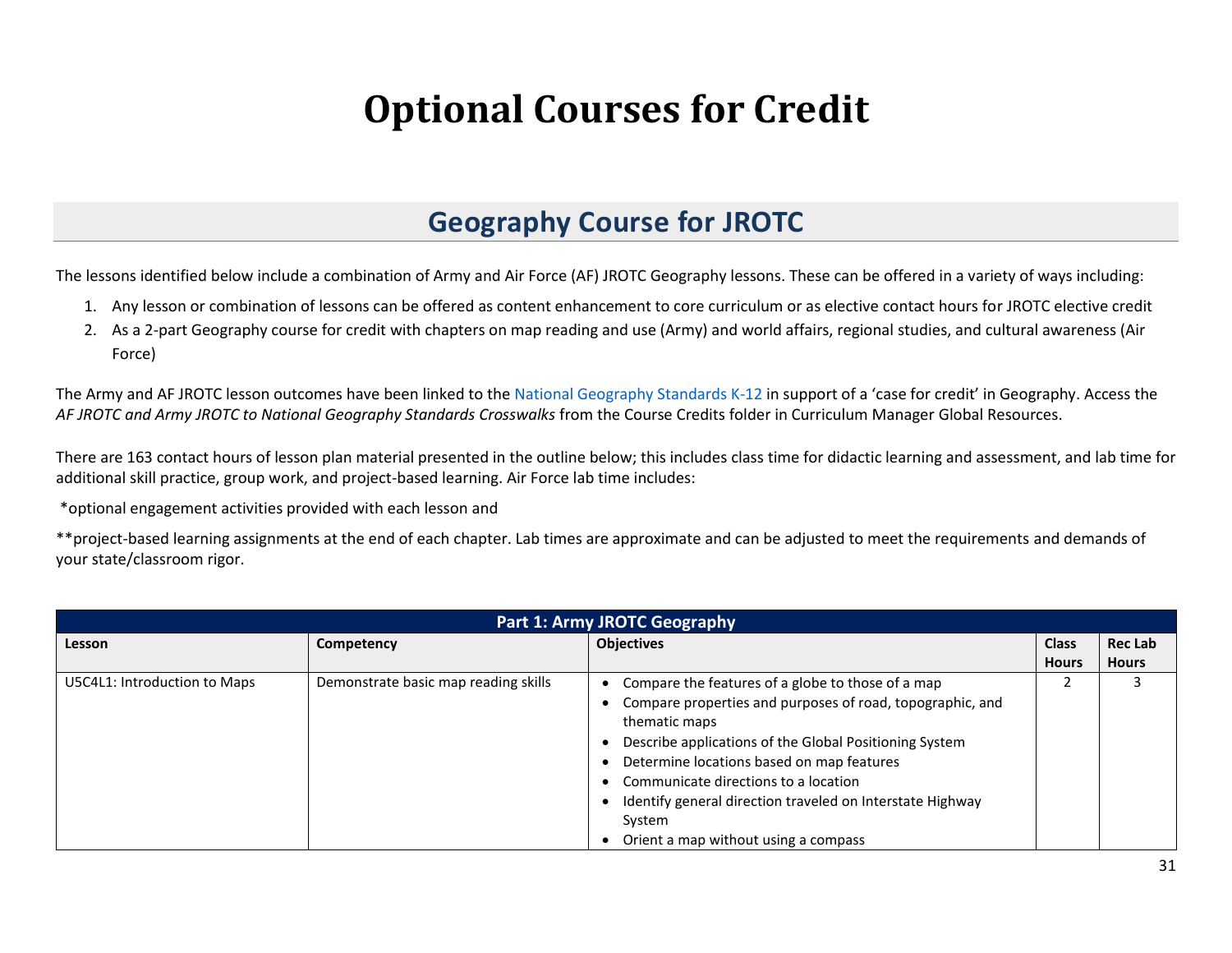| U5C4L2: Using Topographic Maps  | Determine location and elevation using a                                           | Estimate distance with and without a map<br>Define key words: bar scale, elevation, GPS, latitude, legend,<br>longitude, marginal information, orient, terrain, thematic map,<br>topographic map, USGS<br>Differentiate between elevation and relief                                                                                                                                                                                                                                                                                                     | $\overline{2}$ |  |
|---------------------------------|------------------------------------------------------------------------------------|----------------------------------------------------------------------------------------------------------------------------------------------------------------------------------------------------------------------------------------------------------------------------------------------------------------------------------------------------------------------------------------------------------------------------------------------------------------------------------------------------------------------------------------------------------|----------------|--|
|                                 | topographic map                                                                    | Calculate elevation on a topographic map<br>Recognize terrain features on a topographic map<br>$\bullet$<br>Identify marginal information on a topographic map<br>Define key words: concave, concentric, contour interval,<br>contour line, convex, depression, draw, mean sea level, relief,<br>saddle, spur                                                                                                                                                                                                                                            |                |  |
| U5C4L3: Grid Reference System   | Use a grid reference system to find<br>locations                                   | Describe how latitude and longitude are used in the global<br>coordinate system<br>• Locate grid zones and grid segments using the UTM and MGRS<br>grid reference systems<br>Determine the six-digit MGRS coordinates of a known location<br>on a map<br>Use the six-digit MGRS coordinates to locate a point on a map<br>Use a coordinate scale tool to determine MGRS locations<br>Define key words: antemeridian, eastern hemisphere, eastings,<br>grid coordinate, meridians, MGRS, northings, parallels, prime<br>meridian, UTM, western hemisphere | $\overline{2}$ |  |
| U5C4L4: Determining Direction   | Determine direction with angle<br>measurement tools and field expedient<br>methods | Define the three base directions found on a topographic map<br>$\bullet$<br>Describe the key features of a compass<br>$\bullet$<br>Demonstrate how to determine and measure a magnetic<br>azimuth<br>Demonstrate how to determine, measure, and plot a grid<br>azimuth<br>Calculate a back azimuth<br>Explain how to determine direction using field-expedient<br>methods<br>Define key words: azimuth, back azimuth, field-expedient, grid<br>azimuth, grid north, magnetic azimuth, magnetic north, Polaris,<br>true north                             | $\overline{2}$ |  |
| U5C4L5: The Grid-Magnetic Angle | Use the grid-magnetic angle to accurately<br>measure direction                     | • Explain why it is necessary to convert magnetic azimuths to grid<br>azimuths<br>Calculate a grid azimuth from a magnetic azimuth<br>Calculate a magnetic azimuth from a grid azimuth                                                                                                                                                                                                                                                                                                                                                                   | $\mathbf{1}$   |  |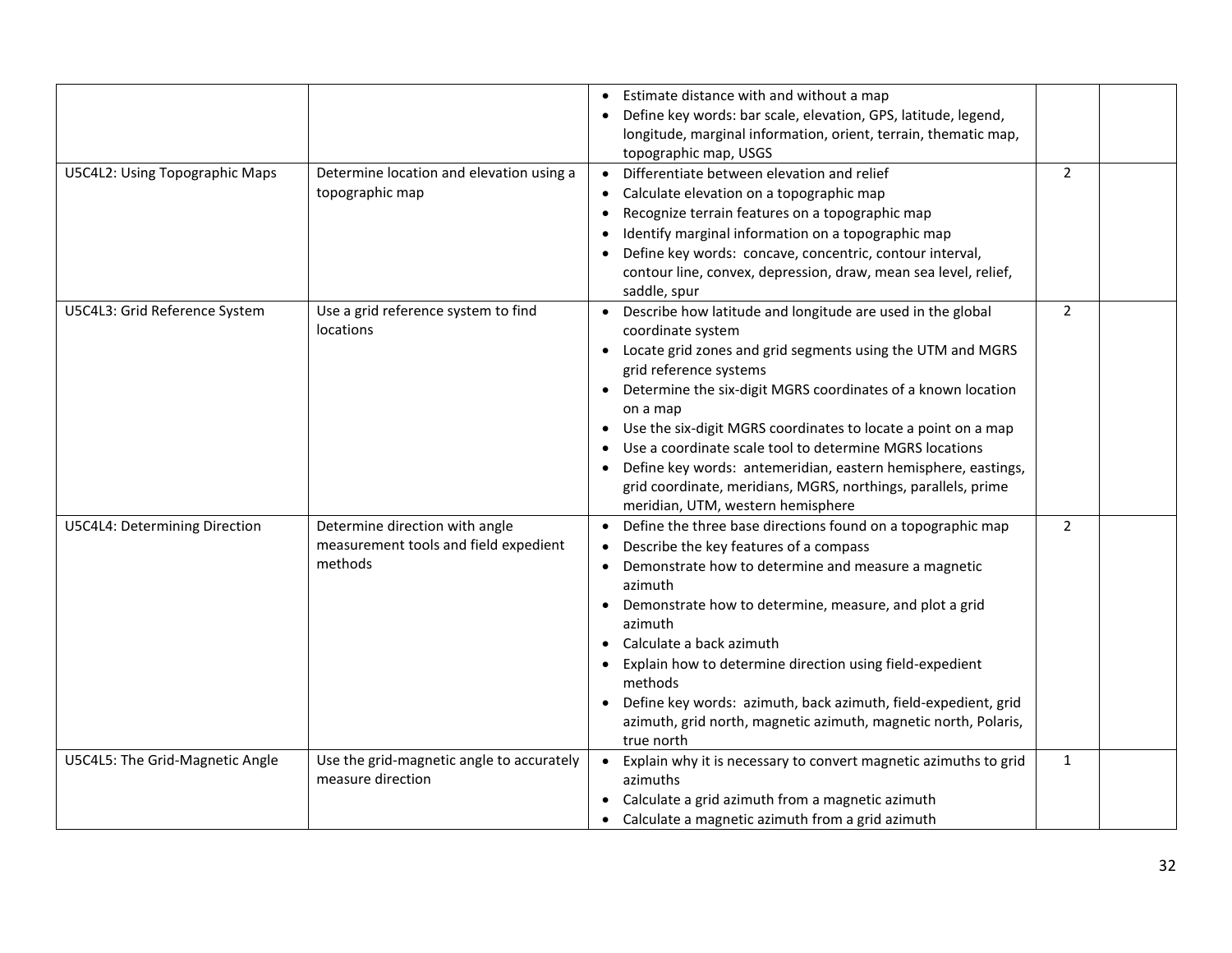|                                            |                                          | Define key words: agonic line, declination diagram, grid-                                                                                  |                |                         |
|--------------------------------------------|------------------------------------------|--------------------------------------------------------------------------------------------------------------------------------------------|----------------|-------------------------|
|                                            |                                          | magnetic angle                                                                                                                             |                |                         |
| U5C4L6: Determining Location               | Apply map reading and land navigation    | Determine how to locate and read an eight-digit coordinate on                                                                              | $\overline{2}$ |                         |
|                                            | skills to determine location             | a grid map                                                                                                                                 |                |                         |
|                                            |                                          | Describe the procedure for locating an unknown point on a                                                                                  |                |                         |
|                                            |                                          | topographic map by intersection                                                                                                            |                |                         |
|                                            |                                          | Describe the procedure for locating unknown position on a                                                                                  |                |                         |
|                                            |                                          | topographic map by resection                                                                                                               |                |                         |
|                                            |                                          | Identify procedures for locating or plotting an unknown point                                                                              |                |                         |
|                                            |                                          | on a topographic map using polar coordinates                                                                                               |                |                         |
|                                            |                                          | Define key words: intersection, polar coordinates, resection                                                                               |                |                         |
| U5C4L7: Orienteering                       | Apply map-reading skills to orienteering | Differentiate between six types of orienteering courses<br>$\bullet$                                                                       | 3              |                         |
|                                            |                                          | Explain the five-step process to determine direction of travel<br>$\bullet$                                                                |                |                         |
|                                            |                                          | Demonstrate five movement techniques used in orienteering                                                                                  |                |                         |
|                                            |                                          | Identify the control areas and safety aspects used in                                                                                      |                |                         |
|                                            |                                          | orienteering                                                                                                                               |                |                         |
|                                            |                                          | Define key words: aiming off, attack point, control points,                                                                                |                |                         |
|                                            |                                          | orienteering, steering mark                                                                                                                |                |                         |
| <b>Total Army JROTC Lessons: 7 lessons</b> |                                          | <b>Total Part 1 Contact Hours:</b>                                                                                                         | 14             | $\overline{\mathbf{3}}$ |
|                                            |                                          |                                                                                                                                            |                |                         |
|                                            |                                          | Part 2 Air Force JROTC: Cultural Studies - An Introduction to Global Awareness                                                             |                |                         |
| CSA-C0-L1: Introduction--What is           |                                          | • Comprehend how global cultures and interactions impact                                                                                   | $\overline{2}$ |                         |
| Global Awareness?                          |                                          | relationships between different cultural groups                                                                                            |                |                         |
|                                            |                                          | Know the significance of global economics, trade, and markets                                                                              |                |                         |
|                                            |                                          | Introduction: What is Global Awareness?                                                                                                    |                |                         |
|                                            |                                          | Know how the effects of global growth raise environmental                                                                                  |                |                         |
|                                            |                                          | concerns over natural resources                                                                                                            |                |                         |
|                                            |                                          | Comprehend how ethics, religion, poverty, wealth, and views of                                                                             |                |                         |
|                                            |                                          | human rights influence people                                                                                                              |                |                         |
|                                            |                                          | Know how changes in technology and education influence the                                                                                 |                |                         |
| CSA-C1-L1: The Middle East--An             | Explore key issues about the global      | competition for jobs<br>Know why the Middle East is viewed as a cradle of civilization                                                     | 2              | $2*$                    |
| Introduction                               | economy, culture, environment, and       | Know the characteristics of Judaism, Christianity, and Islam                                                                               |                |                         |
|                                            | human rights                             | Know about changes in the Middle East during the 20th Century<br>$\bullet$                                                                 |                |                         |
|                                            |                                          | $\bullet$                                                                                                                                  |                |                         |
| CSA-C1-L2: The Arab-Israeli Conflict       | Summarize the historical and modern      | Know the different groups of people who live in the Middle East<br>Know what historical events contributed to the founding of<br>$\bullet$ | $\overline{2}$ | $2*$                    |
|                                            | roots of the Arab-Israeli conflict       | modern Israel                                                                                                                              |                |                         |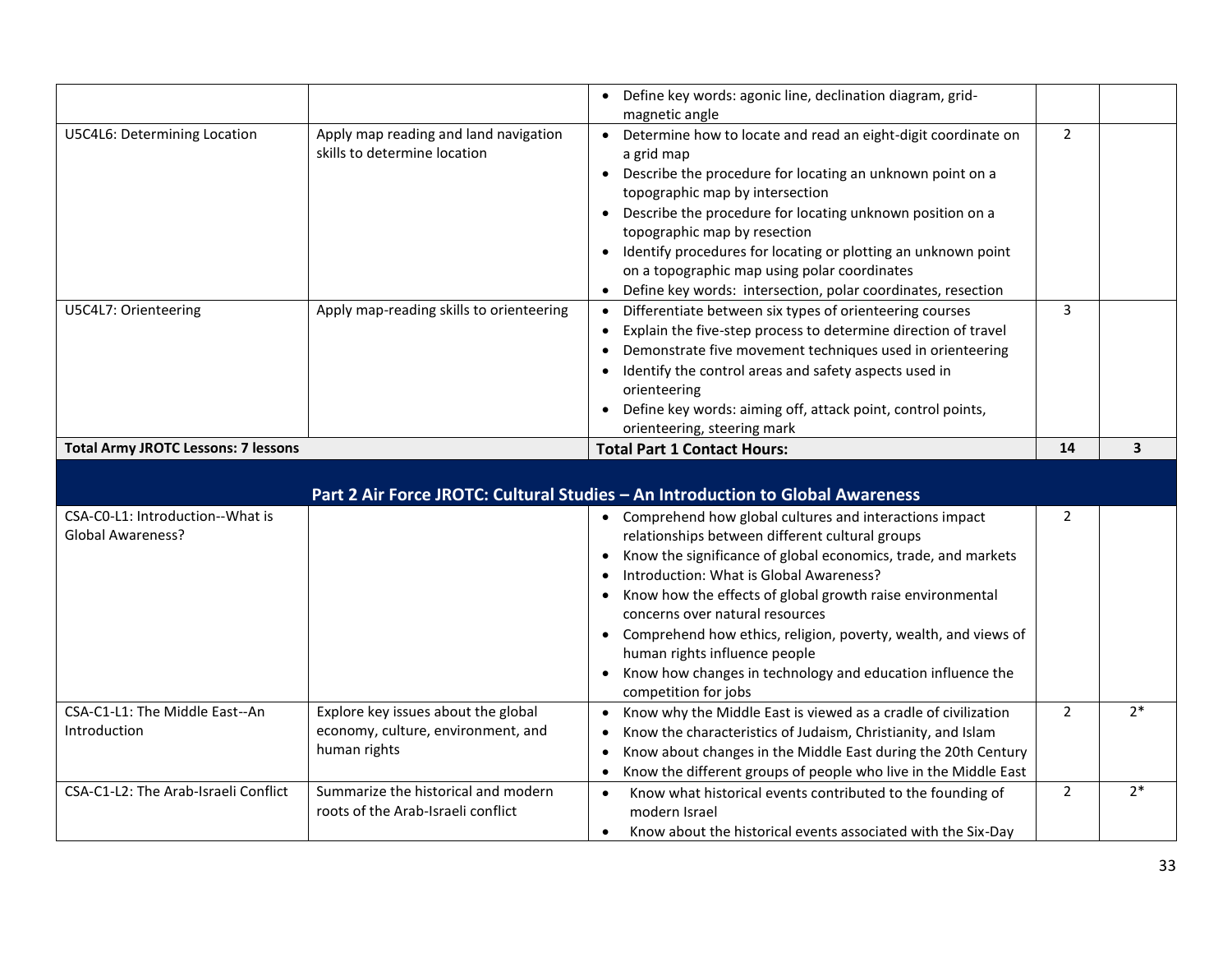|                                                                          |                                                                                                                                       | War of 1967<br>Comprehend how the Yom Kippur War of 1973 affected Arab-<br>$\bullet$<br>Israeli relations<br>Know the various attempts at lasting peace in the Middle East<br>$\bullet$                                                                                                                                                                                                                                                                                 |                |                |
|--------------------------------------------------------------------------|---------------------------------------------------------------------------------------------------------------------------------------|-------------------------------------------------------------------------------------------------------------------------------------------------------------------------------------------------------------------------------------------------------------------------------------------------------------------------------------------------------------------------------------------------------------------------------------------------------------------------|----------------|----------------|
| CSA-C1-L3: The Persian Gulf Wars                                         | Describe the causes of conflict in the<br>Persian Gulf from the 1980s to present<br>times                                             | Know the historical situation of Iraq under the rule of Saddam<br>$\bullet$<br>Hussein<br>Know the historical events associated with the 1991 Persian<br>$\bullet$<br>Gulf War<br>Know the events surrounding the 2003 US invasion of Iraq<br>$\bullet$<br>Know the US attempts to stabilize Iraq since the 2003 invasion<br>$\bullet$                                                                                                                                  | $\overline{2}$ | $2*$           |
| CSA-C1-L4: Islamic Fundamentalism<br>and Terrorism                       | Explain the sources and effects of radical<br>Islamic terrorism                                                                       | Know the general impact of terrorism in the world<br>$\bullet$<br>Know how radical Islamist beliefs contribute to terrorism<br>$\bullet$<br>Know the events associated with the 9-11 attacks and the<br>$\bullet$<br><b>Global War on Terror</b>                                                                                                                                                                                                                        | $\overline{2}$ | $2*$           |
| CSA-C1-L5: US Interests and Regional<br><b>Issues in the Middle East</b> | Explain how US involvement in the<br>Middle East relates to natural resources,<br>nuclear nonproliferation and political<br>alliances | Know the importance of the production and distribution of oil<br>$\bullet$<br>and energy.<br>Comprehend how the clash of Middle Eastern and Western<br>$\bullet$<br>cultures affects relationships between people from Middle<br>Eastern and people from Western cultures.<br>Know the importance of nuclear nonproliferation and the<br>$\bullet$<br>Iranian Issue for the United States.<br>Know the importance of the water problem in the Middle East.<br>$\bullet$ | $\overline{2}$ | $2*$<br>$4***$ |
| CSA-C2-L1: Asia -- An Introduction                                       | Describe the geography, religions, and<br>ethnic groups of Asia                                                                       | Know the geographic locations of Japan, Korea, China, India,<br>$\bullet$<br>Pakistan, and Afghanistan<br>Know the major religions of Asia<br>$\bullet$<br>Know the main ethnic groups of Asia<br>$\bullet$                                                                                                                                                                                                                                                             | $\overline{2}$ | $2*$           |
| CSA-C2-L2: Japan, Korea, and China                                       | Review the history and economic<br>development of Japan, Korea, and China                                                             | Know the history of the unitary government and the rule of<br>$\bullet$<br>the warlords in China<br>Know what caused the shift from isolation to openness in<br>$\bullet$<br>Japan<br>Know the impact of domination and division on Korea<br>$\bullet$<br>Know the political and economic impact of World War II on<br>$\bullet$<br>China and Japan<br>Know that Japan, South Korea, and China have become<br>$\bullet$<br>economic powerhouses                         | 2              | $2*$           |
| CSA-C2-L3: India, Pakistan and<br>Afghanistan                            | Describe the history of political, ethnic<br>and religious strife in India, Pakistan, and<br>Afghanistan                              | Know the pre-colonial history of the Mughals in the Indian<br>$\bullet$<br>subcontinent<br>Know the encounter with Europe and the colonial period in<br>$\bullet$<br>the region                                                                                                                                                                                                                                                                                         | $\overline{2}$ | $2*$           |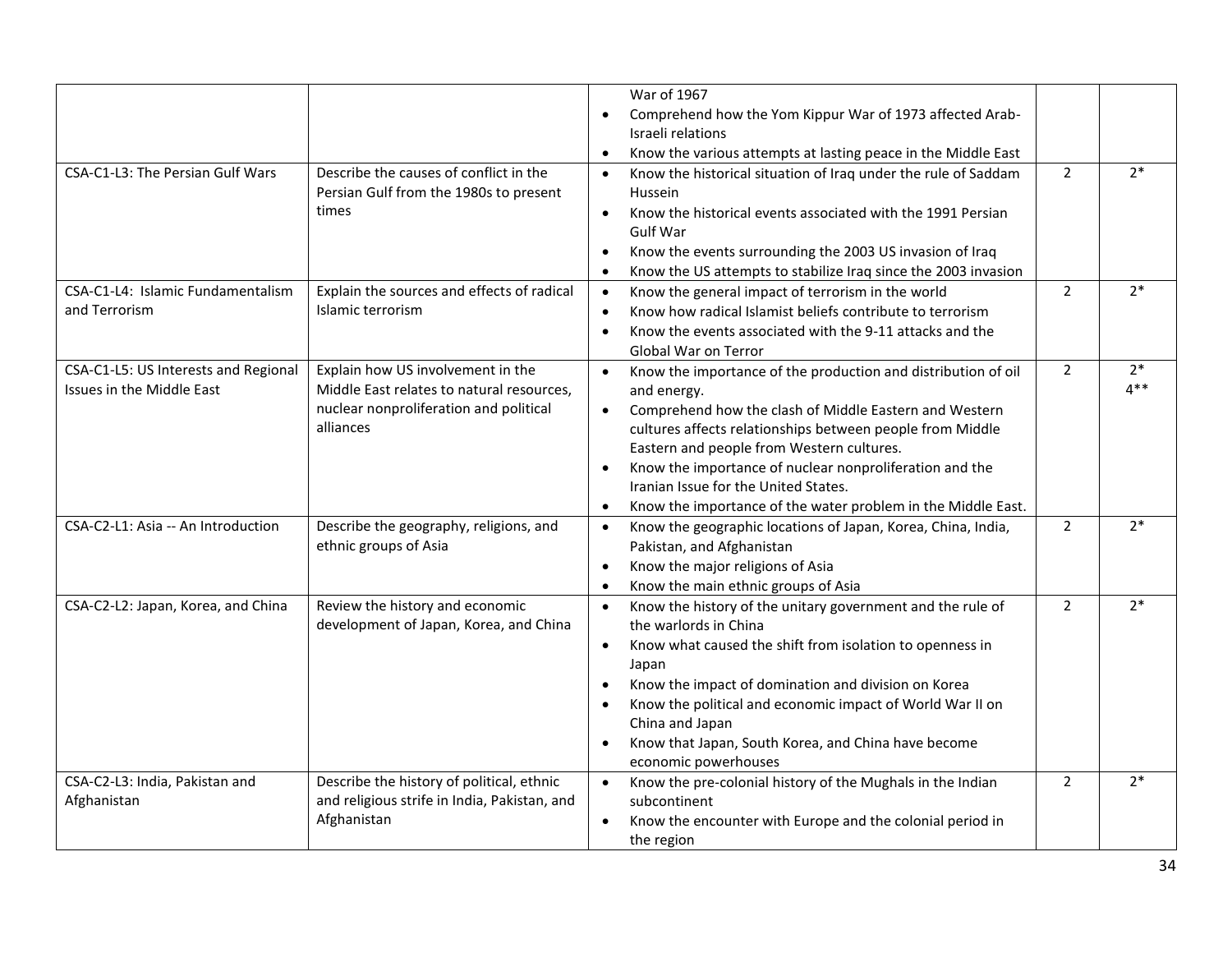|                                                                    |                                                                                                                 | Know the history of the struggle for independence in South<br>Asia<br>Know what caused the partition and war between India and<br>Pakistan<br>Know how Muslim-Hindu strife affects the politics and<br>economics of South Asia<br>Know which groups have struggled for control in Afghanistan<br>and why                                                                                                                                                                                               |                |                |
|--------------------------------------------------------------------|-----------------------------------------------------------------------------------------------------------------|--------------------------------------------------------------------------------------------------------------------------------------------------------------------------------------------------------------------------------------------------------------------------------------------------------------------------------------------------------------------------------------------------------------------------------------------------------------------------------------------------------|----------------|----------------|
| CSA-C2-L4: Environmental and Social<br><b>Issues in Asia</b>       | Identify the impacts of industrialization,<br>population, economic inequality, and<br>human trafficking in Asia | Know the impacts of industrialization and pollution in China<br>$\bullet$<br>and India<br>Know the interactions between the rich, urban, and the poor<br>$\bullet$<br>rural areas in Asia<br>Know the role of women in India, Pakistan, and Afghanistan<br>$\bullet$<br>Know China's one-child policy<br>$\bullet$<br>Comprehend the challenges of human trafficking and sex<br>tourism in Asia                                                                                                        | $\overline{2}$ | $2*$           |
| CSA-C2-L5: US Interests and Regional<br><b>Issues in Asia</b>      | Explain how US interests in Asia relate to<br>economics and geopolitical tensions                               | Comprehend the dilemma that North Korea creates for the US<br>$\bullet$<br>Know the important issues of nuclear nonproliferation in India<br>$\bullet$<br>and Pakistan<br>Comprehend the impacts of global wages, labor, outsourcing,<br>$\bullet$<br>and offshoring in the US<br>Know why Asia represents a new target market for US<br>corporations<br>Know the effects of Asian imports on the US market and<br>economy<br>Comprehend the human rights issues in various Asian nations<br>$\bullet$ | $\overline{2}$ | $2*$<br>$4***$ |
| CSA-C3-L1: Africa: An Introduction                                 | Describe the geography, natural<br>resources and ethnic groups of Africa                                        | Know the five major regions of Africa<br>$\bullet$<br>Know the natural resources of Africa<br>$\bullet$<br>Know the distinctive characteristics of African culture<br>$\bullet$<br>Know the main ethno-linguistic groups in Africa<br>$\bullet$<br>Know the main language groups in Africa<br>$\bullet$<br>Comprehend how Islam, Christianity, and indigenous religions<br>influence Africa                                                                                                            | $\overline{2}$ | $2*$           |
| CSA-C3-L2: The Shadow of Western<br>Colonialism                    | Explain how the history of colonialism in<br>Africa impacts the continent today                                 | Know the precolonial period of African history<br>$\bullet$<br>Know the colonial period of African history<br>$\bullet$<br>Know the history and impacts of African independence<br>$\bullet$                                                                                                                                                                                                                                                                                                           | $\overline{2}$ | $2*$           |
| CSA-C3-L3: Dictators, Leadership<br>Challenges, and Ethnic Clashes | Review ethnic and cultural conflicts in<br>Africa's recent history                                              | Comprehend how ethnic and sectarian politics undermined<br>$\bullet$<br>democracy in Africa<br>Comprehend the tensions between Arabs and Africans in<br>$\bullet$                                                                                                                                                                                                                                                                                                                                      | 2              | $2*$           |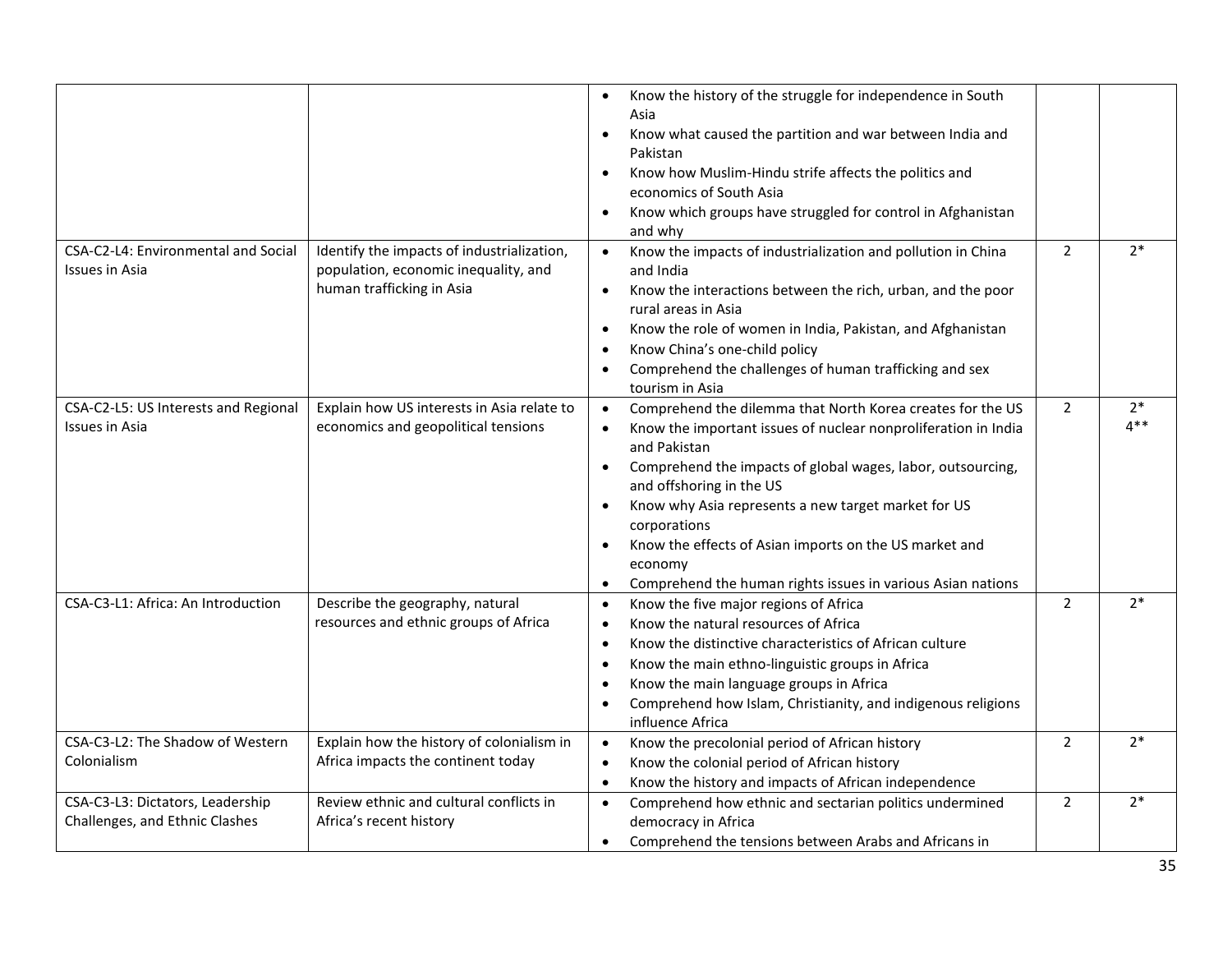| CSA-C3-L4: AIDS, Health, Poverty,<br>and Human Rights                 | Describe the key health, economic and<br>environmental challenges on the African<br>continent | Sudan<br>Comprehend the tensions between Hutus and Tutsis in<br>$\bullet$<br>Rwanda<br>Comprehend the tensions between Afrikaners, English, and<br>$\bullet$<br>Africans in Zimbabwe and South Africa<br>Know the civil wars of Liberia, Sierra Leone, and the Congo<br>$\bullet$<br>Know the main health challenges in Africa<br>$\bullet$<br>Know the extent and impact of AIDS in Africa<br>$\bullet$<br>Know the recurring problems with famine in Africa<br>$\bullet$<br>Know the main environmental issues facing Africa<br>$\bullet$<br>Know the human rights issues in Africa<br>$\bullet$          | $\overline{2}$ | $2*$           |
|-----------------------------------------------------------------------|-----------------------------------------------------------------------------------------------|-------------------------------------------------------------------------------------------------------------------------------------------------------------------------------------------------------------------------------------------------------------------------------------------------------------------------------------------------------------------------------------------------------------------------------------------------------------------------------------------------------------------------------------------------------------------------------------------------------------|----------------|----------------|
| CSA-C3-L5: US Interests and Regional<br><b>Issues in Africa</b>       | Summarize US economic and political<br>interests in Africa                                    | Know the challenges of resources and commerce in the<br>$\bullet$<br>regions of Africa<br>Know the immigration trends associated with Africa<br>$\bullet$<br>Comprehend the challenges associated with pirating and<br>$\bullet$<br>lawlessness in Somalia<br>Comprehend the US and European development efforts in<br>$\bullet$<br>Africa                                                                                                                                                                                                                                                                  | $\overline{2}$ | $2*$<br>$4***$ |
| CSA-C4-L1: Russia and the Former<br>Soviet Republics: An Introduction | Describe the history, geography, and<br>cultures of Russia and the former Soviet<br>republics | Know the geographic locations of Russia and the countries of<br>$\bullet$<br>the former Soviet Republics<br>Know the major religious groups of Russia and the former<br>$\bullet$<br>Soviet Republics<br>Know the historical context of Russia from the Kievan Rus<br>$\bullet$<br>through the time of Peter the Great<br>Know how events from the Nineteenth Century and World<br>$\bullet$<br>War I contributed to the October Revolution<br>Know the economic and political impacts of World War II and<br>$\bullet$<br>the Cold War on Russia<br>Know the effects of the fall of communism<br>$\bullet$ | $\overline{2}$ | $2*$           |
| CSA-C4-L2: Economic Restructuring:<br>Communism and Capitalism        | Explain the rise and fall of communism in<br>the Soviet republics                             | Know the characteristics of communism as an economic<br>$\bullet$<br>system<br>Know the economic and political influence of Marx, Lenin, and<br>$\bullet$<br>Stalin on communism in Russia<br>Know how the Soviet economic system worked and eventually<br>failed<br>Know the importance of the export of resources for the<br>restructured Russian economic system                                                                                                                                                                                                                                         | $\overline{2}$ | $2*$           |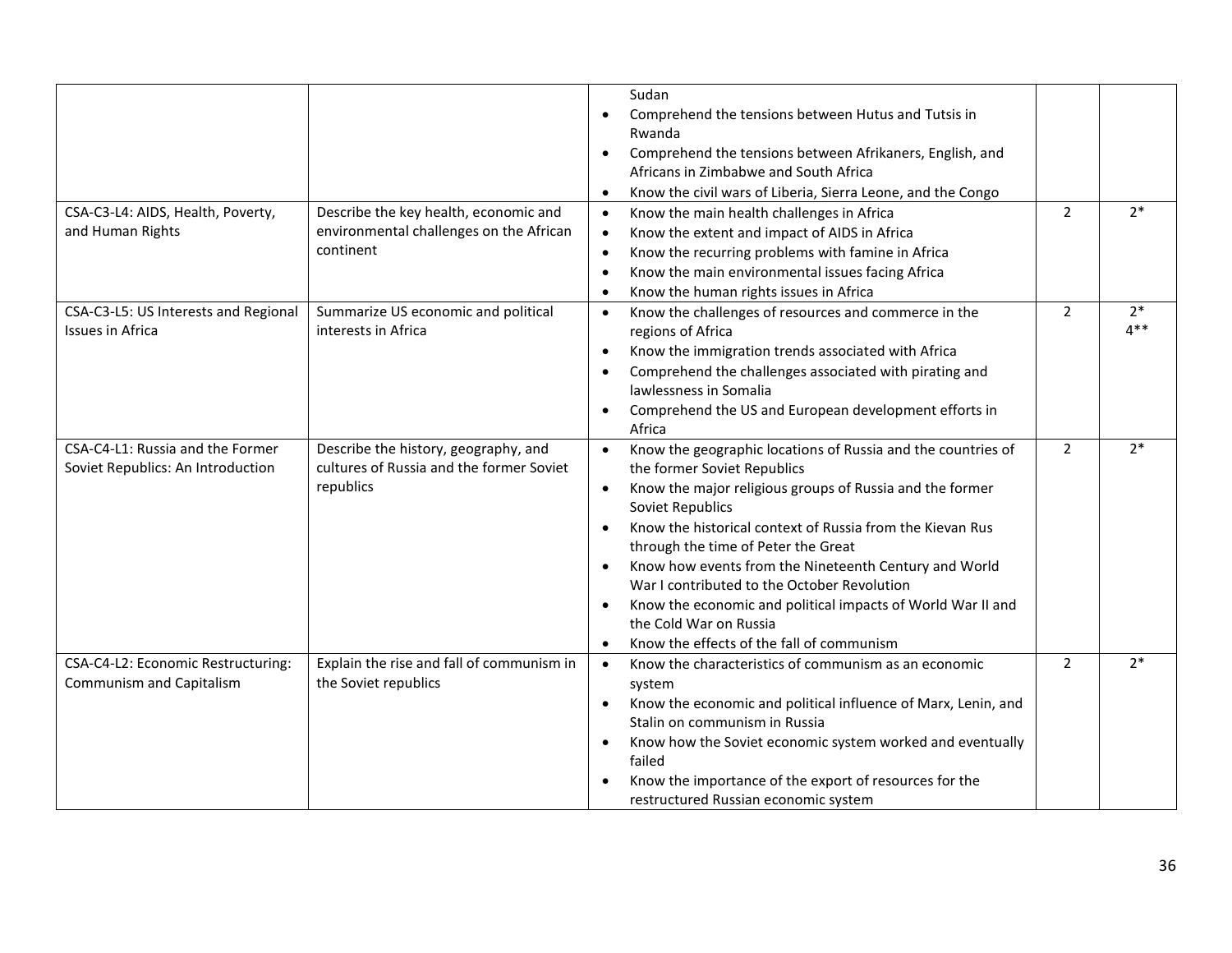| CSA-C4-L3: Russia and the Republics                                                         | Review the economic and diplomatic<br>relationships between Russia and the<br>former Soviet republics | Know the political and economic influence of Russia on the<br>$\bullet$<br>Ukraine, Belarus, and Moldova<br>Know the political and economic influence of Russia on the<br>$\bullet$<br><b>Baltic States</b><br>Know the political and economic influence of Russia on<br>$\bullet$<br>Armenia, Georgia, and Azerbaijan<br>Know the political and economic influence of Russia on<br>$\bullet$<br>Kazakhstan, Kyrgyzstan, Uzbekistan, Tajikistan, and<br>Turkmenistan | $\overline{2}$ | $2*$           |
|---------------------------------------------------------------------------------------------|-------------------------------------------------------------------------------------------------------|----------------------------------------------------------------------------------------------------------------------------------------------------------------------------------------------------------------------------------------------------------------------------------------------------------------------------------------------------------------------------------------------------------------------------------------------------------------------|----------------|----------------|
| CSA-C4-L4: Russia and World<br>Relationships                                                | Summarize Russia's historic and military<br>relationships with other nations                          | Comprehend the historic relationship between Russia and the<br>$\bullet$<br><b>United Nations</b><br>Comprehend the historic relationships between Russia and<br>$\bullet$<br>neighboring European nations<br>Comprehend the historic relationships between Russia and<br>China, Japan, and Korea<br>Comprehend the historic relationship between Russia and the<br><b>United States</b>                                                                             | $\overline{2}$ | $2*$           |
| CSA-C4-L5: US Interests and Regional<br>Issues in Russia and the Former<br>Soviet Republics | Summarize US interests and tensions<br>with Russia and the former Soviet<br>republics                 | Know the impact of the restructured Russian economic system<br>$\bullet$<br>on worldwide democracy<br>Know the Russia-US challenges of nuclear threats,<br>$\bullet$<br>nonproliferation, and missile defense<br>Know the impacts on the United States caused by Russian oil<br>$\bullet$<br>production and distribution<br>Know the importance of the cooperation in space between<br>$\bullet$<br>Russia and the United States                                     | $\overline{2}$ | $2*$<br>$4***$ |
| CSA-C5-L1: Latin America--An<br>Introduction                                                | Identify the geography, religions,<br>languages, and key historical events in<br>Latin America        | Know the geographic locations of the five major regions of<br>$\bullet$<br>Latin America<br>Know the major religious groups and languages of Latin<br>$\bullet$<br>America<br>Know the region's history before and after the European<br>$\bullet$<br>conquest<br>Know some key historical events associated with Latin America<br>$\bullet$<br>since independence                                                                                                   | $\overline{2}$ | $2*$           |
| CSA-C5-L2: Economic Reform,<br>Leadership, and the Political<br>Pendulum                    | Describe the key economic and political<br>challenges facing Latin America                            | Know the challenges of the region's economic systems<br>$\bullet$<br>Know the challenges related to the political struggle for power<br>$\bullet$<br>Comprehend how weak governments, corruption, and crime<br>affect economic development<br>Know about the struggle for power between church and state<br>Know how free trade agreements have affected the region                                                                                                  | 2              | $2*$           |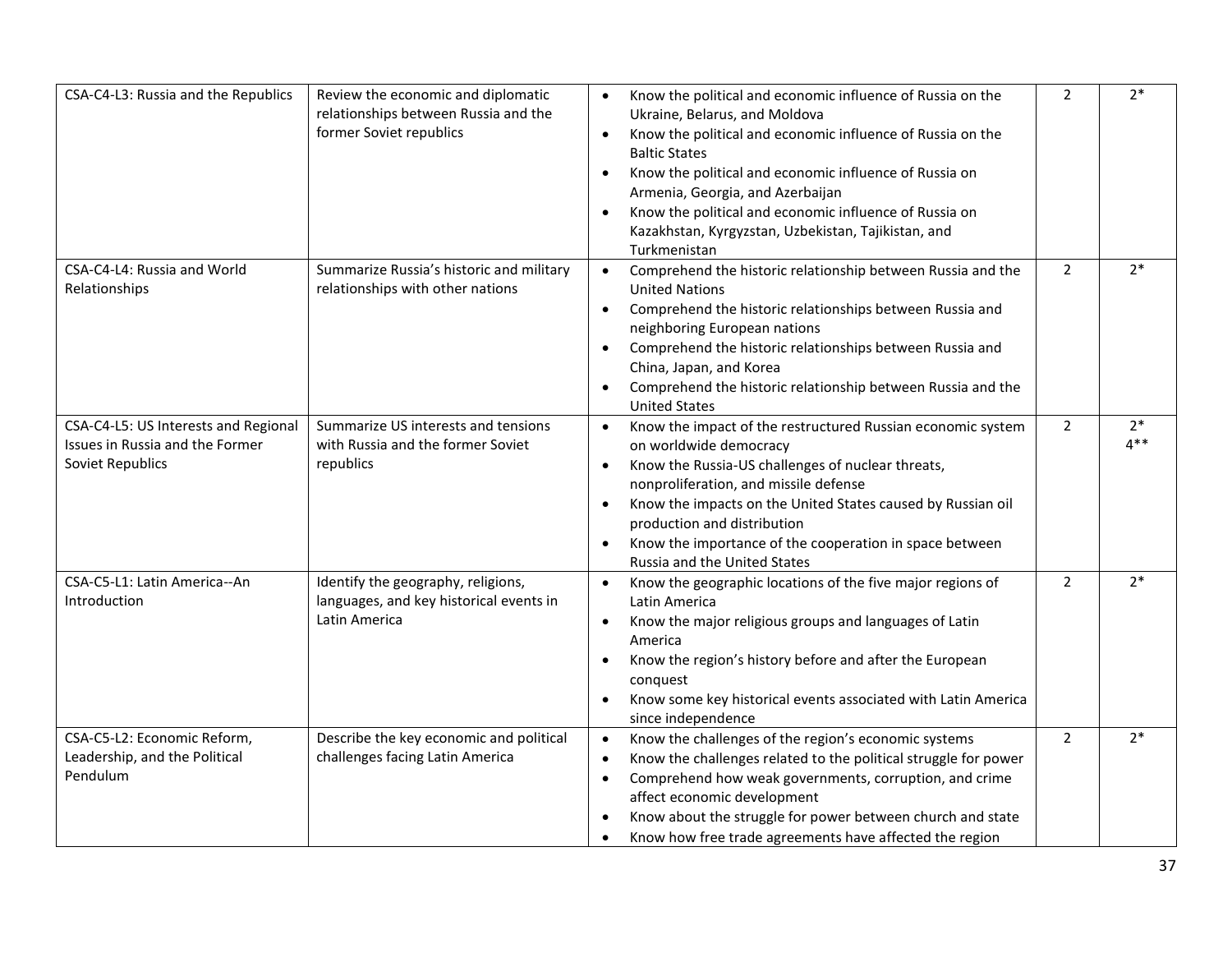| CSA-C5-L3: Cartels and the Growing   | Explain how the drug trade affects Latin            | Know the key factors that drive and sustain the drug trade<br>$\bullet$                         | $\overline{2}$ | $2*$           |
|--------------------------------------|-----------------------------------------------------|-------------------------------------------------------------------------------------------------|----------------|----------------|
| Drug Trade                           | American governments, economies, and                | Know how the drug trade undermines local governments and<br>$\bullet$                           |                |                |
|                                      | relations with other nations                        | damages economies                                                                               |                |                |
|                                      |                                                     | Know how the US and local governments have tried to cut off<br>$\bullet$                        |                |                |
|                                      |                                                     | the drug trade                                                                                  |                |                |
| CSA-C5-L4: Poverty, Educational      | Identify the sources of poverty, pollution,         | Know how reliance on commodities versus manufactured<br>$\bullet$                               | $\overline{2}$ | $2*$           |
| Limitations, and Environmental       | and socioeconomic divisions in Latin                | goods impacts poverty                                                                           |                |                |
| Challenges                           | America                                             | Comprehend the impact of racial and socioeconomic divisions<br>$\bullet$                        |                |                |
|                                      |                                                     | in Latin America                                                                                |                |                |
|                                      |                                                     | Know how poor education, urban overcrowding, and high<br>$\bullet$                              |                |                |
|                                      |                                                     | population growth contribute to poverty                                                         |                |                |
|                                      |                                                     | Know the challenges of environmental pollution and<br>$\bullet$                                 |                |                |
|                                      |                                                     | deforestation                                                                                   |                |                |
| CSA-C5-L5: US Interests and Regional | Summarize the historical, political and             | Know the history of US relations with Cuba<br>$\bullet$                                         | $\overline{2}$ | $2*$<br>$4***$ |
| <b>Issues in Latin America</b>       | economic impact of US interests in Latin<br>America | Know the history of US relations with Haiti<br>$\bullet$                                        |                |                |
|                                      |                                                     | Know the challenges of migration from Latin America to the<br>$\bullet$<br><b>United States</b> |                |                |
|                                      |                                                     | Know the effects on the US of the political and economic<br>$\bullet$                           |                |                |
|                                      |                                                     | challenges in Latin America                                                                     |                |                |
| CSA-C6-L1: Europe: An Introduction   | Explain the impact of ancient history,              | Know the geographic locations of the major nations of Europe<br>$\bullet$                       | $\overline{2}$ | $2*$           |
|                                      | religion, nationalism, and socialism on             | on a map                                                                                        |                |                |
|                                      | Europe                                              | Know how Ancient Greece and the Roman Empire influenced<br>$\bullet$                            |                |                |
|                                      |                                                     | Europe's development                                                                            |                |                |
|                                      |                                                     | Know how Christianity, Islam, and Judaism affected the<br>$\bullet$                             |                |                |
|                                      |                                                     | development of Europe                                                                           |                |                |
|                                      |                                                     | Know how nationalism destroyed the continental European<br>$\bullet$                            |                |                |
|                                      |                                                     | empires                                                                                         |                |                |
|                                      |                                                     | Know how Marxism, socialism, and fascism affected the<br>$\bullet$<br>development of Europe     |                |                |
| CSA-C6-L2: The European Union        | Describe the formation and functions of             | Know the origins of the European Union<br>$\bullet$                                             | $\overline{2}$ | $2*$           |
|                                      | the European Union                                  | Know which countries are members of the European Union<br>$\bullet$                             |                |                |
|                                      |                                                     | Know the political and economic structure of the European<br>$\bullet$                          |                |                |
|                                      |                                                     | Union                                                                                           |                |                |
|                                      |                                                     | Know the importance of the Euro as a world currency<br>$\bullet$                                |                |                |
| CSA-C6-L3: Immigration, Terrorist    | Explain the challenges facing Europe on             | Know why European countries have permitted immigration<br>$\bullet$                             | $\overline{2}$ | $2*$           |
| Cells, and Ethnic Strife             | immigration, ethnic tensions and radical            | Know why immigrants have had difficulty assimilating into<br>$\bullet$                          |                |                |
|                                      | terrorists                                          | European societies                                                                              |                |                |
|                                      |                                                     | Know the difficulties Al Qaeda and its allies have posed for<br>$\bullet$                       |                |                |
|                                      |                                                     | Europe                                                                                          |                |                |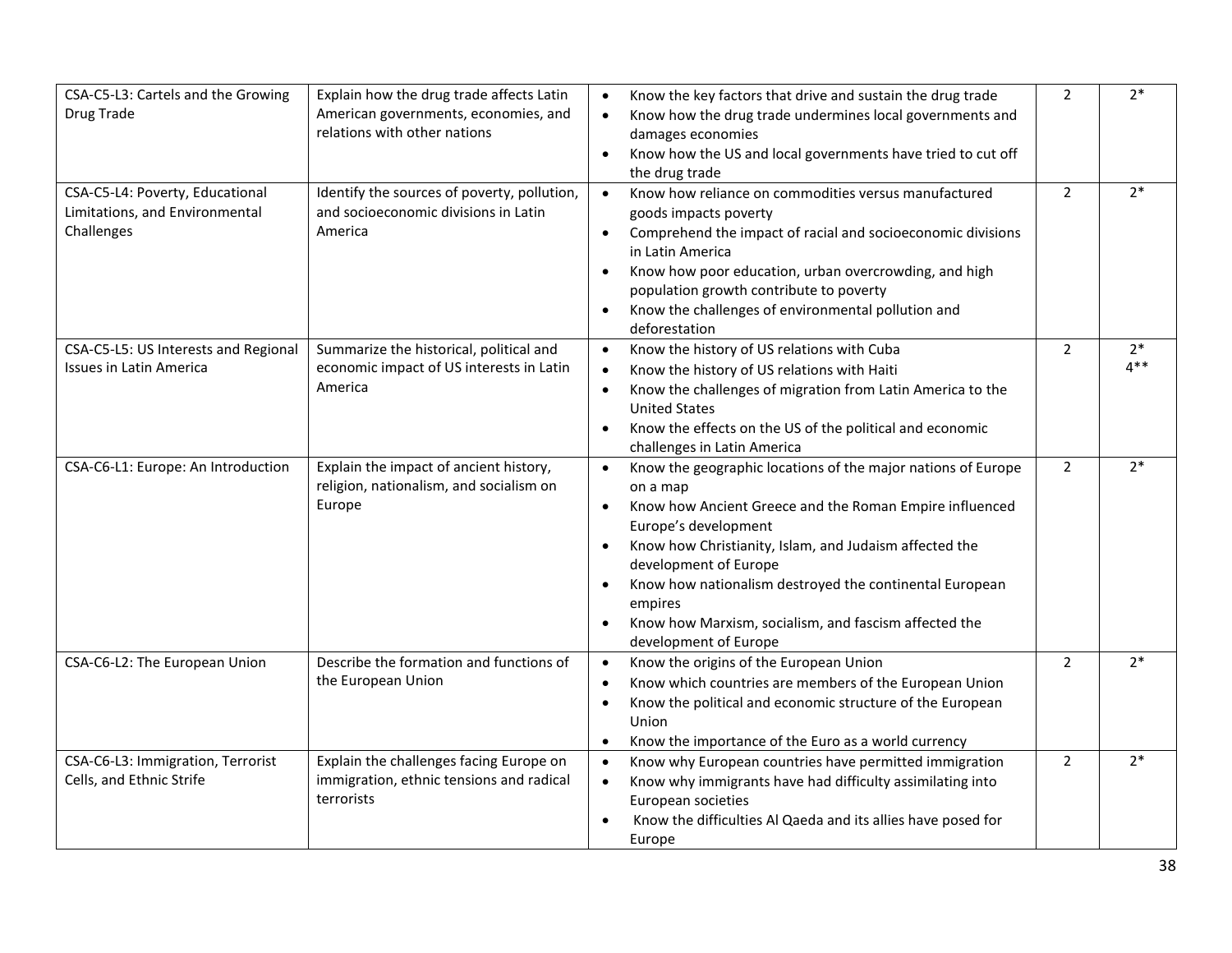|                                                                 |                                                            | Know the background of ethnic and religious strife in Northern<br>$\bullet$<br>Ireland                                                                                                                                                                                                                                                                                                                                          |                |                |
|-----------------------------------------------------------------|------------------------------------------------------------|---------------------------------------------------------------------------------------------------------------------------------------------------------------------------------------------------------------------------------------------------------------------------------------------------------------------------------------------------------------------------------------------------------------------------------|----------------|----------------|
| CSA-C6-L4: The Creation and<br>Collapse of Yugoslavia           | Review the creation and dissolution of<br>Yugoslavia       | Know how Yugoslavia was created after World War I<br>$\bullet$<br>Know how World War II affected Yugoslavia<br>$\bullet$<br>Know the role of Josip Broz Tito in uniting Yugoslavia after<br>٠<br>World War II<br>Know how Yugoslavia dissolved into seven independent<br>٠<br>countries<br>Know the history of ethnic cleansing in the Balkans<br>$\bullet$                                                                     |                | $2*$           |
| CSA-C6-L5: US Interests and Regional<br><b>Issues in Europe</b> | Summarize US interests in Europe's<br>security and economy | Know why the United States intervened in the two world wars<br>$\bullet$<br>and fought the Cold War<br>Know the historic purpose and current activities of North<br>٠<br>Atlantic Treaty Organization (NATO)<br>Comprehend the importance to the US economy of trade with<br>٠<br>Europe<br>Comprehend the development of human rights and<br>$\bullet$<br>democracy in Eastern Europe following the Soviet Union's<br>collapse | $\overline{2}$ | $2*$<br>$4***$ |
| <b>Total AF JROTC Lessons: 31</b>                               |                                                            | <b>Total AF JROTC Contact Hours:</b>                                                                                                                                                                                                                                                                                                                                                                                            | 62             | 84             |
|                                                                 |                                                            | <b>Total Geography Course Contact Hours (AF and Army)</b>                                                                                                                                                                                                                                                                                                                                                                       | 76             | 87             |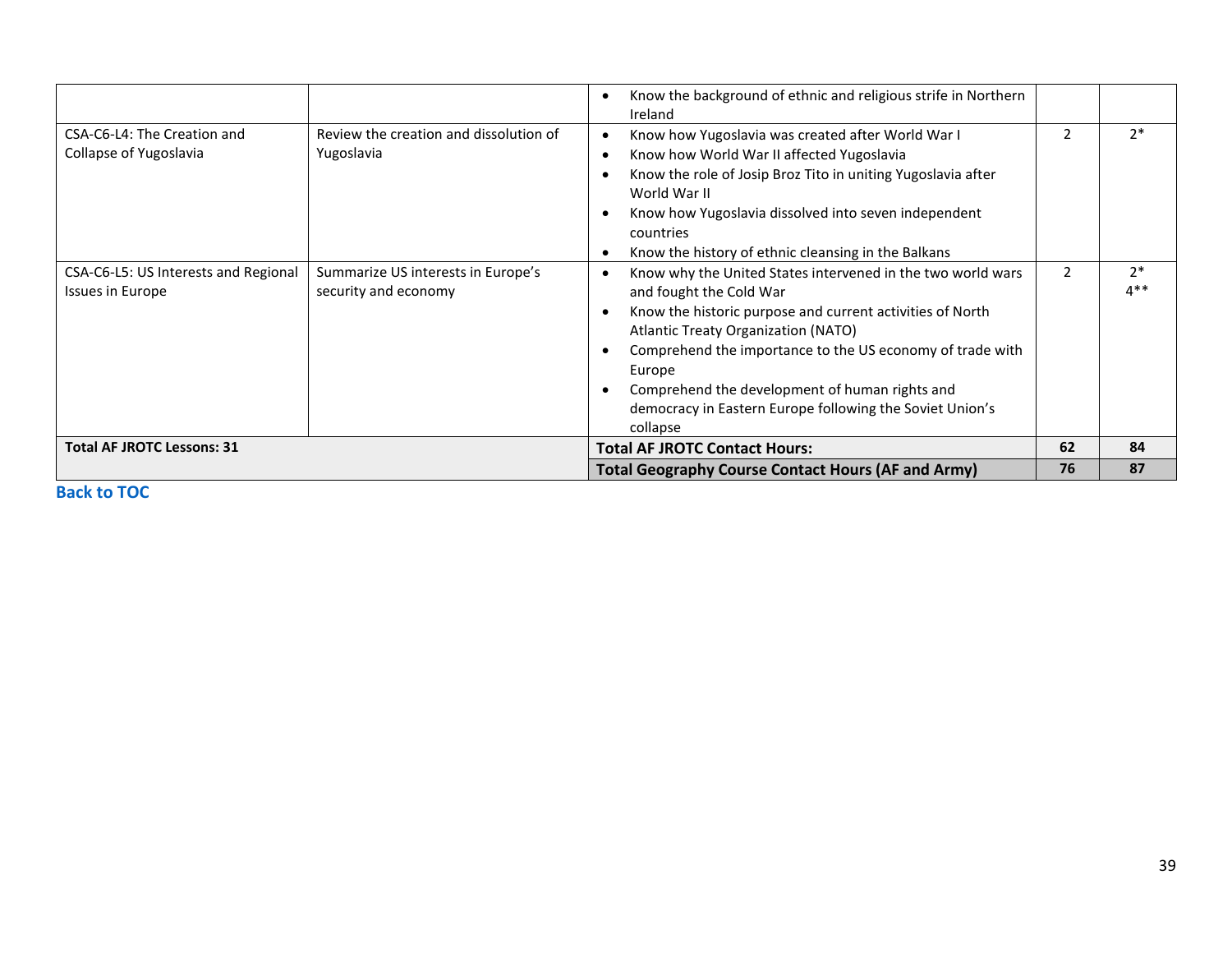## **Health Course with JROTC**

A typical course for credit requires 180 contact hours. The lessons below have linked Army JROTC lessons to the National Health Education Standards (NHES). Each lesson has classroom hours and recommended lab hours as outlined in the lesson plan documentation below. For a detailed curriculum map showing how the NHES standards link to AJROTC Course Outcomes, look for the *JROTC to NHES Crosswalk* in the Course Credits folder in Curriculum Manager Global Resources. Notice that three lessons linked to the NHES include Service Learning. Some example projects might include:

- Cadet Challenge workshop for elementary or middle school students
- Decision-making workshop for freshmen in the school building off curriculum topics such as bullying, conflict resolution, and substance use decisionmaking are appropriate
- Teen CERT training and disaster simulation

To achieve contact hours for your state, additional lab time and/or content may be necessary to add to your health course framework. Consider the Teen Community Emergency Response Team (CERT) as a 3<sup>rd</sup> party elective resource. To offer the Teen CERT Basic Training course, instructors must be CERT trained and certified to teach the 20-hour course. Information and materials about this Federal Emergency Management Agency provided resource can found in the AJROTC Curriculum Manager. There are nine units in the Teen CERT Basic Training. They are as follows:

- Unit 1: Disaster Preparedness
- Unit 2: Fire Safety and Utility Controls
- Unit 3: Disaster Medical Operations (Part 1)
- Unit 4: Disaster Medical Operations (Part 2)
- Unit 5: Light Search and Rescue Operations
- Unit 6: CERT Organization
- Unit 7: Disaster Psychology
- Unit 8: Terrorism and CERT
- Unit 9: Course Review, Final Exam, and Disaster Simulation

| Lesson                 | Competency                            | <b>Objectives</b>                                                                                                                                                             | <b>Class</b><br><b>Hours</b> | <b>Rec Lab</b><br><b>Hours</b> |
|------------------------|---------------------------------------|-------------------------------------------------------------------------------------------------------------------------------------------------------------------------------|------------------------------|--------------------------------|
| U1C2L2: Self-Awareness | Determine your behavioral preferences | Explain the four clusters of behavior in the Winning<br>Colors <sup>®</sup> framework<br>Illustrate your behavioral preferences using the four<br>Winning Colors <sup>®</sup> |                              |                                |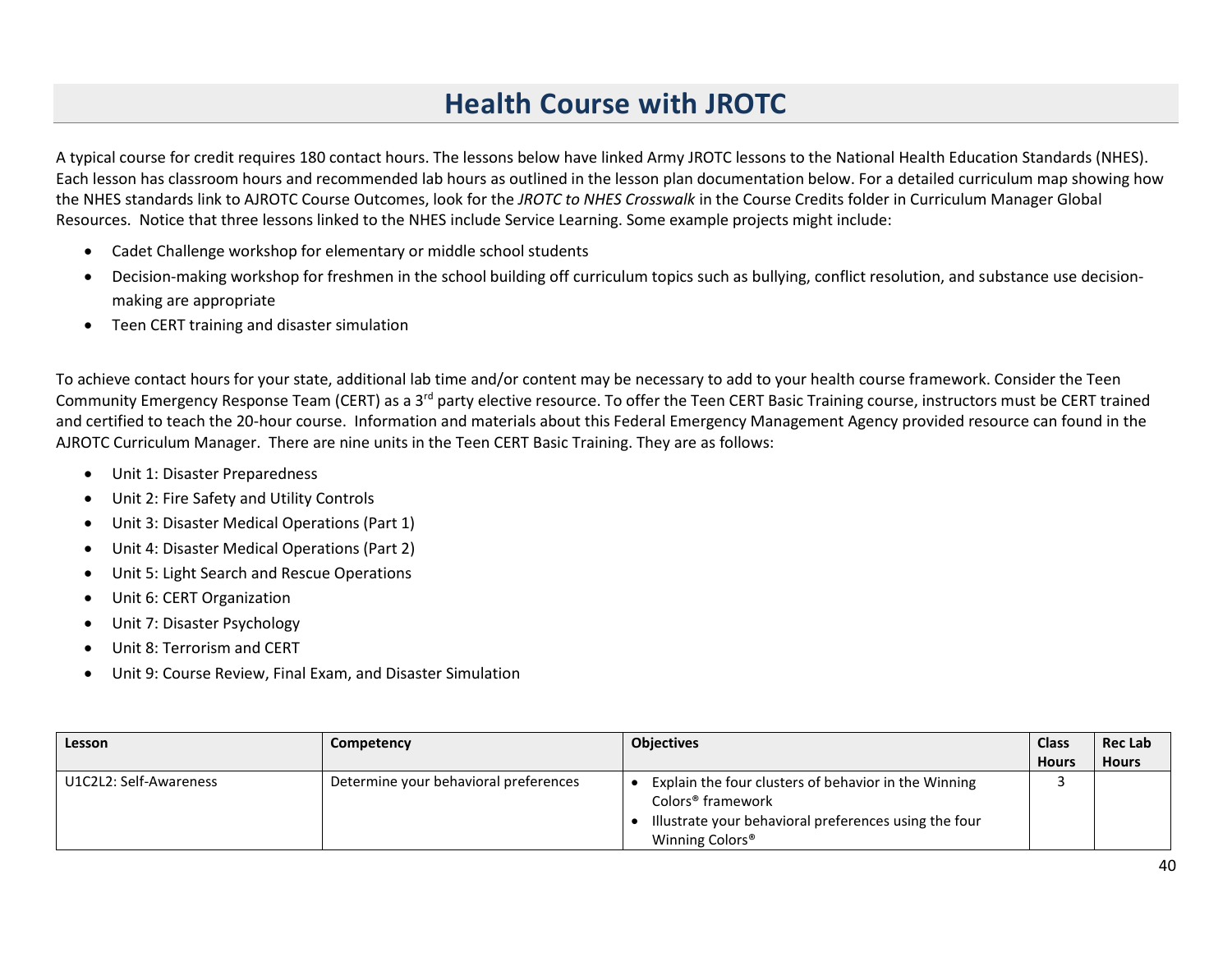|                                      |                                             | Identify strengths for each behavior cluster                                   |                |                |
|--------------------------------------|---------------------------------------------|--------------------------------------------------------------------------------|----------------|----------------|
|                                      |                                             | Express appreciation for your own uniqueness                                   |                |                |
| U1C2L3: Appreciating Diversity       | Apply an appreciation of diversity to       | Explain how awareness-enhancing behaviors affect better<br>$\bullet$           | 3              |                |
| through Winning Colors <sup>®</sup>  | interpersonal situations                    | communication with others                                                      |                |                |
|                                      |                                             | Identify key characteristics for each Winning Colors <sup>®</sup><br>$\bullet$ |                |                |
|                                      |                                             | behavior cluster: Builders, Planners, Adventurers, and                         |                |                |
|                                      |                                             | Relaters                                                                       |                |                |
|                                      |                                             | Determine factors that impact the behavior of others                           |                |                |
|                                      |                                             | Evaluate factors that impact how others perceive                               |                |                |
|                                      |                                             | individual behavior                                                            |                |                |
|                                      |                                             | • Select behaviors that promote success in a variety of                        |                |                |
|                                      |                                             | situations                                                                     |                |                |
| U1C2L8: Personal Growth Plan         | Develop a plan for personal growth          | Distinguish between the 14 critical emotional skills<br>$\bullet$              | 3              | $\overline{2}$ |
|                                      |                                             | Relate the critical emotional skills to the five emotional                     |                |                |
|                                      |                                             | skill dimensions                                                               |                |                |
|                                      |                                             | Develop strategies for growth in emotional skill areas<br>$\bullet$            |                |                |
| U1C4L1: Making Decisions and Setting | Apply the processes for making personal     | Describe the steps used to make decisions                                      | 3              |                |
| Goals                                | decisions and setting goals                 | Identify guidelines used to evaluate choices                                   |                |                |
|                                      |                                             | Evaluate decisions for positive outcomes<br>$\bullet$                          |                |                |
|                                      |                                             | Describe the SMART goal-setting system                                         |                |                |
|                                      |                                             | Analyze goals for potential success                                            |                |                |
| U1C4L2: Anger Management             | Develop personal anger management           | Describe common causes of anger                                                | 3              |                |
|                                      | strategies                                  | Identify physical effects of anger                                             |                |                |
|                                      |                                             | Examine possible reactions to anger                                            |                |                |
|                                      |                                             | Distinguish healthy from unhealthy reactions to anger                          |                |                |
|                                      |                                             | Describe healthy anger management strategies                                   |                |                |
| U1C5L1: Understanding and            | Determine the causes, effects, and coping   | Differentiate between positive and negative stress<br>$\bullet$                | $\overline{2}$ |                |
| <b>Controlling Stress</b>            | strategies for stress in your life          | Identify sources of stress<br>$\bullet$                                        |                |                |
|                                      |                                             | Identify the stages of the body's stress response<br>$\bullet$                 |                |                |
|                                      |                                             | Describe physical and behavioral effects of prolonged                          |                |                |
|                                      |                                             | stress                                                                         |                |                |
|                                      |                                             | Describe ways to manage stress                                                 |                |                |
| U1C5L2: Cadet Challenge              | Meet the physical fitness standards for the | Identify the five Cadet Challenge exercises                                    | $\overline{2}$ | 10             |
|                                      | <b>Cadet Challenge</b>                      | Describe the proper techniques for the Cadet<br>$\bullet$                      |                |                |
|                                      |                                             | Challenge exercises<br>$\bullet$                                               |                |                |
|                                      |                                             | Distinguish between the various fitness award categories                       |                |                |
|                                      |                                             | Determine your personal Cadet Challenge goal                                   |                |                |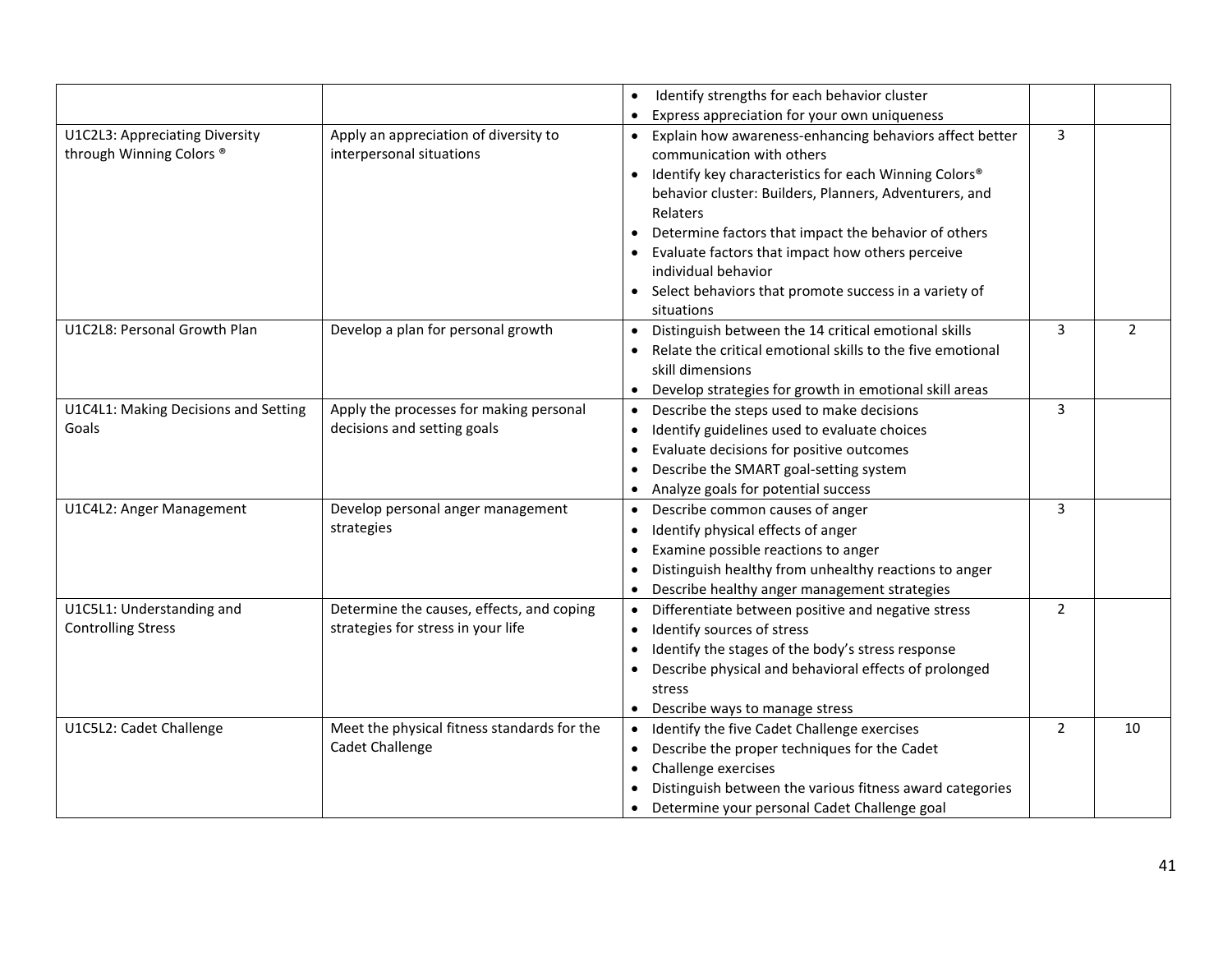| U2C2L1: Becoming a Better             | Develop your communication skills         | • Compare verbal and nonverbal means of communication                   | 5              | $\overline{2}$ |
|---------------------------------------|-------------------------------------------|-------------------------------------------------------------------------|----------------|----------------|
| Communicator                          |                                           | Identify the steps of effective communication                           |                |                |
|                                       |                                           | Relate how the process of listening is essential to good                |                |                |
|                                       |                                           | communication                                                           |                |                |
|                                       |                                           | Distinguish among the types of listening                                |                |                |
|                                       |                                           | Identify barriers that prevent effective listening                      |                |                |
|                                       |                                           | Explain the types of roles individuals play in a group                  |                |                |
|                                       |                                           | Identify how roles in a group affect communication                      |                |                |
| U2C4L1: First Aid Emergencies         | Assess first aid emergencies              | Identify ways to prepare for an emergency situation                     | $\overline{2}$ |                |
|                                       |                                           | Describe universal precautions                                          |                |                |
|                                       |                                           | Explain the four emergency guidelines<br>$\bullet$                      |                |                |
|                                       |                                           | Explain the sequence for evaluating an injured person                   |                |                |
| U2C4L2: First Aid for Common Injuries | Explain how to respond to common          | Describe how to treat minor cuts<br>$\bullet$                           | $\overline{2}$ |                |
|                                       | injuries                                  | Describe how to treat and prevent insect bites                          |                |                |
|                                       |                                           | Describe how to treat animal bites<br>$\bullet$                         |                |                |
|                                       |                                           | Describe how to treat minor burns<br>$\bullet$                          |                |                |
|                                       |                                           | Describe how to remove a foreign object in the eye<br>٠                 |                |                |
|                                       |                                           | Describe how to stop a nosebleed<br>$\bullet$                           |                |                |
|                                       |                                           | Describe how to help someone who has fainted                            |                |                |
|                                       |                                           | Identify injuries that may require medical attention                    |                |                |
| U2C4L3: Severe Emergencies            | Describe first aid for severe emergencies | Identify the symptoms of choking, severe bleeding, heart                | $\overline{2}$ |                |
|                                       |                                           | attack, stroke, and shock                                               |                |                |
|                                       |                                           | • Describe first aid for choking                                        |                |                |
|                                       |                                           | Describe first aid for severe bleeding                                  |                |                |
|                                       |                                           | Explain when CPR and/or an AED should be used                           |                |                |
|                                       |                                           | Describe how to perform chest-only CPR                                  |                |                |
|                                       |                                           | Describe first aid for a heart attack                                   |                |                |
|                                       |                                           | Describe first aid for a stroke                                         |                |                |
|                                       |                                           | Describe first aid for shock<br>$\bullet$                               |                |                |
| U2C5L1: Bullying                      | Evaluate methods to protect yourself and  | Describe three types of bullying<br>$\bullet$                           | 3              |                |
|                                       | others from bullying                      | Explain how cyberbullying is different from other types of<br>$\bullet$ |                |                |
|                                       |                                           | bullying                                                                |                |                |
|                                       |                                           | Identify risk factors for bullying                                      |                |                |
|                                       |                                           | Explain strategies for dealing with bullying                            |                |                |
|                                       |                                           | Describe the effects of bullying                                        |                |                |
| U2C5L2: Preventing Violence           | Apply strategies to prevent violence      | Examine the problem of violence in our society                          | $\overline{2}$ |                |
|                                       |                                           | Identify ways to prevent violence in schools                            |                |                |
|                                       |                                           | • Identify risk factors for teen violence                               |                |                |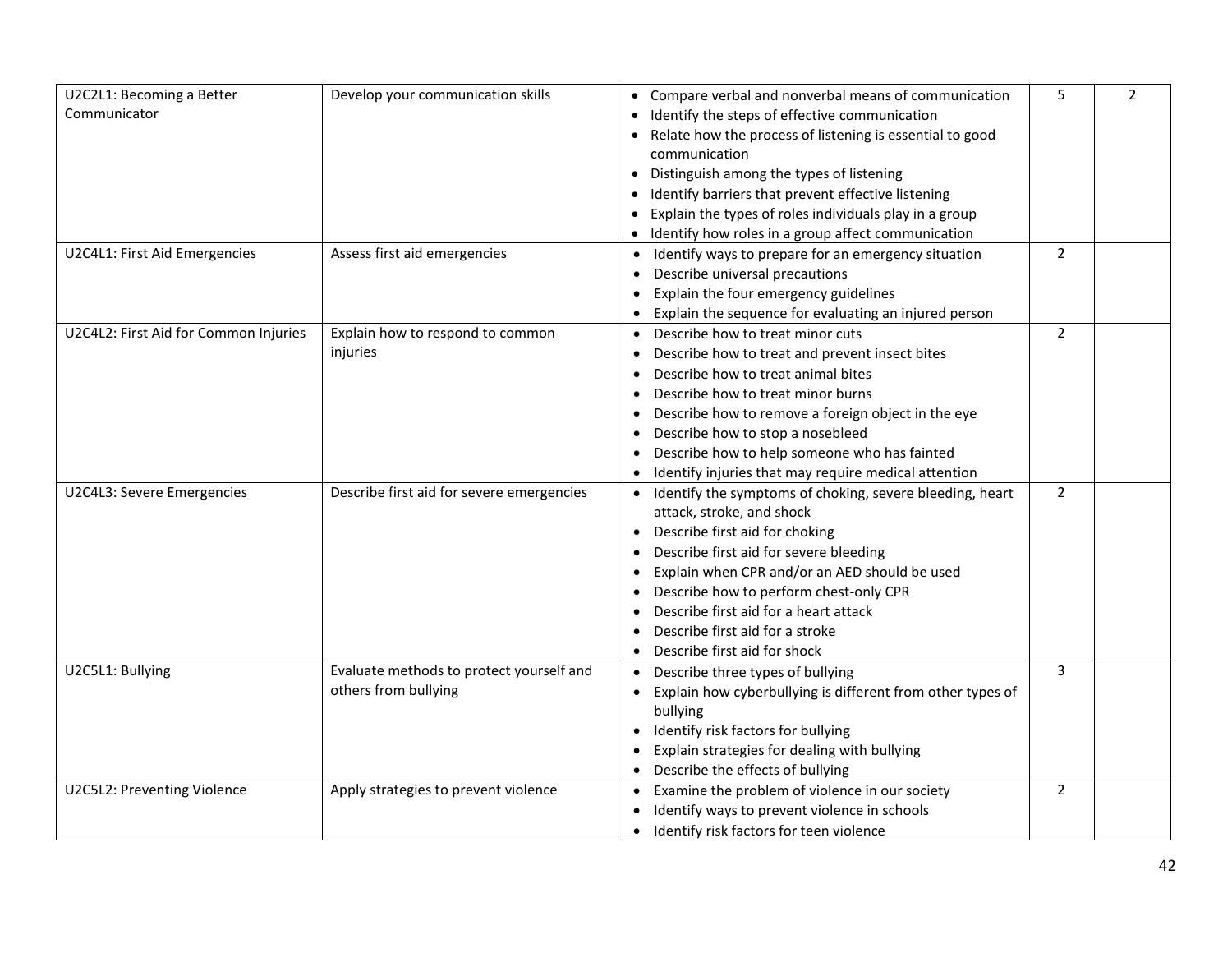|                                       |                                             | • Describe strategies for preventing violence                    |   |  |
|---------------------------------------|---------------------------------------------|------------------------------------------------------------------|---|--|
| U2C6L1: Elements of Health            | Examine the elements of health              | Identify the elements of health                                  | 2 |  |
|                                       |                                             | Describe how what you eat impacts health                         |   |  |
|                                       |                                             | Describe how exercise impacts health                             |   |  |
|                                       |                                             | Identify how stress impacts overall health                       |   |  |
|                                       |                                             | Identify causes for lack of sleep                                |   |  |
|                                       |                                             | Explain how lack of sleep affects the brain                      |   |  |
|                                       |                                             | Identify unsafe behaviors                                        |   |  |
| U2C6L2: Benefits of Physical Activity | Develop ways to increase your fitness level | • Identify the benefits of exercise                              | 3 |  |
|                                       |                                             | Describe ways to increase your fitness level                     |   |  |
|                                       |                                             | • Examine methods for increasing aerobic capacity,               |   |  |
|                                       |                                             | strength and endurance, and flexibility                          |   |  |
|                                       |                                             | • Create a plan to set and achieve personal fitness goals        |   |  |
|                                       |                                             | Explore methods to monitor your fitness progress<br>$\bullet$    |   |  |
| U2C6L3: Nutrition                     | Develop a personal nutritional plan to      | • Identify common influences on food choices                     | 4 |  |
|                                       | promote health                              | Describe how the body uses the six types of nutrients            |   |  |
|                                       |                                             | Explain how substances added to foods, such as fats,             |   |  |
|                                       |                                             | sugars, and sodium, can impact your health                       |   |  |
|                                       |                                             | Explain how to read food labels<br>$\bullet$                     |   |  |
|                                       |                                             | Identify key factors in making healthy food choices<br>$\bullet$ |   |  |
|                                       |                                             | Explain how eating right and exercising can impact your          |   |  |
|                                       |                                             | health                                                           |   |  |
| U2C6L4: Body Image                    | Examine how body image, eating, and         | • Define body image                                              | 3 |  |
|                                       | physical activity affect whole health       | Describe how to measure body composition                         |   |  |
|                                       |                                             | • Compare the factors that influence overweight and              |   |  |
|                                       |                                             | underweight people                                               |   |  |
|                                       |                                             | • Explain how to balance exercise and calories for an            |   |  |
|                                       |                                             | appropriate weight                                               |   |  |
|                                       |                                             | • Describe the symptoms of eating disorders                      |   |  |
| U3C5L1: The Effects of Substance      | Describe the effects of substance           | • Recognize the difference between drug use, misuse, and         | 2 |  |
| Abuse                                 | abuse                                       | abuse                                                            |   |  |
|                                       |                                             | Explain how substance abuse develops                             |   |  |
|                                       |                                             | Describe the effects of substance abuse                          |   |  |
|                                       |                                             | Identify strategies for preventing substance abuse<br>$\bullet$  |   |  |
| U3C5L2: Drugs                         | Assess the impact of drug abuse on          | Examine how psychoactive drugs affect your brain<br>$\bullet$    | 3 |  |
|                                       | whole health                                | Describe the health dangers of commonly abused drugs             |   |  |
|                                       |                                             | Explain why drug addiction is associated with criminal           |   |  |
|                                       |                                             | activity                                                         |   |  |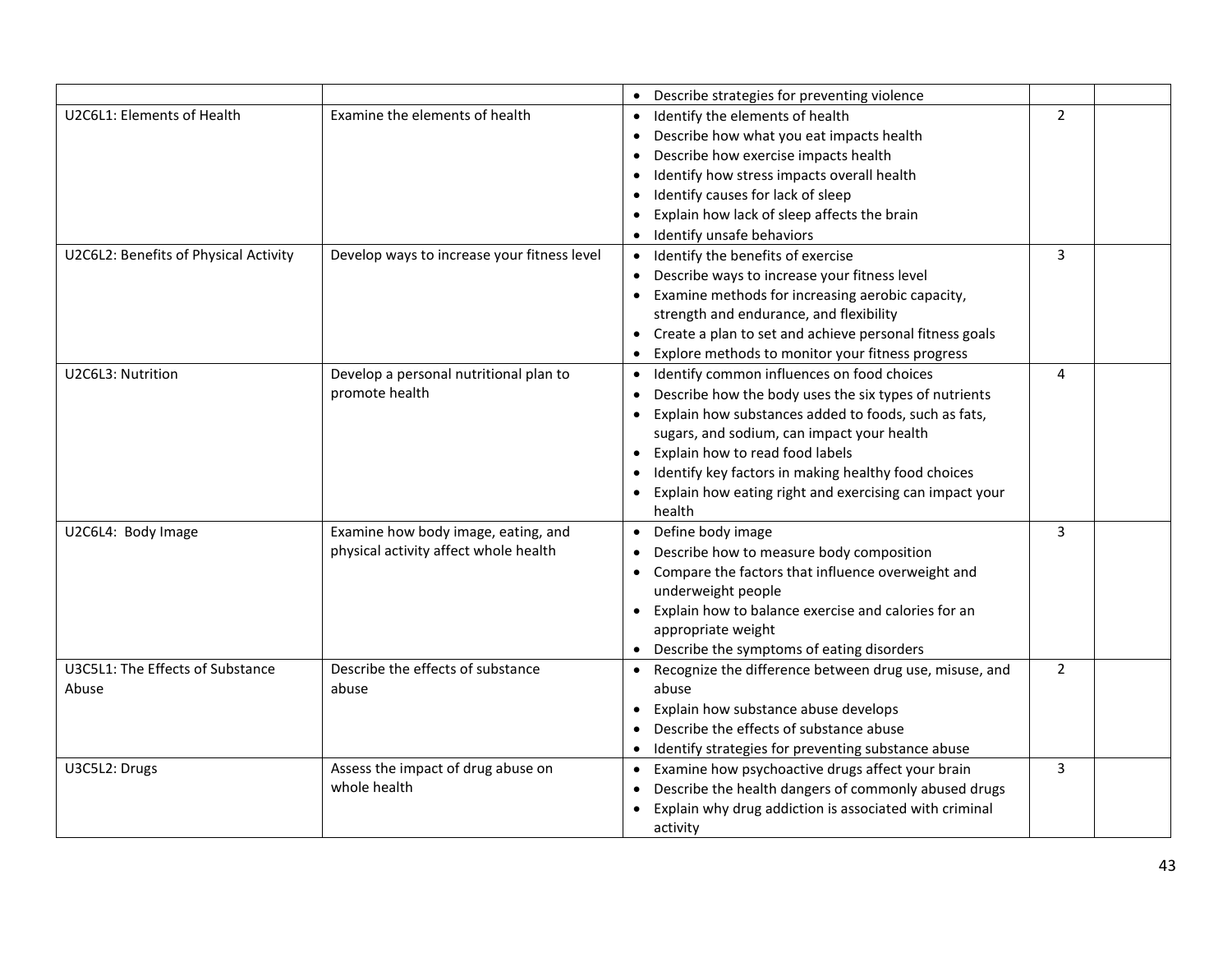|                                          |                                           | Describe the hazards of performance-enhancing drugs                       |                |              |
|------------------------------------------|-------------------------------------------|---------------------------------------------------------------------------|----------------|--------------|
|                                          |                                           | Identify benefits of living drug-free                                     |                |              |
| U3C5L3: Alcohol and Tobacco              | Assess the impact of alcohol and          | • Explain how media influences the use of alcohol and                     | 3              |              |
| tobacco on whole health                  |                                           | tobacco                                                                   |                |              |
|                                          |                                           | Describe the health hazards of alcohol abuse                              |                |              |
|                                          |                                           | Describe the health hazards of tobacco use                                |                |              |
|                                          |                                           | Identify reasons to refuse alcohol and tobacco<br>$\bullet$               |                |              |
| <b>U3C5L4: Decisions About Substance</b> | Respond to substance abuse situations     | • Explain how substance abuse is related to what people                   | $\overline{2}$ | $\mathbf{1}$ |
| Abuse                                    |                                           | consider normal behavior                                                  |                |              |
|                                          |                                           | • Describe strategies for handling pressure to use alcohol,               |                |              |
|                                          |                                           | drugs, or tobacco                                                         |                |              |
|                                          |                                           | • Explain how you can help someone who is a substance                     |                |              |
|                                          |                                           | abuser                                                                    |                |              |
| U4C2L1: Life After High School           | Determine how to successfully manage      | Identify how core abilities relate to life beyond high                    | 3              | 3            |
| yourself after high school               |                                           | school                                                                    |                |              |
|                                          |                                           | Analyze the pros and cons of personal independence<br>$\bullet$           |                |              |
|                                          |                                           | Explore aspects of a post-high school life<br>$\bullet$                   |                |              |
|                                          |                                           | Evaluate the importance of personal accountability<br>$\bullet$           |                |              |
| U4C3L1: Motivating Others                | Apply motivational strategies to teams    | Identify how individual performance within a team is<br>$\bullet$         | $\overline{2}$ |              |
|                                          |                                           | influenced by the leader                                                  |                |              |
|                                          |                                           | Explain the six tactics to motivate others<br>$\bullet$                   |                |              |
| U2C7L1: Evaluating a Service Learning    | Evaluate the effectiveness of a service   | • Describe a service learning experience using the four-                  | $\overline{2}$ | 10           |
| Project<br>learning project              |                                           | quadrant model                                                            |                |              |
|                                          |                                           | Identify the three stages of the after-action review                      |                |              |
|                                          |                                           | Identify three types of service                                           |                |              |
| U3C6L1: Planning for Service Learning    | Create the plan and schedule for a        | • Assess the role of teamwork in completing a service                     | $\overline{2}$ | 10           |
| service learning project                 |                                           | learning project                                                          |                |              |
|                                          |                                           | Develop a service learning project schedule<br>$\bullet$                  |                |              |
|                                          |                                           | Associate the roles and responsibilities of service learning<br>$\bullet$ |                |              |
|                                          |                                           | teams, recorder, timekeeper, facilitator, reporter, and                   |                |              |
|                                          |                                           | debriefer                                                                 |                |              |
| U4C4L1: Managing a Service Learning      | Manage a service learning project         | Describe the four project management phases<br>$\bullet$                  | $\overline{2}$ | 10           |
| Project                                  |                                           | Identify the critical components needed for successful<br>$\bullet$       |                |              |
|                                          |                                           | project management                                                        |                |              |
|                                          |                                           | Identify the key features of Gantt and PERT charts<br>$\bullet$           |                |              |
| U5C3L1: Hygiene and Sanitation in the    | Analyze the impact sanitation and hygiene | Recognize the benefits of maintaining good hygiene<br>$\bullet$           | $\overline{2}$ |              |
| Field<br>has on health when camping      |                                           | habits                                                                    |                |              |
|                                          |                                           | Explain how to keep clean in field conditions<br>$\bullet$                |                |              |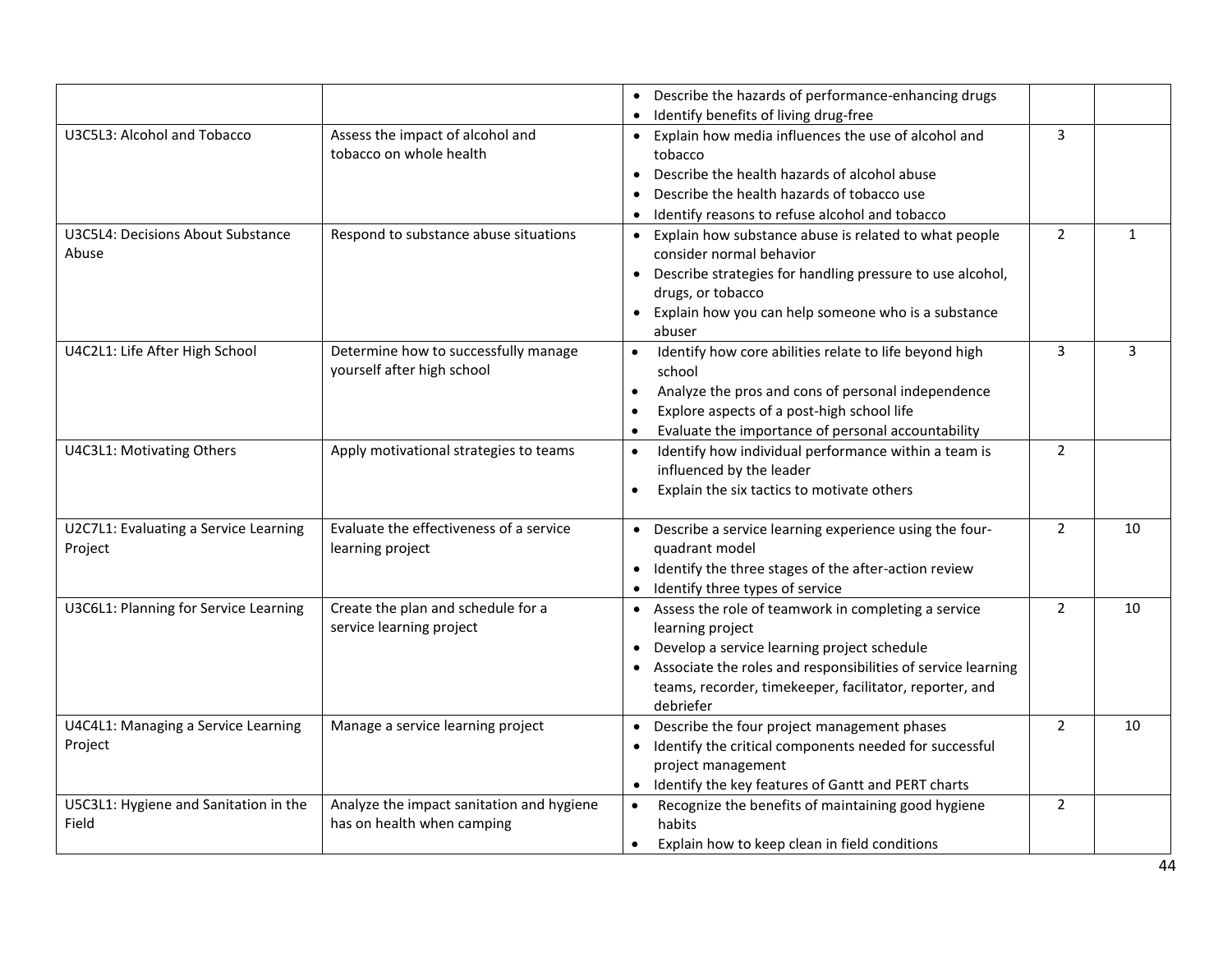|                                        |                                                | Explain the correlation between physical fitness and                     |                |  |
|----------------------------------------|------------------------------------------------|--------------------------------------------------------------------------|----------------|--|
|                                        |                                                | hygiene                                                                  |                |  |
|                                        |                                                | Identify possible results of poor sanitation<br>$\bullet$                |                |  |
|                                        |                                                | Detail procedures for disinfecting water                                 |                |  |
|                                        |                                                | Explain how to guard against food poisoning and the                      |                |  |
|                                        |                                                | spread of germs through waste                                            |                |  |
| U5C3L2: Treating for Shock and         | Determine first aid treatment for shock,       | Explain how to identify and treat shock<br>$\bullet$                     | $\overline{2}$ |  |
| <b>Immobilizing Fractures</b>          | fractures, sprains, and strains                |                                                                          |                |  |
|                                        |                                                | Distinguish between closed and open fractures<br>$\bullet$               |                |  |
|                                        |                                                | Identify procedures for treating fractures<br>$\bullet$                  |                |  |
|                                        |                                                | Distinguish between dislocations, strains, and sprains<br>$\bullet$      |                |  |
|                                        |                                                | Identify procedures for treating dislocations, strains, and<br>$\bullet$ |                |  |
|                                        |                                                | sprains                                                                  |                |  |
| U5C3L3: First Aid for Burns            | Determine first aid treatment for burns        | Characterize degrees of burns<br>$\bullet$                               | $\overline{2}$ |  |
|                                        |                                                | Describe how to treat first-, second-, and third-degree<br>$\bullet$     |                |  |
|                                        |                                                | heat burns                                                               |                |  |
|                                        |                                                | Describe how to treat electrical burns<br>$\bullet$                      |                |  |
|                                        |                                                | Describe how to treat chemical burns to the eyes and                     |                |  |
|                                        |                                                | skin                                                                     |                |  |
| U5C3L4: First Aid for Poisons, Wounds, | Determine first aid for poisoning, wounds,     | Identify the causes and symptoms of poisoning                            | $\overline{2}$ |  |
| and Bruises                            | and bruises                                    | Describe how to treat a poison victim<br>$\bullet$                       |                |  |
|                                        |                                                | Distinguish among the four types of open wounds<br>$\bullet$             |                |  |
|                                        |                                                | Describe how to treat wounds and bruises<br>$\bullet$                    |                |  |
| U5C3L5: Heat Injuries                  | Determine first aid for heat injuries          | Explain the cause of heat injuries<br>$\bullet$                          | $\overline{2}$ |  |
|                                        |                                                | Describe the symptoms of the three types of heat<br>$\bullet$            |                |  |
|                                        |                                                | injuries                                                                 |                |  |
|                                        |                                                | Explain how to treat heat cramps<br>$\bullet$                            |                |  |
|                                        |                                                | Explain how to treat heat exhaustion<br>$\bullet$                        |                |  |
|                                        |                                                | Explain how to treat heat stroke<br>$\bullet$                            |                |  |
|                                        |                                                | Describe how to prevent heat injuries<br>$\bullet$                       |                |  |
| U5C3L6: Cold Weather Injuries          | Determine first aid for cold weather injuries  | Explain the causes of cold weather injuries<br>$\bullet$                 | $\overline{2}$ |  |
|                                        |                                                | Identify symptoms of cold weather injuries<br>$\bullet$                  |                |  |
|                                        |                                                | Explain how to treat frostbite, immersion foot/trench<br>$\bullet$       |                |  |
|                                        |                                                | foot, hypothermia, and snow blindness                                    |                |  |
|                                        |                                                | Describe how to prevent cold weather injuries<br>$\bullet$               |                |  |
| U5C3L7: Bites, Stings, and Poisonous   | Determine the first aid for bites, stings, and | Identify four types of poisonous snakes<br>$\bullet$                     | $\overline{2}$ |  |
| Hazards                                | poisonous hazards                              | Describe symptoms of and treatment for snake bites<br>$\bullet$          |                |  |
|                                        |                                                | Describe symptoms of and treatment for human and                         |                |  |
|                                        |                                                | animal bites                                                             |                |  |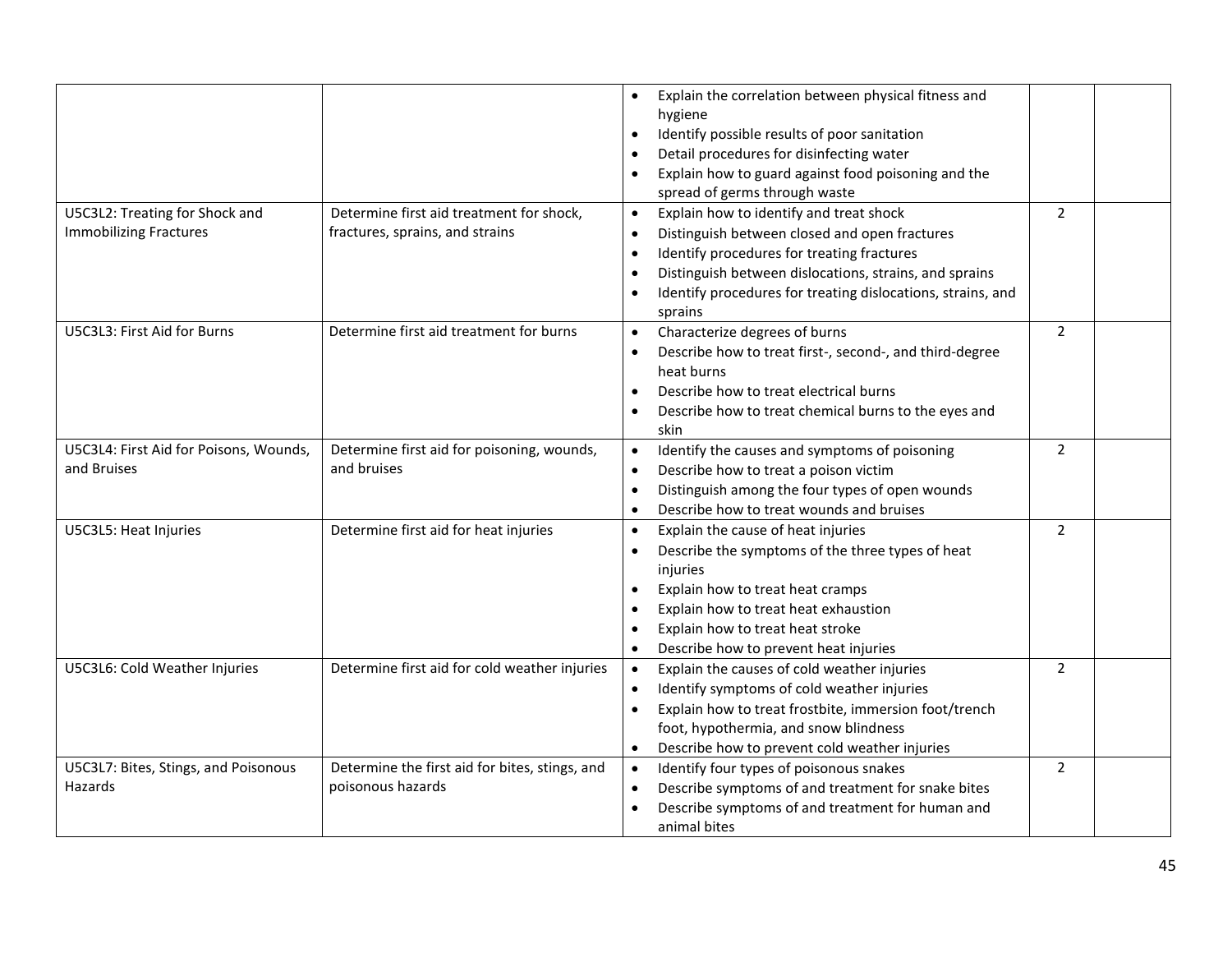|                              |                                                          | Describe symptoms of and treatment for insect bites and<br>stings<br>Describe symptoms of and treatment for poisonous plant<br>exposure<br>Identify ways to prevent bites, stings, and poisonous<br>plant exposure                                                                                                                                                     |    |    |
|------------------------------|----------------------------------------------------------|------------------------------------------------------------------------------------------------------------------------------------------------------------------------------------------------------------------------------------------------------------------------------------------------------------------------------------------------------------------------|----|----|
| U5C3L8: Controlling Bleeding | Demonstrate first aid procedures for<br>bleeding victims | Identify the three types of bleeding<br>Identify the best way to control most cases of bleeding<br>Distinguish among direct pressure, pressure points, and a<br>tourniquet to control bleeding<br>Describe how to treat bleeding on the head or torso<br>Explain the importance of following Universal<br>Precautions when dealing with blood and other body<br>fluids |    |    |
| <b>Total Lessons: 34</b>     |                                                          | <b>Total Contact Hours</b>                                                                                                                                                                                                                                                                                                                                             | 84 | 48 |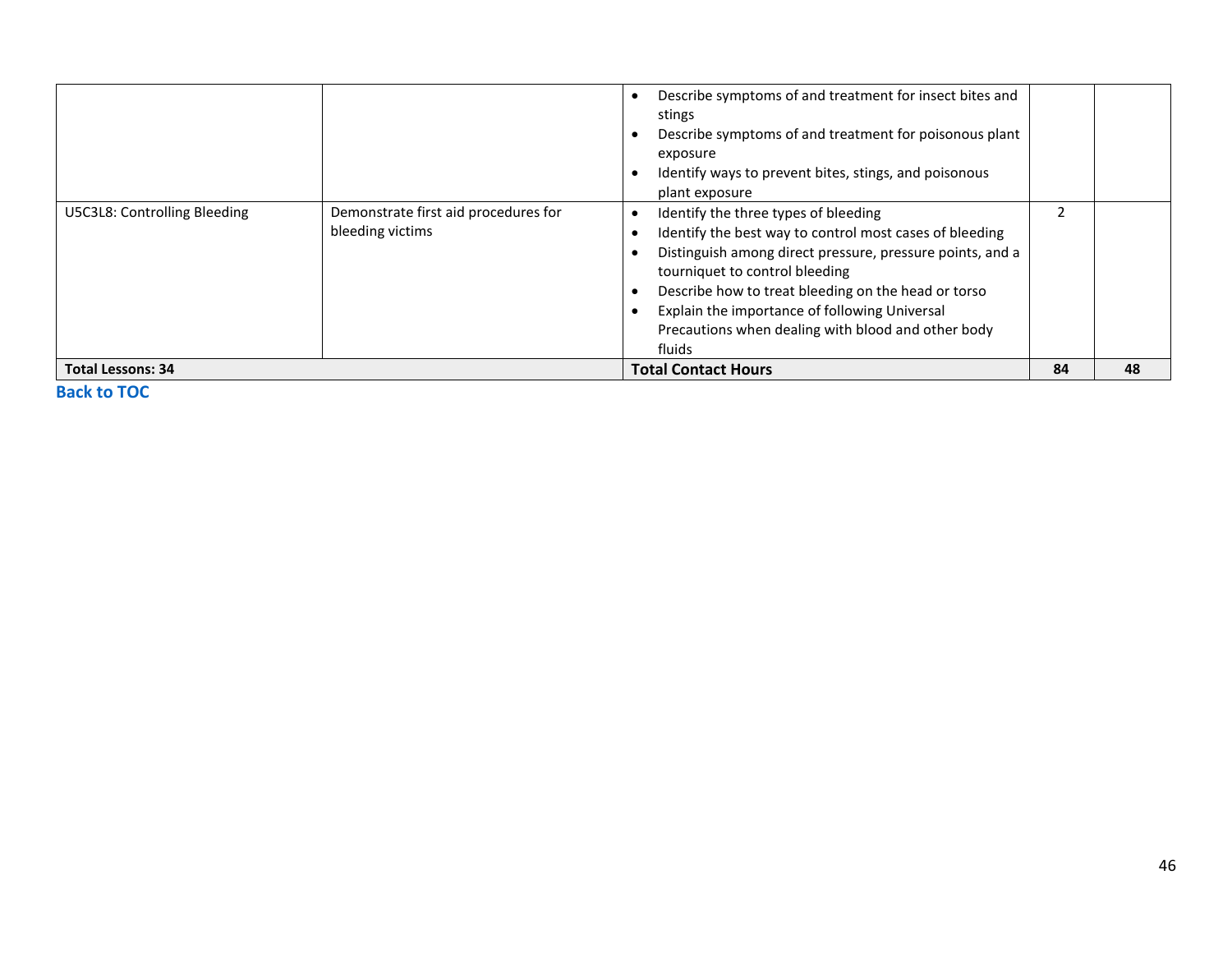### **Physical Education Course with JROTC**

This document outlines all JROTC lessons that map or associate with the SHAPE Standards\*. SHAPE America – Society of Health and Physical Educators has developed the national standards and guidelines for physical education. This standard set is called the National Standards & Grade-Level Outcomes for K-12 Physical Education. Though physical fitness is a hallmark outcome for the Army JROTC program, the associations between national standards and JROTC student learning outcomes (competencies) do not meet SHAPE's definition of a physical education course.

*\*Classes and activities that provide physical activity (e.g., marching band, ROTC, cheerleading, school and community sports) have important but distinctly different goals from those of physical education. Any opportunity for students to participate in sustained periods of meaningful physical activity can be valuable for their health and fitness, but these activities do not provide the content of a comprehensive, standards-based physical education program and thus should not be allowed to fulfill a physical education requirement.*

The table is presented to help your school, district, or state use JROTC lessons/outcomes to address requirements for physical education.

Additional learning outcomes and contact hours (lab/physical activity) may be necessary to meet your school, district, or state requirements for physical education credit.

| Lesson                    | Competency                             | <b>Objectives</b>                                                          | <b>Class</b> | <b>Rec Lab</b> |
|---------------------------|----------------------------------------|----------------------------------------------------------------------------|--------------|----------------|
|                           |                                        |                                                                            | <b>Hours</b> | <b>Hours</b>   |
| U1C3L1: Team Building and | Relate drill competence to life skills | Summarize the origin of drill dating back to the Continental Army of       |              |                |
| Drill                     |                                        | the United States                                                          |              |                |
|                           |                                        | Identify skills learned by drilling                                        |              |                |
|                           |                                        | Compare the qualities of teamwork instilled in the Continental Army to     |              |                |
|                           |                                        | the teamwork qualities that military drill develops today                  |              |                |
| U1C3L2: Stationary        | Perform stationary movements and       | Describe the position of attention<br>$\bullet$                            | 4            | 18             |
| Movements and Marching    | marching techniques on command         | Describe how to respond to positions of rest commands                      |              |                |
| Techniques                |                                        | Describe how to respond to facing commands                                 |              |                |
|                           |                                        | Describe the correct way to salute in a variety of situations              |              |                |
|                           |                                        | Describe how to execute marching movements from various                    |              |                |
|                           |                                        | commands                                                                   |              |                |
|                           |                                        | Describe how to respond to halt commands                                   |              |                |
| U1C3L3: Squad Drill       | Demonstrate correct response to        | Describe how to respond to commands when forming and marching<br>$\bullet$ | 3            | 6              |
|                           | squad drill commands                   | the squad                                                                  |              |                |
|                           |                                        | Identify the different types of squad formations and their related drill   |              |                |
|                           |                                        | commands                                                                   |              |                |
|                           |                                        | Identify the locations of key squad personnel in squad formation           |              |                |

Access the *Physical Education SHAPE Crosswalk* from the Course Credits folder in Curriculum Manager Global Resources.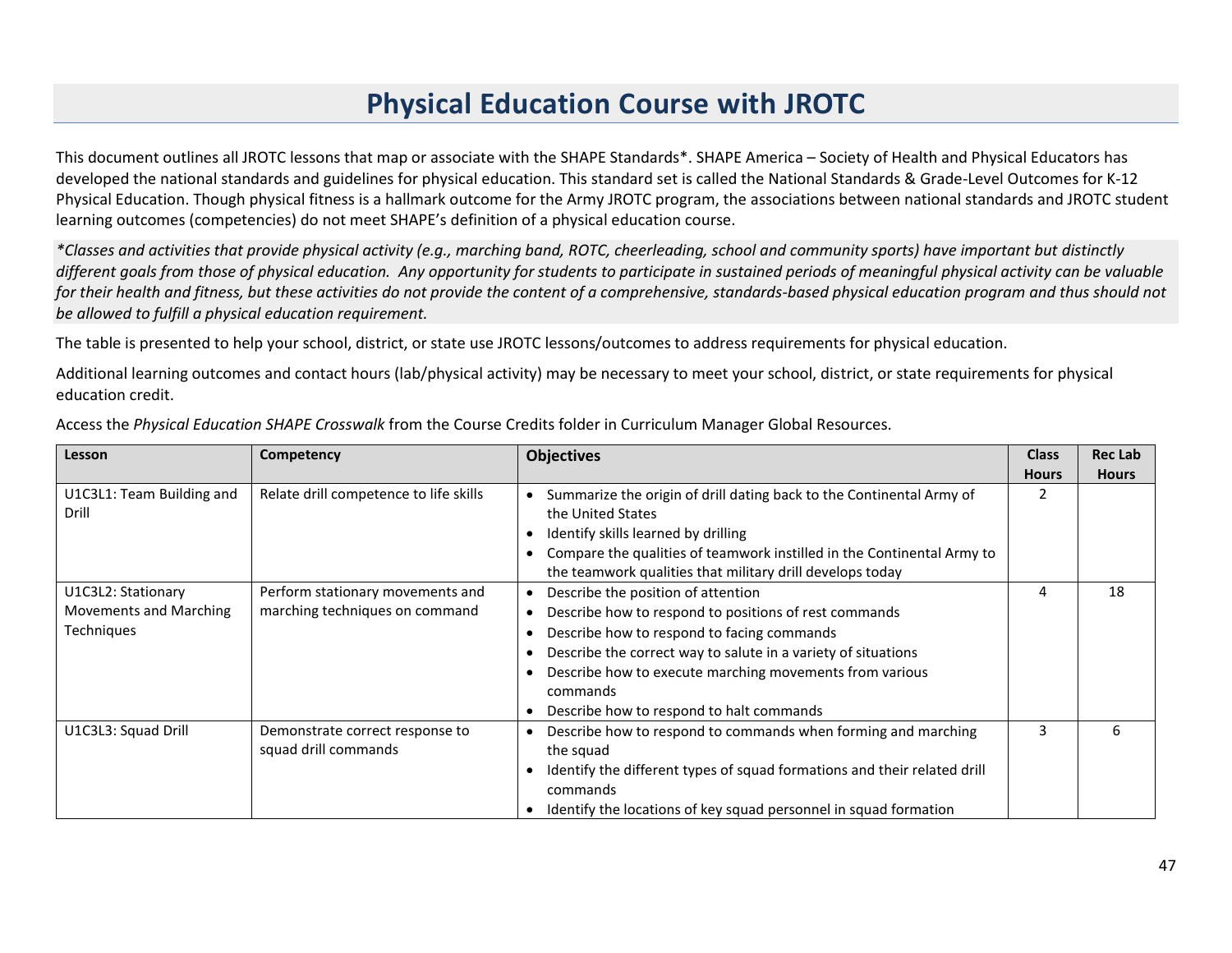| U1C5L1: Understanding and    | Determine the causes, effects, and        | Differentiate between positive and negative stress<br>$\bullet$                 | $\overline{2}$ |    |
|------------------------------|-------------------------------------------|---------------------------------------------------------------------------------|----------------|----|
| <b>Controlling Stress</b>    | coping strategies for stress in your life | Identify sources of stress<br>$\bullet$                                         |                |    |
|                              |                                           | Identify the stages of the body's stress response<br>$\bullet$                  |                |    |
|                              |                                           | Describe physical and behavioral effects of prolonged stress                    |                |    |
|                              |                                           | Describe ways to manage stress                                                  |                |    |
| U1C5L2: Cadet Challenge      | Meet the physical fitness standards for   | Identify the five Cadet Challenge exercises<br>$\bullet$                        | $\overline{2}$ | 10 |
|                              | the Cadet Challenge                       | Describe the proper techniques for the Cadet<br>$\bullet$                       |                |    |
|                              |                                           | Challenge exercises<br>$\bullet$                                                |                |    |
|                              |                                           | Distinguish between the various fitness award categories<br>$\bullet$           |                |    |
|                              |                                           | Determine your personal Cadet Challenge goal                                    |                |    |
| U2C3L1: Team Member          | Assess your personal qualities as a       | • Describe the characteristics of individual responsibility, followership,      | $\overline{3}$ | 5  |
| <b>Qualities</b>             | team member                               | and teamwork                                                                    |                |    |
|                              |                                           | Describe the responsibilities of a team leader and the leadership               |                |    |
|                              |                                           | factors that affect teamwork                                                    |                |    |
|                              |                                           | Describe the three stages of team building                                      |                |    |
| U2C3L2: Drill Leader Skills  | Demonstrate the skills and                | Describe the preparation a drill leader takes before a drill<br>$\bullet$       | $\overline{2}$ | 5  |
| and Responsibilities         | responsibilities of a good drill leader   | Identify five attributes of a capable drill leader                              |                |    |
|                              |                                           | Identify the types of drill commands<br>$\bullet$                               |                |    |
| U2C3L3: Taking Charge:       | Illustrate the duties of a team leader    | Describe the duties and responsibilities of the team and squad leader           | $\overline{2}$ | 5  |
| Leadership Responsibilities  | or squad leader                           | positions within a platoon                                                      |                |    |
|                              |                                           | • Explain the four steps leaders should use when assuming a new                 |                |    |
|                              |                                           | leadership position                                                             |                |    |
|                              |                                           | Demonstrate the responsibilities of a team leader and squad leader<br>$\bullet$ |                |    |
| U2C6L1: Elements of Health   | Examine the elements of health            | Identify the elements of health<br>$\bullet$                                    | $\overline{2}$ |    |
|                              |                                           | Describe how what you eat impacts health                                        |                |    |
|                              |                                           | Describe how exercise impacts health<br>$\bullet$                               |                |    |
|                              |                                           | Identify how stress impacts overall health<br>$\bullet$                         |                |    |
|                              |                                           | Identify causes for lack of sleep<br>$\bullet$                                  |                |    |
|                              |                                           | Explain how lack of sleep affects the brain                                     |                |    |
|                              |                                           | Identify unsafe behaviors<br>$\bullet$                                          |                |    |
| U2C6L2: Benefits of Physical | Develop ways to increase your fitness     | Identify the benefits of exercise<br>$\bullet$                                  | 3              |    |
| Activity                     | level                                     | Describe ways to increase your fitness level                                    |                |    |
|                              |                                           | Examine methods for increasing aerobic capacity, strength and                   |                |    |
|                              |                                           | endurance, and flexibility                                                      |                |    |
|                              |                                           | • Create a plan to set and achieve personal fitness goals                       |                |    |
|                              |                                           | Explore methods to monitor your fitness progress<br>$\bullet$                   |                |    |
| U2C6L3: Nutrition            | Develop a personal nutritional plan to    | Identify common influences on food choices<br>$\bullet$                         | 4              |    |
|                              | promote health                            | Describe how the body uses the six types of nutrients<br>$\bullet$              |                |    |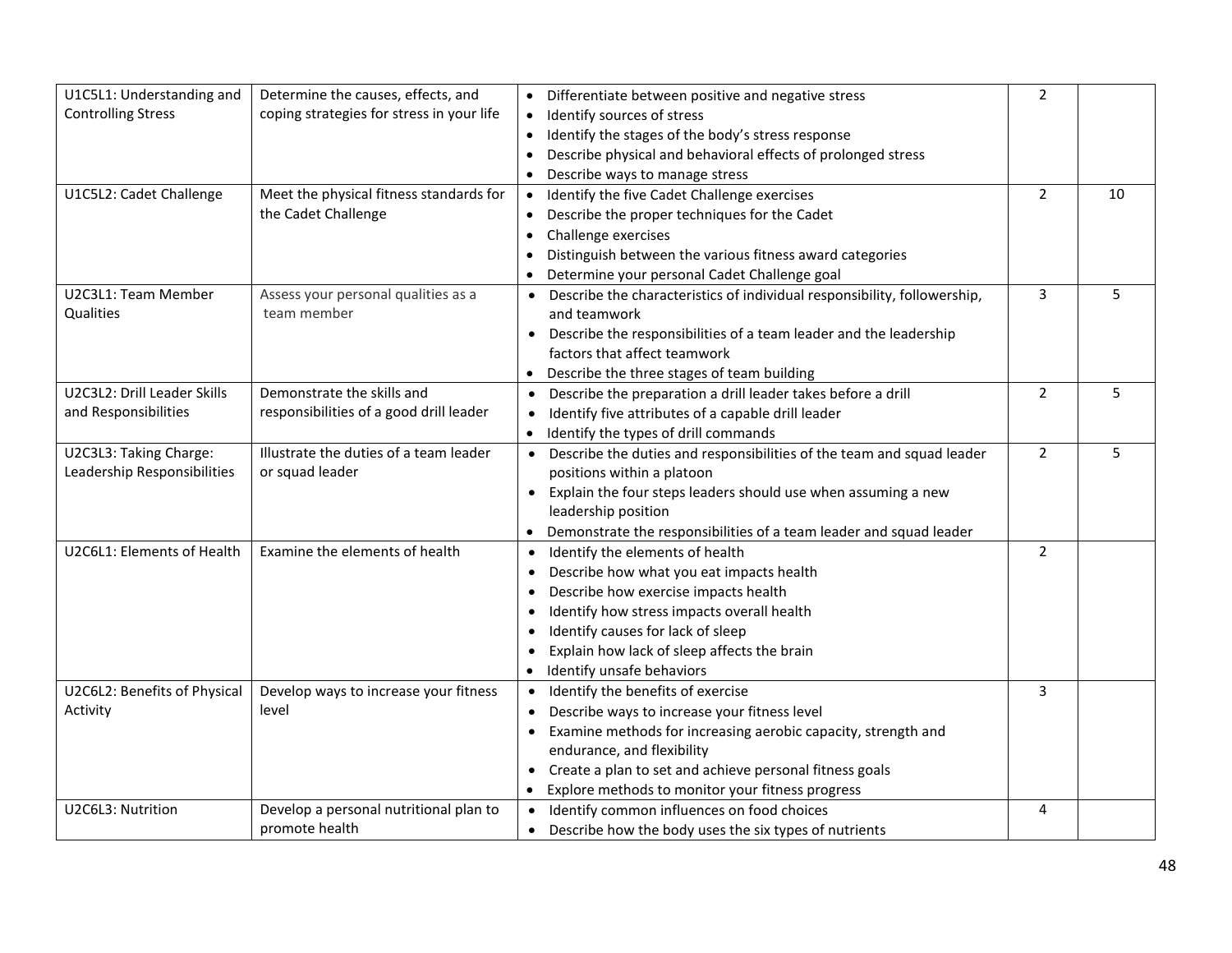|                             |                                           | • Explain how substances added to foods, such as fats, sugars, and                            |                |                |
|-----------------------------|-------------------------------------------|-----------------------------------------------------------------------------------------------|----------------|----------------|
|                             |                                           | sodium, can impact your health                                                                |                |                |
|                             |                                           | • Explain how to read food labels                                                             |                |                |
|                             |                                           | Identify key factors in making healthy food choices                                           |                |                |
|                             |                                           | Explain how eating right and exercising can impact your health                                |                |                |
| U2C6L4: Body Image          | Examine how body image, eating, and       | • Define body image                                                                           | 3              |                |
|                             | physical activity affect whole health     | Describe how to measure body composition                                                      |                |                |
|                             |                                           | Compare the factors that influence overweight and underweight                                 |                |                |
|                             |                                           | people                                                                                        |                |                |
|                             |                                           | Explain how to balance exercise and calories for an appropriate weight                        |                |                |
|                             |                                           | Describe the symptoms of eating disorders                                                     |                |                |
| U2 Cadet Challenge          |                                           |                                                                                               |                | 10             |
|                             |                                           | <b>LET 1 and 2 Total Contact Hours</b>                                                        | 32             | 59             |
| Lesson                      | Competency                                | <b>Objectives</b><br>$\bullet$                                                                | <b>Class</b>   | <b>Rec Lab</b> |
|                             |                                           |                                                                                               | <b>Hours</b>   | <b>Hours</b>   |
| U3C3L1: Responsibilities of | Illustrate the duties of a platoon leader | Describe the duties and responsibilities of the different leadership                          | $\overline{2}$ | 5              |
| a Platoon Leader            | or sergeant                               | positions within a platoon                                                                    |                |                |
|                             |                                           | • Identify the responsibilities of a platoon sergeant and platoon leader                      |                |                |
|                             |                                           |                                                                                               |                |                |
| U3C3L2: Executing Platoon   | Execute platoon drills                    | • Describe the correct response to the commands for forming and                               | $\overline{2}$ | 5              |
| <b>Drills</b>               |                                           | marching the platoon                                                                          |                |                |
|                             |                                           | • Compare platoon drills and squad drills                                                     |                |                |
|                             |                                           | Match drill commands to platoon formations<br>$\bullet$                                       |                |                |
| U3 Cadet Challenge          |                                           |                                                                                               |                | 10             |
| U4C3L1: Motivating Others   | Apply motivation strategies to teams      | Identify how individual performance within a team is influenced by the<br>leader              | $\overline{2}$ |                |
|                             |                                           | Explain the six tactics to motivate others<br>$\bullet$                                       |                |                |
| U4C3L2: Communicating to    | Give feedback and direction to team       | Determine how communication is important for effective leadership                             | 4              |                |
| Lead                        | members                                   | Explain the basic flow and purpose of informal communication                                  |                |                |
|                             |                                           | Review the major elements of a communication model                                            |                |                |
|                             |                                           | Determine how to overcome barriers of effective communication                                 |                |                |
| U4C3L3: Company Drill       | Execute company drills                    | Describe the correct responses to commands when forming and<br>$\bullet$                      | $\overline{2}$ | 5              |
|                             |                                           | marching the company                                                                          |                |                |
|                             |                                           | • Identify the different types of company formations and related specific                     |                |                |
|                             |                                           | drill commands                                                                                |                |                |
|                             |                                           | • Identify the locations of the key platoon and company personnel in                          |                |                |
|                             |                                           | company formations                                                                            |                |                |
| U4C3L4: Battalion Drill     | <b>Execute battalion drills</b>           | • Identify the different types of battalion formations and related specific<br>drill commands | $\overline{2}$ | 5              |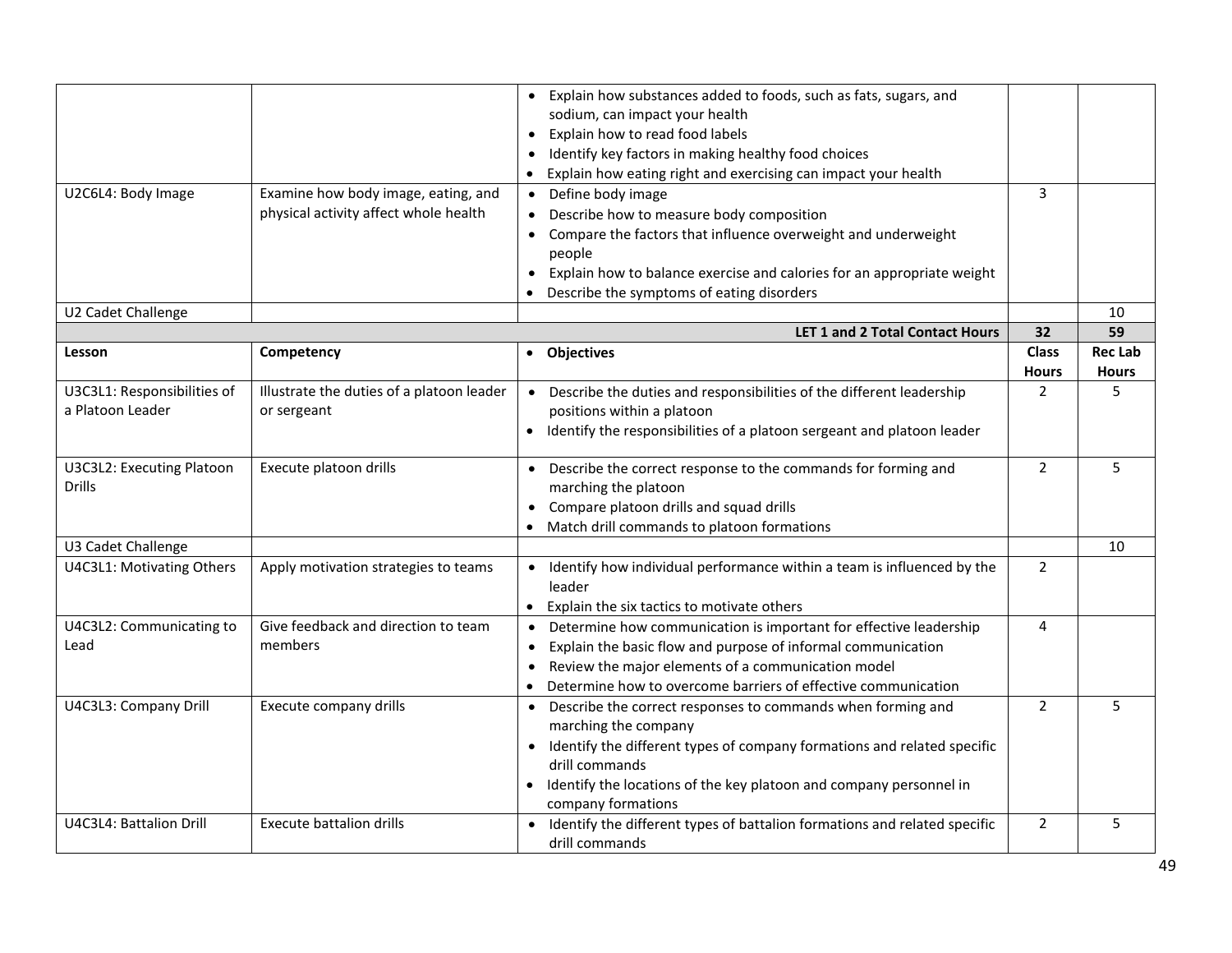|                                                           |                                                               | Describe the correct responses to battalion drill commands<br>$\bullet$                                                                                                                                                                                                                                                                                                                                                                                                                                                                                     |                |                |
|-----------------------------------------------------------|---------------------------------------------------------------|-------------------------------------------------------------------------------------------------------------------------------------------------------------------------------------------------------------------------------------------------------------------------------------------------------------------------------------------------------------------------------------------------------------------------------------------------------------------------------------------------------------------------------------------------------------|----------------|----------------|
|                                                           |                                                               | Describe the correct responses to inspection commands                                                                                                                                                                                                                                                                                                                                                                                                                                                                                                       |                |                |
|                                                           |                                                               | Identify the locations of the key platoon, company, and battalion                                                                                                                                                                                                                                                                                                                                                                                                                                                                                           |                |                |
|                                                           |                                                               | personnel in battalion formations                                                                                                                                                                                                                                                                                                                                                                                                                                                                                                                           |                |                |
| U4 Cadet Challenge                                        |                                                               |                                                                                                                                                                                                                                                                                                                                                                                                                                                                                                                                                             |                | 10             |
| U5C1L1: Stationary<br>Movements with the M-<br>1903 Rifle | Demonstrate the manual of arms with<br>the M-1903 rifle       | Describe the correct response to the commands for order arms and<br>$\bullet$<br>the rest positions using the M-1903 rifle<br>• Describe the correct response to the commands for port arms and<br>present arms using the M-1903 rifle<br>• Describe the correct response to the commands for inspection arms<br>using the M-1903 rifle<br>• Describe the correct response to the commands for right and left<br>shoulder arms using the M-1903 rifle<br>Describe the correct response to the commands for sling and unsling<br>arms using the M-1903 rifle | $\overline{2}$ | $\mathcal{L}$  |
| U5C1L2: The Saber and the<br>Scabbard                     | Execute the manual of arms with the<br>Saber and the Scabbard | Describe the parts of a saber and a scabbard<br>$\bullet$<br>Explain the proper way to wear the saber<br>$\bullet$<br>Describe the correct responses to commands for the standing manual<br>of arms<br>Describe the correct responses to commands for the marching manual<br>of arms                                                                                                                                                                                                                                                                        | $\overline{2}$ | $\overline{2}$ |
| U5C6L1: History of<br>Marksmanship                        | Describe the history of marksmanship                          | Identify different human marksmanship skills and recognize their<br>historic applications<br>Discover how human marksmanship endeavors have evolved from<br>martial/survival skills to sports skills<br>Report on important sports competitions that involve rifle shooting<br>Describe the basic rules of target shooting as a sport                                                                                                                                                                                                                       | $\overline{2}$ |                |
| U5C6L2: Firearm Safety and<br>Safe Range Operation        | Demonstrate air rifle safety rules                            | Identify the main parts of a firearm that concern safety (muzzle,<br>$\bullet$<br>action, and trigger)<br>Describe rules and procedures for safe range operation<br>• Demonstrate rules for safe firearm handling                                                                                                                                                                                                                                                                                                                                           | $\overline{2}$ |                |
| U5C6L3: Target Shooting<br>Equipment and Its<br>Operation | Demonstrate safe operation of air rifle<br>equipment.         | Recognize the basic equipment needed for target shooting.<br>$\bullet$<br>Describe how air rifles function.<br>$\bullet$<br>Recognize the first steps of cocking and firing an air rifle, including a<br>correct trigger release.                                                                                                                                                                                                                                                                                                                           | $\overline{2}$ |                |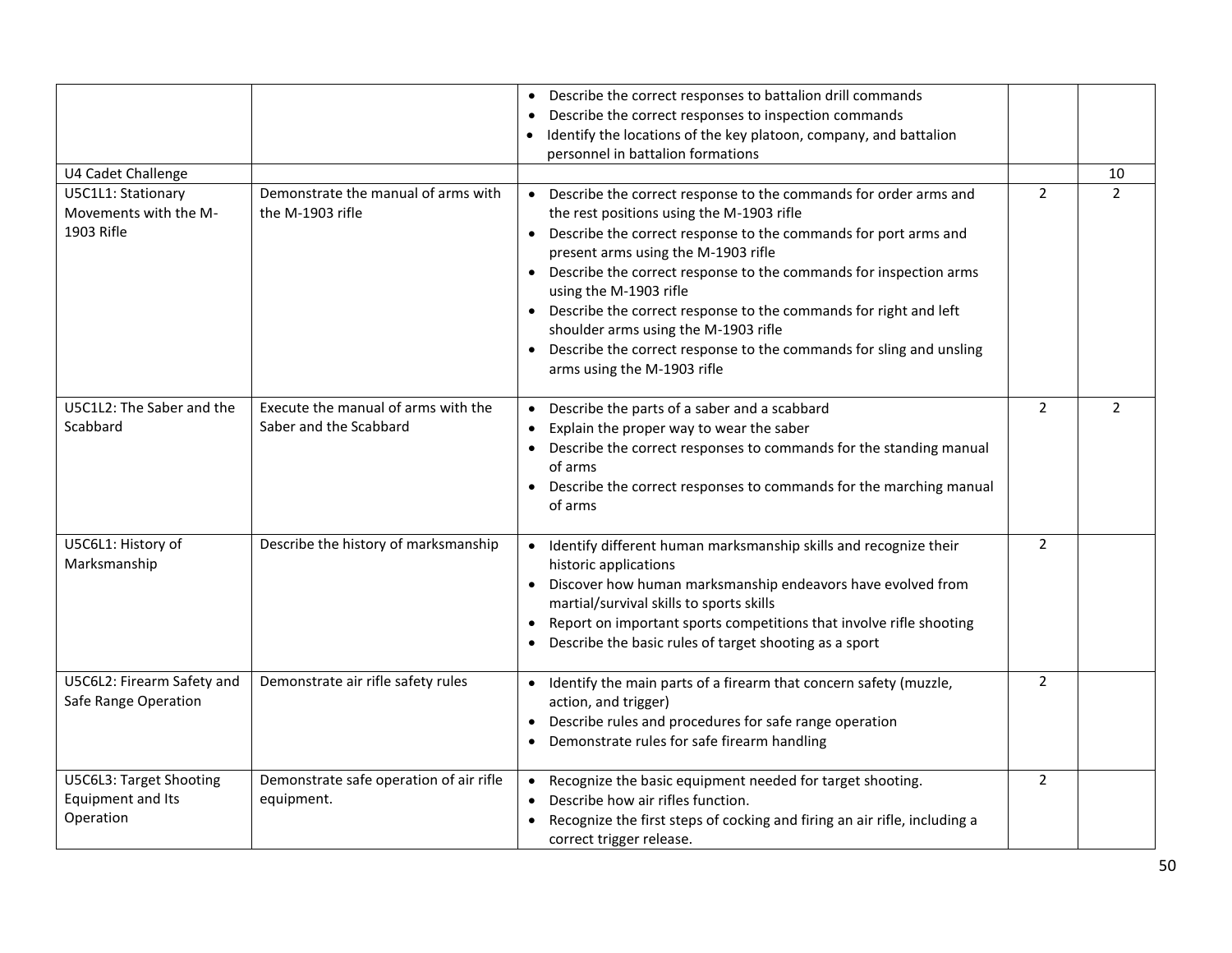|                            |                                                                | Recognize how to load and fire air rifles.<br>$\bullet$                                                                                   |                |        |
|----------------------------|----------------------------------------------------------------|-------------------------------------------------------------------------------------------------------------------------------------------|----------------|--------|
| U5C6L4: The First Target   | Demonstrate correct marksmanship                               | Assume the standing position used for target shooting                                                                                     | $\overline{2}$ |        |
| Position - Standing        | technique in the standing position                             | Practice sight alignment on a blank target                                                                                                |                |        |
|                            |                                                                | Dry fire by performing correct trigger release                                                                                            |                |        |
| U5C6L5: Aiming and Firing  | Demonstrate basic aiming and firing                            | Aim at a target from the standing position<br>$\bullet$                                                                                   | $\overline{2}$ |        |
|                            | skills                                                         | Describe how correct breathing enhances control and relaxation                                                                            |                |        |
|                            |                                                                | Shoot in the standing position while performing the basic techniques                                                                      |                |        |
|                            |                                                                | for firing a shot                                                                                                                         |                |        |
|                            |                                                                |                                                                                                                                           |                |        |
| U5C6L6: Sight Adjustment   | Demonstrate correct sight adjustment                           | • Practice shooting in the standing position while applying good shot                                                                     | $\overline{2}$ |        |
| and Scoring                | and scoring                                                    | technique                                                                                                                                 |                |        |
|                            |                                                                | Adjust sights so that shot groups are centered on the target                                                                              |                |        |
| U5C6L7: The Prone Position | Demonstrate correct marksmanship                               | Score targets correctly                                                                                                                   | $\overline{2}$ |        |
|                            | technique in the prone position                                | Demonstrate how to properly use a sling in a target shooting position<br>$\bullet$<br>Assume the prone position used for target shooting  |                |        |
|                            |                                                                | $\bullet$<br>Shoot in the prone position while performing correct shot technique<br>$\bullet$                                             |                |        |
| U5C6L8: The Kneeling       | Demonstrate marksmanship skills in                             | Use a sling correctly in the kneeling position                                                                                            | $\overline{2}$ |        |
| Position                   | the kneeling position                                          | Determine the correct placement of a kneeling roll in the kneeling                                                                        |                |        |
|                            |                                                                | position                                                                                                                                  |                |        |
|                            |                                                                | Perform the correct shot technique while shooting from a kneeling                                                                         |                |        |
|                            |                                                                | position                                                                                                                                  |                |        |
|                            |                                                                |                                                                                                                                           |                |        |
| U5C6L9: Practice and Skill | Develop practice skills to improve your                        | • Use a shooting diary to record critical lessons learned in marksmanship                                                                 | $\overline{2}$ |        |
| Development                | marksmanship                                                   | practice                                                                                                                                  |                |        |
|                            |                                                                | Develop and practice a shot plan                                                                                                          |                |        |
|                            |                                                                | Demonstrate the use of balance checks and relaxation to attain proper                                                                     |                |        |
|                            |                                                                | shot technique                                                                                                                            |                |        |
|                            |                                                                | • Complete a three-position 3x10 course of fire on the BMC target                                                                         |                |        |
| U5C6L10: Competition       | Demonstrate marksmanship                                       | Describe sports competition opportunities available to JROTC and                                                                          | $\overline{2}$ |        |
| Opportunities              | proficiency in a regulation 3x10 course                        | school rifle team members                                                                                                                 |                |        |
|                            |                                                                | • Complete a regulation course of fire (3x10 shots) on the official air rifle<br>target                                                   |                |        |
|                            |                                                                | Complete a final using the Olympic final round format                                                                                     |                |        |
|                            |                                                                | LET 3 and 4 and Unit 5 Electives Total Contact Hours                                                                                      | 38             | $44**$ |
|                            |                                                                | ** Lab hours are recommended contact hours for practice and assessment. JROTC instructors and programs can allocate the necessary contact |                |        |
|                            | hours as appropriate for their Cadets and credit requirements. |                                                                                                                                           |                |        |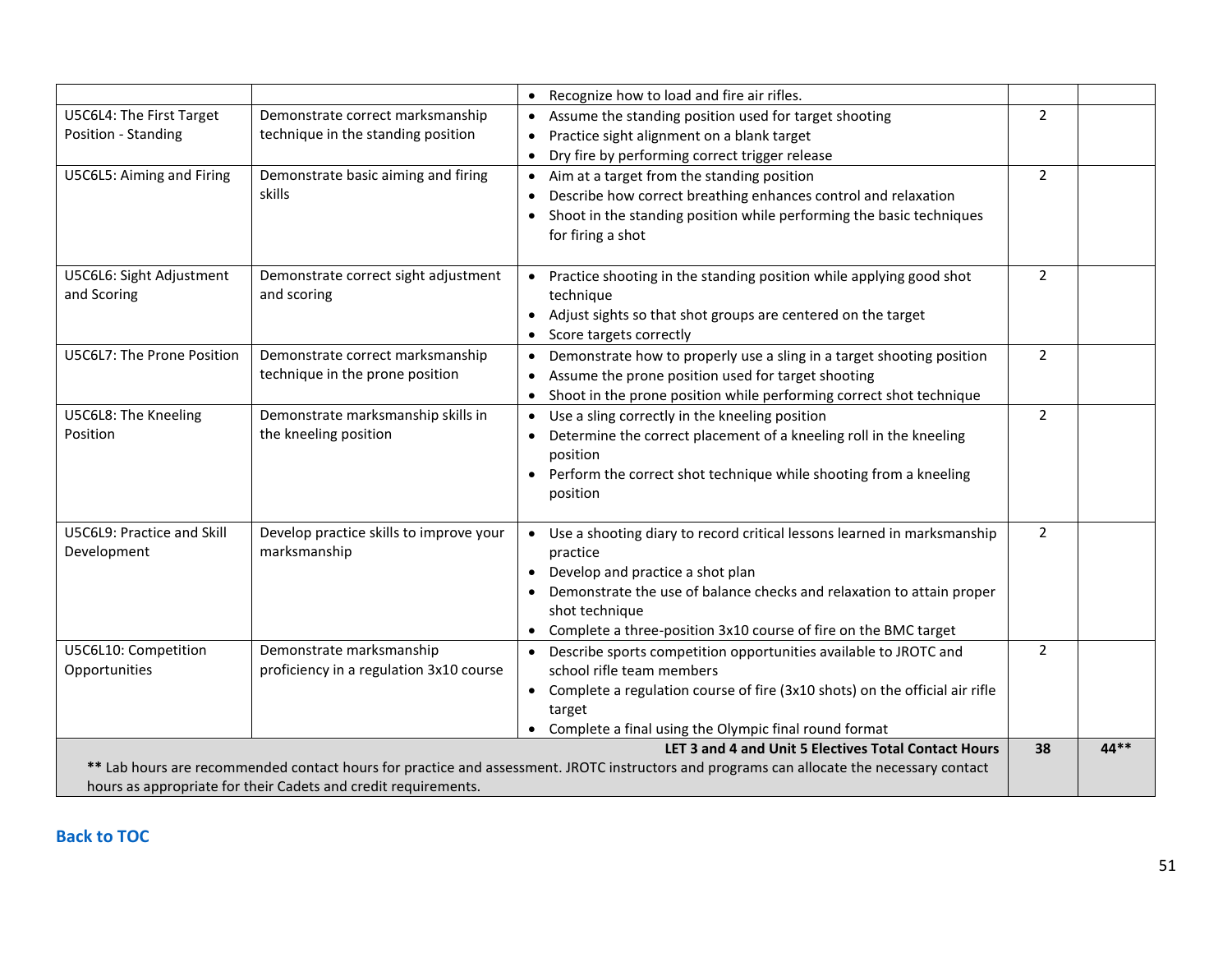## **Civics/Government Course with JROTC**

This course is built upon Center for Civic Education's We the People 2016 course curriculum, focusing on the founding principles and history of citizenship and government in the United States of America. All course outcomes link to the National Standards for Civics and Government's National Social Studies-Civics standards for high school. This document outlines all JROTC lessons that map or link to the National Civics Standards, developed by the Center for Civics Education.

The table is presented to help your school, district, or state use JROTC lessons/outcomes to address requirements for civics or government. Access the *JROTC to NSS-C Crosswalk* from the Course Credits folder in Curriculum Manager Global Resources to see the correlation between outcomes and standards.

Additional learning outcomes and contact hours (lab/physical activity) may be necessary in order to meet your school, district, state requirements for physical education credit.

|                                    | JROTC Leadership Elective - Chapter 5: Citizenship and Government                     |                                                                                                                                                                                                                                                                                                                                                                                                                                                                                                                                                                            |              |                |
|------------------------------------|---------------------------------------------------------------------------------------|----------------------------------------------------------------------------------------------------------------------------------------------------------------------------------------------------------------------------------------------------------------------------------------------------------------------------------------------------------------------------------------------------------------------------------------------------------------------------------------------------------------------------------------------------------------------------|--------------|----------------|
| Lesson                             | Competency                                                                            | <b>Learning Objectives</b>                                                                                                                                                                                                                                                                                                                                                                                                                                                                                                                                                 | <b>Class</b> | <b>Rec Lab</b> |
|                                    |                                                                                       |                                                                                                                                                                                                                                                                                                                                                                                                                                                                                                                                                                            | <b>Hours</b> | <b>Hours</b>   |
| U5C5L1: Organizing a Government    | Analyze the Founders' ideas about constitutional<br>government (WTP 1-1)              | Describe the diverse features of the early American colonies and<br>states and their populations<br>Explain what the Founders learned about government from<br>history and their firsthand experiences of government and how<br>this knowledge shaped their thinking<br>Explain the meanings of the terms constitution and constitutional<br>government and describe Aristotle's ideas about forms of<br>government<br>Evaluate, take, and defend positions on how constitutional<br>governments should be organized to prevent abuses of power by<br>people in government | 4            |                |
| U5C5L2: Philosophies of Civic Life | Examine the ideas about civic life that informed<br>the founding generation [WTP 1-2] | Describe how and why natural rights philosophy differs from<br>classical republicanism and how both systems of thought<br>influenced the founding generation in America<br>Explain the kinds of challenges that a society faces when it strives<br>to preserve the rights to life, liberty, property, and "the pursuit of<br>happiness" while at the same time promoting the common good<br>and civic virtue<br>Evaluate, take, and defend positions on the importance of civic<br>virtue today and the role of political philosophy in thinking about<br>government       | 4            |                |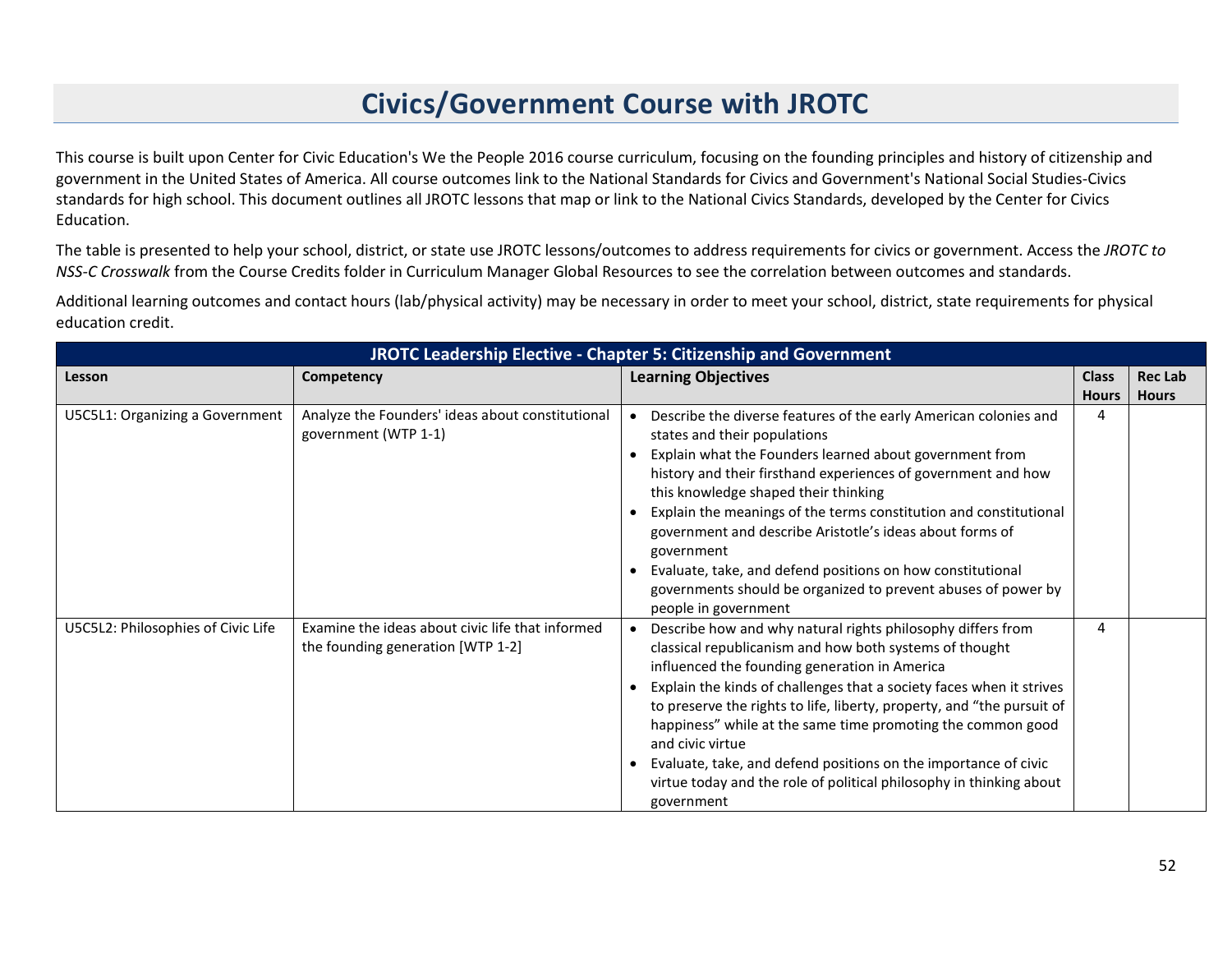| U5C5L3: Influences on Individual  | Examine the historical developments that         | Explain the differences between classical republican and Judeo-      | 4              |  |
|-----------------------------------|--------------------------------------------------|----------------------------------------------------------------------|----------------|--|
| Rights                            | influenced modern ideas of individual rights     | Christian ideas about the importance of the individual               |                |  |
|                                   | (WTP 1-3)                                        | Explain how certain historical developments influenced modern        |                |  |
|                                   |                                                  | ideas about government, constitutionalism, and individual rights     |                |  |
|                                   |                                                  | Evaluate, take, and defend positions on approaches to theories       |                |  |
|                                   |                                                  | of morality, the importance of the rise of capitalism, and how the   |                |  |
|                                   |                                                  | Enlightenment inspired the Founders                                  |                |  |
| U5C5L4: British Origins of        | Explore the differences between British and      | Explain how rights and representative government evolved in          | $\overline{4}$ |  |
| American Constitutionalism        | American constitutionalism (WTP 1-4)             | England and how this evolution influenced the Founders,              |                |  |
|                                   |                                                  | • Identify the origins of some of Americans' most important          |                |  |
|                                   |                                                  | constitutional rights, and                                           |                |  |
|                                   |                                                  | Evaluate, take, and defend positions on the influence of the         |                |  |
|                                   |                                                  | Magna Carta on the development of rights and the importance of       |                |  |
|                                   |                                                  | habeas corpus and trial by jury.                                     |                |  |
| U5C5L5: Colonial Ideas About      | Explain how colonial Americans' ideas about      | Describe the early development of America's traditions of            | 4              |  |
| <b>Rights and Government</b>      | rights and government influenced our society     | constitutional government                                            |                |  |
|                                   | (WTP 1-5)                                        | Explain why the American colonists attached special importance       |                |  |
|                                   |                                                  | to such constitutional principles as written guarantees of basic     |                |  |
|                                   |                                                  | rights and representative government                                 |                |  |
|                                   |                                                  | Evaluate, take, and defend positions on the differences between      |                |  |
|                                   |                                                  |                                                                      |                |  |
|                                   |                                                  | life in colonial America and in England during the same period,      |                |  |
|                                   |                                                  | the relationship between natural rights theory and slavery in        |                |  |
|                                   |                                                  | America, and how natural rights philosophy and history help to       |                |  |
|                                   |                                                  | explain the colonists' views of the proper role of government        |                |  |
| U5C5L6: Colonial Rebellion and    | Explain the circumstances that produced the      | Describe the British policies that some American colonists           | 4              |  |
| the Declaration of Independence   | Declaration of Independence (WTP 1-6)            | believed violated basic principles of constitutional government      |                |  |
|                                   |                                                  | and their rights as Englishmen                                       |                |  |
|                                   |                                                  | Explain why Americans resisted those policies and how that           |                |  |
|                                   |                                                  | resistance led to the Declaration of Independence                    |                |  |
|                                   |                                                  | Evaluate the arguments that the colonists made to justify            |                |  |
|                                   |                                                  | separation from Great Britain                                        |                |  |
|                                   |                                                  | Evaluate, take, and defend positions on violations of colonists'     |                |  |
|                                   |                                                  | rights before the Revolution and important questions about the       |                |  |
|                                   |                                                  | meaning and implications of the Declaration of Independence          |                |  |
| U5C5L7: Early State Constitutions | Explain how early state governments promoted     | Explain the basic ideas about government and rights that are         | 4              |  |
|                                   | individual rights and limited government (WTP 1- | included in state constitutions                                      |                |  |
|                                   | 7)                                               | Explain how the experiences of the states in developing their        |                |  |
|                                   |                                                  | constitutions and bills of rights influenced the framing of the U.S. |                |  |
|                                   |                                                  | Constitution and Bill of Rights                                      |                |  |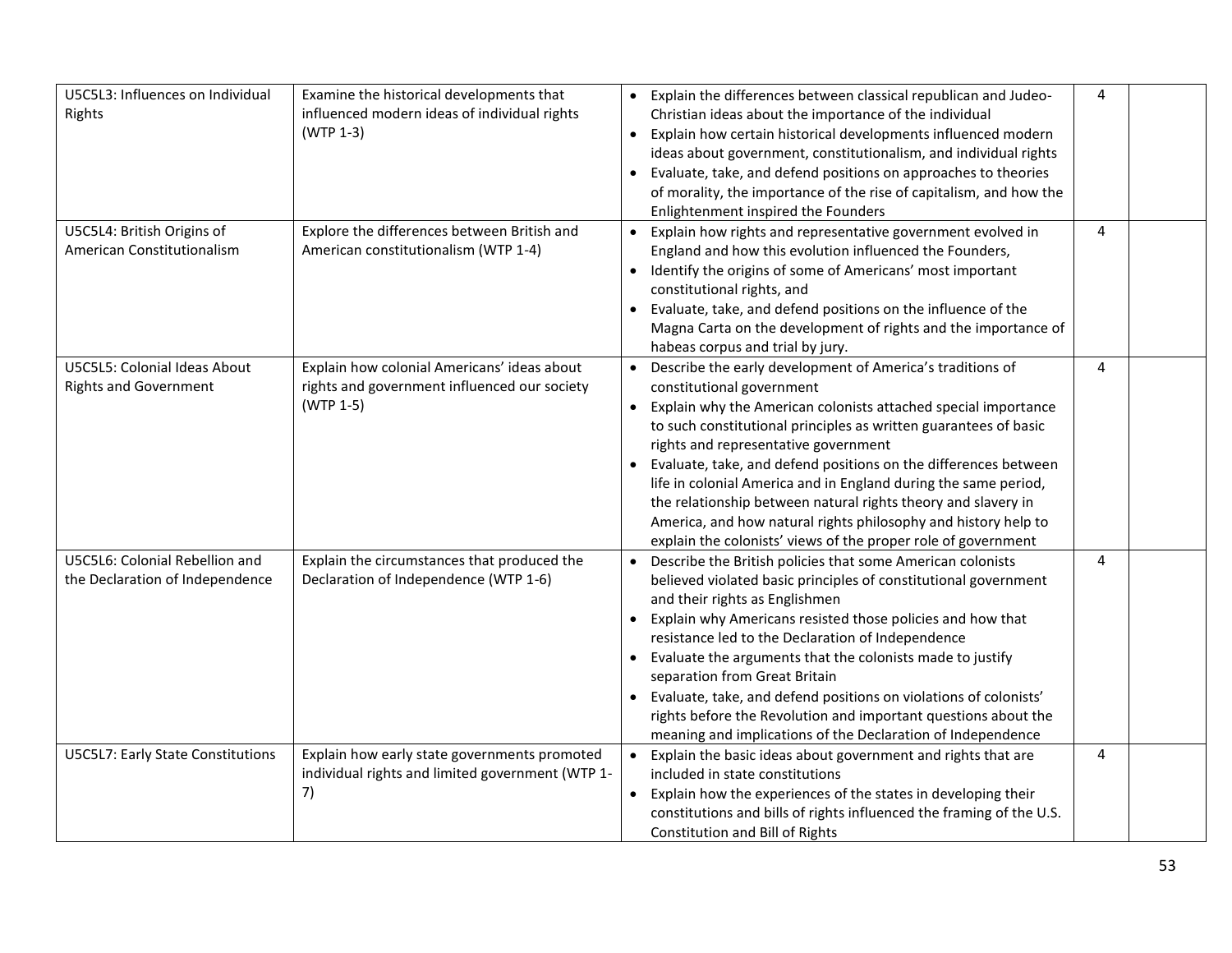|                                                        |                                                                                                                   | Evaluate, take, and defend positions on the theory of legislative<br>supremacy, the importance of the Virginia Declaration of Rights,<br>and the role of declarations of rights in early state constitutions                                                                                                                                                                                                     |   |  |
|--------------------------------------------------------|-------------------------------------------------------------------------------------------------------------------|------------------------------------------------------------------------------------------------------------------------------------------------------------------------------------------------------------------------------------------------------------------------------------------------------------------------------------------------------------------------------------------------------------------|---|--|
| U5C5L8: The Articles of<br>Confederation               | Analyze the Articles of Confederation and lack of<br>sufficient authority to meet the nation's needs<br>(WTP 1-8) | Distinguish between the United States' first national constitution<br>and the Articles of Confederation<br>Explain why some people though the government under the<br>Articles of Confederation was not strong enough<br>Defend positions on the strengths and weaknesses of the Articles<br>of Confederation, the Northwest Ordinance, and Americans'<br>mistrust of a strong national government               | 4 |  |
| U5C5L9: The Philadelphia<br>Convention                 | Explain how the Philadelphia Convention was<br>organized (WTP 1-9)                                                | Describe the organizing phase of the Philadelphia Convention<br>Explain the significance of rules and agendas for effective civil<br>discussion<br>Explain the most important parts of the Virginia Plan<br>Defend positions on determining what interests should be<br>represented in a constitutional convention and the advantages<br>and disadvantages of secrecy in governmental deliberations              | 4 |  |
| U5C5L10: The Debate Over<br>Representation             | Analyze the debate about representation at the<br>Philadelphia Convention (WTP 2-10)                              | Explain the differences between the Virginia and New Jersey<br>Plans and the importance of the Great Compromise<br>Explain how the Framers addressed regional issues with the<br>Three-Fifths Compromise and the provision for a periodic census<br>of the population<br>Evaluate why major issues debated at the Philadelphia<br>$\bullet$<br>Convention are still on the national agenda today                 | 4 |  |
| U5C5L11: The Branches of<br><b>National Government</b> | Analyze how the Framers envisioned the role of<br>the three branches of national government (WTP<br>$2-11)$       | Explain the role of each branch of government and how the<br>Constitution organizes them<br>Explain how and why the system of checks and balances<br>contributes to limited government<br>Defend positions on how the president of the United States<br>should be elected and issues relating to the appointment and<br>service of justices of the Supreme Court                                                 | 4 |  |
| U5C5L12: Balancing National and<br><b>State Powers</b> | Explain how the delegates distribute power<br>between national and state governments (WTP<br>$2-12)$              | Distinguish among the major powers and limits on the national<br>government, the powers left to states, and the prohibitions the<br>Constitution placed on state governments<br>Explain how the Constitution did and did not address the issue of<br>slavery<br>Evaluate how limited government in the United States protects<br>individual rights and promotes the common good, and issues<br>involving slavery | 4 |  |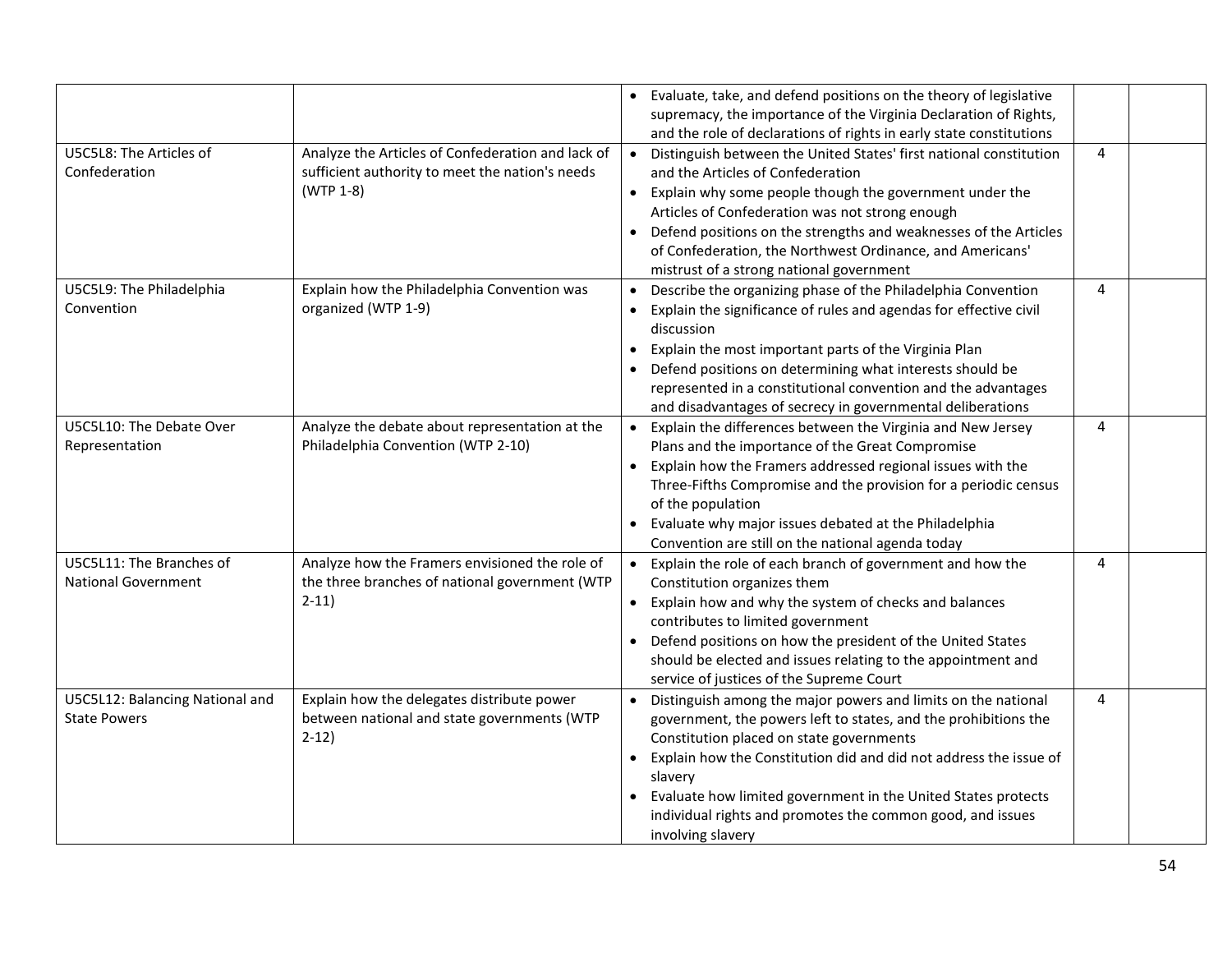| <b>U5C5L13: Anti-Federalist Positions</b>                          | Describe the Anti-Federalist position in the<br>debate about ratification (WTP 2-13)                           | Explain why the Anti-Federalists opposed ratifying the<br>Constitution<br>Explain the role of the Anti-Federalists in proposing a bill of rights<br>$\bullet$<br>Defend a position on the validity and relevance of Anti-Federalist<br>arguments                                                                                                                                                                                                                                                                                | 4              |  |
|--------------------------------------------------------------------|----------------------------------------------------------------------------------------------------------------|---------------------------------------------------------------------------------------------------------------------------------------------------------------------------------------------------------------------------------------------------------------------------------------------------------------------------------------------------------------------------------------------------------------------------------------------------------------------------------------------------------------------------------|----------------|--|
| U5C5L14: The Federalists Position                                  | Examine the arguments and strategies the<br>Federalists used to win support for the<br>Constitution (WTP 2-14) | Explain the key arguments of the Federalists and the process by<br>which the Constitution was finally ratified<br>Defend positions on the continuing relevance and validity of the<br>Federalists' arguments                                                                                                                                                                                                                                                                                                                    | $\overline{4}$ |  |
| U5C5L15: Amendment and Judicial<br>Review                          | Describe how amendments and judicial review<br>changed the constitution (WTP 1-15)                             | Describe two ways in which the Constitution can be amended<br>$\bullet$<br>Identify major categories of constitutional amendments<br>$\bullet$<br>Explain why James Madison introduced the Bill of Rights<br>$\bullet$<br>Define key words: amendment, judicial review<br>$\bullet$<br>Evaluate, take, and defend positions on the amendment process<br>and judicial review.                                                                                                                                                    | 4              |  |
| U5C5L16: Political Parties and the<br><b>Constitutional System</b> | Explain the role of political parties in the<br>Constitutional system (WTP 1-16)                               | Explain why the Framers opposed the idea of political parties<br>Describe the other ideas that helped political parties to gain<br>acceptance<br>Explain the conflicting points of view that led to the development<br>of parties and the roles they have played in the American<br>constitutional system<br>Evaluate the importance of political parties today                                                                                                                                                                 | 4              |  |
| U5C5L17: The Constitution and<br>the Civil War                     | Analyze how the Civil War tested and<br>transformed the American constitutional system<br>(WTP 1-17)           | Describe several important constitutional issues raised by<br>$\bullet$<br><b>President Lincoln's actions</b><br>Explain the similarities and differences between the United<br>States Constitution and the constitution of the Confederate<br><b>States of America</b><br>Explain how the Civil War led to the creation of the Thirteenth,<br>Fourteenth, and Fifteenth Amendments<br>Defend positions on the conditions under which the writ of<br>habeas corpus might be suspended and the constitutionality of<br>secession | 4              |  |
| U5C5L18: Due Process                                               | Analyze how the due process clause of the<br>Fourteenth Amendment changed the<br>Constitution (WTP 1-18)       | Explain the historical origins of due process<br>$\bullet$<br>Explain the difference between procedural and substantive due<br>$\bullet$<br>process<br>Define the concept of incorporation and its effect on the powers<br>$\bullet$<br>of the states<br>Defend positions on historical and contemporary issues involving<br>due process                                                                                                                                                                                        | 4              |  |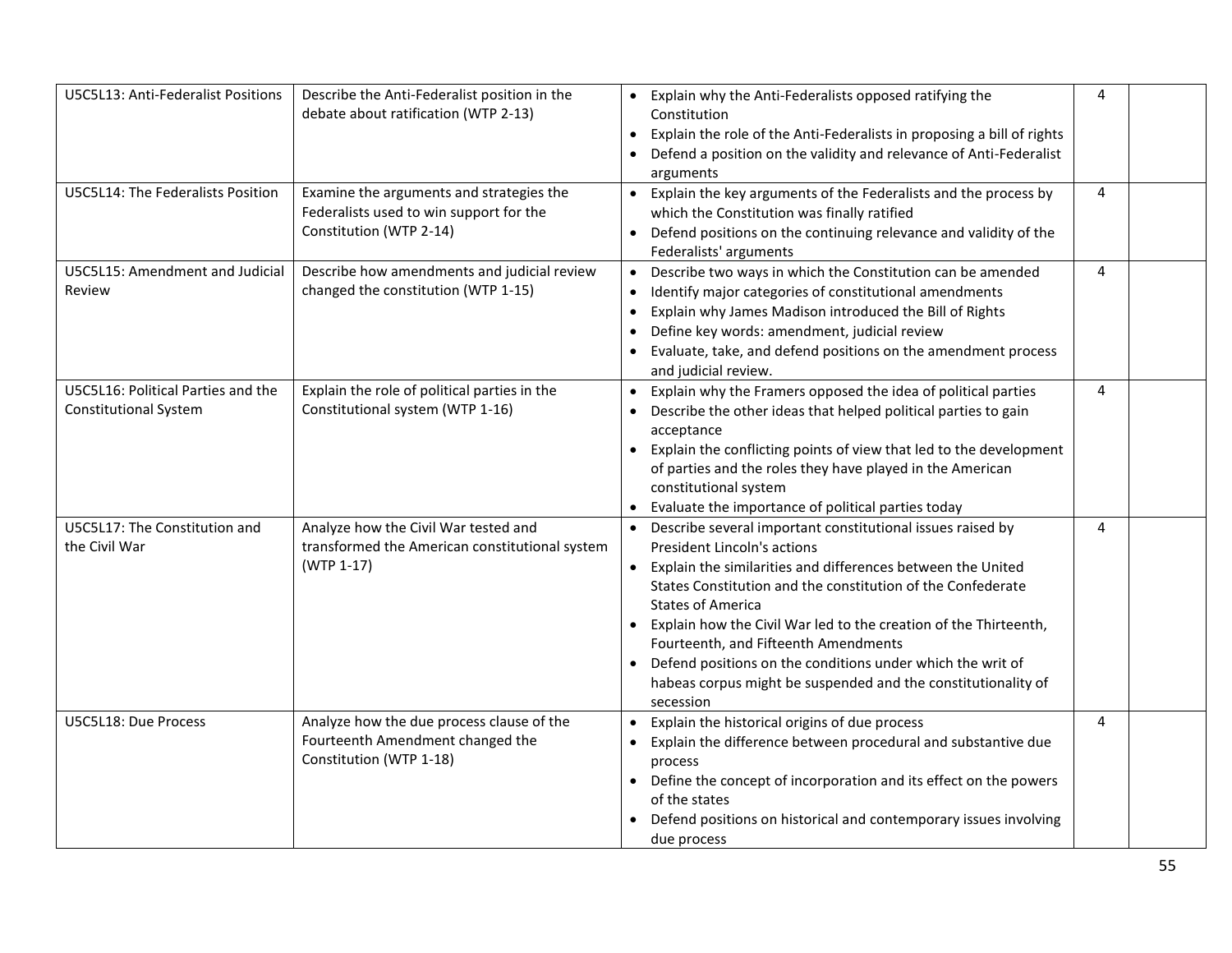| U5C5L19: Equal Protection of the<br>Laws | Analyze how the equal protection clause of the<br>Fourteenth Amendment prohibits state<br>government from denying people "equal<br>protection of the laws" (WTP-1-19) | • Define equal protection of the laws<br>Explain why neither state government nor the national<br>government can deprive people of equal protection of the laws<br>Analyze the Supreme Court's ruling on the "separate but equal"<br>doctrine of racial segregation<br>Describe the categories that the Supreme Court now uses to<br>decide cases challenging governmental actions that treat some<br>people differently from others<br>Defend a position on how conflicts between or among rights<br>should be resolved                                                     | 4 |  |
|------------------------------------------|-----------------------------------------------------------------------------------------------------------------------------------------------------------------------|------------------------------------------------------------------------------------------------------------------------------------------------------------------------------------------------------------------------------------------------------------------------------------------------------------------------------------------------------------------------------------------------------------------------------------------------------------------------------------------------------------------------------------------------------------------------------|---|--|
| U5C5L20: Expanding the Right to<br>Vote  | Analyze how the right to vote has been<br>expanded since the adoption of the Constitution<br>(WTP 1-20)                                                               | Describe the extension of the franchise as a result of changes in<br>voting laws in Congress and various states, amendments to the<br>Constitution, and decisions of the Supreme Court<br>Defend positions on how extending the right to vote is related to<br>fundamental ideas and principles of American constitutional<br>government                                                                                                                                                                                                                                     | 4 |  |
| U5C5L21: The Role of Congress            | Determine the role of Congress in American<br>Constitutional democracy (WTP 4-21)                                                                                     | Explain basic differences between Congress and the British<br>Parliament and how Congress reflects America's commitment to<br>representative government and federalism<br>Identify several constitutional sources of congressional power<br>$\bullet$<br>Identify some of the challenges that members of Congress face in<br>representing and serving their constituents<br>Evaluate, take, and defend positions on contemporary issues<br>about congressional representation and organization                                                                               | 4 |  |
| U5C5L22: Congressional Powers            | Explain how Congress functions to make laws<br>and conduct investigations (WTP 4-22)                                                                                  | Describe the role of rules, committees, and political parties in the<br>organization and operation of Congress<br>• Describe the process through which proposed legislation<br>becomes law<br>Identify the primary sources on which members of Congress rely<br>for information in the lawmaking process and to explain the<br>importance of Congress's inherent power to investigate<br>Explain why compromise is required in the deliberative process<br>Evaluate, take, and defend positions on how Congress functions<br>and whether it should streamline its procedures | 4 |  |
| <b>U5C5L23: Presidential Powers</b>      | Analyze traditional and modern presidential<br>powers (WTP 4-23)                                                                                                      | Explain the president's constitutional responsibilities and how<br>the office of president has evolved<br>Identify various constitutional and political checks on the<br>president's power                                                                                                                                                                                                                                                                                                                                                                                   | 4 |  |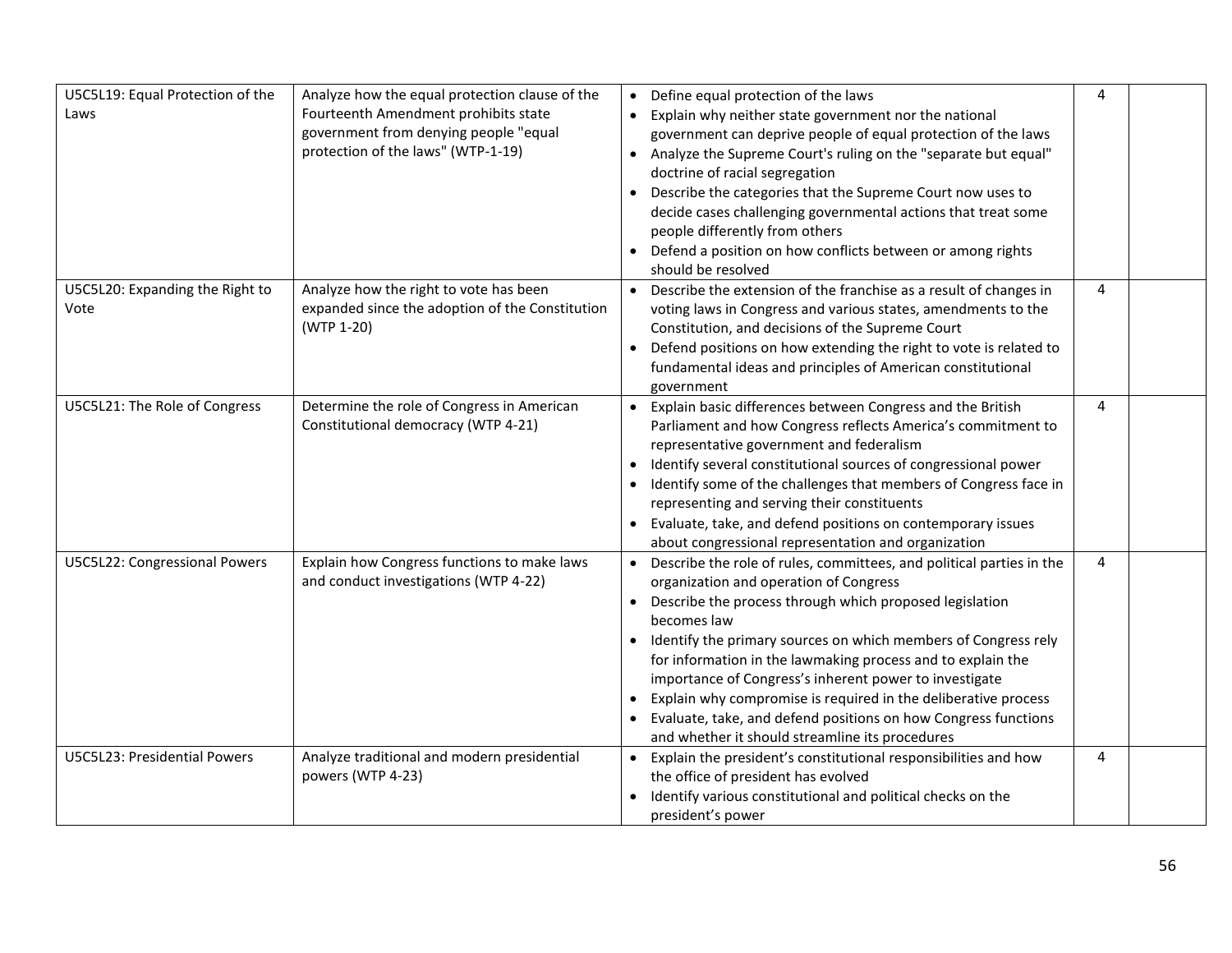| U5C5L24: Administering National<br>Laws | Determine how federal departments and<br>agencies administer laws (WTP 4-24) | • Explain fundamental differences between the office of prime<br>minister in a parliamentary system and the American presidency<br>Evaluate, take, and defend positions on issues involving the<br>$\bullet$<br>exercise of presidential power and the relationship between the<br>president and the other branches of government<br>Explain why Congress creates administrative units, the<br>circumstances that contribute to their creation, and the range of<br>governmental functions that administrative units perform<br>Identify some of the checks on the exercise of administrative<br>power<br>Evaluate, take, and defend positions on public administration in | 4 |  |
|-----------------------------------------|------------------------------------------------------------------------------|----------------------------------------------------------------------------------------------------------------------------------------------------------------------------------------------------------------------------------------------------------------------------------------------------------------------------------------------------------------------------------------------------------------------------------------------------------------------------------------------------------------------------------------------------------------------------------------------------------------------------------------------------------------------------|---|--|
| U5C5L25: The Supreme Court              | Determine the role of the Supreme Court in                                   | the United States<br>Explain the difference between the Supreme Court's original and                                                                                                                                                                                                                                                                                                                                                                                                                                                                                                                                                                                       | 4 |  |
|                                         | shaping our nations' laws (WTP 4-25)                                         | appellate jurisdictions<br>Explain four methods of constitutional interpretation<br>$\bullet$<br>Explain how America's system of checks and balances limits the<br>power of the Supreme Court<br>Evaluate, take, and defend positions on issues relating to the role<br>of the Supreme Court in the constitutional system                                                                                                                                                                                                                                                                                                                                                  |   |  |
| U5C5L26: American Federalism            | Describe the benefits and pitfalls of American<br>federalism (WTP 4-26)      | Explain how American federalism involves divided sovereignty<br>and an ongoing effort to balance power between the national<br>and state governments<br>• Explain the function of three basic kinds of local governmental<br>units -- counties, municipalities, and special districts<br>• Examine examples of governmental innovations at the state and<br>local levels<br>Evaluate, take, and defend positions on continuing issues related<br>to America's unique system of federalism                                                                                                                                                                                  | 4 |  |
| U5C5L27: The Bill of Rights             | Evaluate the U.S. Bill of Rights and its<br>foundations (WTP 5-27)           | Explain what bills of rights are and how they have evolved<br>Examine the Constitution and its amendments and identify which<br>of the rights they contain are (1) held by individuals, classes, or<br>categories of individuals, or institutions, (2) personal, economic,<br>or political rights, and (3) positive or negative rights<br>Identify possible conflicts among these rights<br>Describe various interpretations of the Second, Third, Ninth, and<br><b>Tenth Amendments</b><br>Evaluate, take, and defend positions about the kinds of rights<br>protected by the U.S. Constitution and Bill of Rights                                                        | 4 |  |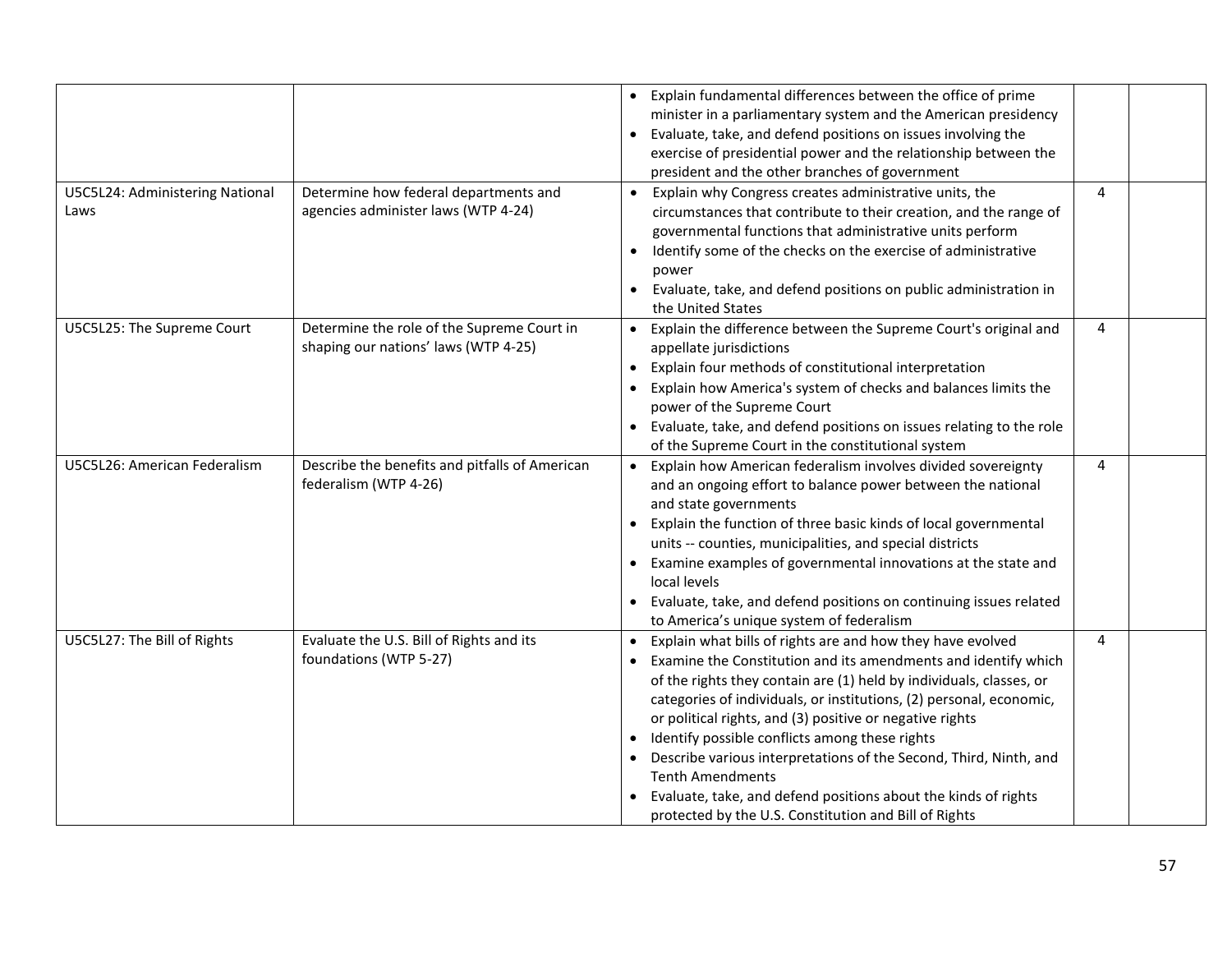| U5C5L28: Freedom of Religion                               | Explain how the First Amendment affects the<br>establishment and free exercise of religion. (WTP<br>$5-28$ | Explain the importance of religious freedom in the United States<br>$\bullet$<br>and to identify primary differences between the establishment<br>and free exercise clauses<br>Describe how the Supreme Court has interpreted the religion<br>clauses, ongoing issues involving those clauses, and how conflicts<br>can arise between the establishment and free exercise clauses<br>Evaluate, take, and defend positions on issues arising from<br>guarantees relating to the establishment and free exercise of<br>religion clauses of the Constitution | $\overline{4}$ |  |
|------------------------------------------------------------|------------------------------------------------------------------------------------------------------------|-----------------------------------------------------------------------------------------------------------------------------------------------------------------------------------------------------------------------------------------------------------------------------------------------------------------------------------------------------------------------------------------------------------------------------------------------------------------------------------------------------------------------------------------------------------|----------------|--|
| U5C5L29: Freedom of Speech and<br>the Press                | Evaluate the rights and limits of freedom of<br>expression (WTP 5-29)                                      | Explain the importance of freedom of expression to both the<br>individual and society<br>Explain considerations useful in deciding when the government<br>$\bullet$<br>should be able to place limits on freedom of speech and the<br>press<br>Evaluate, take, and defend positions on issues involving the right<br>to freedom of expression                                                                                                                                                                                                             | 4              |  |
| U5C5L30: Freedom to Assemble,<br>Petition, and Associate   | Explain the benefits and limitations of the<br>freedoms to assemble, petition and associate<br>(WTP 5-30)  | Explain the importance of the rights to assemble, petition, and<br>$\bullet$<br>associate<br>Describe the history of these rights and when they can be limited<br>$\bullet$<br>Evaluate, take, and defend positions relating to the exercise of<br>the rights to assemble, petition, and associate                                                                                                                                                                                                                                                        | 4              |  |
| U5C5L31: Unreasonable Law<br><b>Enforcement Procedures</b> | Describe the applications and limitations of the<br>Fourth and Fifth Amendments (WTP 5-31)                 | Explain the purpose and history of the Fourth Amendment and<br>issues raised by its interpretation<br>Explain the importance of the Fifth Amendment provision against<br>self-incrimination<br>Evaluate, take, and defend positions on contemporary issues<br>involving the Fourth Amendment and self-incrimination                                                                                                                                                                                                                                       | 4              |  |
| U5C5L32: Protecting Rights Within<br>the Judicial System   | Explain the constitutional rights of those who<br>have been accused or convicted (WTP 5-32)                | Explain the Fifth and Sixth Amendment guarantees regarding<br>indictments, double jeopardy, and due process of law<br>Identify the rights protected by the Sixth Amendment,<br>particularly the right to counsel<br>Describe the Eighth Amendment provisions about bail and<br>$\bullet$<br>punishment<br>Evaluate, take, and defend positions on the death penalty<br>$\bullet$                                                                                                                                                                          | 4              |  |
| U5C5L33: The Meaning of<br>Citizenship                     | Analyze the historical and current concept of<br>'citizenship' in the United States (WTP 6-33)             | Explain the meaning of citizenship in the United States, the ways<br>$\bullet$<br>Americans become citizens, and why all-American citizens are<br>citizens both of their states and their nation<br>Identify essential rights and responsibilities of citizens, and why<br>citizenship is particularly complicated for Native Americans                                                                                                                                                                                                                   | 4              |  |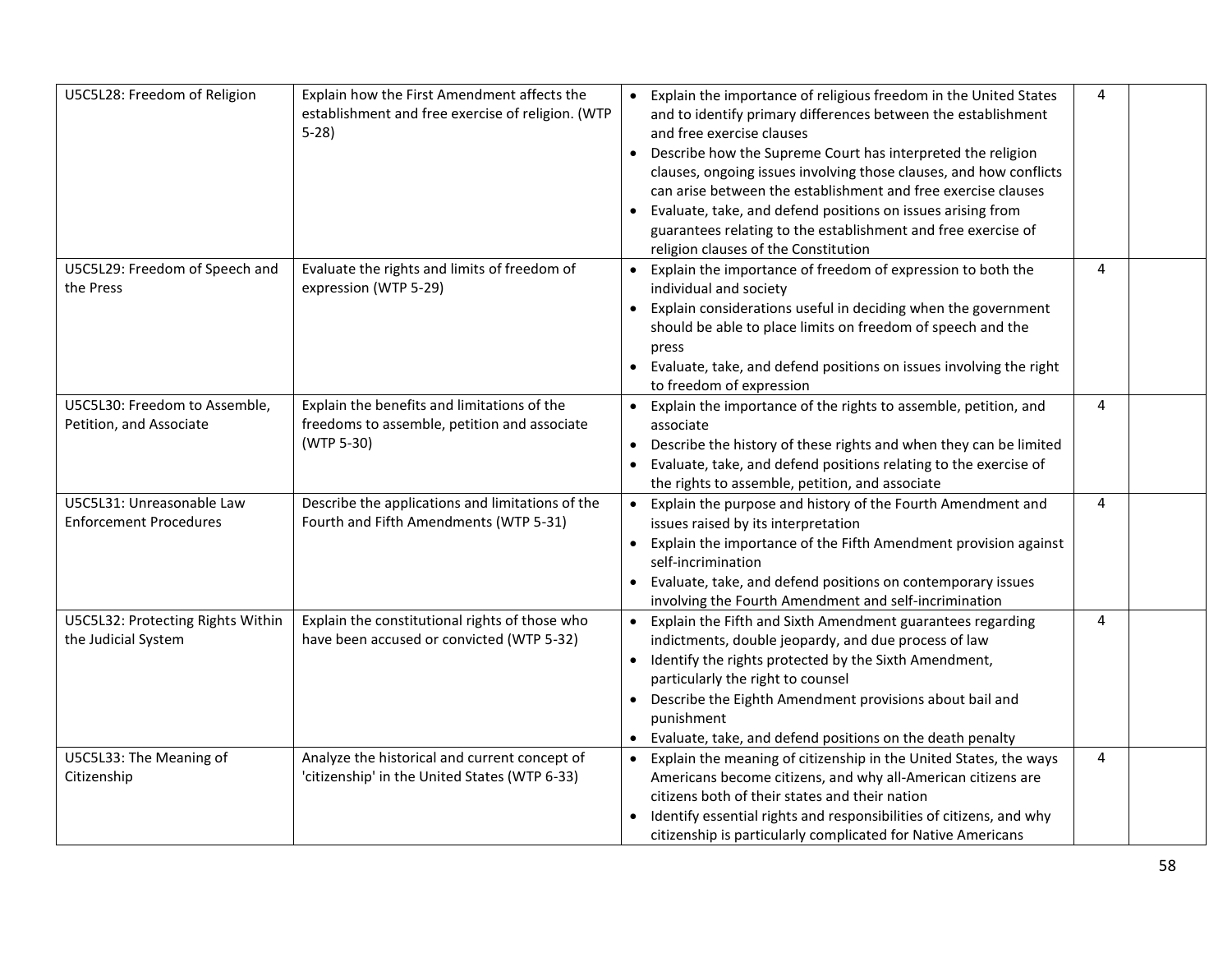| U5C5L34: The Importance of Civic                      | Relate the importance of civic engagement to                                                                      | • Describe the process of naturalization, differences between<br>citizens and resident aliens, and how citizenship can be lost<br>Evaluate, take, and defend positions on the legal and moral rights<br>and obligations of citizens<br>Explain why Americans need to be engaged in civic affairs                                                                                                                                                                                                                                                                                                                             | 4              |
|-------------------------------------------------------|-------------------------------------------------------------------------------------------------------------------|------------------------------------------------------------------------------------------------------------------------------------------------------------------------------------------------------------------------------------------------------------------------------------------------------------------------------------------------------------------------------------------------------------------------------------------------------------------------------------------------------------------------------------------------------------------------------------------------------------------------------|----------------|
| Engagement                                            | American constitutional democracy (WTP 6-34)                                                                      | Identify opportunities for civic engagement through voluntary<br>associations and nongovernmental organizations and<br>participation in local, state, and national politics<br>Evaluate, take, and defend positions on challenges associated<br>with voting and other forms of participation in civic life in the<br><b>United States</b>                                                                                                                                                                                                                                                                                    |                |
| U5C5L35: Civil Rights Movements                       | Explain how civil rights movements led to<br>political and social changes in the United States<br>(WTP 6-35)      | Explain why African Americans, women, and other groups found<br>it necessary to take concerted action to ensure recognition of<br>their civil rights<br>Describe some of the goals and tactics that civil rights<br>$\bullet$<br>movements have used<br>Describe and explain the importance of the Civil Rights Act of<br>$\bullet$<br>1964 and the Voting Rights Act of 1965<br>Identify some ongoing issues involving civil rights<br>$\bullet$<br>Evaluate, take, and defend positions on landmark legislation<br>involving civil rights and the role of civil disobedience in<br>America's constitutional democracy      | $\overline{4}$ |
| U5C5L36: The Influence of<br>American Political Ideas | Explain how the American political ideas and<br>constitutional system have influenced other<br>nations (WTP 6-36) | Identify which aspects of the American Constitutional system<br>have been influential elsewhere<br>Explain why some countries and international organizations have<br>$\bullet$<br>chosen to modify the American system or to use other types of<br>democratic systems<br>Explain how the Bill of Rights has influenced other countries and<br>how some countries have adopted bills of rights that are<br>considerably different<br>Evaluate, take, and defend positions on why some aspects of<br>American constitutional democracy that have been effective in<br>the United States have not been used in other countries | 4              |
| U5C5L37: Domestic American<br>Challenges              | Describe key challenges that the United States<br>may face in the future (WTP 6-37)                               | Discuss the effects of diversity and technology on the lives of<br>Americans<br>Explain the importance of civil discourse in debating divisive<br>issues                                                                                                                                                                                                                                                                                                                                                                                                                                                                     | 4              |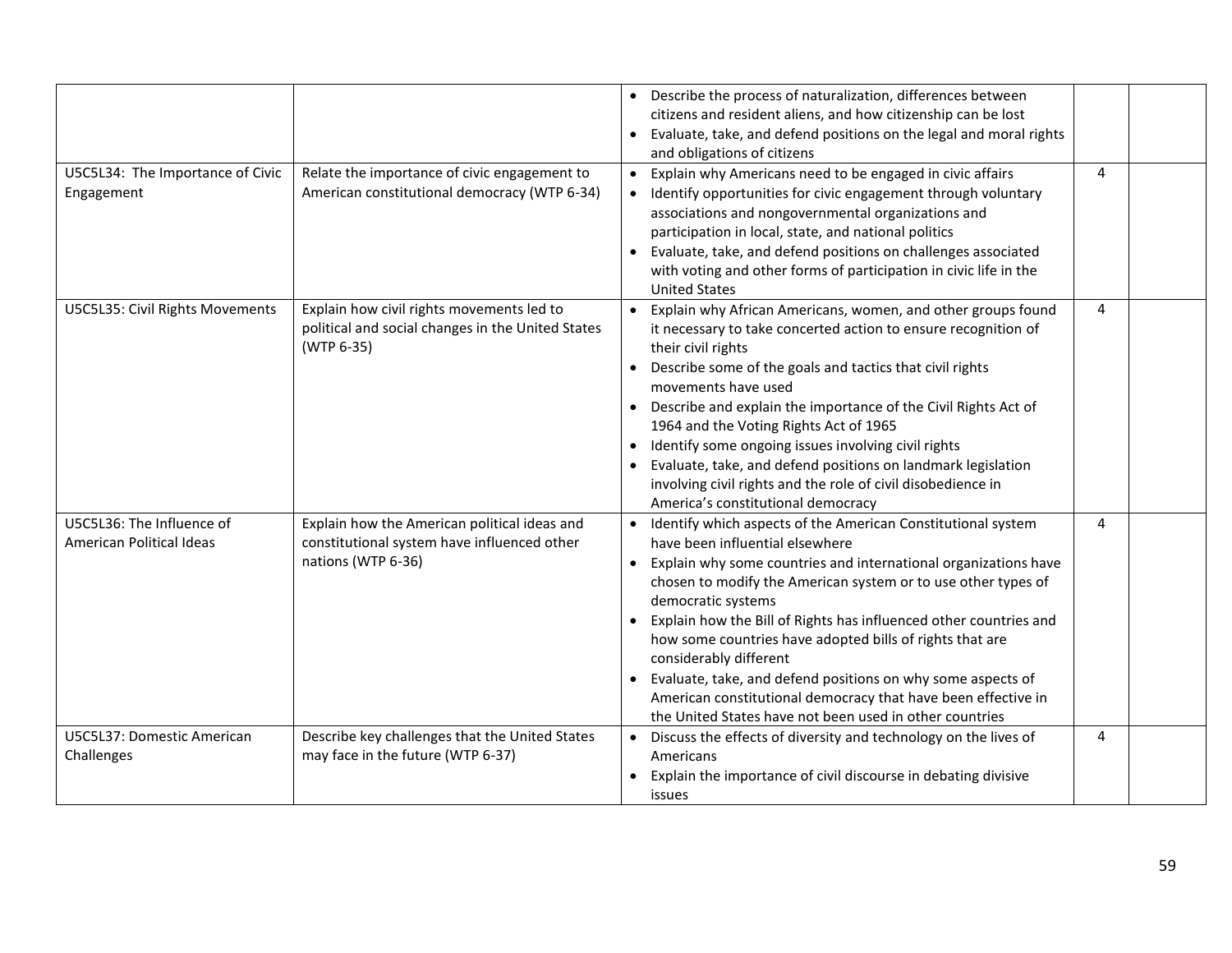|                                                        |                                                                                        | Evaluate, take, and defend positions on the changing<br>expectations of America's governments and potential<br>constitutional amendments                                                                                                                                                                                                                                                                                              |     |  |
|--------------------------------------------------------|----------------------------------------------------------------------------------------|---------------------------------------------------------------------------------------------------------------------------------------------------------------------------------------------------------------------------------------------------------------------------------------------------------------------------------------------------------------------------------------------------------------------------------------|-----|--|
| U5C5L38: Participation in World<br>Affairs             | Consider challenges of the United States'<br>participation in world affairs (WTP 6-38) | Identify the constitutional responsibilities of the three branches<br>of the national government in shaping the involvement of the<br>United States in world affairs<br>Describe globalization and some challenges that it poses for<br>citizenship and participation in world affairs<br>Defend positions on issues involving globalization and improving<br>the image of the United States abroad                                   | 4   |  |
| U5C5L39: Returning to<br><b>Fundamental Principles</b> | Relate fundamental principles to contemporary<br>issues (WTP 6-39)                     | Define what is meant by the terms fundamental principles and<br>first principles,<br>Explain what is meant by a return to first principles,<br>Explain in what ways the American experience in self-<br>government can be called an "adventure in ideas"<br>Evaluate, take, and defend positions on a number of issues<br>related to the fundamental principles and values of government<br>and individual rights in American society | 4   |  |
| <b>Total Lessons: 39</b>                               |                                                                                        | <b>Total Contact Hours</b>                                                                                                                                                                                                                                                                                                                                                                                                            | 156 |  |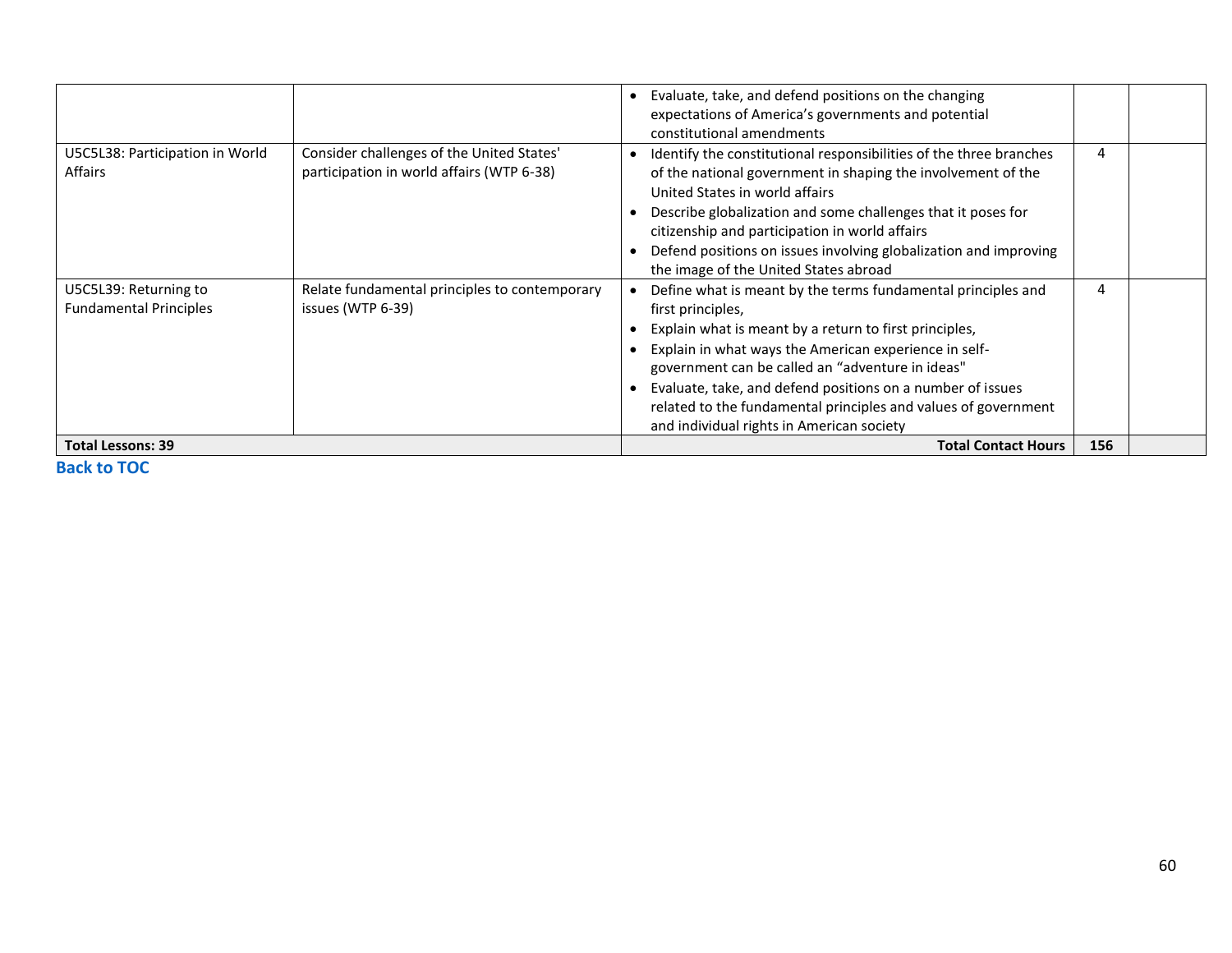## **Army JROTC - University of California - Elective G Leadership in Community Emergency Response**

This course has been approved as a one-credit G-Elective by the University of California. Army ROTC high school seniors may include this course in their University of California applications. The course is focused on building the higher-level leadership skills required for participating and leading Community Emergency Response Teams (CERT). CERT is a Federal Emergency Management Administration program that educates individuals about disaster preparedness for hazards that may impact their area and trains them in basic disaster response skills.

The goal of the course is to develop well-rounded leaders who can be effective in emergency situations by using their people skills, knowledge of logistics and teamwork, sense of civic duty, as well as deep understanding of standard procedures in community emergencies. The course comprises the senior year of Army JROTC curriculum and includes greater depth and more challenging content on topics covered in previous years, such as leadership, personal growth, team building, service learning, and citizenship and government. The CERT content is new for students in their senior year. The content teaches fire safety, light search and rescue, team organization, disaster psychology, potential terrorist scenarios and disaster medical operations.

Classroom learning is augmented by reading, essay writing, reflective journal writing, group work, skills practice, and simulations. Over the course of the year, students will develop a capstone service learning project focused on community emergency response. The capstone is a disaster simulation service-learning project at the school.

The course includes the following units:

- Unit 1: Leadership
- Unit 2: Personal Growth
- Unit 3: Team Building
- Unit 4: Service Learning
- Unit 5: Citizenship and Government
- Unit 6: CERT-Disaster Preparedness
- Unit 7: CERT Fire Safety and Utility Controls
- Unit 8: CERT Disaster Medical Operations Part 1
- Unit 9: CERT Disaster Medical Operations Part 2
- Unit 10: CERT Light Search and Rescue Operations
- Unit 11: CERT CERT Organization
- Unit 12: CERT Disaster Psychology
- Unit 13: CERT Terrorism and CERT
- Course Review, Final Exam, and Disaster Simulation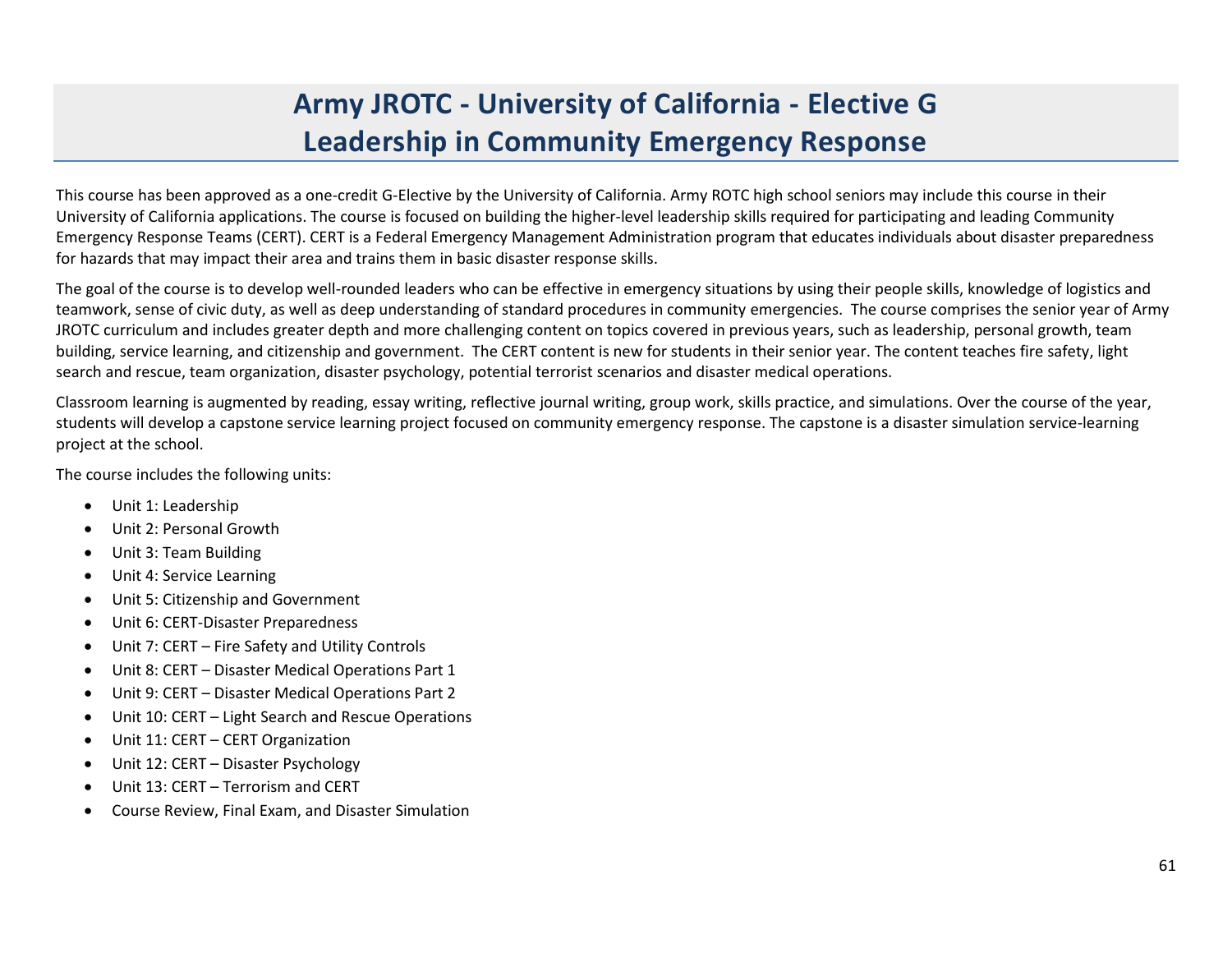Additional CERT exercises are available as supplemental content. These exercises include simulations, as well as tabletop exercises on related emergency situations. Army JROTC electives include eight lessons on First Aid. This optional content is not detailed in the chart below.

| Lesson                               | Competency                         | <b>Objectives</b>                                                          | <b>Class</b>   | <b>Rec Lab</b> |
|--------------------------------------|------------------------------------|----------------------------------------------------------------------------|----------------|----------------|
|                                      |                                    |                                                                            | <b>Hours</b>   | <b>Hours</b>   |
| U4C1L1: Leadership Accomplishment    | Apply leadership skills to         | Examine the role of leadership in continuous improvement<br>$\bullet$      | $\overline{2}$ |                |
|                                      | continuous improvement and         | Identify team attitudes that foster continuous<br>$\bullet$                |                |                |
|                                      | program outcomes                   | improvement                                                                |                |                |
|                                      |                                    | Relate Army JROTC program outcomes to leadership<br>$\bullet$              |                |                |
|                                      |                                    | Plan personal and battalion goals<br>$\bullet$                             |                |                |
| U4C1L2: Strategies for Teaching      | Apply teaching strategies to a     | Explain the purpose of a lesson plan<br>$\bullet$                          | $\overline{2}$ |                |
|                                      | lesson plan or mentoring project   | Describe the four phases of a lesson plan                                  |                |                |
|                                      |                                    | Relate teaching and learning to the four-phase lesson plan<br>model        |                |                |
|                                      |                                    | Explore cooperative learning strategies<br>$\bullet$                       |                |                |
| U4C1L3: Using Feedback with Learners | Use feedback to enhance your       | Explain why feedback is important in the learning process<br>$\bullet$     | $\overline{2}$ |                |
|                                      | effectiveness as a leader          | Describe the characteristics of effective feedback<br>$\bullet$            |                |                |
|                                      |                                    | Identify the basic ground rules and tips for giving effective<br>$\bullet$ |                |                |
|                                      |                                    | feedback                                                                   |                |                |
| U4C2L1: Life After High School       | Determine how to successfully      | Identify how core abilities relate to life beyond high school<br>$\bullet$ | $\overline{3}$ | 3              |
|                                      | manage yourself after high school  | Analyze the pros and cons of personal independence<br>$\bullet$            |                |                |
|                                      |                                    | Explore aspects of a post-high school life<br>$\bullet$                    |                |                |
|                                      |                                    | Evaluate the importance of personal accountability<br>$\bullet$            |                |                |
| U4C2L2: Professional Development     | Appraise your plans for the future | Distinguish between professional and personal goals                        | 4              | 5              |
|                                      |                                    | Determine how personal goals and values affect                             |                |                |
|                                      |                                    | professional success                                                       |                |                |
|                                      |                                    | Explore aspects of professional development<br>$\bullet$                   |                |                |
|                                      |                                    | Identify your professional and personal goals for the next<br>$\bullet$    |                |                |
|                                      |                                    | 10 years                                                                   |                |                |
| U4C3L1: Motivating Others            | Apply motivation strategies to     | Identify how individual performance within a team is<br>$\bullet$          | 2              |                |
|                                      | teams                              | influenced by the leader                                                   |                |                |
|                                      |                                    | Explain the six tactics to motivate others<br>$\bullet$                    |                |                |
| U4C3L2: Communicating to Lead        | Give feedback and direction to     | Determine how communication is important for effective<br>$\bullet$        | 4              |                |
|                                      | team<br>members                    | leadership                                                                 |                |                |
|                                      |                                    | Explain the basic flow and purpose of informal<br>communication            |                |                |
|                                      |                                    | Review the major elements of a communication model<br>$\bullet$            |                |                |
|                                      |                                    | Determine how to overcome barriers of effective                            |                |                |
|                                      |                                    | communication                                                              |                |                |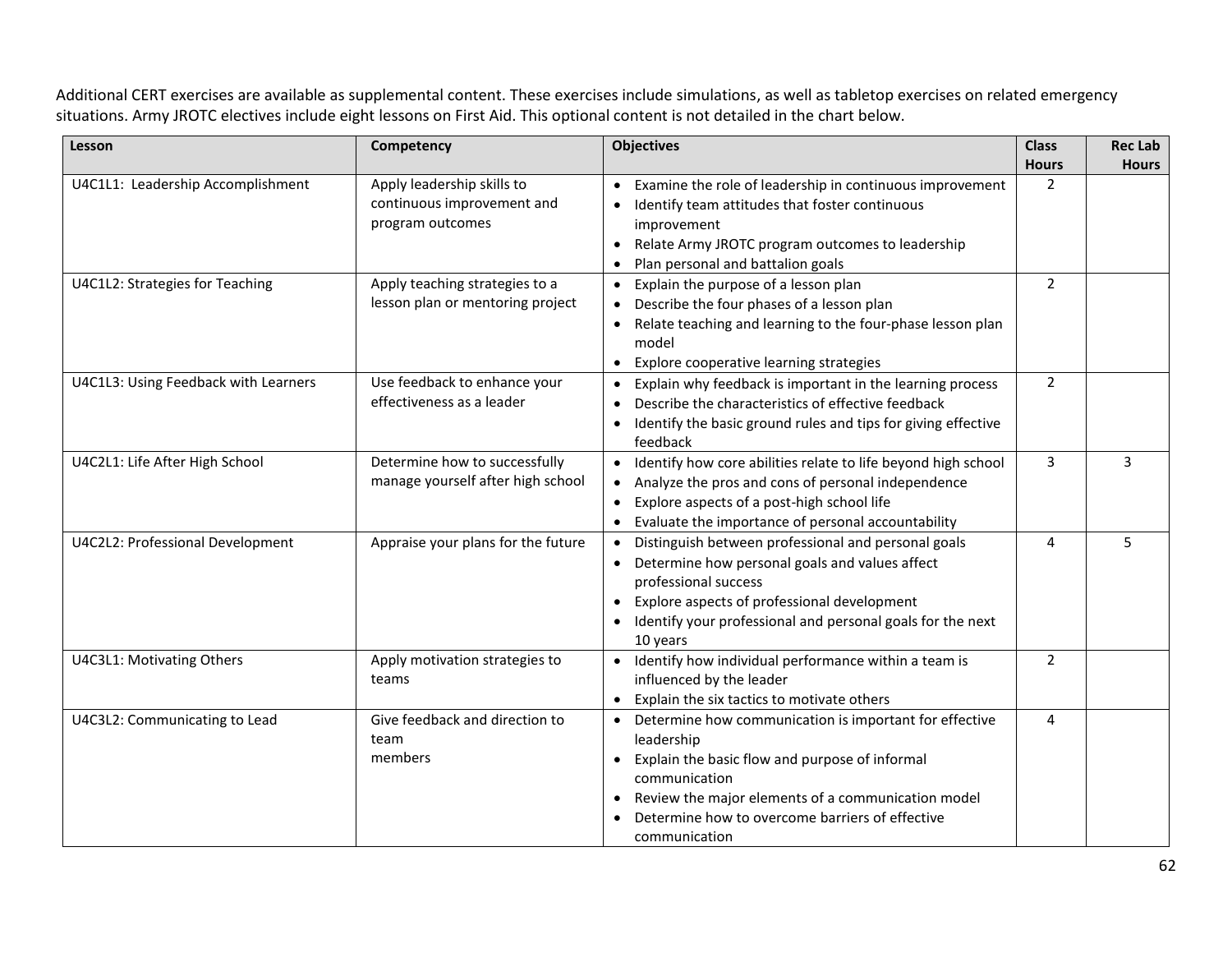| U4C3L3: Company Drill                           | Execute company drills                                                                                   | Describe the correct responses to commands when<br>$\bullet$<br>forming and marching the company<br>Identify the different types of company formations and<br>$\bullet$<br>related specific drill commands<br>Identify the locations of the key platoon and company<br>$\bullet$<br>personnel in company formations                                                             | 2              | 5  |
|-------------------------------------------------|----------------------------------------------------------------------------------------------------------|---------------------------------------------------------------------------------------------------------------------------------------------------------------------------------------------------------------------------------------------------------------------------------------------------------------------------------------------------------------------------------|----------------|----|
| U4C3L4: Battalion Drill                         | <b>Execute battalion drills</b>                                                                          | Identify the different types of battalion formations and<br>$\bullet$<br>related specific drill commands<br>Describe the correct responses to battalion drill<br>commands<br>Describe the correct responses to inspection commands<br>$\bullet$<br>Identify the locations of the key platoon, company, and<br>$\bullet$<br>battalion personnel in battalion formations          | 2              | 5  |
| U4C4L1: Managing a Service Learning<br>Project  | Manage a service learning project                                                                        | Describe the four project management phases<br>Identify the critical components needed for successful<br>$\bullet$<br>project management<br>Identify the key features of Gantt and PERT Charts<br>$\bullet$                                                                                                                                                                     | $\overline{2}$ | 10 |
| U4C5L1: Challenges to Fundamental<br>Principles | Examine how competing principles<br>and<br>values challenge the fundamental<br>principles of our society | Explain the importance of fundamental principles<br>$\bullet$<br>Compare positions on issues related to the fundamental<br>principles and values of government and individual rights<br>in American society                                                                                                                                                                     | 3              |    |
| U4C5L2: The Future of Citizen Rights            | Develop solutions for future<br>challenges to citizen rights                                             | Describe the potential impacts of increased diversity<br>$\bullet$<br>Explain some of the ways developments in technology<br>might impact direct democracy, privacy, and free speech<br>Explain how terrorism and cyberattacks can limit citizen<br>$\bullet$<br>freedoms<br>Explain why economic instability can pose a threat to<br>$\bullet$<br>democracy and citizen rights | 2              |    |
| Unit 4 Cadet Challenge                          |                                                                                                          |                                                                                                                                                                                                                                                                                                                                                                                 |                | 10 |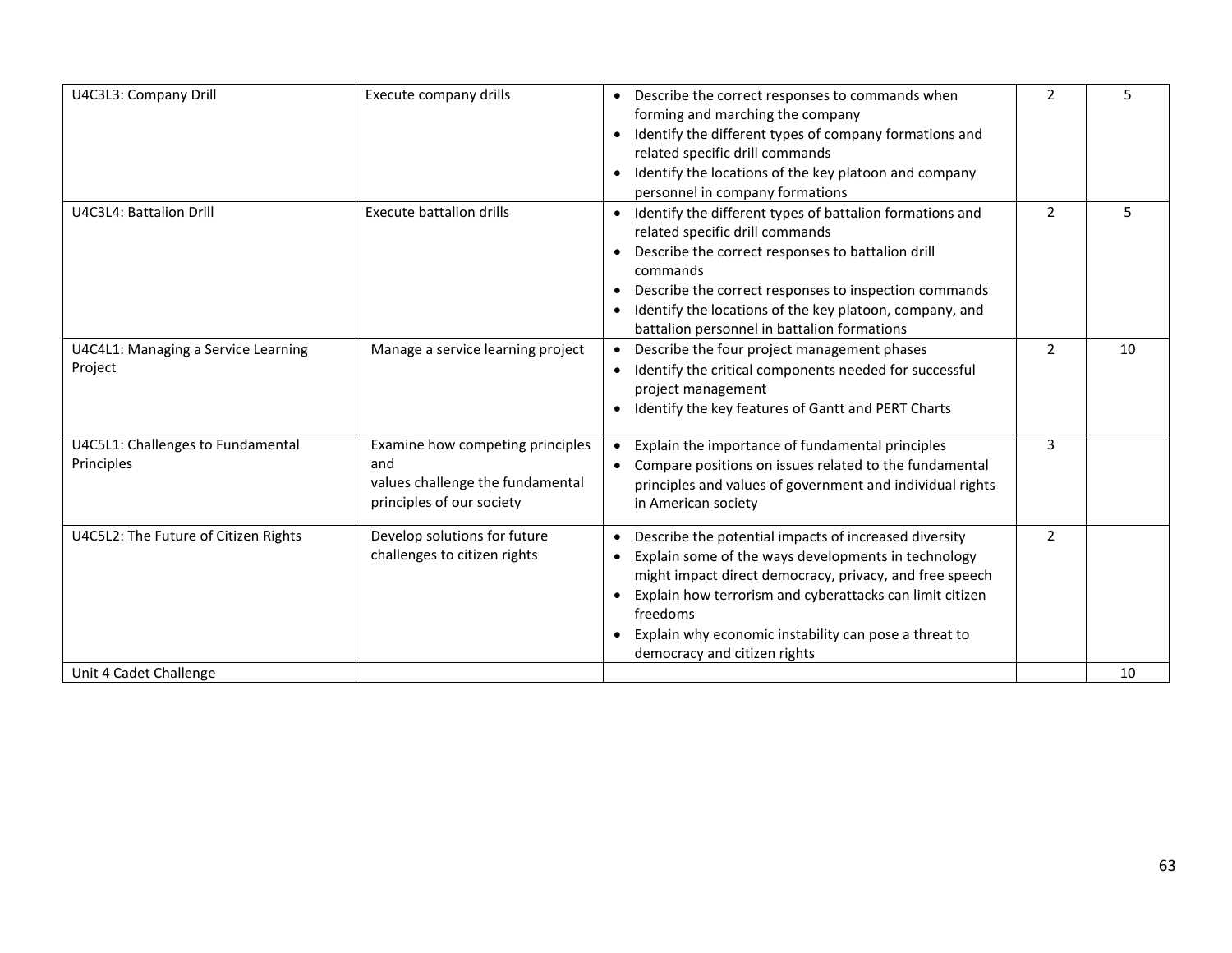| <b>CERT 1: Disaster Preparedness</b>        | Describe basic skills used in<br>emergencies                                         | • Identify the roles and responsibilities for community<br>preparedness, to include government, community leaders<br>from all sectors, and the public.<br>• Describe the types of hazards most likely to affect their<br>community and their potential impact on people, health,<br>and infrastructure.<br>• Undertake personal and organizational preparedness<br>actions.<br>• Describe the functions of CERTs and their role as a CERT<br>member.                                                                                                                                                                                 | 3 | $\overline{2}$ |
|---------------------------------------------|--------------------------------------------------------------------------------------|--------------------------------------------------------------------------------------------------------------------------------------------------------------------------------------------------------------------------------------------------------------------------------------------------------------------------------------------------------------------------------------------------------------------------------------------------------------------------------------------------------------------------------------------------------------------------------------------------------------------------------------|---|----------------|
| CERT 2: Fire Safety and Utility Controls    | Demonstrate fire safety skills                                                       | • Explain the role of CERTs in fire safety.<br>• Identify and reduce potential fire and utility risks in the<br>home and workplace.<br>• Know the nine steps of the CERT size up process.<br>• Conduct a basic size up for a fire emergency.<br>• Operate a portable fire extinguisher correctly.<br>• Understand minimum safety precautions, including safety<br>equipment, utility control, buddy system, and backup<br>teams.<br>• Identify the locations of hazardous materials in the<br>community and home and reduce the risk from hazardous<br>materials in the home.<br>• Extinguish small fires using a fire extinguisher. | 3 |                |
| CERT 3: Disaster Medical Operations- Part 1 | Describe how to respond to life-<br>threatening medical conditions in a<br>disaster. | • Identify the "killers" in disaster medical operations<br>• Apply techniques for opening airways, controlling bleeding,<br>and treating for shock.<br>• Conduct triage under simulated disaster conditions.                                                                                                                                                                                                                                                                                                                                                                                                                         | 3 |                |
| CERT 4: Disaster Medical Operations- Part 2 | basic medical assessment and<br>treatments for disaster survivors                    | • Take appropriate sanitation measures to help protect<br>public health.<br>• Perform head-to-toe patient assessments.<br>• Establish a treatment area.<br>• Apply splints to suspected fractures and sprains and<br>employ basic treatments for other injuries.                                                                                                                                                                                                                                                                                                                                                                     | 4 |                |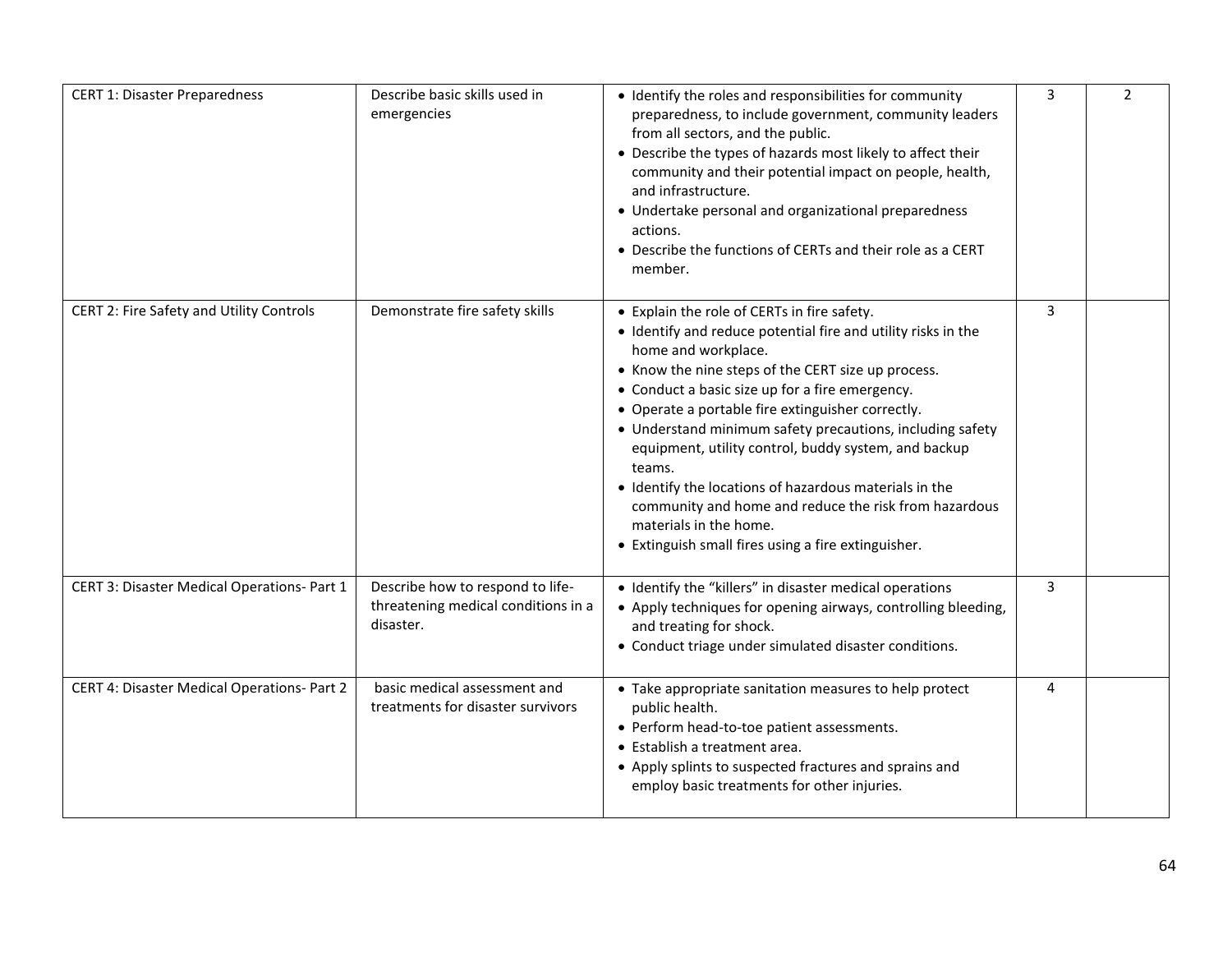| CERT 9: Course Review, Final Exam, and<br><b>Disaster Simulation</b> |                                                                                               |                                                                                                                                                                                                                                                                                                                    | $\overline{3}$ |  |
|----------------------------------------------------------------------|-----------------------------------------------------------------------------------------------|--------------------------------------------------------------------------------------------------------------------------------------------------------------------------------------------------------------------------------------------------------------------------------------------------------------------|----------------|--|
| <b>CERT 8: Terrorism and CERT</b><br>incident.                       | Apply CERT principles to a<br>hypothetical suspected terrorist                                | • Define terrorism.<br>• Identify potential targets in the community.<br>• Identify the eight signs of terrorism.<br>• Identify CERT operating procedures for a terrorist incident.<br>• Describe the actions to take following a suspected terrorist<br>incident.                                                 | 3              |  |
| <b>CERT 7: Disaster Psychology</b><br>rescuers                       | Identify factors in reducing<br>psychological and physiological<br>symptoms for survivors and | • Describe the disaster and post-disaster emotional<br>environment for survivors and rescuers.<br>• Describe the steps that rescuers can take to relieve their<br>own stress and that of other disaster survivors.                                                                                                 | $\mathbf{1}$   |  |
| <b>CERT 6: CERT Organization</b><br>operations                       | Explain the role of the Incident<br>Command System in CERT                                    | • Describe the CERT structure.<br>• Identify how CERTs interrelate with the Incident Command<br>System (ICS).<br>• Explain documentation requirements.                                                                                                                                                             | $\overline{2}$ |  |
| <b>CERT 5: Light Search and Rescue</b><br>Operations<br>operation    | Describe the skills needed to<br>conduct a light search and rescue                            | • Identify size-up requirements for potential search and<br>rescue situations.<br>• Describe the most common techniques for searching, both<br>interior and exterior.<br>• Use safe techniques for debris removal and survivor<br>extrication.<br>• Describe ways to protect rescuers during search and<br>rescue. | 3              |  |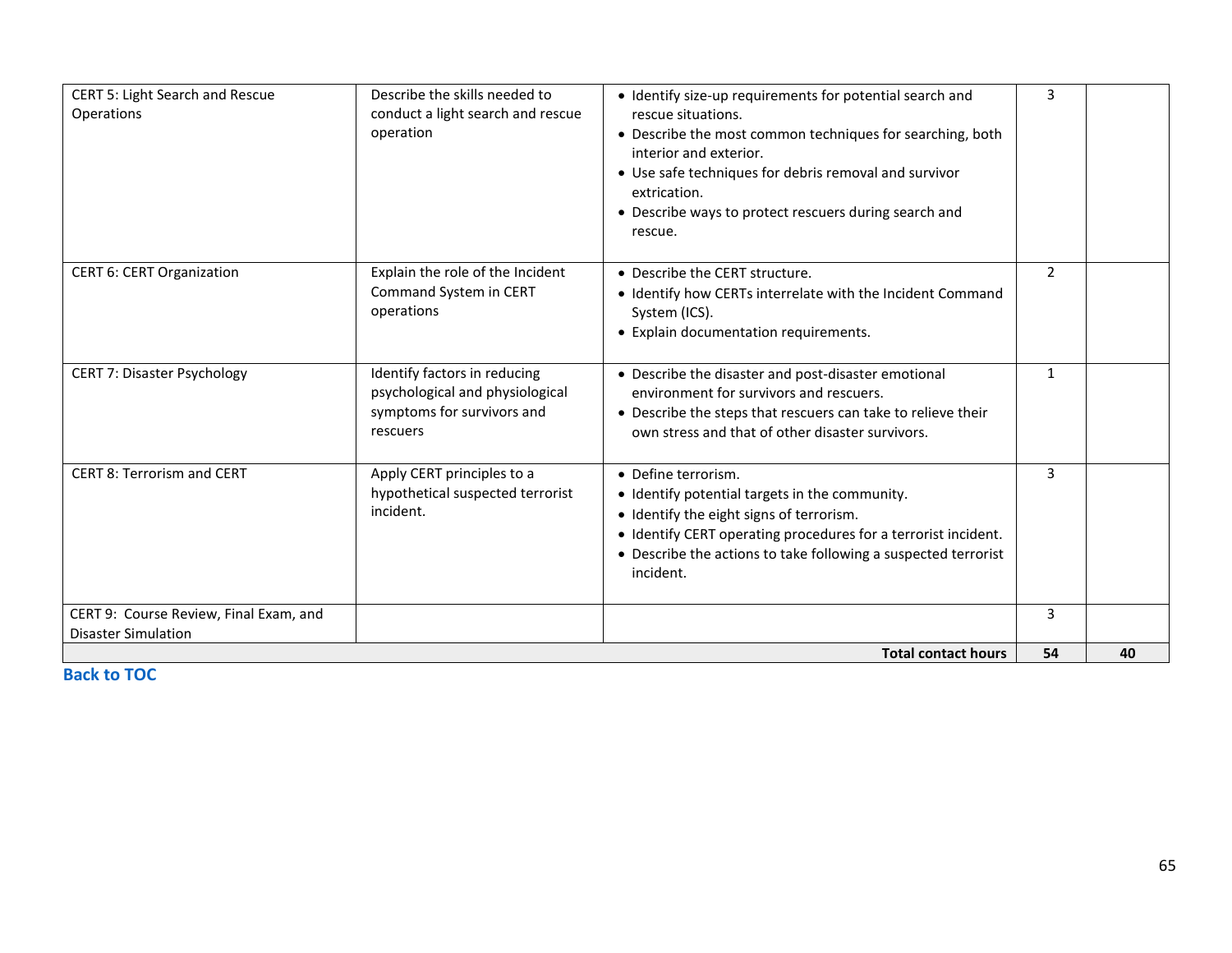# **Approved Elective Resources**

Electives are an essential component of the JROTC program and serve to enhance the core curriculum content, address new areas of content as required by your school or district, and increase the contact hours necessary for a one credit high school course. These are JROTC-approved resources; schools may not use these resources for other purposes. Approved electives are divided into four categories as follows:

- Category 1: Elective resources provided by JROTC and approved 3<sup>rd</sup> party education materials that can be added to your Curriculum Plan.
- Category 2: Elective resources available online for the Cadet and require a Cadet log-in. Access links to the online resources can be added to your Curriculum Plan.
- Category 3: Elective resources available online for instructor's use in the classroom. Some sites will require an instructor log-in. Access links to the online resources can be added to your Curriculum Plan.
- Category 4: Electives designed or provided by the instructor; Brigades must approve these electives *before* they can be taught in the JROTC curriculum. Check the JROTC Portal for updates on approved electives.

| <b>Category 1 Provided Resources</b>                                          |  |  |
|-------------------------------------------------------------------------------|--|--|
| <b>AJROTC Unit 5: Continuing Education for Leaders</b>                        |  |  |
| NEFE <sup>®</sup> High School Financial Planning Program <sup>®</sup> Modules |  |  |
| <b>AFJROTC Cultural Studies Awareness</b>                                     |  |  |
| <b>Teen CERT</b>                                                              |  |  |
| Will Interactive                                                              |  |  |
| Category 2 Online Resources - Cadet                                           |  |  |
| <b>Cadet Distance Learning</b>                                                |  |  |
| <b>Conover Online</b>                                                         |  |  |
| March2Success                                                                 |  |  |
| <b>Category 3 Online Resources - Instructor</b>                               |  |  |
| Junior Achievement                                                            |  |  |
| Medal of Honor Character Development                                          |  |  |
| <b>NICERC</b>                                                                 |  |  |
| <b>Veterans National Education Program (VNEP)</b>                             |  |  |
| We the People: Citizenship and the Constitution Program                       |  |  |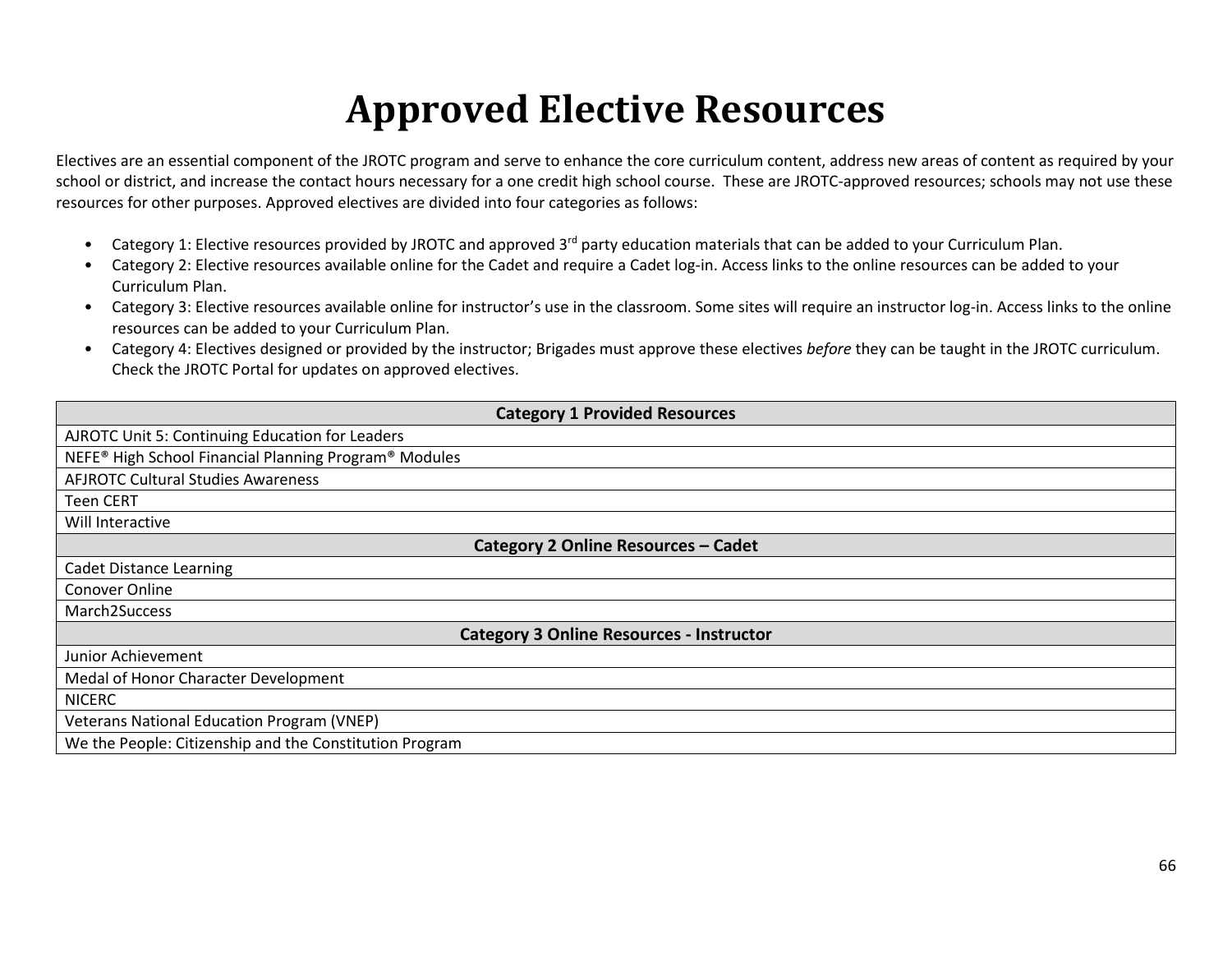## **Category 1 Provided Resources**

## **Unit 5: JROTC Continuing Education for Leaders**

#### **Unit 5 Chapter 1: Team Building**

Two lessons are available to supplement or enhance Team Building in any Core Unit.

• To access Unit 5 Chapter 1 add it to your Curriculum Plan

| Lesson                    | Competency                 | <b>Learning Objectives</b>                                           | <b>Class Hours</b> | <b>Rec Lab Hours</b> |
|---------------------------|----------------------------|----------------------------------------------------------------------|--------------------|----------------------|
| U5C1L1: Stationary        | Demonstrate the manual of  | Describe the correct response to the commands for order<br>$\bullet$ |                    |                      |
| Movements with the M-     | arms with the M-1903 rifle | arms and the rest positions using the M-1903 rifle                   |                    |                      |
| 1903 Rifle                |                            | Describe the correct response to the commands for port               |                    |                      |
|                           |                            | arms and present arms using the M-1903 rifle                         |                    |                      |
|                           |                            | Describe the correct response to the commands for                    |                    |                      |
|                           |                            | inspection arms using the M-1903 rifle                               |                    |                      |
|                           |                            | Describe the correct response to the commands for right              |                    |                      |
|                           |                            | and left shoulder arms using the M-1903 rifle                        |                    |                      |
|                           |                            | Describe the correct response to the commands for sling              |                    |                      |
|                           |                            | and unsling arms using the M-1903 rifle                              |                    |                      |
|                           |                            | Define key words: balance, barrel, bolt, bolt handle, butt,          |                    |                      |
|                           |                            | chamber,, hand guard, keeper, lower band, muzzle, port               |                    |                      |
|                           |                            | arms, sight,                                                         |                    |                      |
| U5C1L2: The Saber and the | Execute the manual of arms | Describe the parts of a saber and a scabbard<br>$\bullet$            | $\mathcal{P}$      |                      |
| Scabbard                  | with the Saber and the     | • Explain the proper way to wear the saber                           |                    |                      |
|                           | Scabbard                   | Describe the correct responses to commands for the                   |                    |                      |
|                           |                            | standing manual of arms                                              |                    |                      |
|                           |                            | Describe the correct responses to commands for the                   |                    |                      |
|                           |                            | marching manual of arms                                              |                    |                      |
|                           |                            | Define key words: cant, guard, pistol belt, port, saber,             |                    |                      |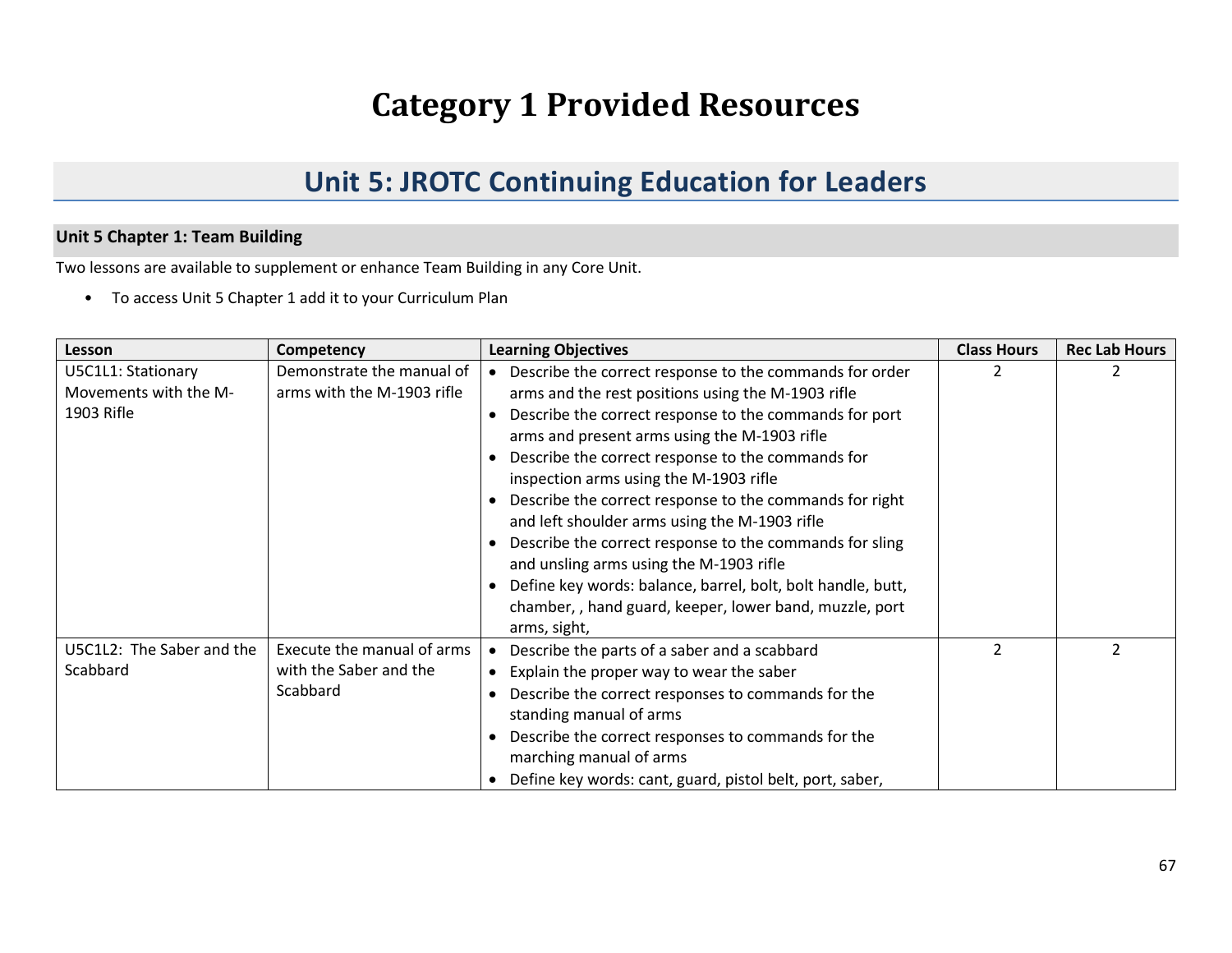#### **Unit 5 Chapter 2: NEFE® - (Option A)**

NEFE's High School Financial Planning Program® (HSFPP) is a free turnkey financial literacy program specifically focused on basic personal finance skills that are relevant to the lives of teens in Grades 8-12. This program has been incorporated into the JROTC curriculum, to include instructor lesson plans, PowerPoint presentations, student learning plans, and assessment tasks in Unit 5: Chapter 2 – NEFE.

- To access Unit 5: Chapter 2 NEFE 1 add it to your Curriculum Plan
- All NEFE content may be access through the NEFE website; complete student guides can also be ordered and shipped for free. See <https://www.hsfpp.org/register.aspx>

| Lesson                                     | Competency                      | <b>Learning Objectives</b>                                                           | <b>Class</b>  |
|--------------------------------------------|---------------------------------|--------------------------------------------------------------------------------------|---------------|
|                                            |                                 |                                                                                      | <b>Hours</b>  |
| U5C2L1: NEFE <sup>®</sup> - Introduction:  | Determine personal financial    | Differentiate between Wants vs. Needs                                                | $\mathcal{P}$ |
| <b>Setting Financial Goals</b>             | goals                           | Describe how values can influence decisions                                          |               |
|                                            |                                 | Compare SMART (Specific, Measurable, Attainable, Relevant & Time-                    |               |
|                                            |                                 | bound) goals                                                                         |               |
|                                            |                                 | • Discuss how goals impact actions                                                   |               |
| U5C2L2: NEFE <sup>®</sup> - Your Financial | Plan personal financial goals   | • List SMART goal elements                                                           | $\mathcal{P}$ |
| Plan: Where It All Begins                  |                                 | Explain the purpose of a tracking your expenses                                      |               |
|                                            |                                 | Discuss what influences financial decisions                                          |               |
|                                            |                                 | Describe the DECIDE method                                                           |               |
| U5C2L3: NEFE® - Budgeting:                 | Outline a personal budget       | • Identify the purpose of a budget                                                   | $\mathcal{P}$ |
| Making the Most of Your                    |                                 | Determine resources available for financial objectives                               |               |
| Money                                      |                                 | • Explain how to construct a simple budget                                           |               |
| U5C2L4: NEFE - Investing:                  | Forecast personal savings and   | • Describe reasons for saving and investing                                          | $\mathcal{P}$ |
| Making Your Money Work for                 | investments                     | Describe how time, money, and rate of interest relate to meeting<br>$\bullet$        |               |
| You                                        |                                 | specific financial goals                                                             |               |
|                                            |                                 | Describe basic investment principles                                                 |               |
|                                            |                                 | Describe various savings and investment alternatives                                 |               |
| U5C2L5: NEFE - Good Debt,                  | Appraise personal credit        | Define key words: annual fee, annual percentage rate (APR), bankruptcy,<br>$\bullet$ | $\mathcal{P}$ |
| <b>Bad Debt: Using Credit Wisely</b>       | worthiness                      | credit, credit history, credit report, debt, finance charge, grace period,           |               |
|                                            |                                 | interest, loan term                                                                  |               |
| U5C2L6: NEFE - Insurance:                  | Relate insurance to current and | • Determine ways that teens face risks which can lead to costly                      | 2             |
| Protecting What You Have                   | future personal needs           | consequences                                                                         |               |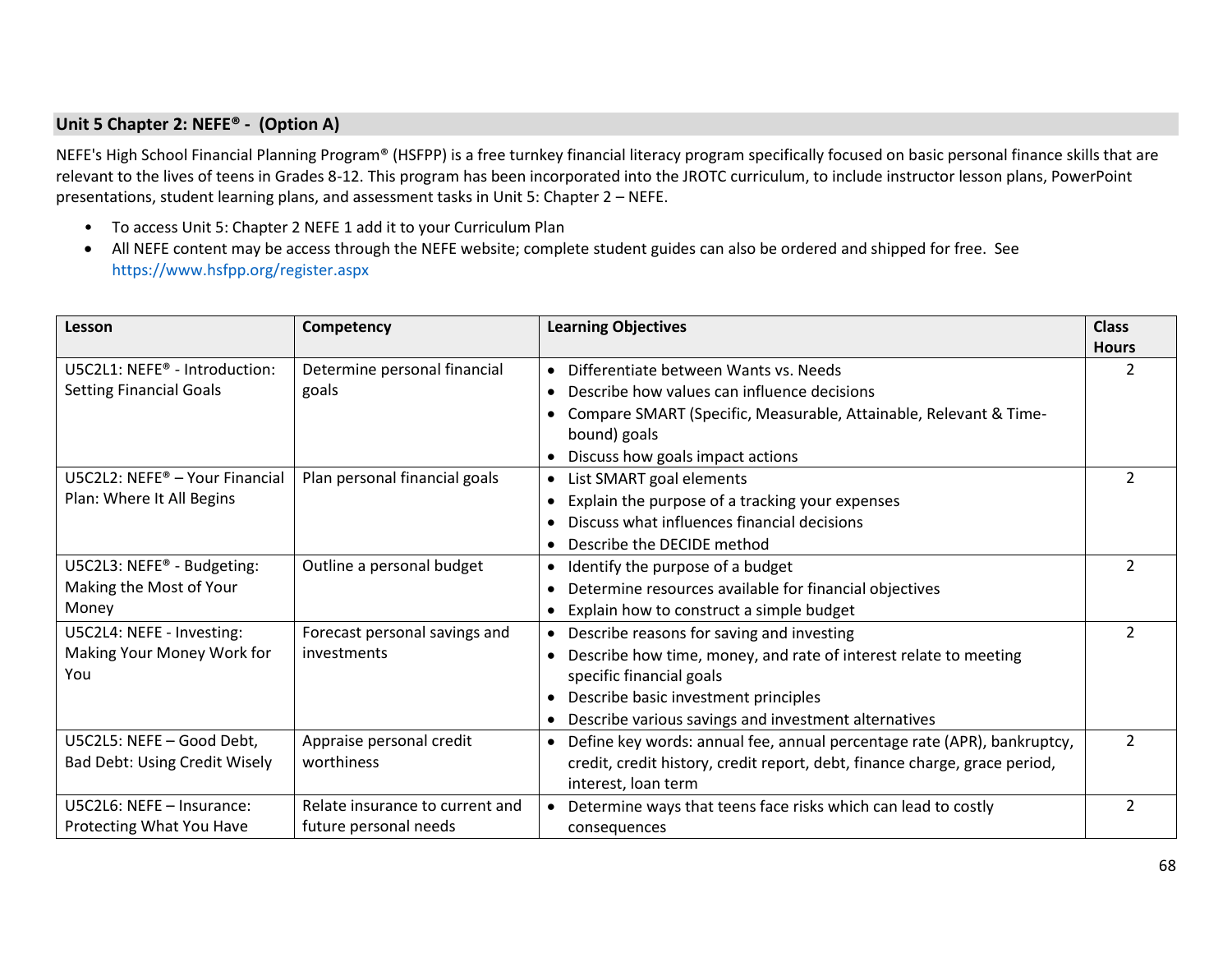|  | Describe how to get insurance coverage                        |  |
|--|---------------------------------------------------------------|--|
|  | Give examples of information provided in the insurance policy |  |

#### **NEFE High School Financial Planning Program® (HFSPP) Resource – (Option B)**

- To access the NEFE High School Financial Planning Program® lesson modules add them to your Curriculum Plan
- All NEFE content may be access through the NEFE website; complete student guides can also be ordered and shipped for free. See <https://www.hsfpp.org/register.aspx>

| NEFE High School Financial Planning Program <sup>®</sup> Modules | <b>Class Hours</b> |
|------------------------------------------------------------------|--------------------|
| Module 1: Money Management                                       | 6                  |
| Lesson 1-1: Money Habits                                         |                    |
| Lesson 1-2: Goals                                                |                    |
| Lesson 1-3: Decisions                                            |                    |
| Lesson 1-4: Spending Plan                                        |                    |
| Lesson 1-5: Cash Flow                                            |                    |
| Assessment                                                       |                    |
| Module 2: Borrowing                                              | 6                  |
| Lesson 2-1: Using Credit                                         |                    |
| Lesson 2-2: Credit Costs                                         |                    |
| Lesson 2-3: Credit Rating                                        |                    |
| Lesson 2-4: Rights and Responsibilities                          |                    |
| Lesson 2-5: Identify Fraud                                       |                    |
| Assessment                                                       |                    |
| Module 3: Earning Power                                          | 6                  |
| Lesson 3-1: Invest in Yourself                                   |                    |
| Lesson 3-2: Job Benefits and Options                             |                    |
| Lesson 3-3: Pay and Taxes                                        |                    |
| Lesson 3-4: Lifestyle                                            |                    |
| Lesson 3-5: Plan for Change                                      |                    |
| Assessment                                                       |                    |
| Module 4: Investing                                              | 5                  |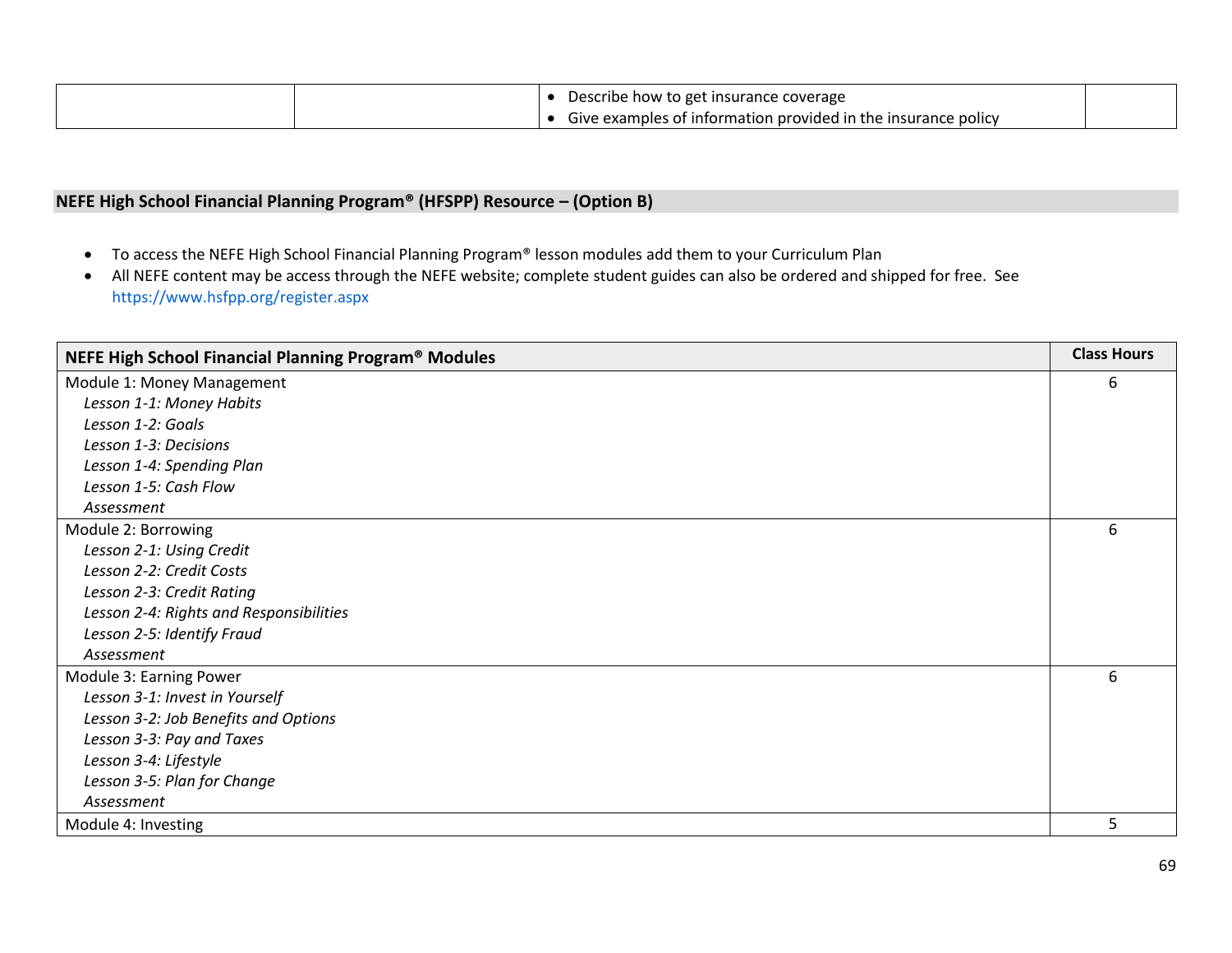| Lesson 4-1: Put Savings to Work            |   |
|--------------------------------------------|---|
| Lesson 4-2: How Investing Works            |   |
| Lesson 4-3: Choosing Investment            |   |
| Lesson 4-4: Investigating Game Plan        |   |
| Assessment                                 |   |
| <b>Module 5: Financial Services</b>        | 5 |
| Lesson 5-1: Checking Accounts              |   |
| Lesson 5-2: Financial Tools and Technology |   |
| Lesson 5-3: Financial Fraud                |   |
| Lesson 5-4: Financial Service Providers    |   |
| Assessment                                 |   |
| Module 6: Insurance                        |   |
| Lesson 6-1: Manage Risk                    |   |
| Lesson 6-2: How Insurance Works            |   |
| Lesson 6-3: Selecting Insurance            |   |
| Lesson 6-4: Auto Accidents Happen          |   |
|                                            |   |

#### **Unit 5 JROTC Leadership Electives – Chapter 3: First Aid**

• To access the JROTC Unit 5: Chapter 3 add it to your Curriculum Plan

| Lesson                         | Competency                         | <b>Learning Objectives</b>                                          | <b>Class Hours</b> |
|--------------------------------|------------------------------------|---------------------------------------------------------------------|--------------------|
| U5C3L1: Hygiene and            | Analyze the impact sanitation      | Recognize the benefits of maintaining good hygiene habits           |                    |
| Sanitation in the Field        | and hygiene has on health when     | Explain how to keep clean in field conditions                       |                    |
|                                | camping                            | Explain the correlation between physical fitness and hygiene        |                    |
|                                |                                    | Identify possible results of poor sanitation                        |                    |
|                                |                                    | Detail procedures for disinfecting water                            |                    |
|                                |                                    | Explain how to guard against food poisoning and the spread of       |                    |
|                                |                                    | germs through waste                                                 |                    |
| U5C3L2: Treating for Shock and | Determine first aid treatment      | Explain how to identify and treat shock                             |                    |
| <b>Immobilizing Fractures</b>  | for shock, fractures, sprains, and | Distinguish between closed and open fractures                       |                    |
|                                | strains                            | Identify procedures for treating fractures                          |                    |
|                                |                                    | Distinguish between dislocations, strains, and sprains              |                    |
|                                |                                    | Identify procedures for treating dislocations, strains, and sprains |                    |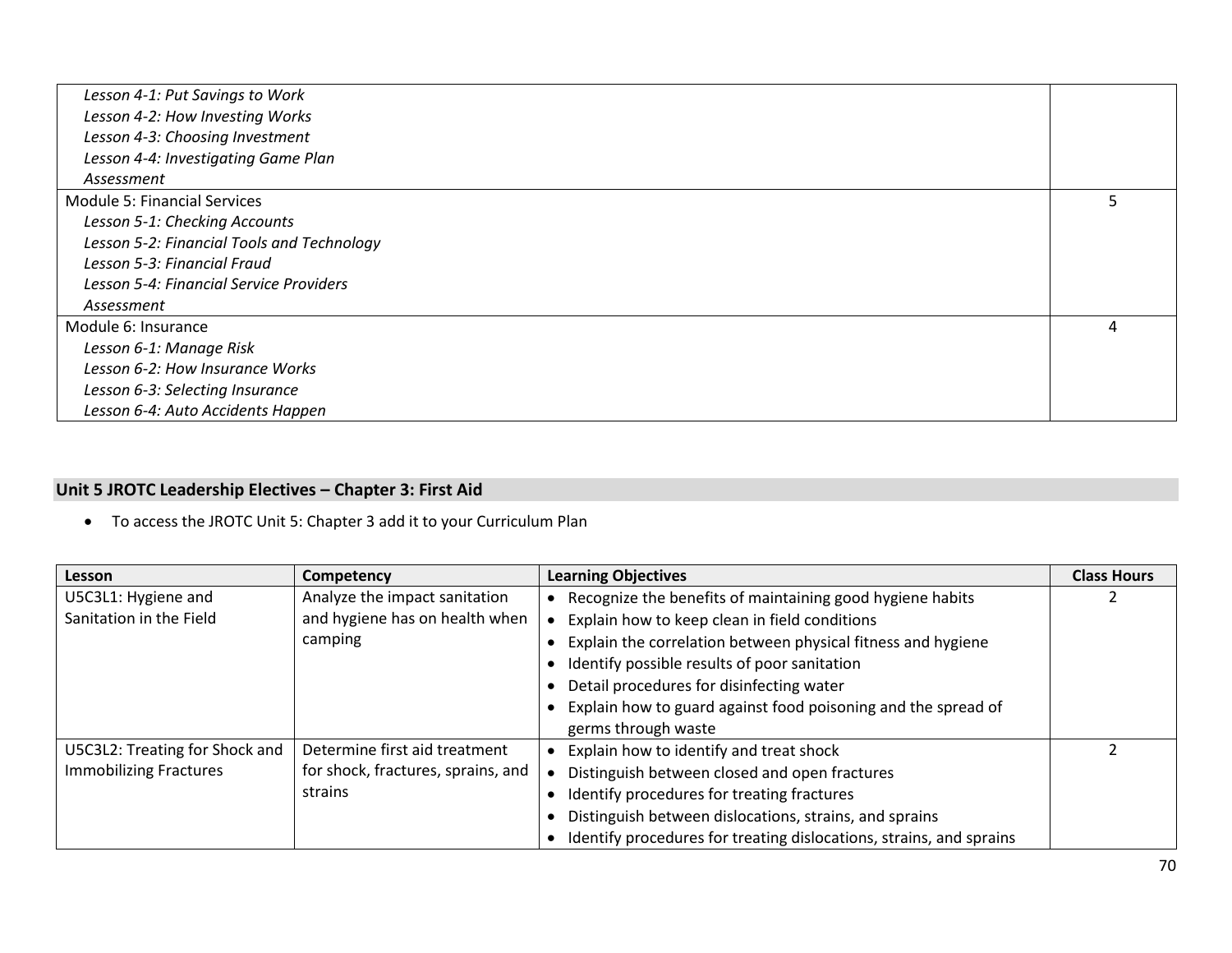| U5C3L3: First Aid for Burns         | Determine first aid treatment<br>for burns | • Characterize degrees of burns                                                                              | $\overline{2}$ |
|-------------------------------------|--------------------------------------------|--------------------------------------------------------------------------------------------------------------|----------------|
|                                     |                                            | Describe how to treat first-, second-, and third-degree heat burns<br>Describe how to treat electrical burns |                |
|                                     |                                            | Describe how to treat chemical burns to the eyes and skin                                                    |                |
| U5C3L4: First Aid for Poisons,      | Determine first aid for                    | Identify the causes and symptoms of poisoning                                                                | 2              |
| Wounds, and Bruises                 | poisoning, wounds, and bruises             |                                                                                                              |                |
|                                     |                                            | Describe how to treat a poison victim                                                                        |                |
|                                     |                                            | Distinguish among the four types of open wounds<br>$\bullet$                                                 |                |
|                                     |                                            | Describe how to treat wounds and bruises                                                                     |                |
| U5C3L5: Heat Injuries               | Determine first aid for heat               | Explain the cause of heat injuries<br>$\bullet$                                                              | $\overline{2}$ |
|                                     | injuries                                   | Describe the symptoms of the three types of heat injuries<br>٠                                               |                |
|                                     |                                            | Explain how to treat heat cramps                                                                             |                |
|                                     |                                            | Explain how to treat heat exhaustion                                                                         |                |
|                                     |                                            | Explain how to treat heat stroke<br>٠                                                                        |                |
|                                     |                                            | Describe how to prevent heat injuries                                                                        |                |
| U5C3L6: Cold Weather Injuries       | Determine first aid for cold               | Explain the causes of cold weather injuries                                                                  | $\overline{2}$ |
|                                     | weather injuries                           | Identify symptoms of cold weather injuries<br>$\bullet$                                                      |                |
|                                     |                                            | Explain how to treat frostbite, immersion foot/trench foot,                                                  |                |
|                                     |                                            | hypothermia, and snow blindness                                                                              |                |
|                                     |                                            | • Describe how to prevent cold weather injuries                                                              |                |
| U5C3L7: Bites, Stings, and          | Determine first aid for bites,             | • Identify four types of poisonous snakes                                                                    | $\overline{2}$ |
| Poisonous Hazards                   | stings, and poisonous hazards              | Describe symptoms of and treatment for snake bites                                                           |                |
|                                     |                                            | Describe symptoms of and treatment for human and animal bites<br>$\bullet$                                   |                |
|                                     |                                            | Describe symptoms of and treatment for insect bites and stings                                               |                |
|                                     |                                            | Describe symptoms of and treatment for poisonous plant exposure                                              |                |
|                                     |                                            | Identify ways to prevent bites, stings, and poisonous plant exposure                                         |                |
| <b>U5C3L8: Controlling Bleeding</b> | Demonstrate first aid                      | • Identify the three types of bleeding                                                                       | $\overline{2}$ |
|                                     | procedures for bleeding victims            | Identify the best way to control most cases of bleeding                                                      |                |
|                                     |                                            | Distinguish among direct pressure, pressure points, and a<br>$\bullet$                                       |                |
|                                     |                                            | tourniquet to control bleeding                                                                               |                |
|                                     |                                            | Describe how to treat bleeding on the head or torso<br>$\bullet$                                             |                |
|                                     |                                            | Explain the importance of following Universal Precautions when                                               |                |
|                                     |                                            | dealing with blood and other body fluids                                                                     |                |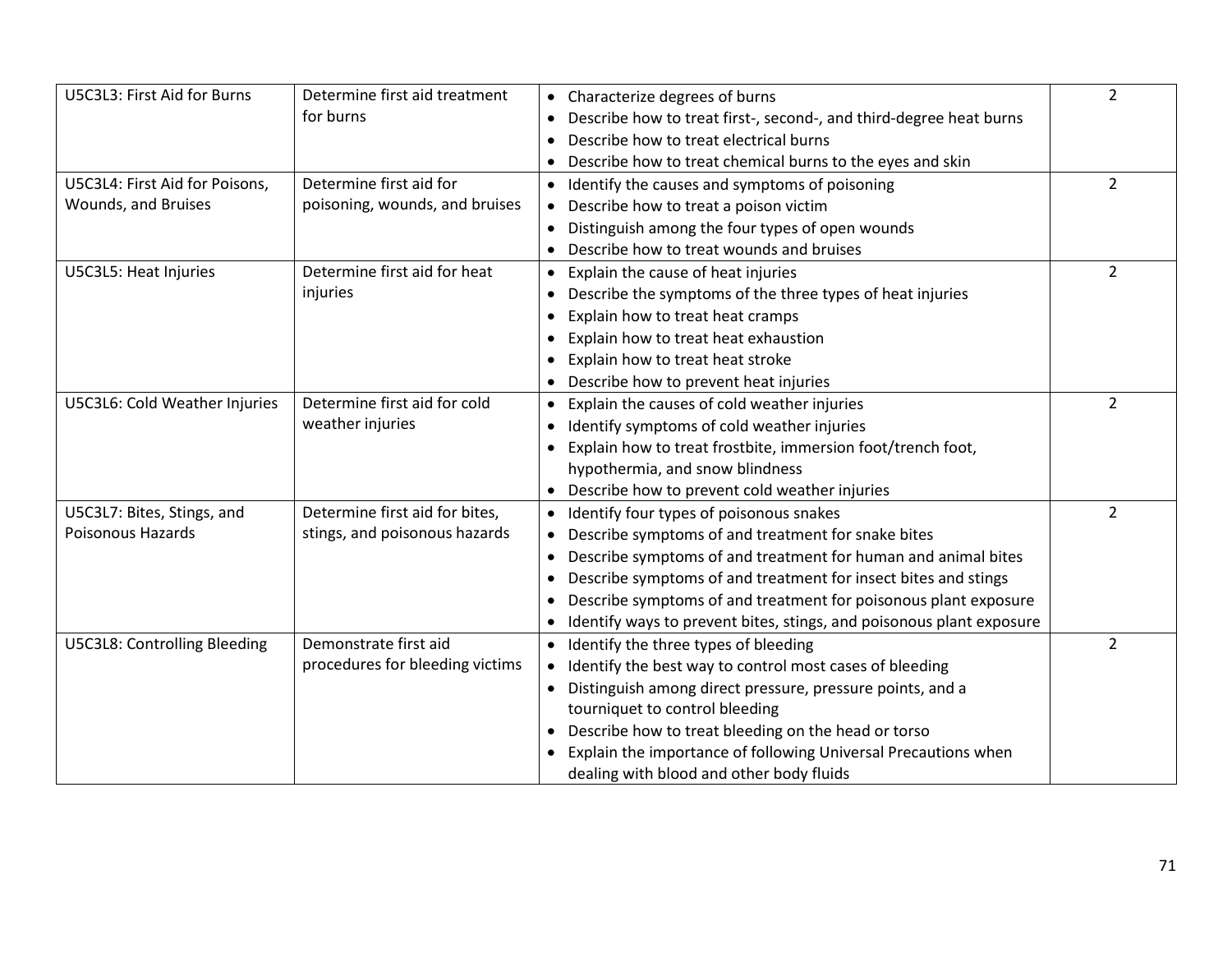#### **Unit 5 Chapter 4: Geography**

See *[Geography Course for JROTC Credit](#page-30-0)* for or a list of all lessons, competencies, and learning objectives. Any lesson can be used to enrich or enhance a Unit 1-4 LET course. This also includes lessons from the *AF JROTC Cultural Studies Awareness.*

• To access JROTC Unit 5: Chapter 4 add it to your Curriculum Plan.

#### **Unit 5 JROTC Leadership Electives – Chapter 5: Citizenship and Government**

<span id="page-71-0"></span>See *[Civics/Government Course for JROTC](#page-71-0)* for a list of all lessons, competencies, and learning objectives. Any lesson can be used to enrich or enhance a Unit 1-4 LET course.

• To access JROTC Unit 5: Chapter 5 add it to your Curriculum Plan

#### **Unit 5 JROTC Leadership Electives – Chapter 6: Safety and Marksmanship**

• To access JROTC Unit 5: Chapter 6 add it to your Curriculum Plan

| Lesson                      | Competency                         | <b>Learning Objectives</b>                                                 | <b>Class Hours</b> |
|-----------------------------|------------------------------------|----------------------------------------------------------------------------|--------------------|
| U5C6L1: History of          | Describe the history of            | Identify different human marksmanship skills and recognize their           |                    |
| Marksmanship                | marksmanship                       | historic applications                                                      |                    |
|                             |                                    | Discover how human marksmanship endeavors have evolved from                |                    |
|                             |                                    | martial/survival skills to sports skills                                   |                    |
|                             |                                    | Report on important sports competitions that involve rifle shooting        |                    |
|                             |                                    | Describe the basic rules of target shooting as a sport                     |                    |
| U5C6L2: Firearm Safety and  | Demonstrate air rifle safety rules | Identify the main parts of a firearm that concern safety (muzzle,          |                    |
| Safe Range Operation        |                                    | action, and trigger)                                                       |                    |
|                             |                                    | Describe rules and procedures for safe range operation                     |                    |
|                             |                                    | Demonstrate rules for safe firearm handling                                |                    |
| U5C6L3: Target Shooting     | Demonstrate safe operation of      | Recognize the basic equipment needed for target shooting Describe          |                    |
| Equipment and Its Operation | air rifle equipment.               | how air rifles function Recognize the first steps of cocking and firing an |                    |
|                             |                                    | air rifle, including a correct trigger release Recognize how to load and   |                    |
|                             |                                    | fire air rifles                                                            |                    |
| U5C6L4: The First Target    | Demonstrate correct                | Assume the standing position used for target shooting                      |                    |
| Position - Standing         | marksmanship technique in the      | Practice sight alignment on a blank target                                 |                    |
|                             | standing position                  | Dry fire by performing correct trigger release                             |                    |
|                             |                                    |                                                                            |                    |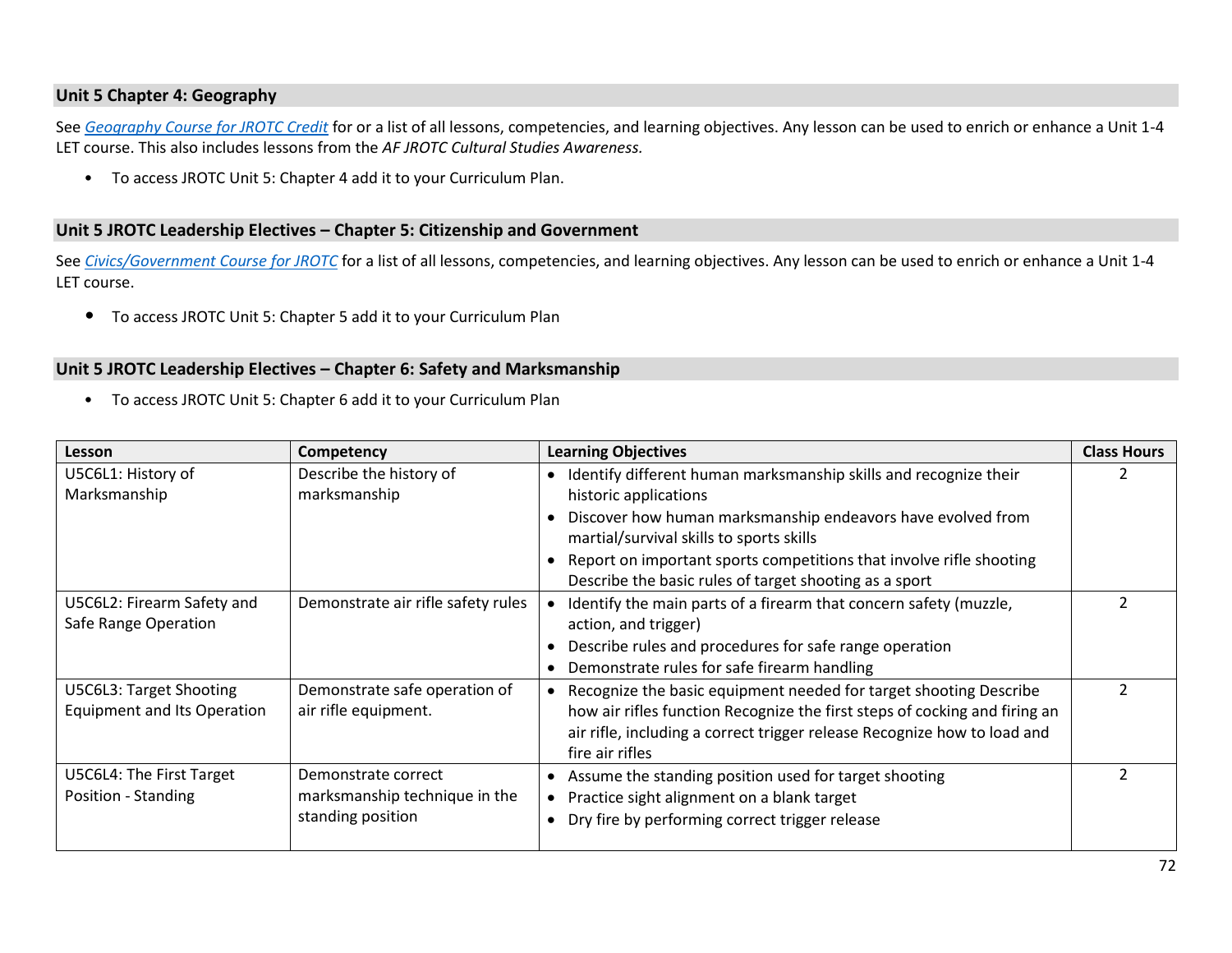| U5C6L5: Aiming and Firing                 | Demonstrate basic aiming and<br>firing skills                          | • Aim at a target from the standing position *<br>Describe how correct breathing enhances control and relaxation<br>$\bullet$<br>Shoot in the standing position while performing the basic techniques<br>$\bullet$<br>for firing a shot                                                            | $\overline{2}$ |
|-------------------------------------------|------------------------------------------------------------------------|----------------------------------------------------------------------------------------------------------------------------------------------------------------------------------------------------------------------------------------------------------------------------------------------------|----------------|
| U5C6L6: Sight Adjustment and<br>Scoring   | Demonstrate correct sight<br>adjustment and scoring                    | • Practice shooting in the standing position while applying good shot<br>technique<br>Adjust sights so that shot groups are centered on the target<br>• Score targets correctly                                                                                                                    | $\overline{2}$ |
| U5C6L7: The Prone Position                | Demonstrate correct<br>marksmanship technique in the<br>prone position | Demonstrate how to properly use a sling in a target shooting position<br>• Assume the prone position used for target shooting<br>Shoot in the prone position while performing correct shot technique                                                                                               | $\overline{2}$ |
| U5C6L8: The Kneeling Position             | Demonstrate marksmanship<br>skills in the kneeling position            | Use a sling correctly in the kneeling position<br>Determine the correct placement of a kneeling roll in the kneeling<br>$\bullet$<br>position<br>Perform the correct shot technique while shooting from a kneeling<br>position                                                                     | $\mathcal{L}$  |
| U5C6L9: Practice and Skill<br>Development | Develop practice skills to<br>improve your marksmanship                | Use a shooting diary to record critical lessons learned in marksmanship<br>practice<br>Develop and practice a shot plan<br>Demonstrate the use of balance checks and relaxation to attain proper<br>shot technique<br>Complete a three-position 3x10 course of fire on the BMC target<br>$\bullet$ | $\mathcal{P}$  |
| U5C6L10: Competition<br>Opportunities     | Demonstrate marksmanship<br>proficiency in a regulation 3x10<br>course | Describe sports competition opportunities available to JROTC and<br>school rifle team members<br>• Complete a regulation course of fire (3x10 shots) on the official air rifle<br>target<br>• Complete a final using the Olympic final round format                                                | $\mathcal{P}$  |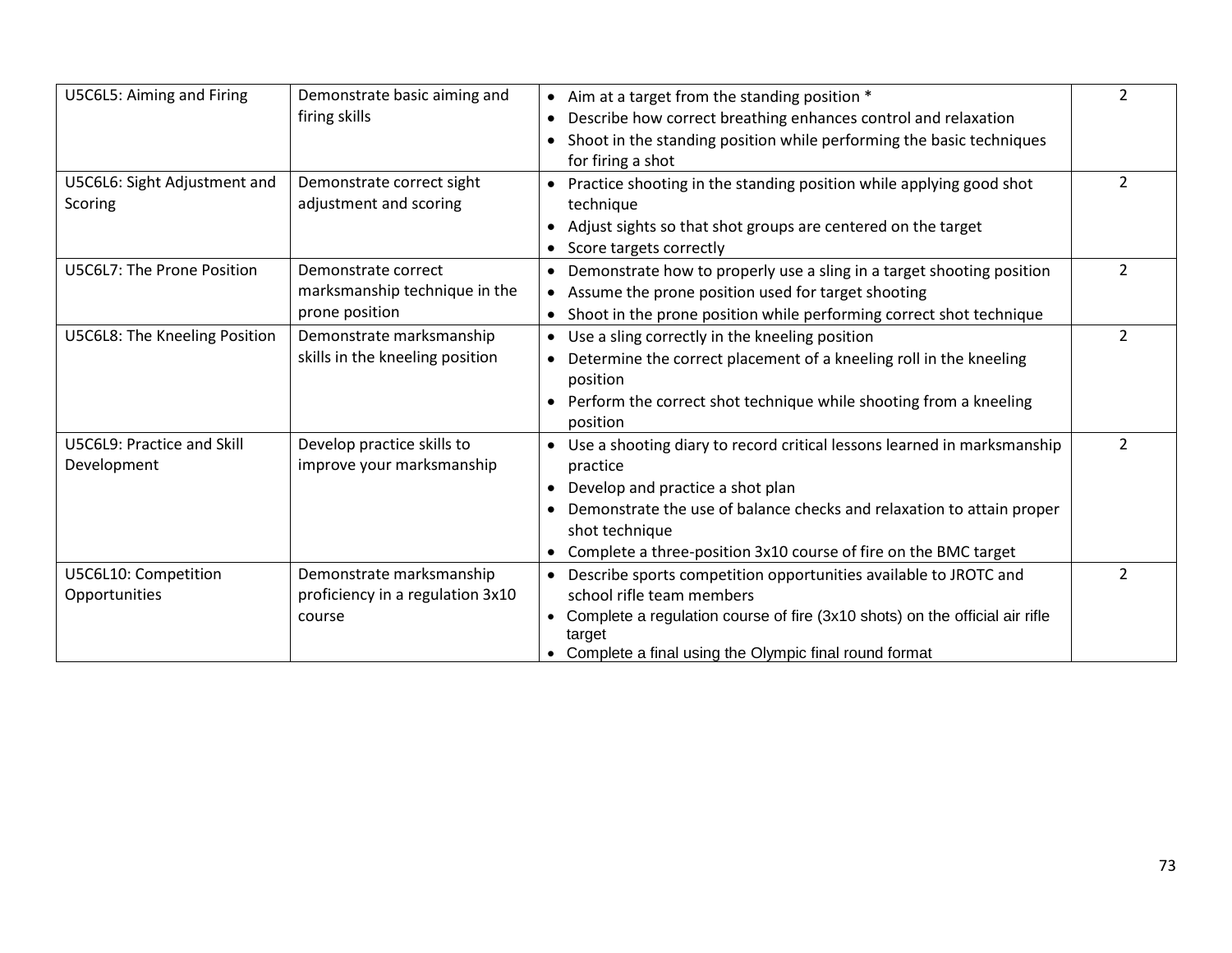### **Teen Community Emergency Response Team (CERT)**

Teen CERT is a 9-unit high school emergency response National Training curriculum developed by the Federal Emergency Management Agency (FEMA). This 20 hour training initiative is designed to teach students about potential disasters that can affect their region and how to safely and responsibly respond to them. Critical skills addressed in this curriculum include identifying fire hazards and control techniques, light search and rescue, emergency response assistance, medical treatment set-up, assisting injured, and reducing survivor stress. Upon completion of CERT training students may be called upon to participate or lead a variety of emergency response activities in the school or community.

JROTC lessons link to Teen CERT resources when they may be seen as an appropriate enhancement to the core curriculum.

• To access Teen CERT units add them to your Curriculum Plan.

| <b>CERT Lesson Resource</b>                                |              | Lab          |
|------------------------------------------------------------|--------------|--------------|
|                                                            | <b>Hours</b> | <b>Hours</b> |
| Unit 1: Disaster Preparedness                              | 3            |              |
| Unit 2: Fire Safety and Utility Controls                   | 3            |              |
| Unit 3: Disaster Medical Operations - Part 1               | 3            |              |
| Unit 4: Disaster Medical Operations - Part 2               | 4            |              |
| Unit 5: Light Search and Rescue Operations                 | 3            |              |
| Unit 6: CERT Organization                                  | ∍            |              |
| Unit 7: Disaster Psychology                                |              |              |
| Unit 8: Terrorism and CERT                                 | 3            |              |
| Unit 9: Course Review, Final Exam, and Disaster Simulation | 3            |              |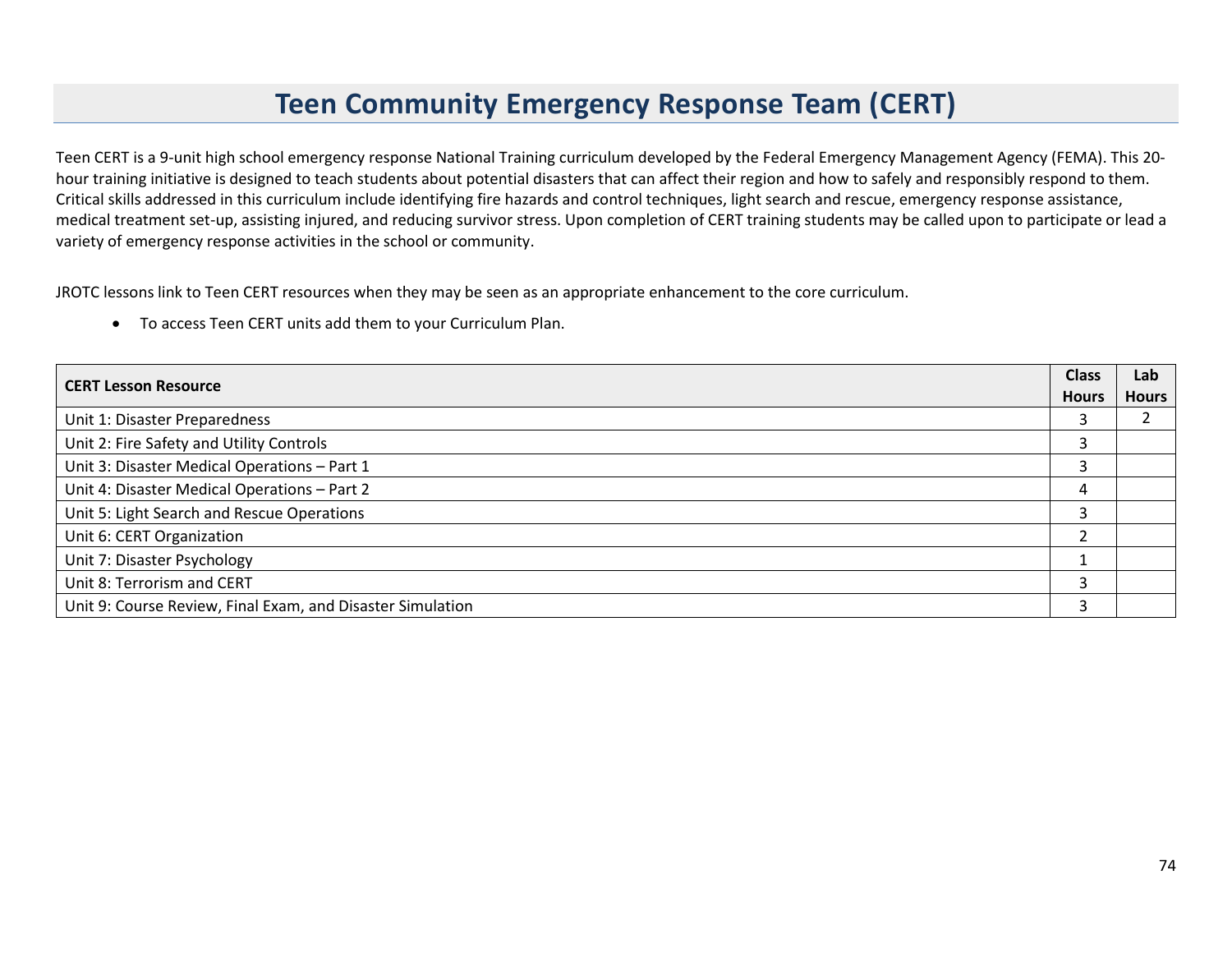# **Will Interactive, Inc.®**

Will Interactive, Inc.<sup>®</sup>, a leader in interactive training, behavior modification, and performance improvement, developed several virtual experiences that help cadets make better choices. Examples include: *Interactive Nights Out 2* (drug abuse prevention), *Hate Comes Home, Just 2 Days* (conflict resolution, diversity, responsibility), and Challenge 1 (leadership principles).

Many JROTC lessons plans link to Will Interactive, Inc. videos and lesson plans as enhancement activities to the core curriculum.

• To access Will Interactive, Inc. resources add them to your Curriculum Plan

| Will Interactive, Inc. <sup>®</sup> Resources          | <b>Class Hours</b> |
|--------------------------------------------------------|--------------------|
| Hate Comes Home                                        |                    |
| Interactive Nights Out 2: On the Road and Friday Night |                    |
| Just 2 Days                                            |                    |
| The Challenge 1                                        |                    |
| <b>Dealthe TOC</b>                                     |                    |

**[Back to TOC](#page-1-0)**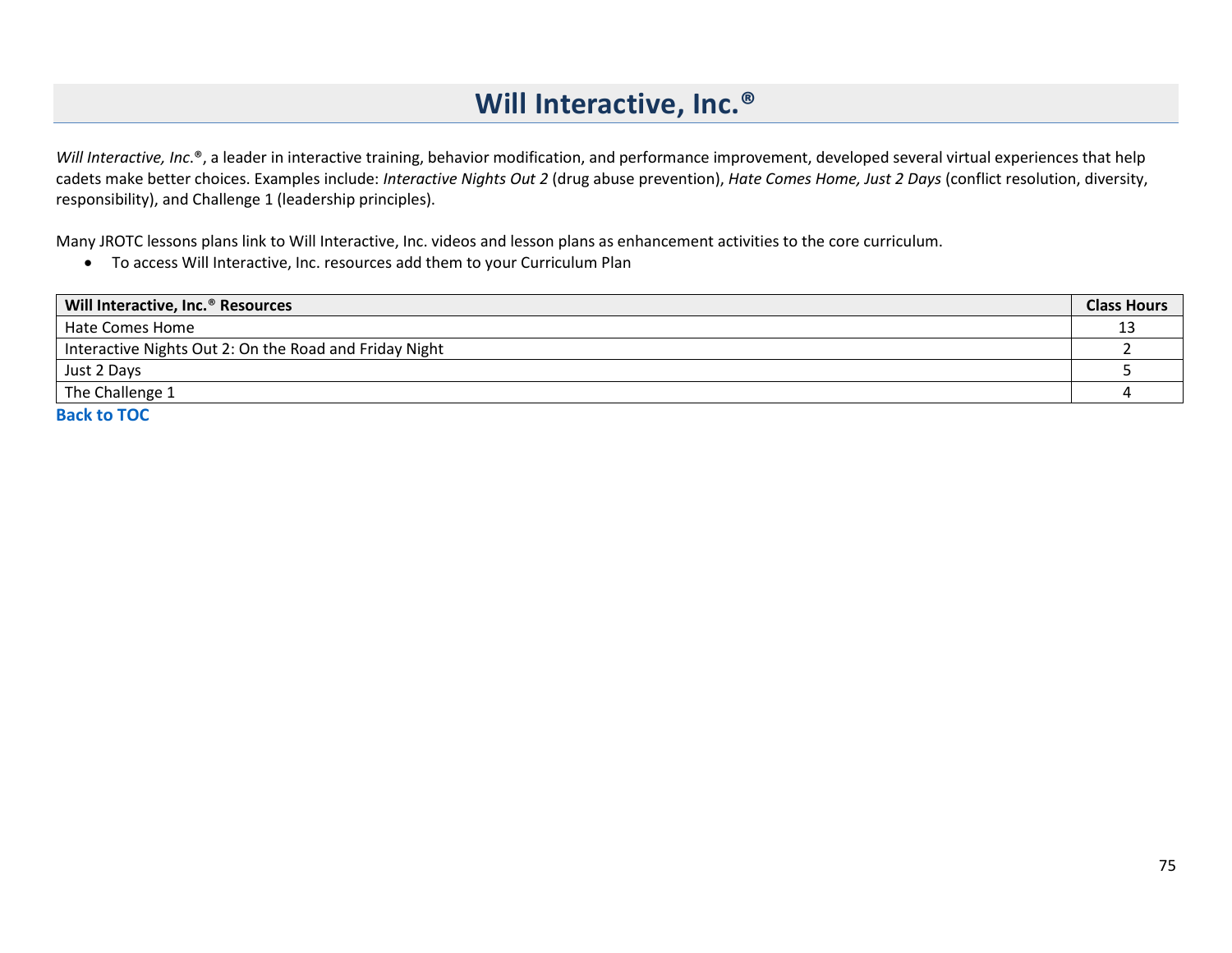# **Category 2 Online Resources – Cadet**

### **Cadet Distance Learning (DL)**

Increasingly, high schools and school districts are recognizing alternative pathways to graduation, which should include JROTC cadets. Distance learning courses may substitute for the JROTC academic class if at a minimum:

- $\checkmark$  the student is a LET 3 or LET 4 Cadet
- $\checkmark$  the cadet fully participates on teams
- $\checkmark$  the cadet holds a leadership position
- $\checkmark$  the cadet participates in service learning activities
- $\checkmark$  the principal allows transcript credit for each semester
- $\checkmark$  the cadet only substitutes distance learning for one LET level
- Preview the Cadet DL at[: http://www.jrotcdl.com/](http://www.jrotcdl.com/)
- Access Cadet DL courses by adding them to your Curriculum Plan
- For instructors and/or Cadets to use this content a computer and Internet access are necessary
- Instructor and Cadet log-in is required

| <b>Cadet DL Resource</b>                                     | <b>Class Hours</b> |
|--------------------------------------------------------------|--------------------|
| Cadet DL 100: Introduction to Cadet Distance Learning        | 0.5                |
| Cadet DL 101: Conflict Resolution                            |                    |
| Cadet DL 102: Improve Test Taking Skills                     |                    |
| Cadet DL 103: Internet Safety                                |                    |
| Cadet DL 104: How to Write Effectively                       |                    |
| Cadet DL 105: Time Management                                |                    |
| Cadet DL 106: First Aid                                      |                    |
| Cadet DL 107: Financing College and Admissions               |                    |
| Cadet DL 108: Health and Nutrition                           |                    |
| Cadet DL 109: Emergency Preparedness and Community Awareness |                    |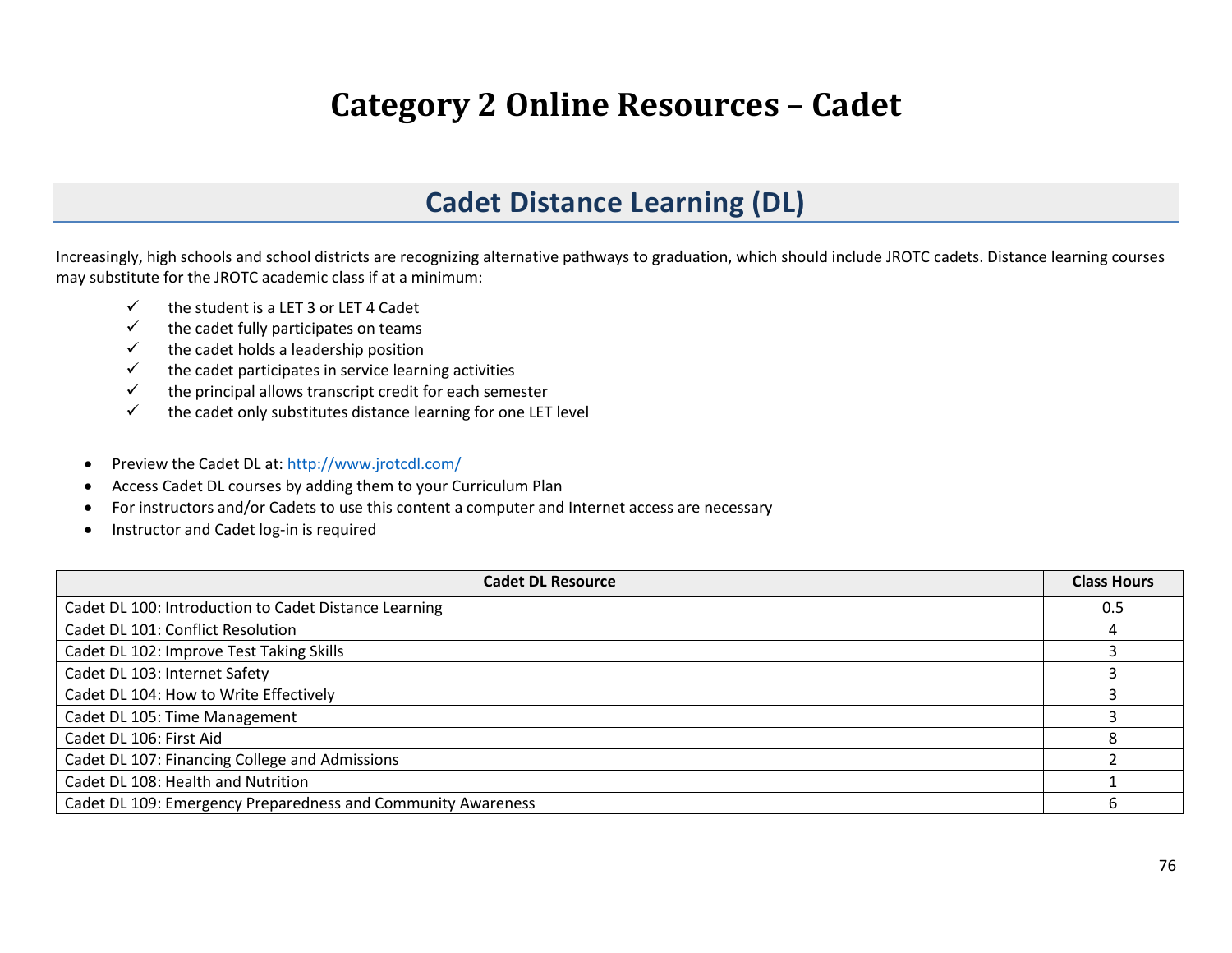## **Conover Online – Web-based Profile Assessments and Skill Interventions**

Conover Online is a web-based assessment and curriculum system to enhance a core lesson or incorporate into a LET to meet the contact hour requirement for high school credit. Conover Online has given permission to AJROTC instructors to use any materials from their program list below.

- To preview the Cadet course, log in as an instructor at [https://ajrotc.conovercompany.com/users/sign\\_in](https://ajrotc.conovercompany.com/users/sign_in)
- Access Conover online programs adding to your Curriculum Plan
- For instructors and/or Cadets to use this content a computer and Internet access are necessary
- Cadets using Conover materials will require a Cadet log-in

| <b>Conover Resource</b>                                                                 | <b>Class Hours</b> |
|-----------------------------------------------------------------------------------------|--------------------|
| Success Profiler <sup>®</sup> Assessments, Profile Assessments, and Skill Interventions | 59.5               |
| Bully Prevention Series: The Giver and the Receiver                                     | -41                |
| Personal Responsibility Program Assessment and Skill Interventions                      | 49.5               |
| Anger Management Program Assessment and Skill Intervention                              |                    |

## **March 2 Success**

March 2 Success provides free online study materials to help improve standardized test scores including the ACT, SAT, and ASVAB. March 2 Success also provides a college application process to guide students through admissions, financial aid, and scholarships. Materials are referenced to LET core curriculum where appropriate.

- Preview March 2 Success resources at <https://www.march2success.com/main/courses>
- Access March 2 Success courses by adding to your Curriculum Plan
- For instructors and/or Cadets to use this content a computer and Internet access are necessary
- For classroom use an instructor log-in is required
- For Cadet use a Cadet log-in is required

| <b>March 2 Success Resource</b>                                                                                                            | <b>Class Hours</b> |
|--------------------------------------------------------------------------------------------------------------------------------------------|--------------------|
| The online High School Math and Verbal Skills course features a math and verbal diagnostic test, a personalized learning path with lessons |                    |
| and quizzes, practice sets and a post-assessment, with detailed answer explanations for each question. Scoring is provided by content area |                    |
| and overall score. The self-paced online course features interactive games, exercises and flashcards.                                      |                    |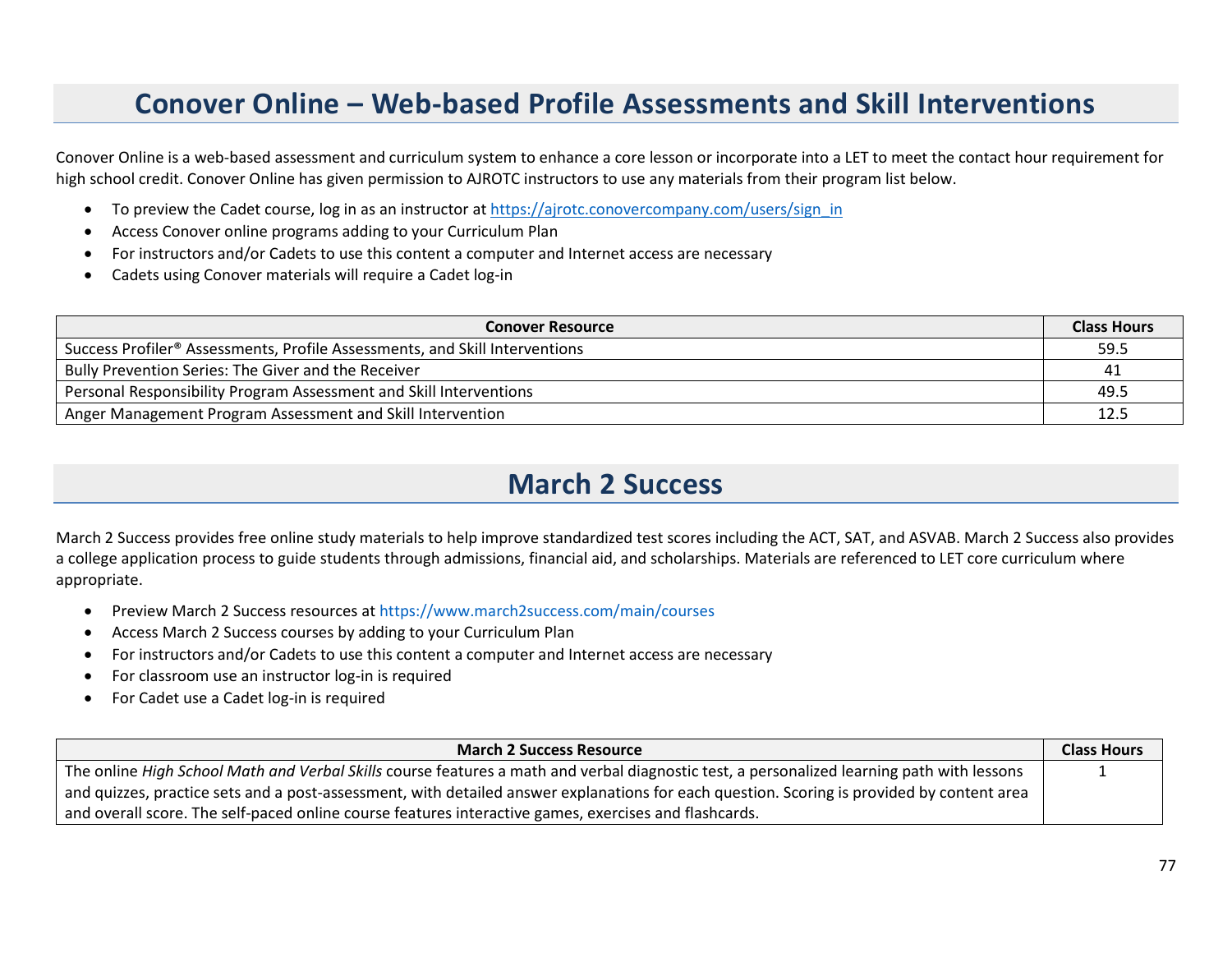| The College Readiness Online Course features diagnostic tests, a personalized learning path with lessons and quizzes, and three full-length   |  |
|-----------------------------------------------------------------------------------------------------------------------------------------------|--|
| practice tests with detailed answer explanations for each question. Scoring is broken down by content area and overall score. Subject areas   |  |
| include Math, College-Level Math, English and Writing. The course prepares students for college placement exams and college-level course      |  |
| work. It features interactive games, exercises and flashcards.                                                                                |  |
| SAT Practice Tests include seven full-length tests (Peterson's SAT practice tests) which mimic the structure and timing of the actual SAT     |  |
| exam. Additionally, each section within the practice tests can be reviewed after the section is scored. While reviewing the sections,         |  |
| students will be presented with their results along with the correct answer and a detailed explanation of the problem.                        |  |
| ACT Practice Tests include seven tests (Peterson's ACT practice tests) which mimic the structure and timing of the actual ACT exam.           |  |
| Additionally, each section within the practice tests can be reviewed after the section is scored. While reviewing the sections, students will |  |
| be presented with their results along with the correct answer and a detailed explanation of the problem.                                      |  |
| The Complete Guide to College Financing and Admissions is an effective interactive program that takes all the guesswork out of the college    |  |
| admission and financing process. It includes a special emphasis on scholarships and supplies hundreds of related web links.                   |  |
| ------                                                                                                                                        |  |

**[Back to TOC](#page-1-0)**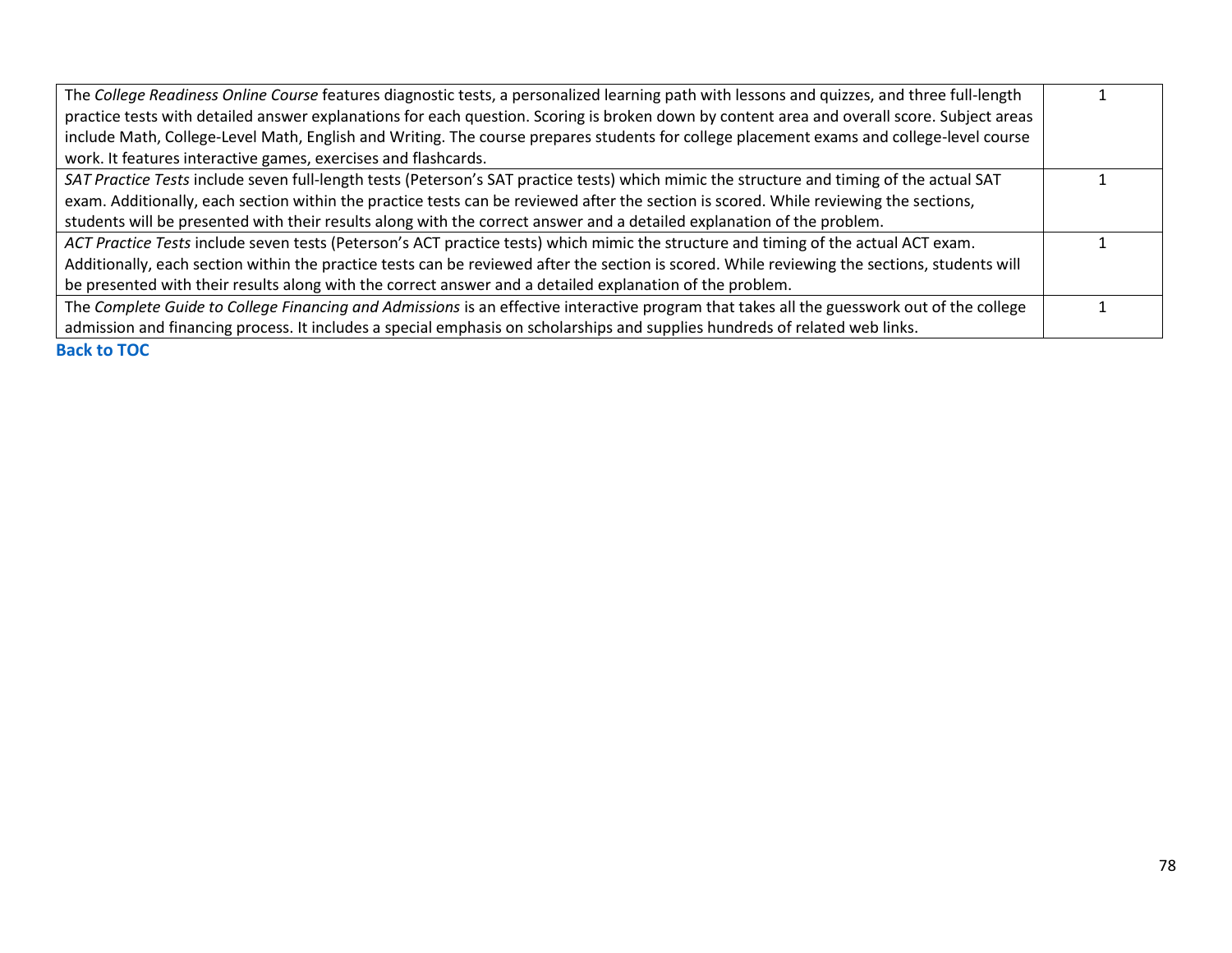# **Category 3 Online Resources – Instructor**

### **Junior Achievement (JA)**

This volunteer-led, experiential learning program has several high school modules with correlating instructional materials. Modules target work-readiness, entrepreneurship, and financial literacy skills.

- Preview JA materials at:<https://www.juniorachievement.org/web/ja-usa/ja-programs>
- Access JA courses by adding them to your Curriculum Plan
- Instructors will need to download the JA lesson plans to their Curriculum Manager through the Customize Lesson function

| <b>JA Resource</b>                                                                                                                                         | <b>Class Hours</b> |
|------------------------------------------------------------------------------------------------------------------------------------------------------------|--------------------|
| JA Be Entrepreneurial® challenges students, through interactive classroom activities, to start their own entrepreneurial venture while still in            |                    |
| high school. The program provides useful, practical content to assist teens in the transition from being students to productive, contributing              |                    |
| members of society.                                                                                                                                        |                    |
| JA Career Success® equips students with the knowledge required to get and keep a job in high-growth industries. Students will explore the                  |                    |
| crucial workplace skills employers seek but often find lacking in young employees. Students also will learn about valuable tools to find that              |                    |
| perfect job, including resumes, cover letters, and interviewing techniques.                                                                                |                    |
| JA Company Program Blended Model® unlocks the innate ability in high school students to fill a need or solve a problem in their community                  | 26                 |
| by launching a business venture and unleashing their entrepreneurial spirit. The program focuses on Company Ops, the majority of meeting                   |                    |
| time where students build and manage their business. Meeting-specific, student-friendly materials and resources increase student                           |                    |
| interaction and emphasize JA's experiential approach to learning.                                                                                          |                    |
| JA Job Shadow <sup>®</sup> prepares students to be entrepreneurial thinkers in their approach to work. In-class sessions prepare students for a visit to a | 4.5                |
| professional work environment, where they will face a series of challenges administered by their workplace hosts. Students learn how to                    |                    |
| research career opportunities and the skills needed to land and keep their dream job.                                                                      |                    |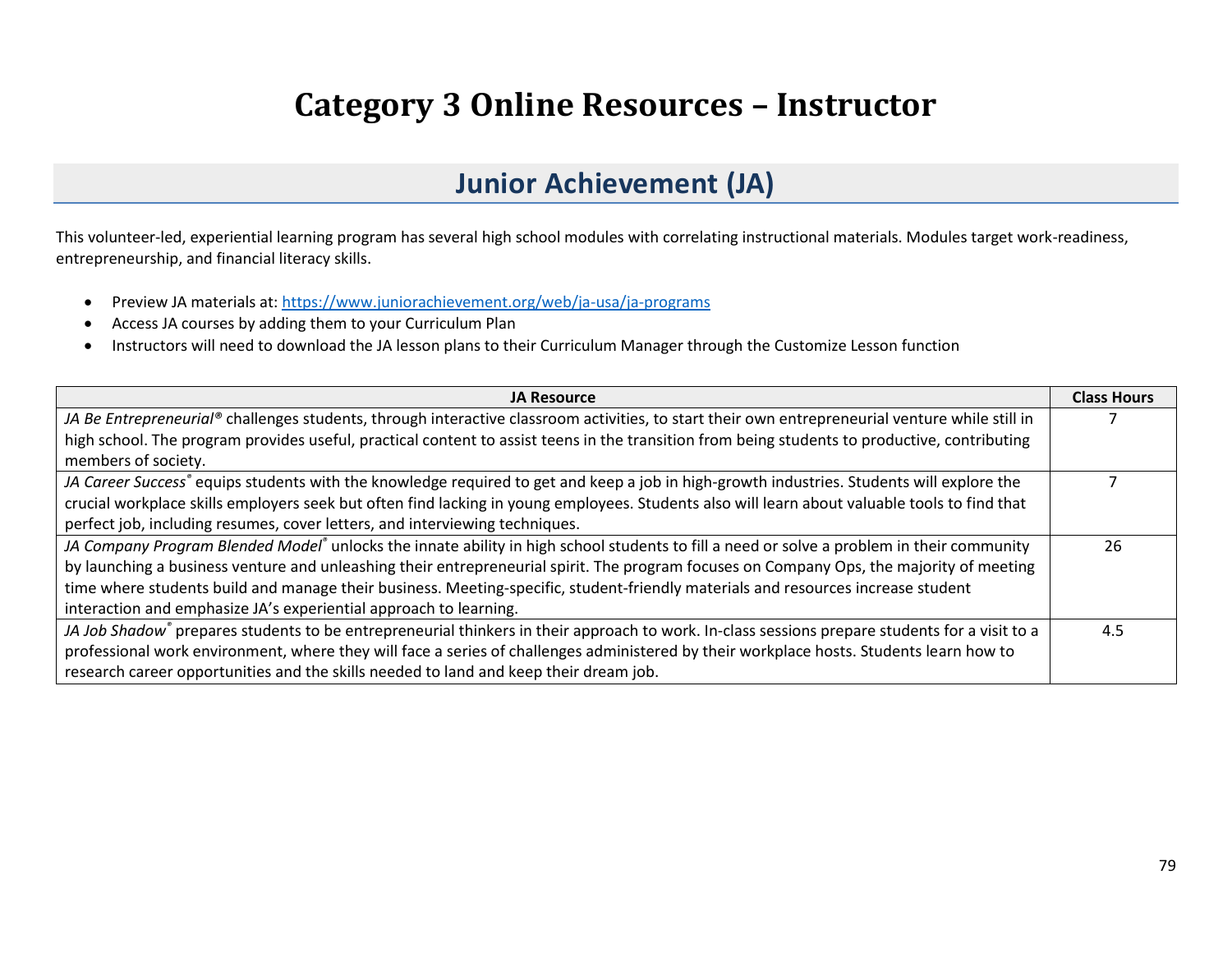#### **Medal of Honor Character Development Program**

The Medal of Honor Character Development Program (CDP) is a resource designed by teachers to provide students with opportunities to explore the important concepts of courage, commitment, sacrifice, patriotism, integrity and citizenship and how these values can be exemplified in daily life. The depth and breadth of our students' insight and reflection after interacting with these materials has been remarkable. We are confident that you will find these resources to be as rich and engaging as we have. Many JROTC lessons plans link to Medal of Honor videos and lesson plans as enhancement activities to the core curriculum.

- Preview the videos and lesson materials at: <https://themedalofhonor.com/character-development/>
- Instructor log-in is required
- Access Medal of Honor lessons by adding them to your Curriculum Plan
- Instructors will need to download the Medal of Honor lesson plans

| <b>Medal of Honor Resource</b>                                                                                                                                                                                                                                                                                                                           | <b>Class Hours</b> |
|----------------------------------------------------------------------------------------------------------------------------------------------------------------------------------------------------------------------------------------------------------------------------------------------------------------------------------------------------------|--------------------|
| The Medal of Honor: What Does It Mean lesson introduces Cadets to the history and meaning of the Medal of Honor. The lesson also<br>explores the story on one Medal of Honor recipient.                                                                                                                                                                  | 2                  |
| The Citation Investigation: Analyzing Narrative lesson on Medal of Honor Recipient Gary Biekirch.                                                                                                                                                                                                                                                        |                    |
| The Citation Investigation: Analyzing Narrative lesson on Medal of Honor Recipient Salvatore Giunta.                                                                                                                                                                                                                                                     |                    |
| The My Challenge to You lesson explains the history and purpose of a challenge coin and identifies the symbolism within various coins.                                                                                                                                                                                                                   | 1                  |
| In the Portrait of a Service Member lesson, Cadets meet a Medal of Honor recipient. During a class visit by a recipient, Cadets develop<br>insightful questions to ask a service member that cannot be easily researched through online resources. As a class, Cadets interview the<br>recipient and analyze the various challenges of a service member. | 4                  |
| The Reflecting on Courage lesson helps Cadets develop an awareness of universal acts of courage. Cadets identify careers that may<br>require acts of courage, such as firefighter, police officer, doctor, or nurse.                                                                                                                                     |                    |
| In an Unlikely Hero, Cadets consider the values, characteristics and qualities of someone who may become a hero.                                                                                                                                                                                                                                         | $\mathcal{P}$      |
| The Integrity and the Power of Words lesson explains the importance of integrity in reporting and the danger of rumors and<br>misinformation. Cadets also explore the process of verifying sources.                                                                                                                                                      |                    |
| In A Student of Mine, Cadets compare the values of Citizen Honors awardees to that of Medal of Honor recipients.                                                                                                                                                                                                                                         | 3                  |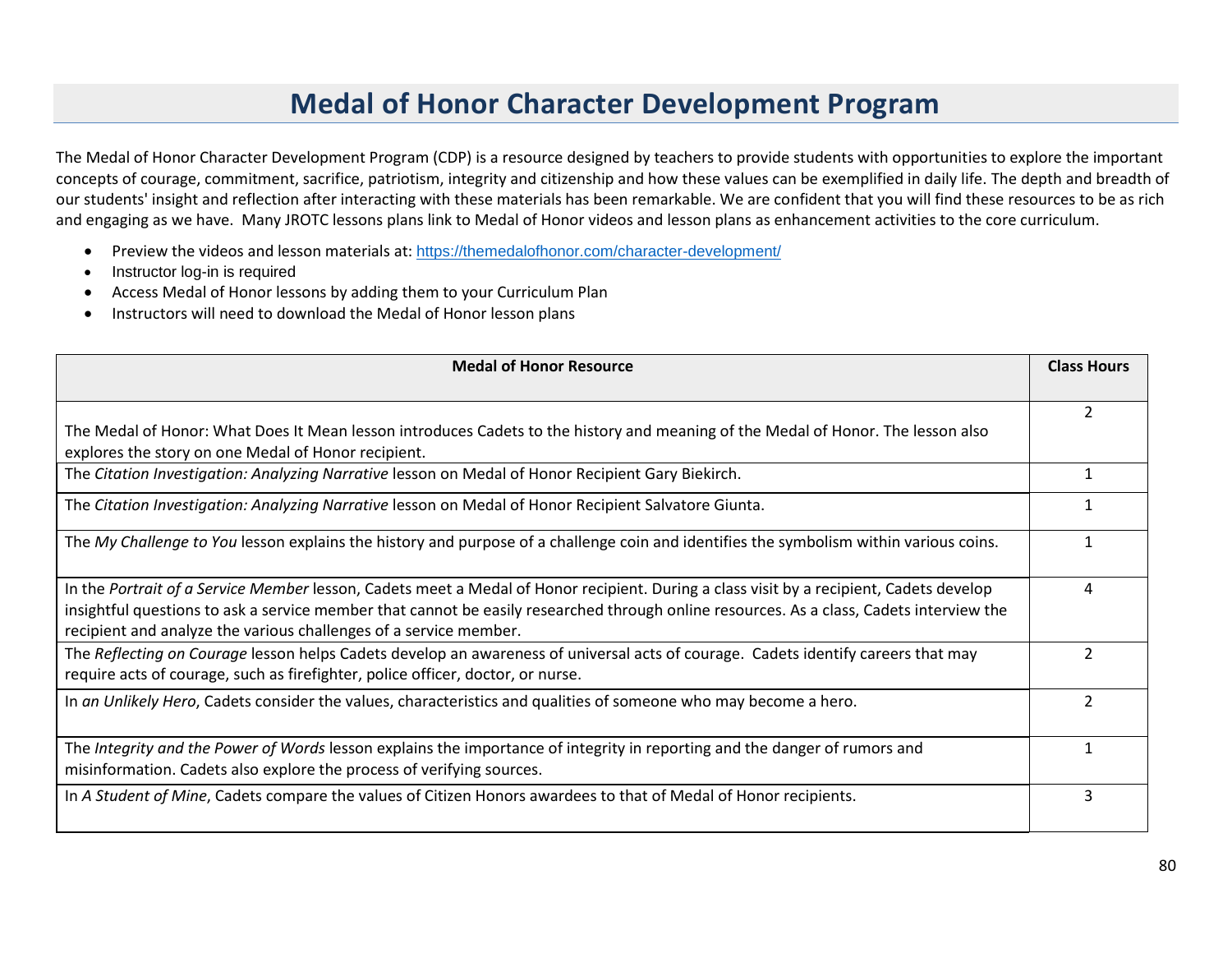| In What Would You Do? Cadets learn about the "fight-or-flight" response as a survival mechanism. They examine the values of a Medal of<br>Honor Recipient and a Citizen Honors awardee and consider the ways a person may react to danger.                     |                |
|----------------------------------------------------------------------------------------------------------------------------------------------------------------------------------------------------------------------------------------------------------------|----------------|
| The Be True to Yourself lesson requires Cadets to analyze and interpret the poem "If" written by Rudyard Kipling. Cadets explore links<br>between the poem and the actions of Rick Rescorla who is a Citizens Honors awardee.                                  | 4              |
| In You and Me, God, Cadets determine that the Citizen Honors awardees display many of the same attributes as Medal of Honor<br>Recipients. They also identify the character values and support their choices with evidence from a video vignette.              | $\overline{2}$ |
| The "Burden" of Leadership lesson explores the character traits and leadership styles that are effective in leading groups and/or<br>individuals in various situations and experiences in life.                                                                | 1              |
| In What Can I Do? Cadets explore their roles and how they can be part of a positive society through service, sacrifice and commitment.                                                                                                                         | 1              |
| The Visualizing History lesson explains how visualization helps with understanding history. The lesson also explores sacrifice and<br>commitment in relation to the Medal of Honor criteria.                                                                   | 2              |
| In the Individual Leadership lesson, Cadets will define leadership and identify leadership traits.                                                                                                                                                             | 1              |
| In the Sacrifice Forward lesson, Cadets will define sacrifice and identify how one sacrifice can have a ripple effect on others.                                                                                                                               |                |
| In the Sacrifice Without Borders lesson, Cadets will explore the sustained sacrifice of Dr. Jordy Cox, a trauma surgeon and a Citizen<br>Honors awardee. Cadets will identify values of courage, sacrifice, patriotism, citizenship, integrity and commitment. | $\mathfrak{p}$ |
| In the Defining Citizenship lesson, Cadets will analyze the meaning of citizenship. The lesson also asks Cadets to identify ways to improve<br>and establish their roles and responsibilities as members of their community.                                   | 1              |
| In Cultural Background and Our Perception, Cadets analyze the cultural backgrounds of Medal of Honor recipients. The lesson also<br>explores how personal backgrounds of the recipients were not barriers to their willingness to serve.                       | 2              |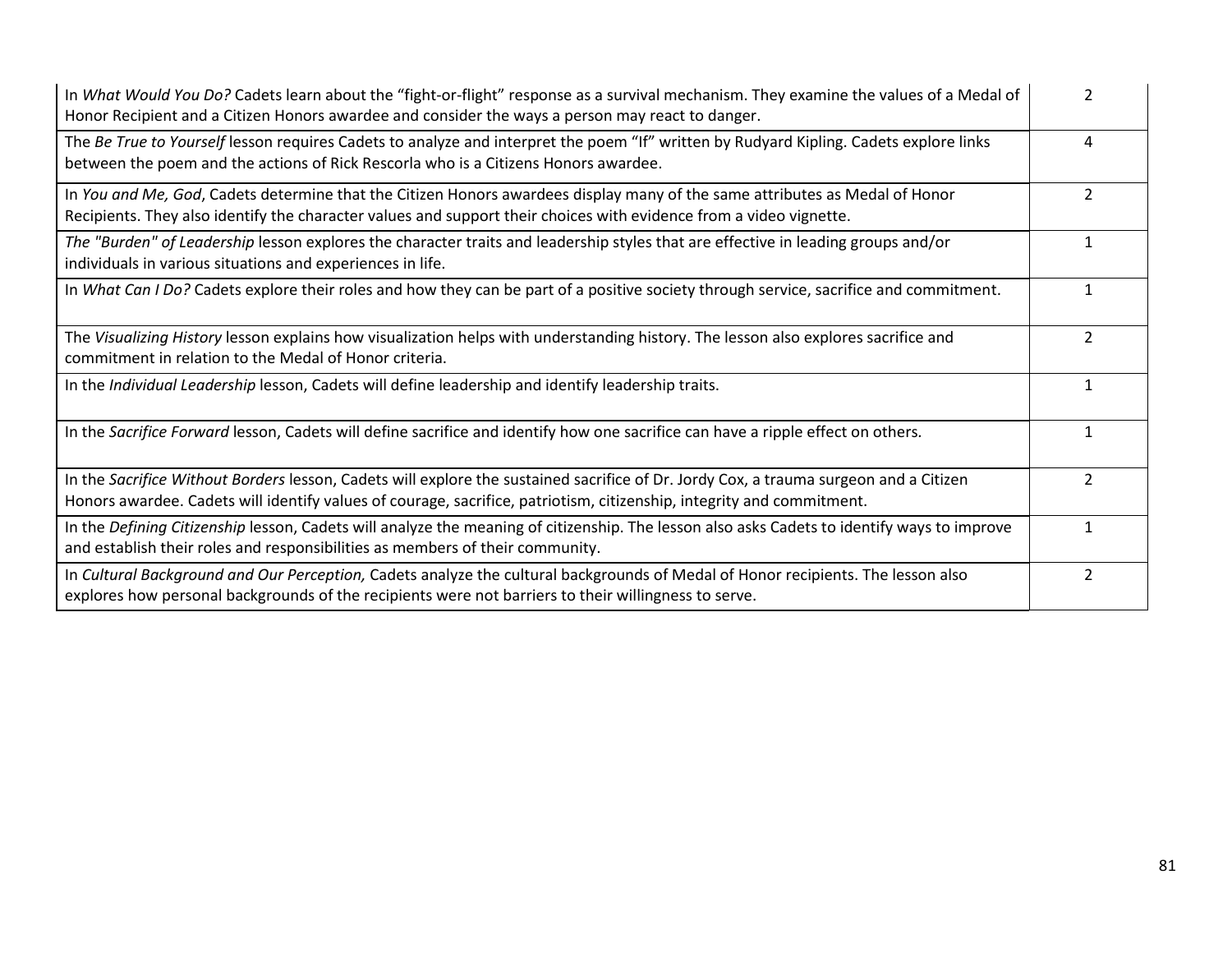#### **NICERC – Cyber Society Course**

#### **NICERC- Cyber Society Course**

In an effort to provide relevant STEM content pertaining to careers and topics in cyber technology, AJROTC has established a relationship with NICERC – An Academic Division of the Cyber Innovation Center. There are multiple resources available to JROTC instructors included several courses. NICERC curricula is available to K-12 teachers at no cost. NICERC will provide access and instructors can search through a multitude of online courses. Seven NICERC lessons from the Cyber Society course have been linked to JROTC Core Lessons as outlined below for enrichment and content exposure to cyberrelated topics or issues. Learn more about these lessons by reading the NICERC document located in Curriculum Manager under Global Resources>Instructor Materials.

- Preview the NICERC Cyber-topic lessons at <https://nicerc.org/curricula/curriculaaccess>
- Instructor registration and log in required
- Access NICERC lessons by adding them to your Curriculum Plan
- Instructors will need to download the NICERC lesson plans and to their Curriculum Manager through the Customize Lesson function
- This content requires computers and Internet connection to access

Cyber Society Law – Lesson 1: Technology and Criminal Law = 1 contact hour Cyber Society Law – Lesson 2: Intellectual Property = 1 Cyber Society Law – Lesson 3: Your Permanent Electronic Record = 1 Cyber Society Law – Lesson 4: Privacy vs. Security = 1 Cyber Society Law – Lesson 5: Culminating Activity = 1 Cyber Society Business – Lesson 1: Business in a Digital Age = 1 Cyber Society Business – Lesson 2: You Are the Data = 1 Cyber Society Artificial Intelligence (AI) – Lesson 5: National Defense and AI = 1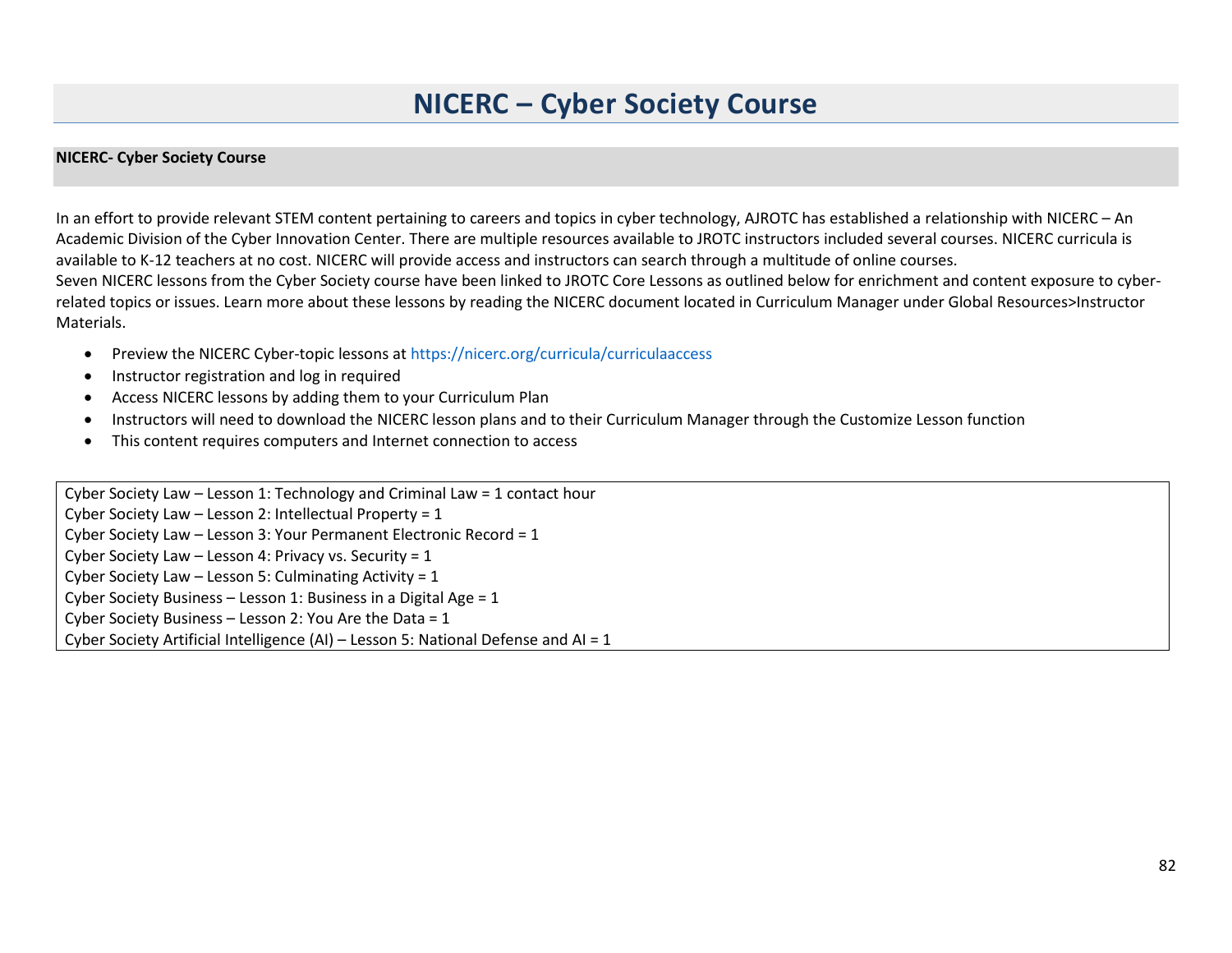# **Veterans National Education Program (V-NEP)**

Veterans National Education Program (V-NEP) is a 501(c)(3) non-profit organization focused on educating students on Modern History by providing historically accurate, relevant educational resources. Based in Pennsylvania, V-NEP's vision is to teach the history of our country *"through the eyes of veterans."* The V-NEP team consists of former military officers and educators who are committed to the concept of preserving history based off of eyewitness accounts; this method of documentation places reliance on the history-makers, rather than those who interpret events through the prism of personal or political bias. Who better to teach succeeding generations of Americans than the men and women with boots-on-the-ground experience? V-NEP provides, free of charge, Modern History documentaries, associated media content and lesson plans that are empowering teachers by equipping them with the tools they need to engage students. Through our efforts, students are being taught U.S. Modern Military History: WWII, Korea, Vietnam, and now Iraq and Afghanistan.

JROTC lessons link to many V-NEP resources where seen as an appropriate enhancement to core curriculum.

- Preview the videos and lesson plans outlined below<http://v-nep.org/films-lessons/>
- Access VNEP lessons by adding them to your Curriculum Plan
- Instructors will need to download the VNEP lesson plans and to their Curriculum Manager through the Customize Lesson function
- This content requires computers and Internet connection to access

| <b>V-NEP Resources</b>                                                       | <b>Class Hours</b> |
|------------------------------------------------------------------------------|--------------------|
| Lesson: Global Awareness (Regional Maps, Videos, History, Discussion Points) |                    |
| Lesson: The Legendary Band of Brothers (5 days)                              | 10                 |
| Video: In the Company of Heroes                                              |                    |
| Lesson: The Story of the Tuskegee Airmen of World War II (5 days)            | 10                 |
| Video: On Freedom's Wing - Bound for Glory                                   |                    |
| Lesson: Out-Takes from Vietnam (5 days)                                      | 10                 |
| Video: Out-takes from Vietnam                                                |                    |
| Lesson: Women in the Military-Willing, Able, Essential (5 days)              | 10                 |
| Video: Women in the Military-Willing, Able, Essential                        |                    |
| Lesson: Their Sacrifice Our Freedom - WWII in Europe (5 day)                 | 10                 |
| Video: Their Sacrifice, Our Freedom - WWII in Europe                         |                    |
| Lesson: Their Sacrifice Our Freedom - WWII in Pacific (5 days)               | 10                 |
| Video: Their Sacrifice, Our Freedom: WWII in the South Pacific               |                    |